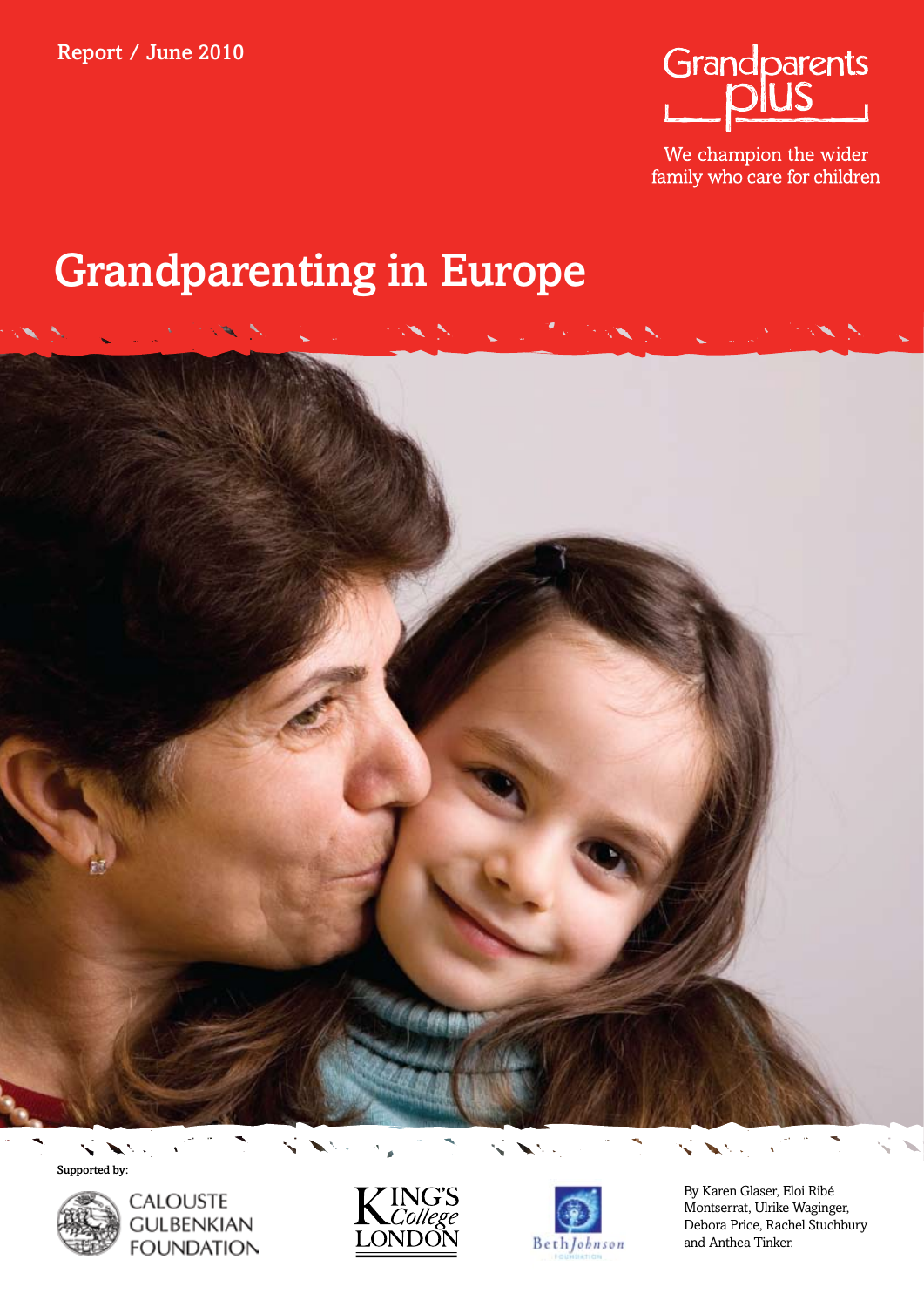The Calouste Gulbenkian Foundation is an international charitable foundation with cultural, educational and social interests. Based in Lisbon with branches in London and Paris, the Foundation is in a privileged position to support transnational work tackling contemporary issues facing Europe. The purpose of the UK Branch in London is to connect and enrich the experiences of individuals, families and communities with a special interest in supporting those who are the most disadvantaged. In 2008, the Foundation launched an initiative on ageing and social cohesion, with a number of activities developed with colleagues in Lisbon. This report represents the latest development of a wide portfolio of work which we hope will contribute to a growing understanding of the impact of demographic ageing on our society.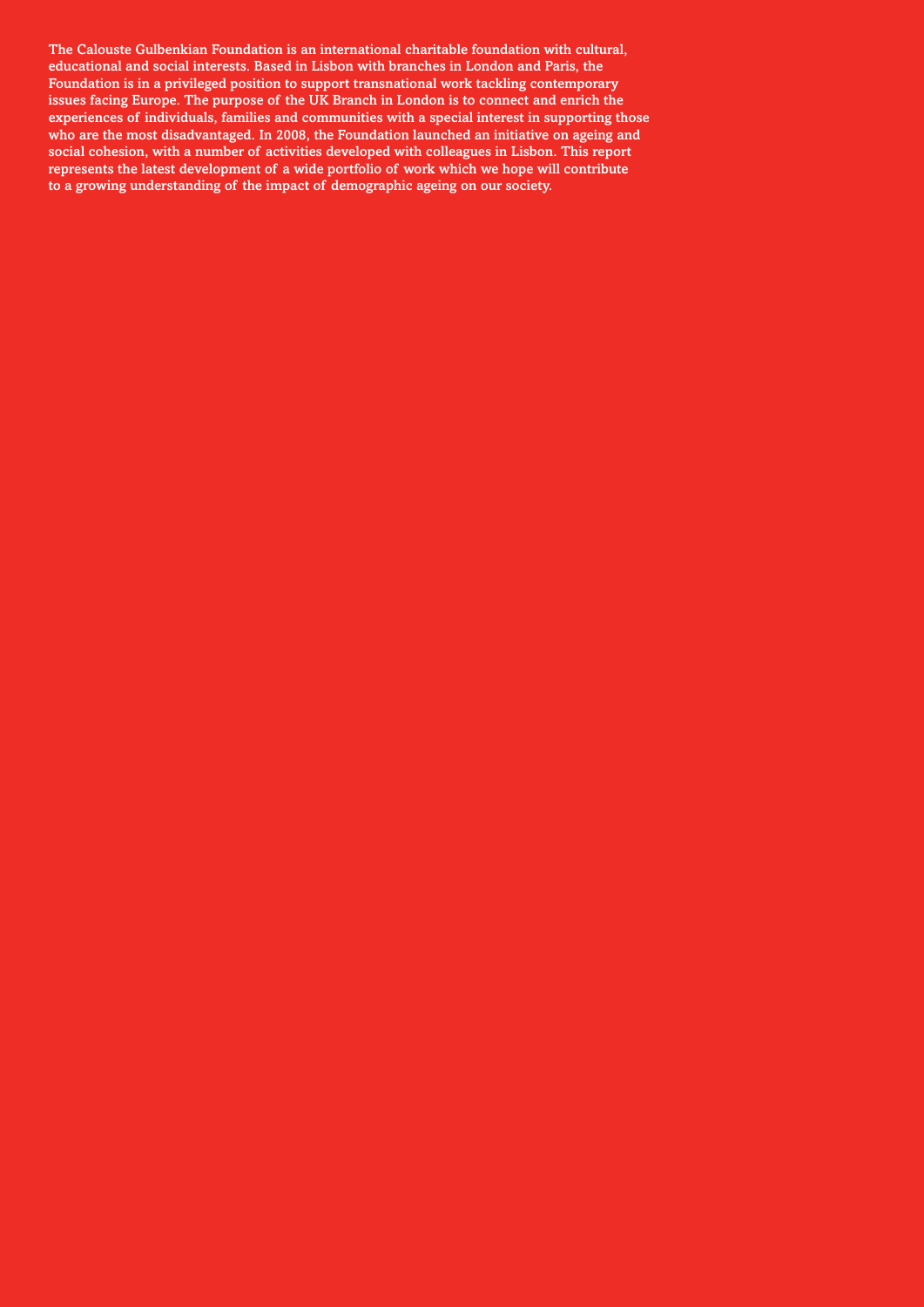# **Contents**

| Introduction<br>1.<br>1.1<br>Aim                                              | 9<br>9 |
|-------------------------------------------------------------------------------|--------|
|                                                                               |        |
|                                                                               |        |
| $1.2\phantom{0}$<br>Background                                                | 10     |
| 1.3<br>The state of research on grandparenting                                | 11     |
| 1.4<br>Terminology                                                            | 12     |
| Outline of this report<br>1.5                                                 | 12     |
| 2 <sup>1</sup><br>Methodology                                                 | 13     |
| General literature review<br>2.1                                              | 13     |
| $2.2\,$<br>Policy review                                                      | 15     |
| 2.3<br>Limitations of this study                                              | 15     |
| 3<br>Systematic literature review                                             | 17     |
| Demography of grandparents and grandparenting<br>3.1                          | 17     |
| 3.2<br>General involvement of grandparents                                    | 18     |
| 3.2.1 The need for childcare and the role of grandparents                     | 18     |
| 3.2.2 Intergenerational transfers within the family                           | 19     |
| 3.2.3 Relationships between grandparents, parents and grandchildren           | 22     |
| 3.3<br>Support from grandparents                                              | 25     |
| 3.3.1 Definition of care                                                      | 25     |
| 3.3.2 Caregiving for grandchildren                                            | 25     |
| 3.3.3 Grandparents as primary caregivers                                      | 27     |
| Impact of grandparenting on grandchildren and grandparents<br>3.4             | 31     |
| 3.4.1 The influence of grandparenting on the well-being of grandchildren      | 31     |
| 3.4.2 The influence of grandparenting on their own well-being                 | 33     |
| Identification of policies on family and grandparenthood in Europe<br>4       | 37     |
| Analytical frameworks for considering family policy environments<br>4.1       | 37     |
| 4.2<br>Family policies with relevance to grandparents                         | 41     |
| 4.3<br>Policies with relevance to grandparents in selected European countries | 42     |
| Table 1: Parental policies                                                    | 44     |
| Table 2: Child benefits, family allowances and childcare services             | 48     |
| Table 3: Policies impacting directly on grandparents                          | 52     |
| Conclusion<br>5                                                               | 59     |
| 6<br>Appendix 1                                                               |        |
| Country specific policies                                                     | 61     |
| Family policies in Denmark<br>6.1                                             | 61     |
| 6.2<br>Family policies in France                                              | 63     |
| 6.3<br>Family policies in Germany                                             | 63     |
| Family policies in Hungary<br>6.4                                             | 67     |
| 6.5<br>Family policies in Italy                                               | 69     |
| 6.6<br>Family policies in the Netherlands                                     | 71     |
| 6.7<br>Family policies in Portugal                                            | 73     |
| 6.8<br>Family policies in Romania                                             | 75     |
| 6.9<br>Family policies in Spain                                               | 76     |
| 6.10<br>Family policies in the United Kingdom                                 | 77     |
| $\overline{7}$<br>Appendix 2                                                  |        |
| <b>Useful websites</b>                                                        | 81     |
| 8<br>References                                                               | 83     |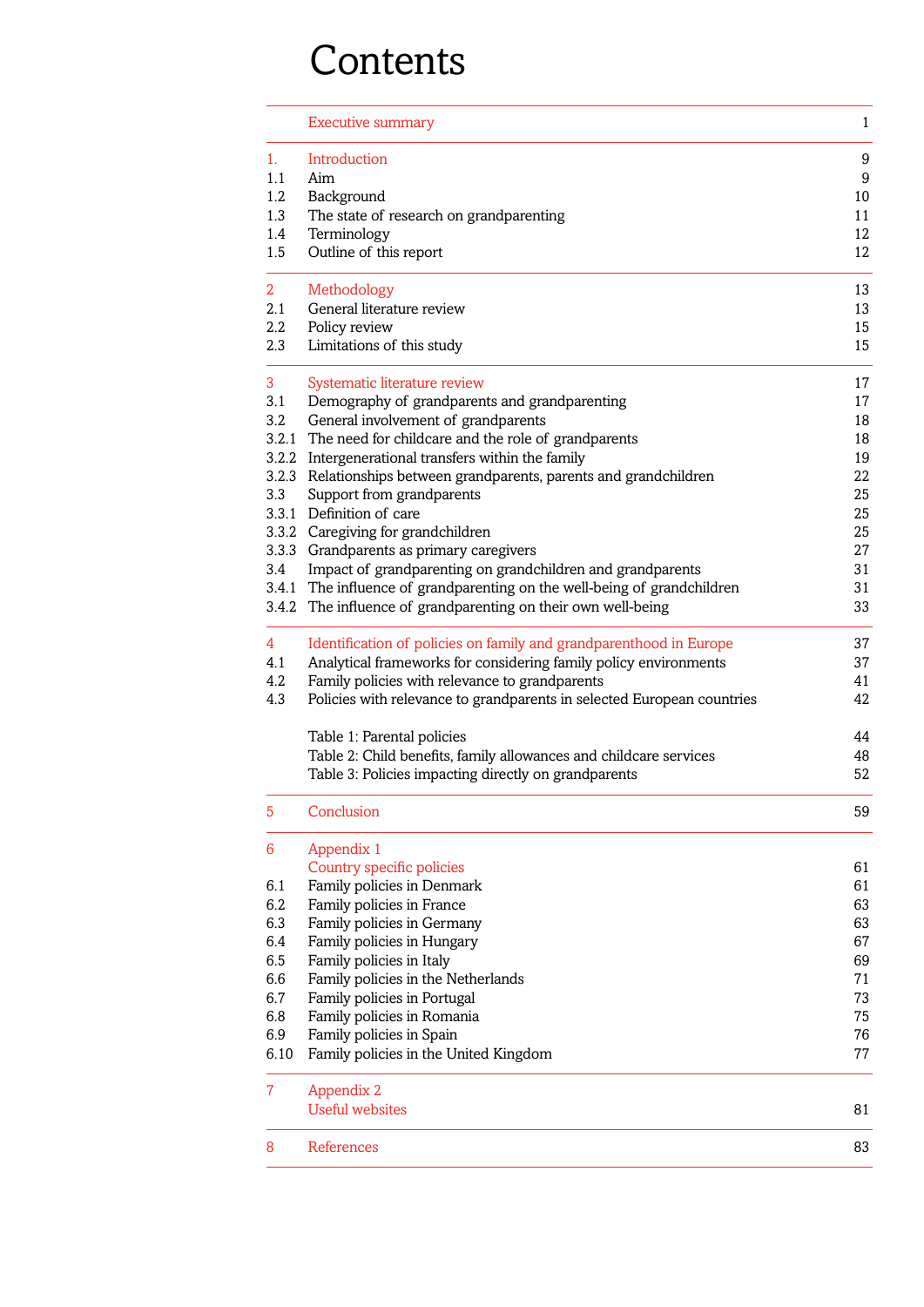### **Acknowledgements**

This report has been produced by the Institute of Gerontology at King's College London for Grandparents Plus in association with the Beth Johnson Foundation. We are very grateful to the Calouste Gulbenkian Foundation for funding this scoping study from January to April 2010. We wish to express our thanks to all the contributors to the report for their hard work, advice and expertise. We stress that this was independent research leading to an independent report, which does not necessarily represent the views of either Grandparents Plus, the Beth Johnson Foundation or the Calouste Gulbenkian Foundation.

Many thanks also go to colleagues at the Institute of Gerontology, King's College London, for providing us with research support and advice, in particular to Mr Keith Britto, Manager, Research and Strategy at the King's Institute for the Study of Public Policy (KISPP).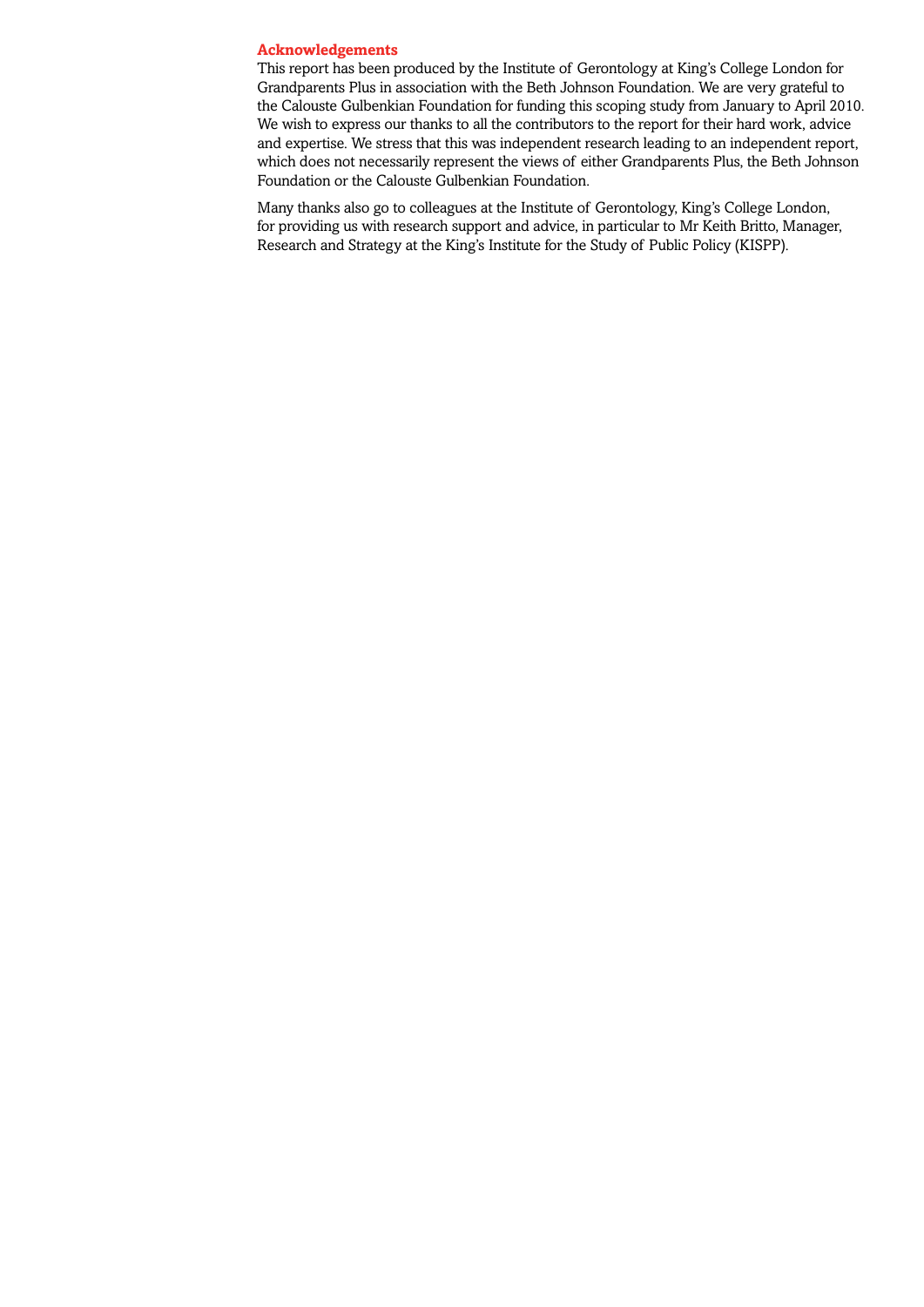# Executive summary



**With the support of the Calouste Gulbenkian Foundation, Grandparents Plus is working in partnership with the Institute of Gerontology at King's College London and the Beth Johnson Foundation to explore the role of grandparents within family life across Europe.**

**Despite the growing importance of grandparenting, we know relatively little about its demography, or about how policies in different European countries support different types of grandparental roles. This leads to two key questions: how does the role of grandparents within family life vary across Europe, and how do different family policy frameworks across Europe help shape the role that grandparents play?**

**As a first step to addressing these questions, this scoping study reviews the evidence from academic literature on the role of grandparents in Europe. Literature from the US has also been included because of the scale and richness of its evidence base. It also identifies key policies in European countries which are likely to be important in shaping the role of grandparents in family life.**

**We find that grandparents continue to play an important role in family life, providing help and support to children and grandchildren and also becoming primary caregivers when parents are unable to fulfil this role, for example because of drug and alcohol misuse, severe illness or disability, imprisonment or death.** 

**Despite the pivotal role which grandparents play, legislation and social policies often disregard grandparents' contribution as major supporters or caregivers. However there are examples of progressive policies pursued in a number of European countries that enable families to meet their childcare needs more flexibly, for example by allowing parental leave or allowances to be transferred to a grandparent. As our populations age it is likely that future debate about the policy issues surrounding the grandparental role will become more prominent across Europe.**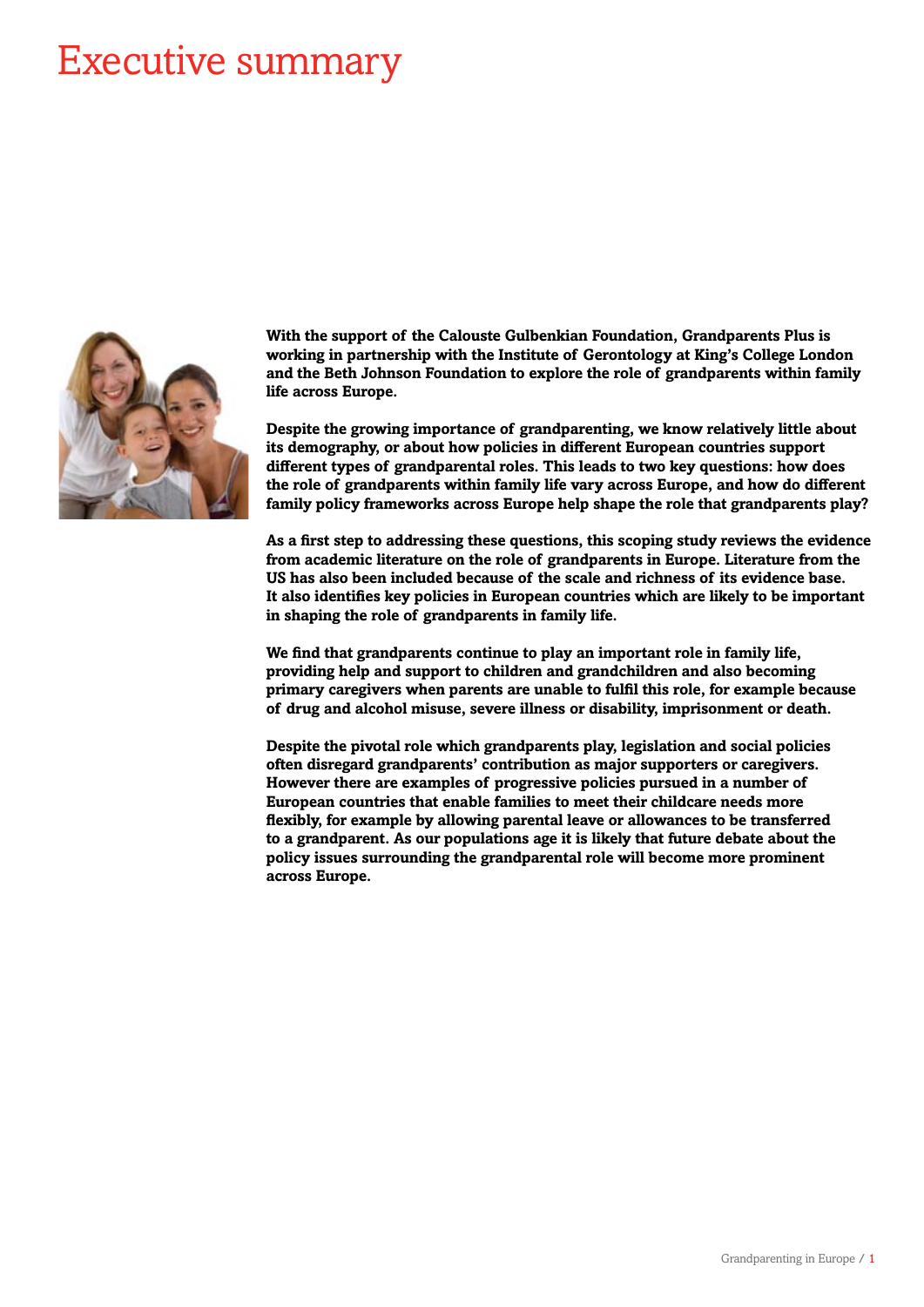# **Changes in grandparenting**

Across Europe increased life expectancy means that a large proportion of children will have the opportunity to form long lasting relationships with their grandparents.

It is only when parents and grandparents reach the age of 75 or older that they are more likely to receive than to give help.

# **Grandparents are likely to become more significant in family life as our populations age.**

# Children are more likely to have living grandparents

Across Europe increased life expectancy means that there are more older people and it is now much more common for a child to grow up while their grandparents, and even great grandparents, are living. At the same time falling fertility rates mean that the proportion of older people is increasing and there are fewer children per family. A large proportion of children in Europe and other parts of the world will have the opportunity to form long lasting relationships with their grandparents.

# Grandparents are playing an important role in providing childcare

The growth in mothers' participation in the labour market is increasing demands for childcare. This may be leading to a greater role for grandparents in looking after children whilst their mothers are working.

In most European countries there has been a decline in three or more generations of the same family living in the same household, and both the nuclear family and older people are more likely to live independently. Even so, family members are the main source of informal childcare and support, and grandparents play an important role in this.

In many countries there has been a rise in divorce and cohabitation rates and in the number of children born outside of marriage. More children are living in households with just one parent, or in stepfamilies. In many countries lone mothers need to work full-time and are less available to look after their children. Grandparents are more likely to care for grandchildren if the grandchild's parents are divorced.

# **Grandparents providing financial and practical support to families**

# **Grandparents provide significant practical and financial help to their children and grandchildren. But the intensity and scale of this contribution varies across Europe.**

Research shows that in northwest Europe and the US there is frequent contact between older parents and adult children. However there is less involvement in regular transfers of financial and social support (i.e. providing money, practical help and childcare, and living in the same home) than in southern Europe. This is due partly to the greater availability of state support in these countries including welfare benefits, public housing, eldercare and childcare, as well as different cultural norms. In southern Europe, regular transfers between the generations are much more common and the level of state provision of social support is much lower.

Most of the transfers are down the generations, with financial and practical support provided by grandparents to their adult children and grandchildren and it is only when parents and grandparents reach the age of 75 or older that they are more likely to receive than give help.

Analysis of Europe-wide data shows that older people with more resources, for example those with a partner or with higher levels of wealth or educational attainment, are more likely to provide help, while those who are in poor health or single are less likely to provide support. There is a gender difference, with women more likely to provide help than men. Grandparents who have frequent contact with their grandchildren are also more likely to provide financial help.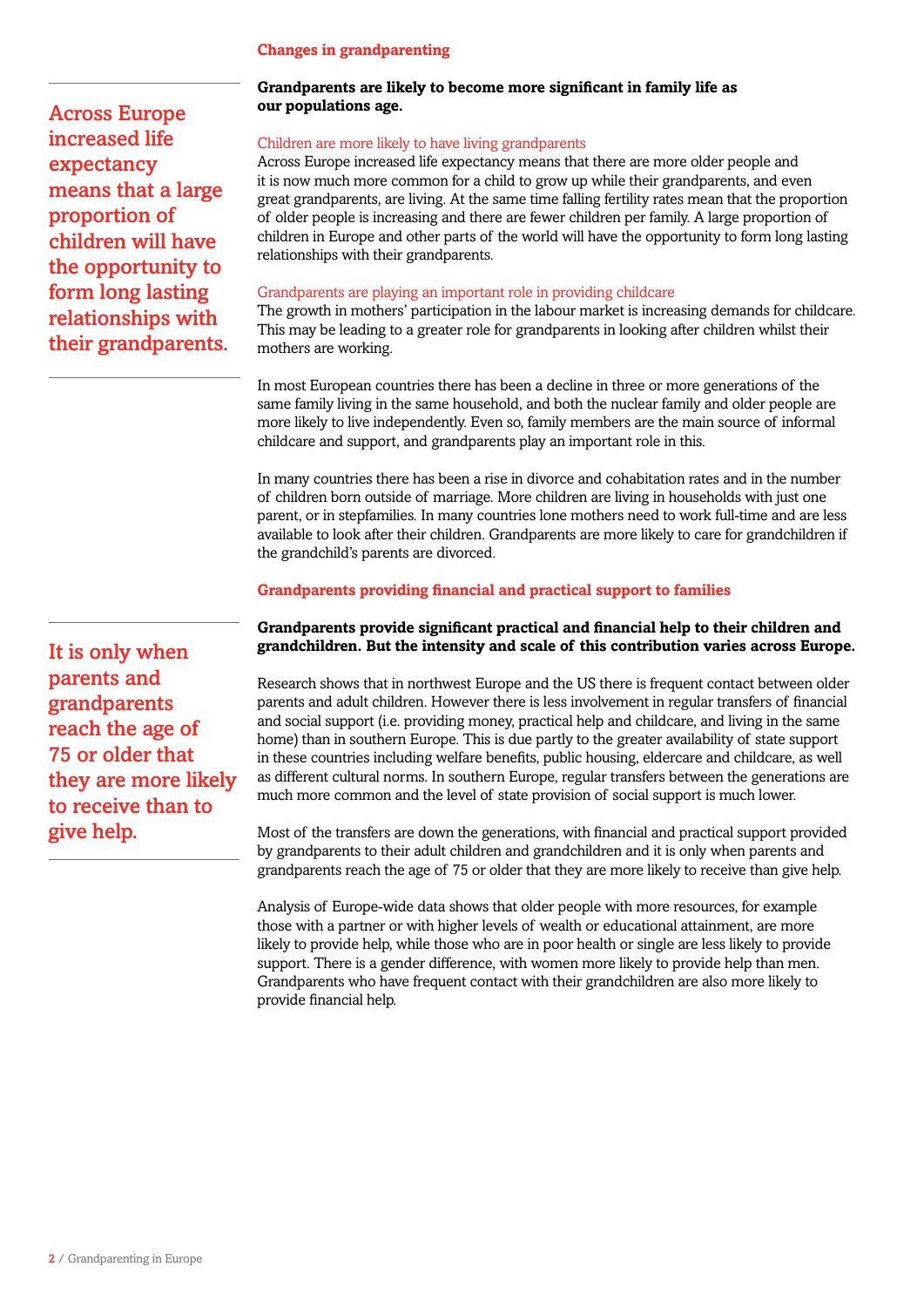# **Grandparents in families with children with special needs and disabilities**

Formal childcare often fails to meet the needs of families with disabled children.

### **Grandparents can be an important source of support for families with a disabled child.**

Grandparents may play an important role in families with a disabled child, because of the extra demands and potential stress these families face. Practical, emotional and financial support from grandparents helps families cope and adjust to their situation, and if spatial distance prevents direct practical support, "being there" for the family and listening and offering non-judgemental advice is highly valued.

Research from the US shows that maternal grandmothers can be the most important source of informal support, and that mothers of disabled children who have close relationships with their own mothers experience less stress. Fathers also appreciate grandparental support, especially from their own mothers.

Grandparents may play a particularly important role for working mothers with disabled children, because formal childcare often fails to meet the needs of these families.

# **Grandparenting and family breakdown**

**Maternal grandparents are often an important source of support for families experiencing divorce or relationship breakdown. Research from the UK shows they are more likely to provide help with care of grandchildren if parents are separated than if they are together.** 

Grandparents also help children cope with a breakdown in their parents' relationship, with children who are close to their grandparents having fewer emotional or behavioural problems after parental separation. Although closeness between grandparents and grandchildren tends to reduce over time, there is evidence that a good relationship with a grandparent following separation has long lasting benefits, although relationships between adolescents and their peers are also important.

Relationships between grandparents and grandchildren after parental separation are strongly influenced by the closeness of the relationship between the grandparent and the parent with care. Maternal grandmothers may play a greater role; this is most likely due to the fact that lone mothers tend to rely on support from their own mothers. The level of involvement of grandmothers is also affected by the quality of the relationship between the mother and grandmother during the mother's own childhood. Paternal grandmothers are often excluded from family life after their son's divorce or separation. Maternal grandmothers also tend to have less contact with grandchildren after the mother repartners.

### Divorced grandparents

Higher divorce rates across all generations mean that grandparents themselves are more likely to experience divorce. Divorced grandparents, or those who have previously been divorced and since remarried, tend to have fewer contacts with their grandchildren, take part in fewer activities with them and say they feel less close to their grandchildren than grandparents who have never been divorced. These negative effects are stronger for grandfathers and paternal grandparents, probably reflecting less close relationships between older people who have experienced divorce and their adult children.

The likely increase in future numbers of divorced older people may have negative implications for the closeness of future generations of grandchildren and grandparents. However as divorce and separation becomes more common it is likely that its effects on family relations may also change in the future.

**Grandparents** are more likely to provide help with the care of grandchildren if parents are separated than if they are together.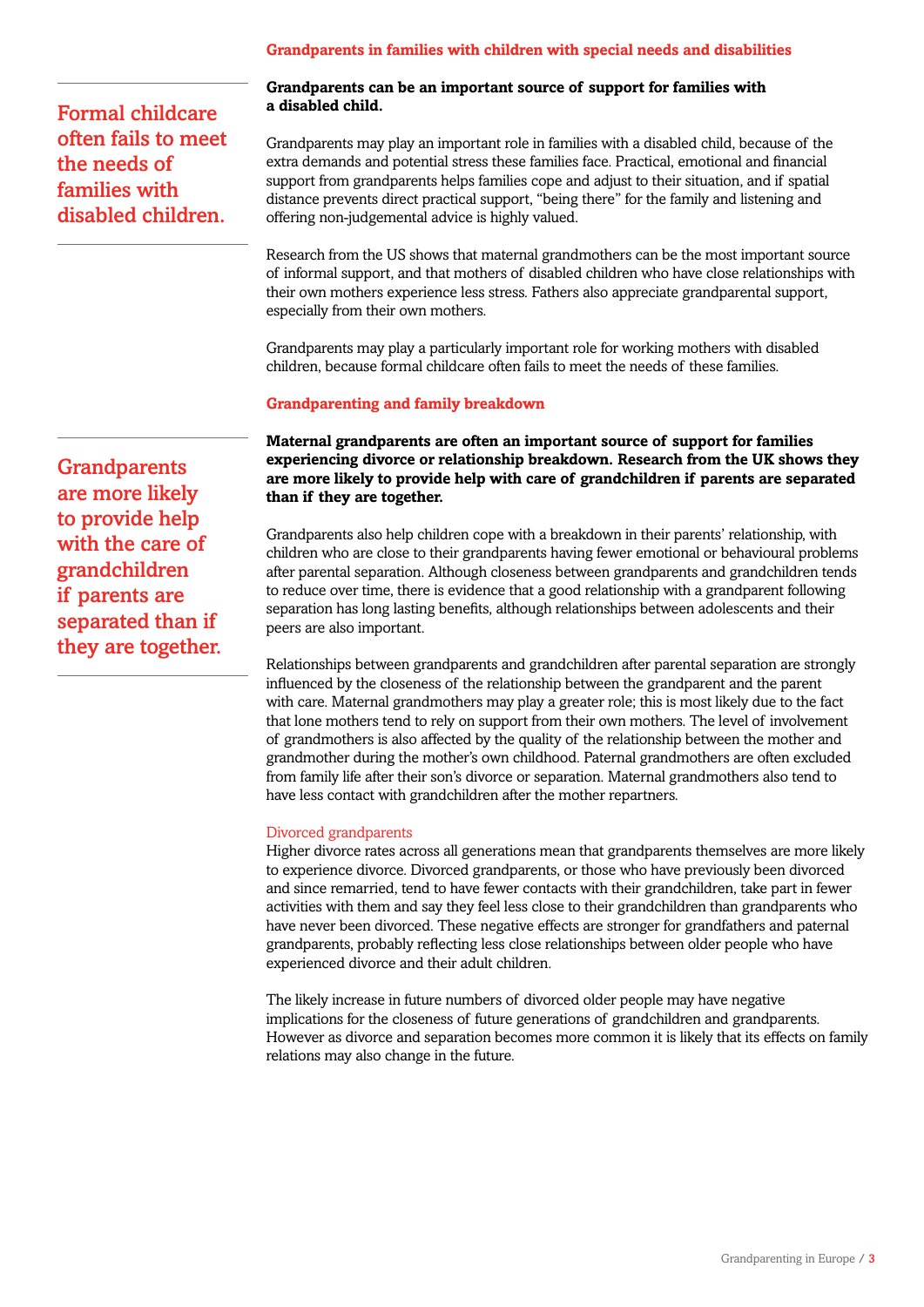# **Grandparents providing childcare**

58% of grandmothers and 49% of grandfathers provided childcare in the past year.

# **Changes in family structures and mothers' participation in the labour market mean the need for childcare will increase.**

In the UK around one in three mothers in paid work receives help with childcare from grandparents. Lone parents and mothers from South Asian backgrounds are also particularly likely to rely on grandparents to provide childcare for very young children while they are working. Grandparents are likely to act as a "reserve army" filling in gaps to meet childcare needs. In some European countries levels of grandparental involvement in childcare are high. A pan-European survey shows that 58 per cent of grandmothers and 50 per cent of grandfathers provided regular or occasional childcare in the past year for their grandchildren aged 15 or younger. In the US 43 per cent of grandmothers say they provide regular childcare.

However there are striking differences across Europe in the level and intensity of childcare provided by grandparents. In Italy, Spain and Greece 40 per cent of grandparents provide regular childcare for their grandchildren, compared with 20 per cent of grandparents in Sweden, France and Denmark. On the other hand, more grandparents report providing any childcare in Sweden, France and Denmark, possibly reflecting higher maternal employment rates and grandparents stepping in to provide occasional help to working mothers in those countries, bridging the gap between formal childcare and parental care.

In the US, grandmothers who provide intensive childcare for grandchildren tend to be younger and have more and younger adult children than grandparents who do not provide childcare. They are also more likely to be living with a spouse and to have better health. Grandparents providing intensive overnight childcare, i.e. more than 90 nights per year, are more likely to be married, living close to their children and younger than grandparents who only occasionally provide childcare. They are also more likely to be Black, female and living on low incomes or below the poverty line. Half of all US grandmothers providing intensive childcare live in the same household as their grandchild.

In the UK, less well-qualified working mothers tend to rely most on grandparental help with childcare, with grandchildren under the age of five receiving the most care. While some grandfathers are actively involved in caring for their grandchildren, it is grandmothers who spend the most time looking after them.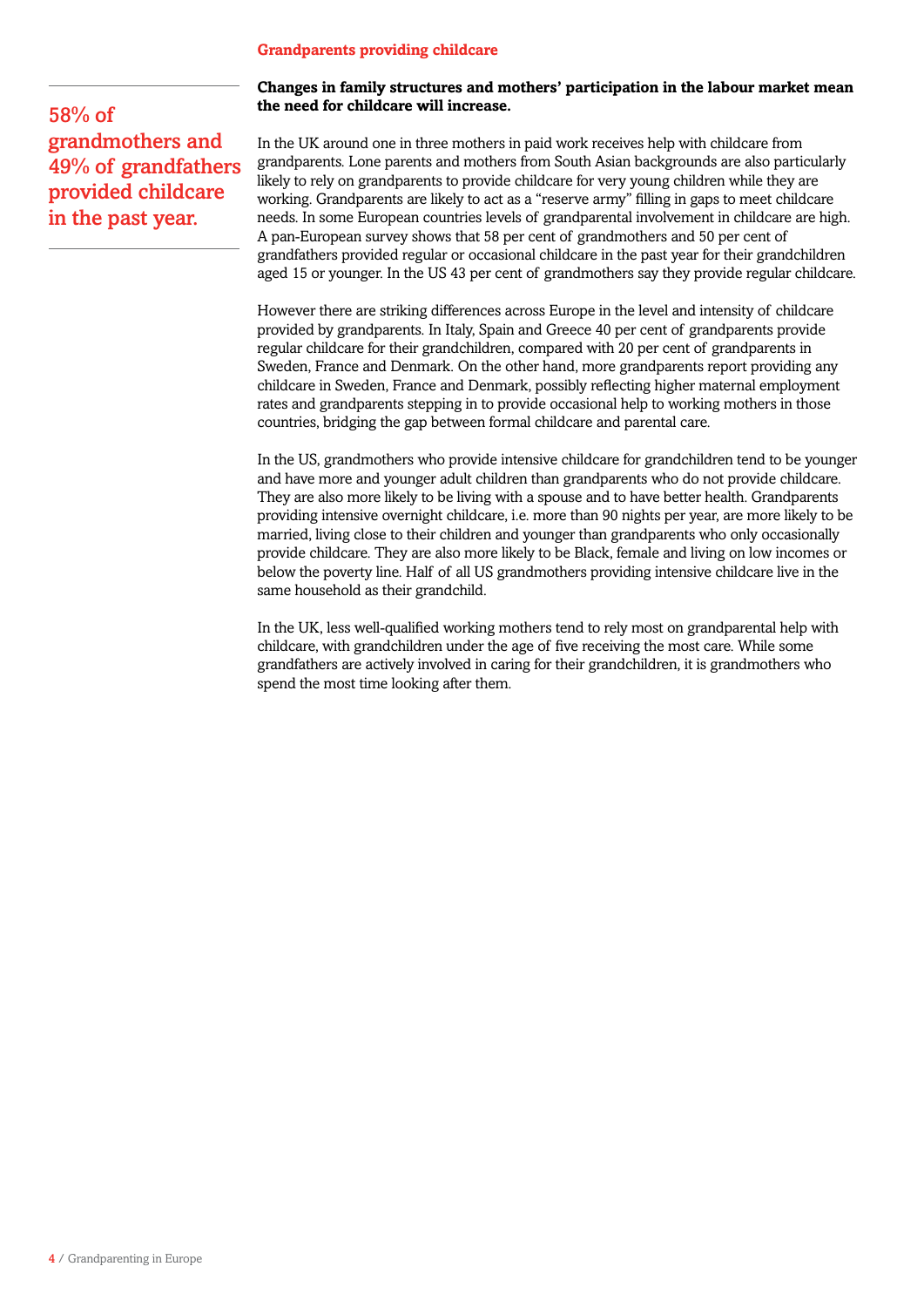### **Grandparent-headed households**

UK evidence suggests that grandparents form the largest group among family and friends awarded kinship care of children.

### **Grandparents who become primary caregivers for their grandchildren are more likely to be in poverty than other grandparents.**

In the US there has been a significant rise in the number of children growing up in households headed by a grandparent. This includes both households where three generations are living together, and households where the parent is absent or unable to fulfil their parental role and the grandparent has become the primary caregiver. Grandparents in these families are more likely to be in poverty than other grandparents. This has implications for the children living in those households who in turn face an enhanced risk of poverty.

Grandparents may take on the role of a parent, either legally or informally, for a range of reasons including parental neglect or abuse, drug or alcohol misuse and mothers' imprisonment or death.

In the US, changes in welfare benefit entitlement introduced in the Welfare Reform Act 1996 are likely to have had the indirect effect of increasing the number of single teenage mothers living with their parents.

There is a lack of evidence about families headed by grandparents in Europe, although evidence from the UK suggests that grandparents form the largest group among family and friends awarded kinship care of children.

## **Grandparenting and children's wellbeing**

# **Grandparental involvement in children's lives generally has a positive impact on children's wellbeing.**

Research from the UK indicates that grandparental involvement is linked to better emotional adjustment and fewer behavioural problems among adolescents. US research shows that children with strong relationships with grandparents have fewer depressive symptoms than those with weak grandparent relationships.

### Intensive grandparenting

Evidence on the impact of more intensive grandparental involvement in the lives of grandchildren is mixed. One study from the US found fewer behaviour problems among adolescents living in three generation households, while another found a higher risk of emotional and behavioural problems among children raised by their grandparents. Research from the UK indicates that children in kinship care placements can have good outcomes, particularly where the children are young at the time of placement and have a low level of difficulties. UK research also finds that children in kinship care have often experienced similarly high levels of multiple adverse experiences prior to the placement as those in foster care. It is therefore hypothesised that the children's difficulties may be due to the highly adverse family circumstances which led to the grandparent's involvement.

### Childhood obesity

Preschool children from more advantaged backgrounds who are looked after by grandparents are more likely to be overweight than those cared for only by parents. There is also a strong association between grandparental obesity and a child's weight, most likely reflecting both genetic and behavioural factors.

Children in kinship care placements can have good outcomes.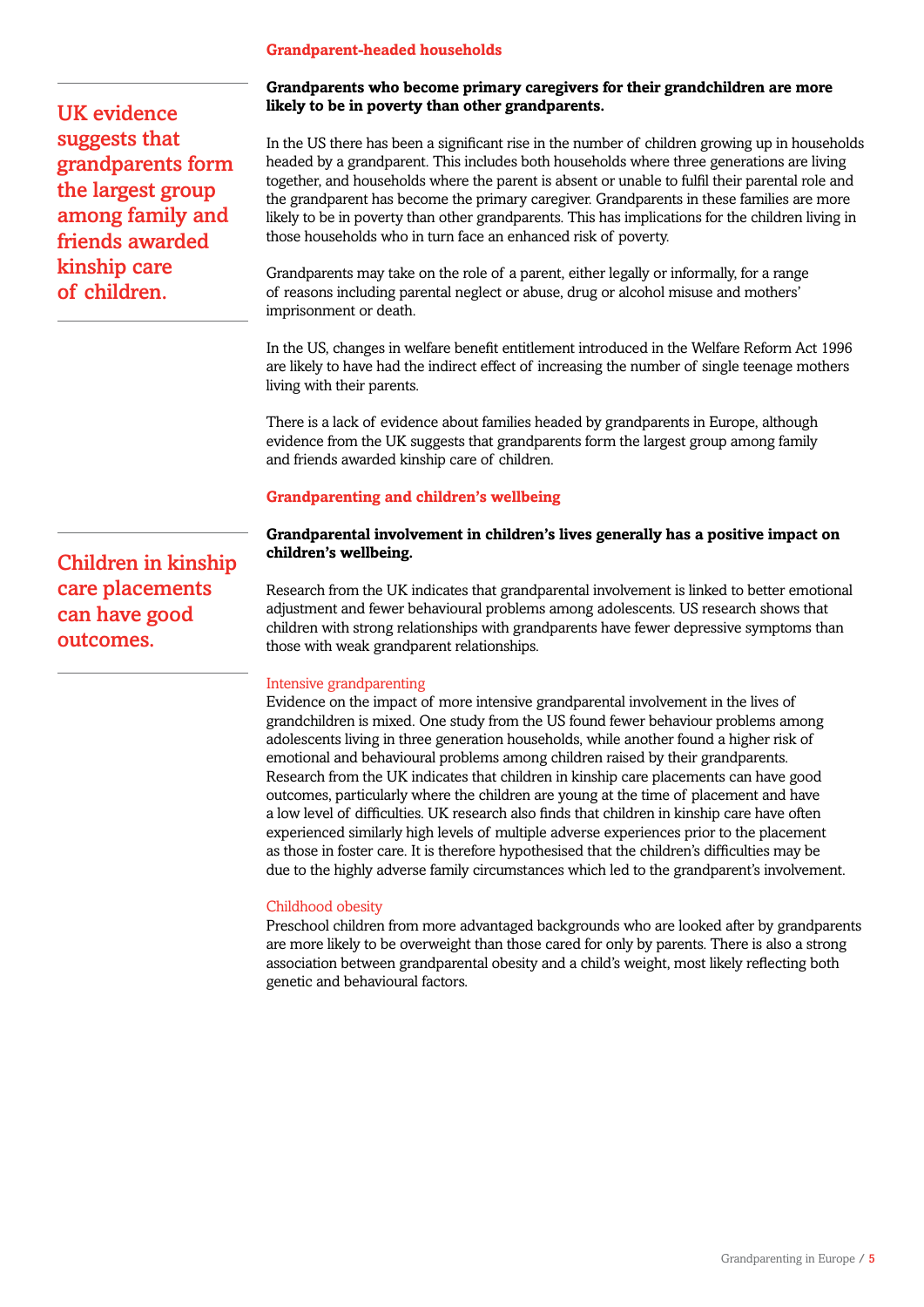# **Grandparents' well-being**

**Grandparents** who are primary caregivers are vulnerable to financial hardship.

# **Active grandparenting may enhance well-being, but very intensive grandparenting is associated with isolation and financial hardship.**

Grandparents who actively contribute to families' well-being and provide care and support to grandchildren benefit from an enhanced sense of purpose in life and of family identity, even when they feel emotionally drained by childcare demands.

The evidence on the impact of intensive care and becoming a primary caregiver on grandparents' wellbeing is mixed, with some studies showing negative effects on wellbeing. Research from the US indicates lower levels of preventive health behaviours among grandparents who are raising their grandchildren; however, once the period of adjustment to their new situation is over, grandparents appear to return to previous behaviours directed towards health promotion.

Grandparents raising their grandchildren may lack privacy and leisure time, have less contact with friends and be at risk of isolation. Isolation is also a concern for grandparents providing intensive support to families with a disabled child.

### Financial hardship

Grandparents who are primary caregivers are vulnerable to financial hardship, especially if neither parent lives in the household. In the US, grandparents raising their grandchildren are often young grandmothers and are likely to be Black and unmarried. However, grandparents in three generation households are more likely to be younger and working.

Grandparents who are not formally recognised as primary caregivers are worse off financially than those bringing up children within the formal child welfare system in the U.S., and report difficulties in being able to access services such as respite care and legal advice, despite having similar needs.

### Grandparents receiving care from grandchildren

When older people experience ill health or bereavement family members, especially partners, are the main providers of support and care. In most European societies there is no evidence that grandchildren are generally involved in providing care for their grandparents. There is little research evidence on when grandchildren do provide care, although a study from the US found that grandchildren in Black and minority ethnic families were more likely to care for a grandparent than White grandchildren.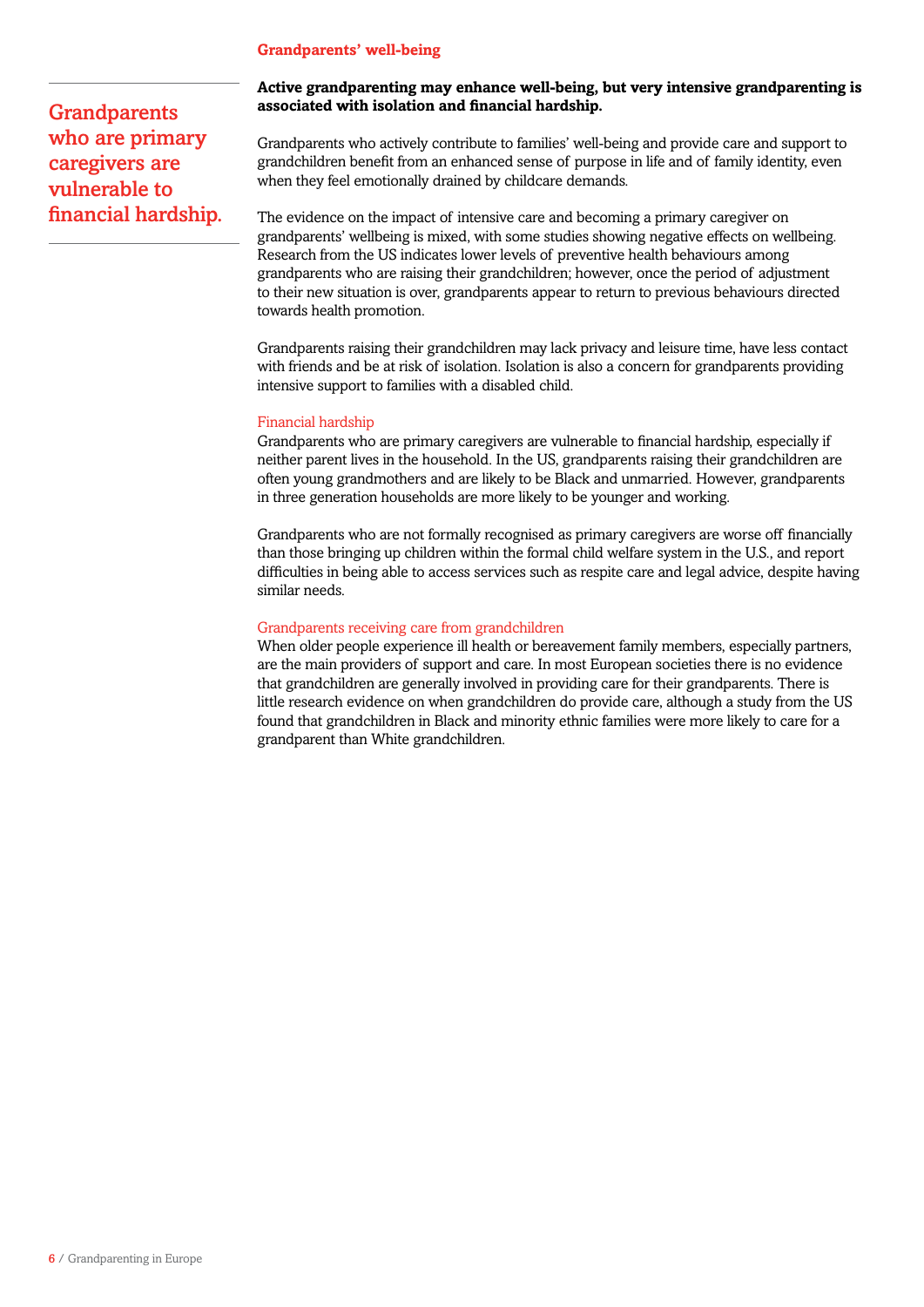# **Lessons from Europe – Family policies with relevance to grandparents**

In Germany parents can transfer leave to a grandparent. **Working** grandparents also get up to 10 days paid leave to care for a grandchild in an emergency.

Hungary has transferable allowances and leave.

In Portugal grandparents can receive a financial allowance to support teenage parents.

In the UK grandparents providing childcare will be able to claim national insurance credits from April 2011.

# **Despite the pivotal role which grandparents play in families, legislation and social policies often disregard grandparents' contribution as major supporters or caregivers.**

However there are examples of progressive policies pursued by European states that recognise and in some cases reward grandparent care, for example providing flexibility for parental leave or allowances to be shared with a grandparent, or recognising the particular needs of families with teenage parents.

# Germany – Parental Leave

In Germany parents are entitled to take leave for up to three years after a child's birth, 12 months of which can be transferred until the child is eight. This leave entitlement may be transferred to a grandparent if the parent is seriously ill or disabled, or if the parent dies. A grandparent can also take the leave if the parent is a teenager or still in full-time education and the parent does not take the leave themselves.

Grandparents who are the primary carer for their grandchild are also entitled to take the leave. Working grandparents are also entitled to take up to ten days paid leave to look after a grandchild in an emergency, or to take unpaid leave of up to six months.

## Hungary – parental leave and parental allowance

In Hungary parental allowances and parental leave can be transferred to a grandparent if the parents agree and if the child is looked after in the grandparent's home.

## Portugal – support for grandparents of teenage parents

In Portugal grandparents are entitled to a financial allowance if the mother is aged 16 or younger and the grandparents live together with their grandchild.

Grandparents are also entitled to take up to 30 days a year and receive a financial allowance to care for a sick child, if parents are unable to look after the child because of work commitments or if they have already used up their parental leave entitlement.

# Denmark – grandmothers care for sick children

In Denmark all public sector and most private sector employers permit a parent to stay at home for the first day of a child's illness, and in practice the grandmother often stays at home the second day.

# UK – basic state pension National Insurance Credit

From April 2011 UK grandparents who provide childcare for a child under 12 so that parents can work will be able to claim National Insurance credits towards their basic state pension.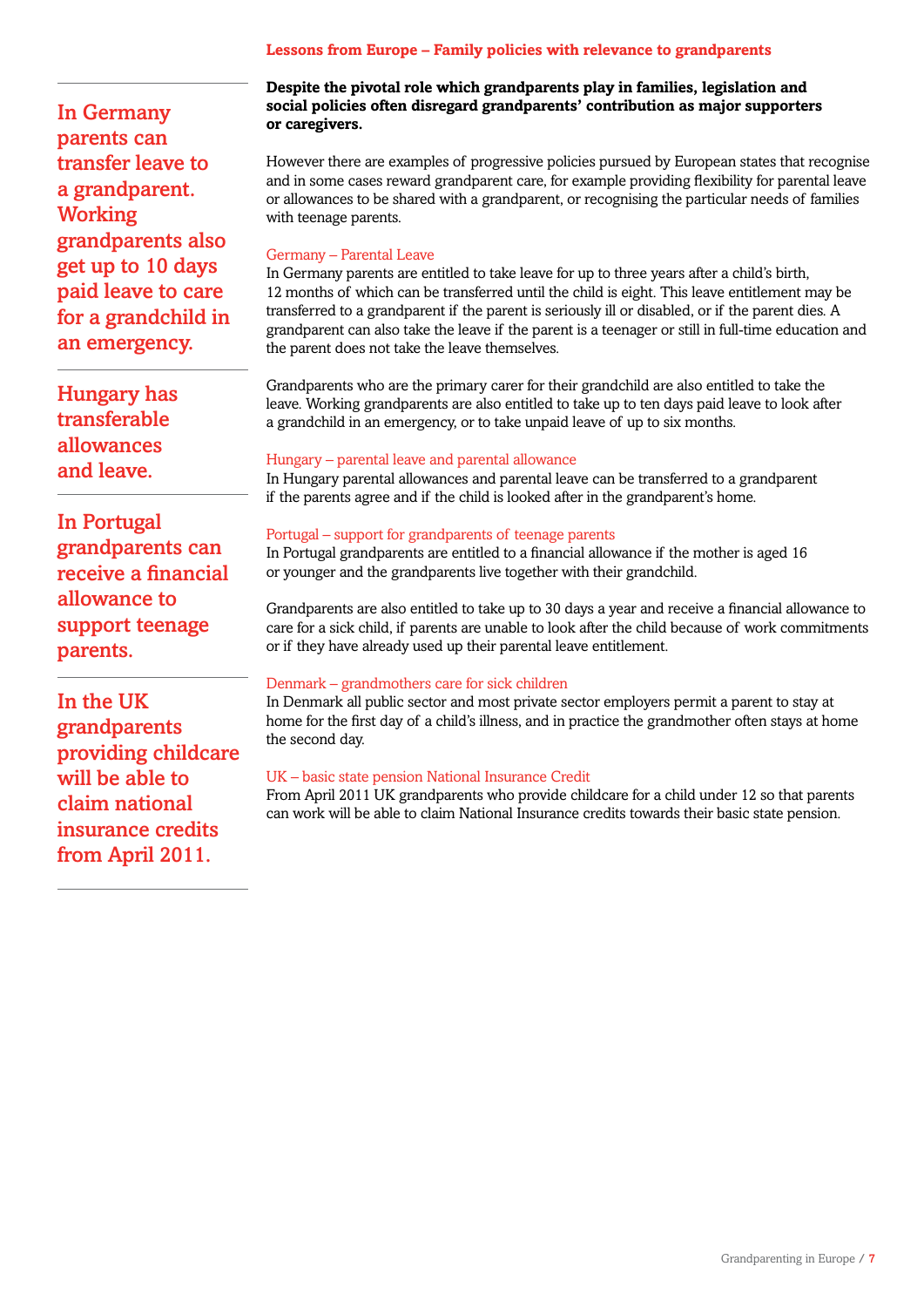# **Conclusion**

# **As our populations age and the number of children per family falls, the role of grandparents in family life is becoming increasingly significant. This study shows that this is an international phenomenon and not confined to the UK alone.**

The diversity of and pressures on family life, for example with more lone parent families and more mothers working outside the home, are similarly replicated across Europe. But there is wide variation in how different states have responded to these challenges through family policy. In some states the grandparental role is actively recognised and supported. In others the state presumes it is the grandparent's responsibility to support the family and there is little if any formal provision in place.

This scoping study has gathered some useful evidence reviewing existing literature, and developing an overview of family policies across EU countries. Phase two of this study will begin to explore this picture in greater detail. The role grandparents play in family life is likely to become increasingly significant in the years ahead. We need to develop a much better understanding of this changing reality if we are to respond effectively.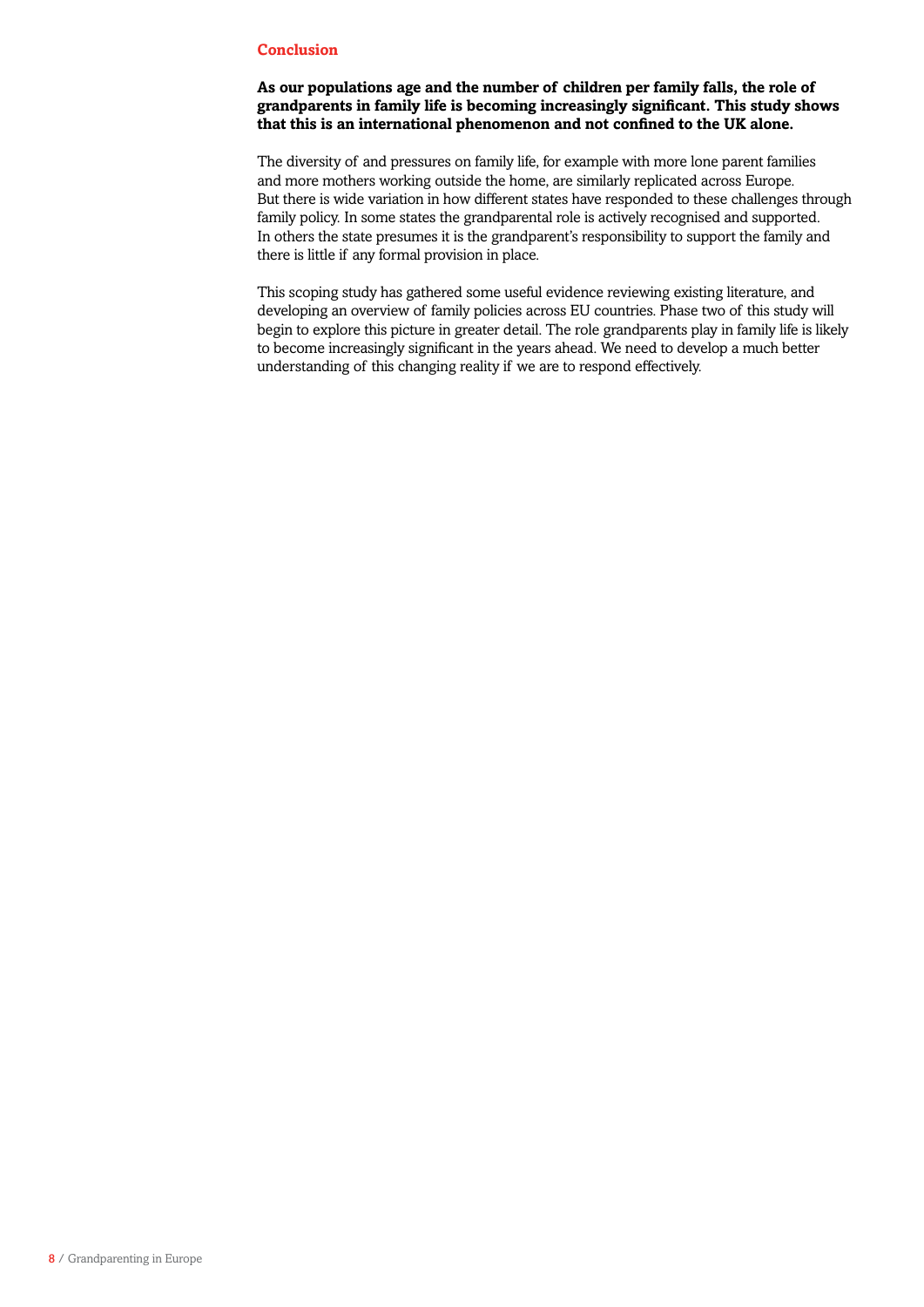# 1. Introduction



The role and contribution of grandparents is little acknowledged in policy.

# **1.1 Aim**

Grandparents have always provided care and support to their children and grandchildren, and this social and economic role has generally been taken for granted by families, communities and governments alike. As social researchers have explored the role of grandparents in recent decades, however, greater understanding of the importance of their place within the family, but also within wider society, is developing. This is particularly so for households where grandparents are the primary carers, where grandparental care facilitates mothers working in the paid labour force, where grandparents assist at times of upheaval such as divorce, or serious illness, or where intergenerational transfers of money and emotional support enhance the well-being of younger generations. As our knowledge base about grandparenting increases, governments have begun to recognise that to achieve societal aims of increasing prosperity and excellent social care, it might be critical to implement social policies that help to sustain these important, complex and potentially fragile social relationships. At the present time, the role and contribution of grandparents is little acknowledged in policy and the law accords grandparents few rights.

Despite its growing importance as a matter of policy and social structure, we know relatively little about the demographic structure of grandparenting across Europe, or about how policies in different European countries support different types of grandparental roles. This leads to two key questions:

- **– How does the role of grandparenting within the context of family life vary across Europe? and**
- **– How do different policy environments (focusing on family policy) across Europe help to shape the social structure of grandparenting?**

As a precursor to investigating these questions, the Institute of Gerontology at King's College London, in partnership with Grandparents Plus and the Beth Johnson Foundation, was commissioned by the Calouste Gulbenkian Foundation to carry out a scoping study to consider:

- **– a systematic literature review, what we already know about grandparenting, and where research is still needed;**
- **– what types of policies in different countries across Europe might impact on grandparenting, and how these policies differ across countries.**

These are the issues addressed in this report.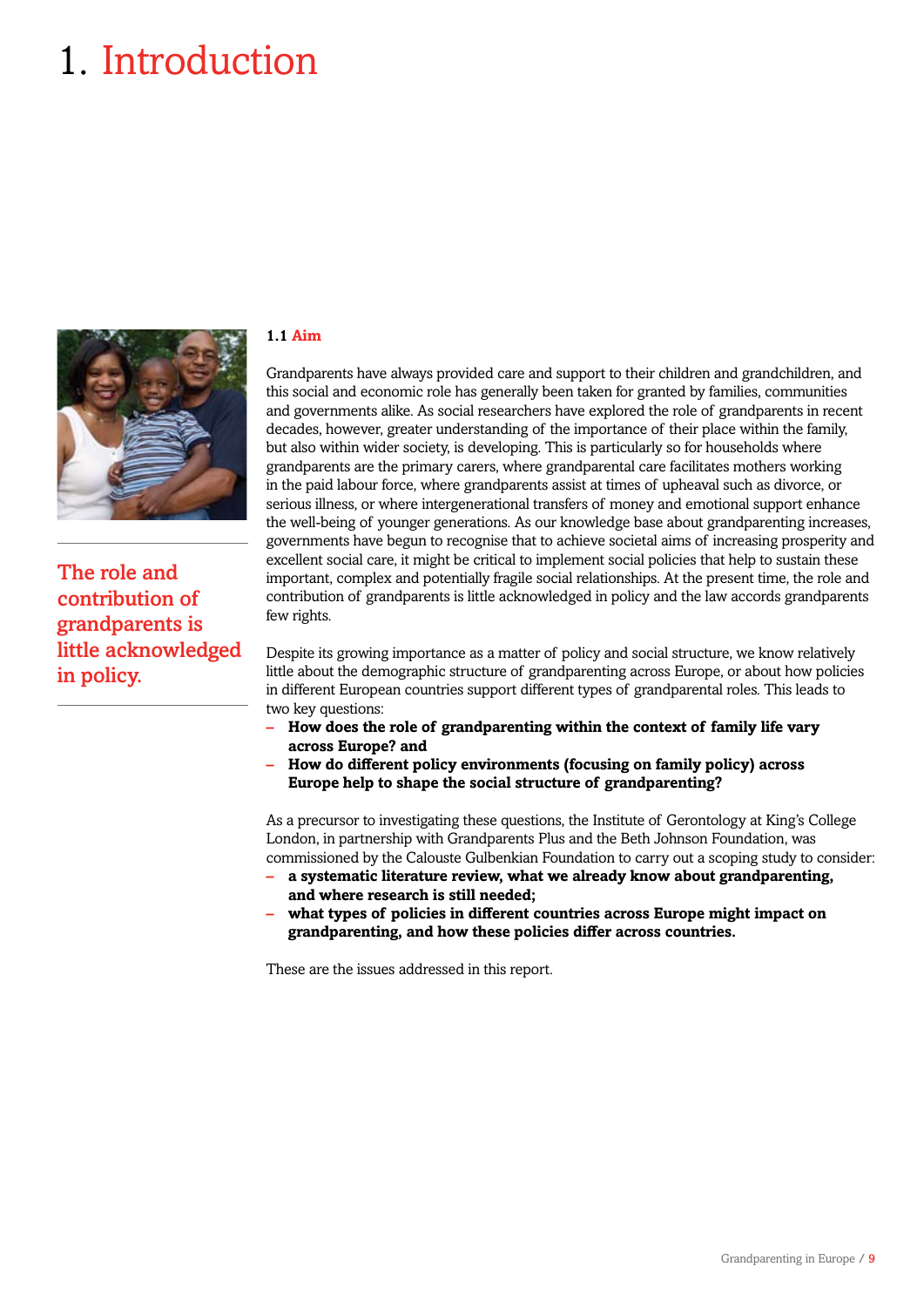### **1.2 Background**

All countries in Europe face population ageing. Within the next fifteen to twenty years, a fifth to a quarter of the population in many European countries will be aged 65 and over (Commission of the European Communities 2005). In large parts of Europe the initial shift to older age structures brought about by the first demographic transition has been amplified by low fertility throughout many European countries and by substantial improvements in survival (Grundy, Tomassini & Festy 2006). This increasing verticalisation of family structure means more extended families with three if not four living generations (Post et al. 1997, Watkins, Menken & Bongaarts 1987). Increasingly, children will have living grandparents until they reach adulthood, and family relations between generations (e.g. between grandparents, parents and children) will be more common than relations within generations (e.g. between siblings). In Britain, at age 20 over 80 per cent of the population have a living grandparent, consequently having three or more generations of their family alive at the same time (Grundy, Murphy & Shelton 1999). Comparative European studies have also shown that, largely due to improvements in mortality, more adult children will have living parents in early and mid-life and more 80 year old women will have at least one surviving child (Murphy, Martikainen & Pennec 2006, Murphy & Grundy 2003).

This means that there will be more grandparents alive potentially to take on supportive roles for their children and grandchildren, but also, if the average age of first grandparenthood increases due to later first births among women<sup>1</sup>, that ageing grandparents may need care themselves. While these demographic patterns are changing, the role of grandparents across Europe is likely to be of growing significance given increasing demands for childcare due to higher female labour market participation, as European countries have progressed towards meeting the target of the Lisbon strategy for increasing EU female employments rates to 60 per cent by 2010 (European Trade Union Institute 2009). For example, the 2002 British Labour Force Survey (LFS) showed that 34 per cent of children under 15 who had mothers in paid employment were being looked after by a grandparent at some point in the previous week (Summerfield & Babb 2004).

Apart from the facilitation of mothers' employment, there are other reasons to better understand the demography of grandparenting. If there have been decreases in intergenerational co-residence, this may affect the contact that children have with their grandparents, the extent to which grandparents help or assist their families, and the barriers, motivations and effects of taking on the care of grandchildren. If co-residence with grandchildren has increased, this too may have implications for society. Grandparental care may also differ from parental care in fundamental ways that affect the well-being of grandchildren and adult children, and impacts on grandparents themselves could be positive and/or negative. Further, as welfare states mature, the financial challenges of health and social care provision in ageing societies mean that governments may need to think creatively about supporting care within families.

### **1.3 The state of research on grandparenting**

As will be expanded on in Chapter 3, our systematic literature review reveals that research examining grandparental roles has largely focused on contacts between generations, although there is a growing literature on variations in, and determinants of, grandparental support (in terms of looking after and helping grandchildren) (Baydar & Brooks-Gunn 1998, Dench & Ogg 2002, Dench, Ogg & Thomson 1999, Fuller-Thomson & Minkler 2001, Fuller-Thomson, Minkler & Driver 1997, Hank & Buber 2009, Minkler & Fuller-Thomson 2005). This literature shows that some grandparents play an important role in caring for grandchildren, and grandparental support appears to be responsive to need (for example, in terms of providing care for a child at times of parental divorce). The prevalence of grandparents providing at least weekly childcare varies considerably across Europe; with Greece, Italy and Spain showing a considerable reliance on grandparent care (roughly 40 per cent of grandmothers providing almost weekly or more frequent care for grandchildren in comparison to 20 per cent of grandmothers in Sweden, Denmark and France) (Hank & Buber 2009). However, the few studies on this issue have largely focused on Western Europe and provide limited detail on the breadth of intergenerational support provided. Moreover, research from the U.S. has been included in this study because of the dearth of European studies in this area. 1 It should be noted however,

that while average age at first birth is increasing this may mask class differences.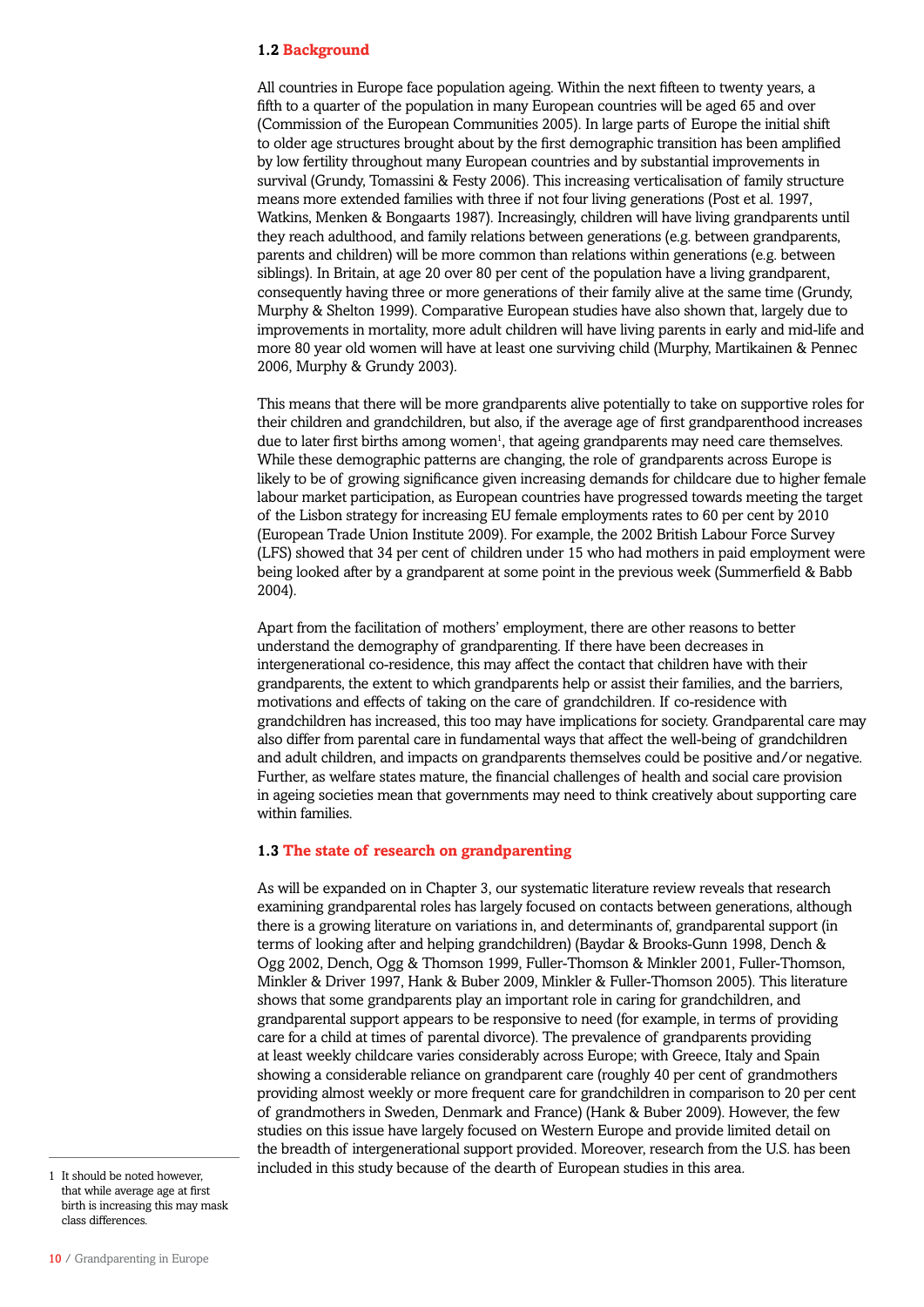In the UK the most common reason for grandparents raising grandchildren is parental drug or alcohol misuse, abuse or neglect.

Our literature review has also revealed the importance of policy environments in impacting on grandparenting. In examining the question of co-residence, research from the U.S. shows an increase in the percentage of co-resident grandparents and grandchildren (Casper & Bryson 1998, U.S. Census Bureau 2004). For example, in 1970 about 3.2 per cent of American children under age 18 lived in their grandparents' home; by 2003 this had risen to 5.2 per cent (U.S. Census Bureau 2004). Especially significant in the U.S. has been the rise in 'skipped-generation households' – those comprising grandparents and their grandchildren but without the child's parents being present (Casper & Bryson 1998, Pebley & Rudkin 1999, U.S. Census Bureau 2004). Several reasons have been offered as to why grandparents in the U.S. are increasingly involved in caring for grandchildren including drug and alcohol misuse, abuse or neglect of children, parental incarceration, teenage pregnancy, and homelessness (Goodman & Silverstein 2001, Jendrek 1993). In Europe, the reasons for such arrangements are thought to be similar. For example, in the U.K. the most common reasons given for grandparents raising grandchildren are parental drug and alcohol misuse and abuse and neglect of grandchildren (Grandparents Plus 2009).

Studies in Europe as well as the U.S. have examined the characteristics of grandparents who look after grandchildren (for example, the majority of grandparents providing support or care are maternal grandmothers) (Chan & Elder 2000). A considerable literature has also investigated the implications of providing care for grandchildren on grandparental well-being (Davis et al. 2008, Fergusson, Maughan & Golding 2008, Hamilton 2005, Pearce et al. 2010, Pittman & Boswell 2008, Pittman 2007, Ruiz & Silverstein 2007, Silverstein & Ruiz 2006, Smith & Palmieri 2007). Research has generally shown the importance of the grandparent-grandchild tie throughout the life-course (Silverstein & Marenco 2001). However, risks to physical, psychological and financial well-being are also associated with intensive grandparenting (Bachman & Chase-Lansdale 2005, Baker & Silverstein 2008, Blustein, Chan & Guanais 2004, Giarrusso et al. 2001, Grinstead et al. 2003, Hughes et al. 2007, Lee et al. 2003, Minkler et al. 1997, Pruchno & McKenney 2002, Solomon & Marx 1999, Szinovacz, DeViney & Atkinson 1999). In the U.S., for example, poverty is higher among grandparents who reported having primary responsibility for raising their grandchild (Fuller-Thomson, Minkler & Driver 1997). However, little work has investigated whether raising a grandchild leads to poverty or whether poorer families are more likely to undertake such care.

Our review has shown that much of the research evidence on the issue of grandparent help and care is non-European (largely U.S. based) and, in addition, there is relatively little comparative work. The evidence in the U.K. generally suggests that grandparents play an important role in family life, providing help to adult children and grandchildren and also taking on a parental role when needed (Dench & Ogg 2002, Dench, Ogg & Thomson 1999). One of the few comparative studies found that this pattern is generally common across Europe with 58 per cent of grandmothers and 49 per cent of grandfathers providing regular or occasional care to a grandchild in the last year (Hank & Buber 2009). It has been suggested by North American commentators that given grandparents' considerable involvement in childcare, subsidising the time grandparents spend looking after grandchildren may be an effective childcare policy (Cardia & Ng 2003). However, in Europe legislation and social policies often do not recognize the role of grandparents as caregivers or major supporters and there is a considerable need for evidence to show whether similar proposals would be justified in European countries.

For example, there is little analysis of trends in co-residence between grandparents and their grandchildren across Europe. Moreover, there is a lack of data on the drivers (and in particular, on the policy drivers) of different grandparenting patterns across Europe. There is also little research on the relationship between men and women's employment patterns and the role of grandparents in childcare in Europe. Finally, the relationship between grandparents' contribution to childcare, and their own risk of poverty, has received less attention in the literature.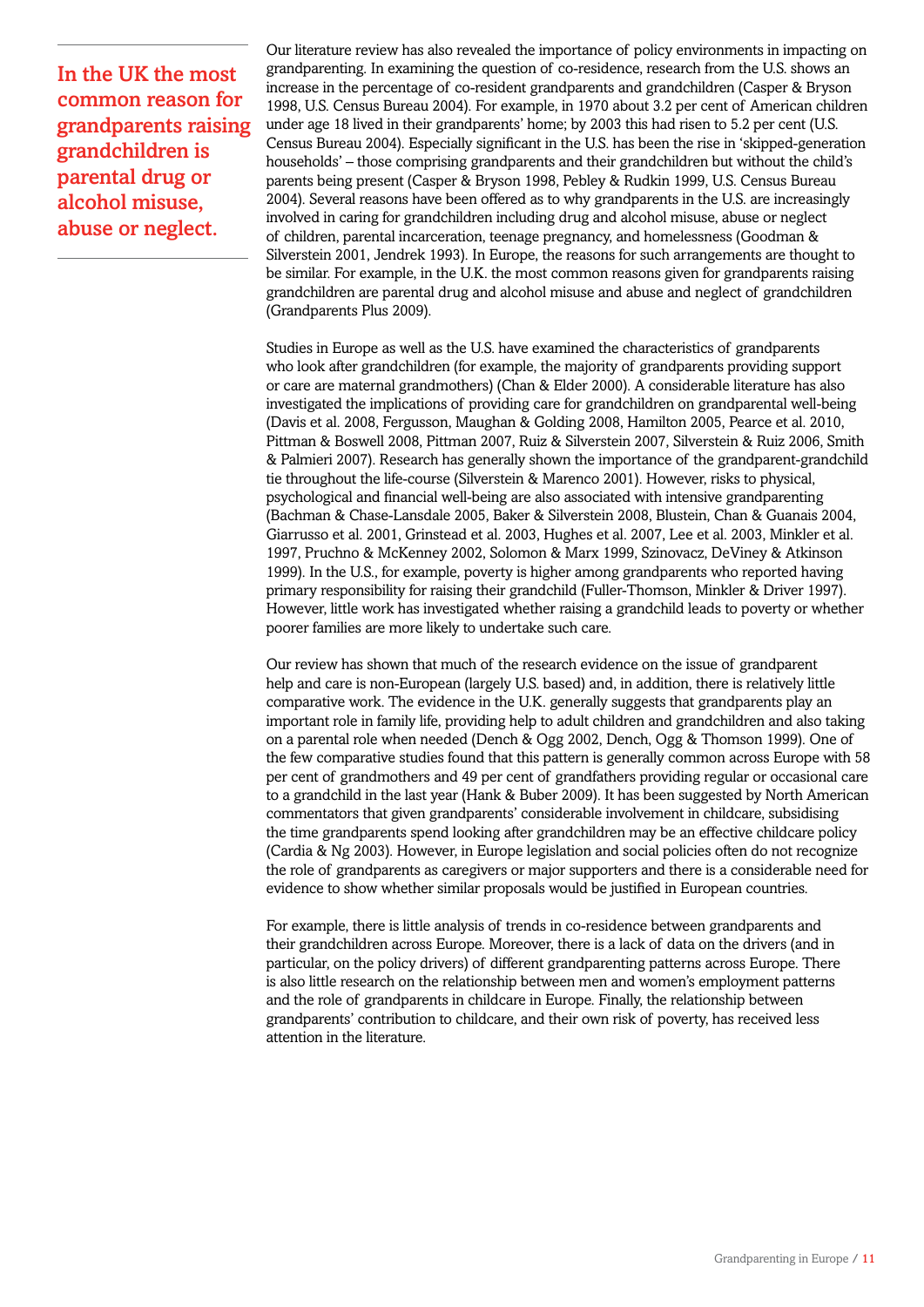# **1.4 Terminology**

Many different terms are used in the U.S. and European literature on grandparents. In the U.S. 'primary care' is often used when a grandparent reports having primary responsibility for raising a grandchild (this may or may not include legal custody). In the U.K. and Europe the more general term 'kinship care' denotes any periods (from days or weeks to many years) of responsibility for grandchildcare in the absence of a parent. 'Three generational households' will usually comprise grandparents and grandchildren with at least one of their parents. 'Skipped generation households' are those consisting of a grandparent and a grandchild; both of these households are considered to be 'multi-generational households'. A multigenerational household might include for example adult children living with adult parents, three generations living together or grandparents living with their grandchildren. Parents living with their minor children are generally not included in the definition of multi-generational households. The U.S. literature also considers 'co-parenting households' (defined as those where the grandparent coresides with the grandchild and at least one of the child's parents and where the grandparent reports primary responsibility for care of the grandchild or as three generational households) and 'custodial households' (defined in a variety of ways, for example, where grandparents live with grandchildren and report primary responsibility for the care of their grandchildren, where grandparents report a primary responsibility for a grandchild, or where grandparents live with a grandchild without the presence of the parental generation); there are no commonly-used European equivalent terms.

In this report, we carefully define the terminology used in relation to grandparenting when discussing the various studies.

### **1.5 Outline of this report**

This report therefore presents results from our scoping study which consisted of (1) a systematic review of the literature on the role of grandparents in Europe and (for comparative purposes) in North America; and (2) identifying family policies that may be important for shaping grandparenting roles across Europe. Chapter 2 presents the methodology for the literature search and for the identification of family policies relevant to grandparents. Chapter 3 highlights key research on the role of grandparents in Europe and North America. Chapter 4 identifies and briefly describes family policies with relevance to grandparents in selected European countries, including separate sections on country-specific policies. Finally, Chapter 5 summarises the relevant findings and literature.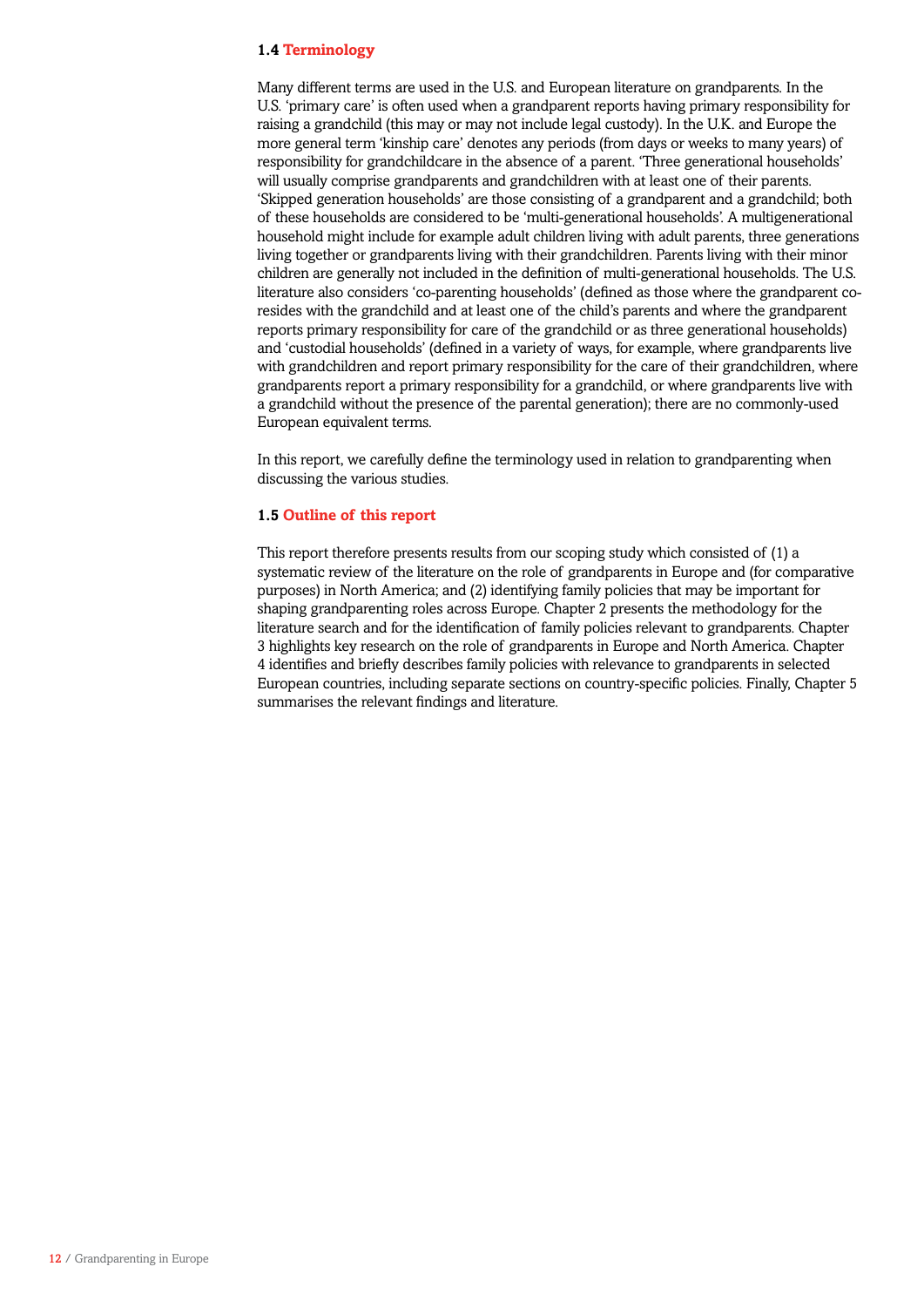# 2. Methodology



By 2025 between 1 in 4 and 1 in 5 people in Europe will be over 65.

**This scoping study provides a systematic review of the literature on the roles of grandparents in Europe and the U.S. (as much of the literature is based on the latter country). It also identifies, and briefly discusses, key family policies in selected European countries likely to be important in shaping the role of grandparents in family life.**

## **2.1 General literature review**

The literature review was carried out in two steps in order to ensure the inclusion of all relevant publications. The first step involved a systematic search of a key academic database: Web of Knowledge. From this process a refined set of criteria emerged, which was used for the second step. This involved a systematic search of the literature in this area on a further array of key academic databases (Web of Knowledge, PubMed, AgeInfo, PopLine, BIDS-Bath Information and Publication Services).

A search of the key academic databases began in January 2010. Most of these databases contain abstracts (and in many cases links to) research published in academic and professional journals, books, reports and government documents. Our search emphasized peer-reviewed publications in academic and professional journals. This strategy meant that the results were more comprehensive with regard to the behaviour of grandparents within the context of family interactions and exchanges ('grandparenting'), which are normally reported in journals, than with regard to the number of grandparents and their own demographic characteristics, which are more often analysed in government reports. This was thought appropriate given the aims of the study.

As noted above, the first step involved an in-depth search of the Web of Knowledge, a widely used academic database covering a broad range of social science disciplines. In collaboration with Grandparents Plus, key search terms were identified (e.g. grandparent, grandchildren, three-generation family, etc.). It soon became apparent that related keywords were finding similar articles; consequently we decided to search use keywords in combination. This initial strategy yielded 17,049 potentially relevant publications. After applying two key inclusion criteria (that is, only those articles published in English and only those published after 1990) the number of articles was reduced to 12,999. In order to further narrow our search, 27 social science fields of interest were identified. Sifting the articles by these 27 fields reduced the number articles of interest to 8,004. Given the breadth of publications identified, further selection criteria were applied.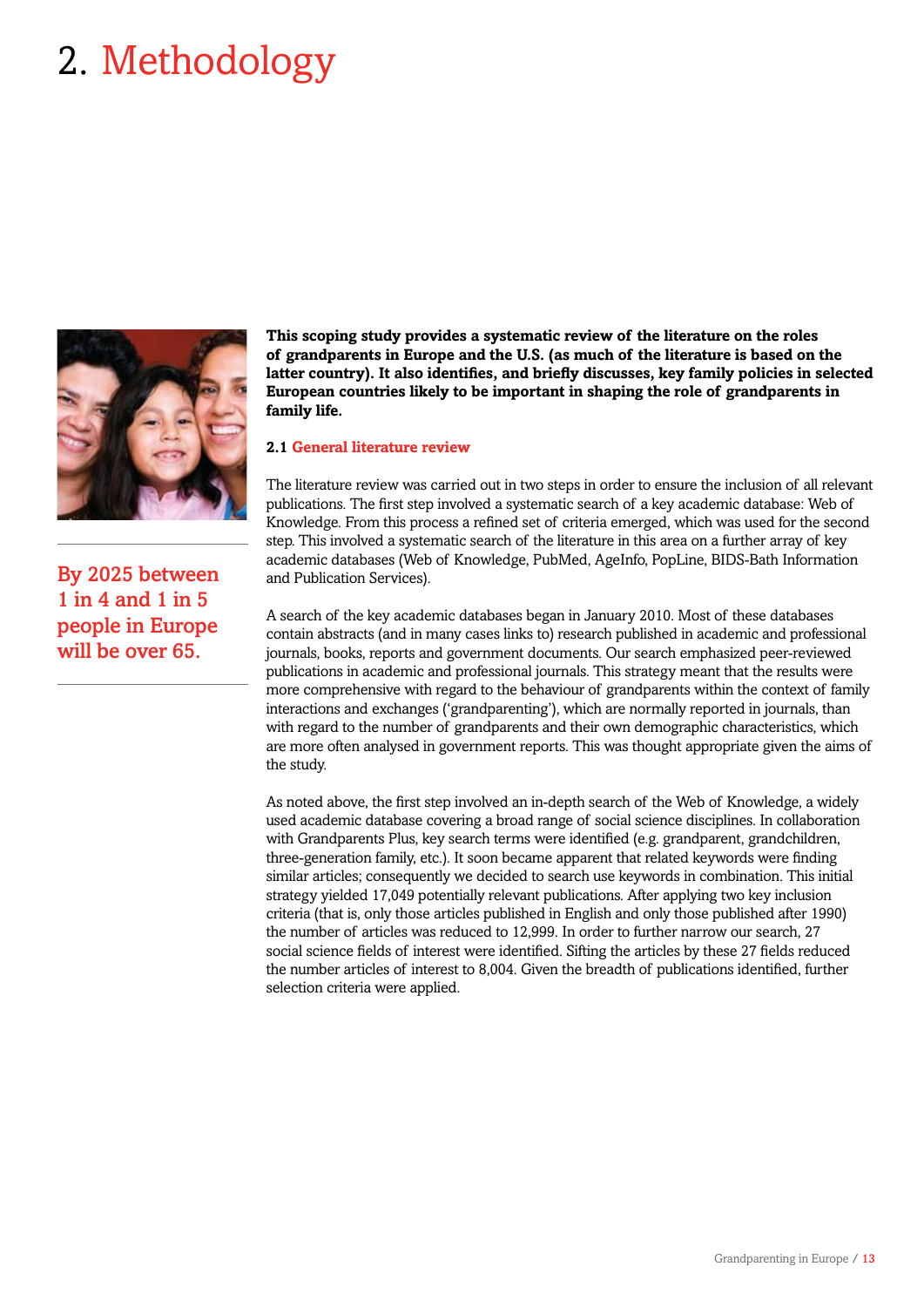A study was excluded if:

- It was based in Asia. Africa or South America
- It primarily focused on the experience of minority populations (e.g. Chinese Americans, Mexican Americans, etc). One exception was made, the experience of Blacks in the U.S., given that many studies of grandparents focus on this group
- It dealt with intergenerational relationships and keeping in touch following migration
- It focused on lesbian and gay grandparents
- It focused on the impact of losing a grandparent or grandchild
- It examined the effect of grandmother involvement and its impact on breastfeeding practices and grandchildren's birth weight
- It investigated the role of grandparents in the HIV / AIDS pandemic (e.g. in Africa, Thailand)
- It examined intergenerational social mobility
- It investigated intergenerational business practices
- It examined issues relating to inheritance and bequests
- The article had never been cited, or only cited once or twice

This further reduced the list of publications to 1,210. The articles were categorised into 24 key topic areas by their titles (e.g. grandparents as caregivers). The research team, together with collaborators in Grandparents Plus, reviewed these topic areas and decided to limit the scope of the study to 14 out of the 24 topic areas which best fitted the study . All the abstracts in these 14 topic areas were reviewed both by researchers and by the principal investigator to assess their relevance for the study. At this stage articles were generally excluded if they were published in a journal with no 'impact factor' (an often- used measure of the quality of a journal) or if they were based on very small sample sizes. The final selection consisted of 120 articles.

The second step used the criteria described above to conduct a systematic search of a wider range of databases. Similar keywords and combinations of keywords were used where possible, although in some of the databases the search options were more limited.

Finally, all references identified by both steps were entered into Endnote version 12, a bibliographic database. Additional publications found during the search (including nonacademic literature on policies, those referenced by other publications, as well as those recommended to the researchers by colleagues at the Institute of Gerontology, were also added to the bibliographic database. This resulted in a total of close to 200 publications. A discussion based on a selection of this literature can be found in Chapter 3 (a list of the references used can be found at the end of the report).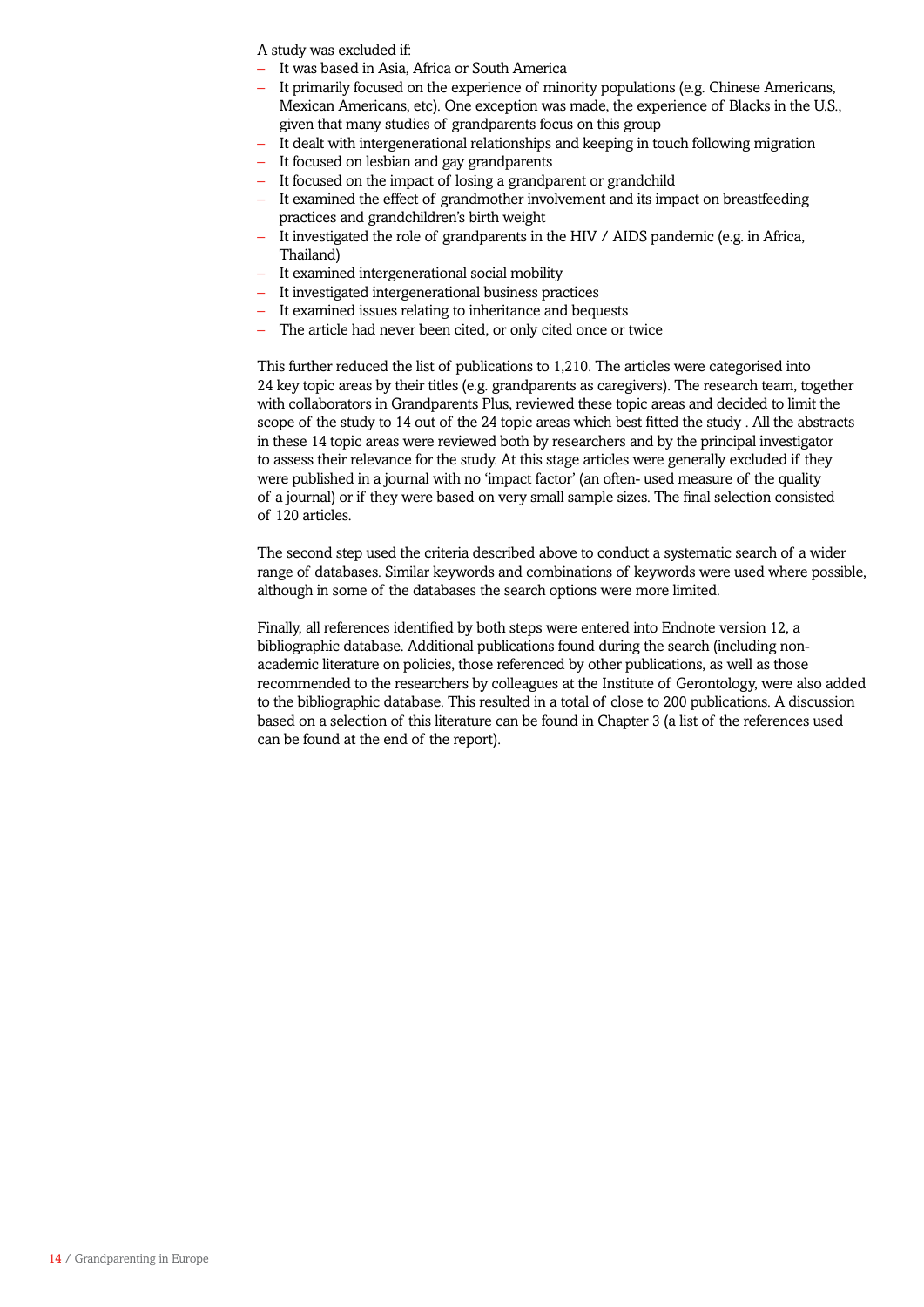# 6 out of 10 grandmothers and half of grandfathers in Europe provide regular or occasional care for their grandchildren.

# **2.2 Policy review**

The identification of family policies relevant to grandparents took place in January and March 2010. The selection of countries to include in this policy review was based on their inclusion in national level comparative datasets such as SHARE (Survey of Health, Ageing and Retirement in Europe). The final country selection included countries with Nordic, Continental, Eastern European, and Southern European policy schemes. The following countries were included in the policy review: Denmark, France, Germany, Hungary, Italy, the Netherlands, Portugal, Romania, Spain, and the United Kingdom.

First, together with Grandparents Plus key policy areas with relevance to grandparents were identified . The focus was on family policies including, for example, maternity and parental leave policies, childcare policies, and those relating to foster care.

Information on national policies was compiled from various national and international sources including academic databases; literature found through websites and databases from diverse national and international organisations (e.g. OECD, European Commission, International Social Security Agency and NGOs (e.g. Grandparents Plus); academic research platforms (e.g. Columbia University, Leave Policies and Research Network); and finally through government websites. A selection of useful websites can be found in Appendix 2.

# **2.3 Limitations of this study**

Grandparents clearly play an important caregiving and supporting role in less industrialised countries (especially supporting families with HIV/AIDs and AIDS orphans) and this is evident in the number of studies revealed in the first step of this literature search focusing on these issues. However, given the time constraints on this study, and since the focus of this research is cross-European differences, literature relating to grandparenting in less developed countries was excluded.

The policy review was limited to 10 selected European countries representing a broad range of different policy environments. Emphasis was placed on family policies although it is recognised that policies from nearly all areas are likely to impact on the grandparenting role (e.g. migration and housing policies).

It should be noted that the identification of up-to-date national policies was often difficult and that many governmental documents were available only in the local language (the research team covered many of the languages spoken in the 10 countries selected but not all). Comparative information on national policies from international organisations and academic platforms was therefore used to identify current regulations in addition to governmental websites and documents.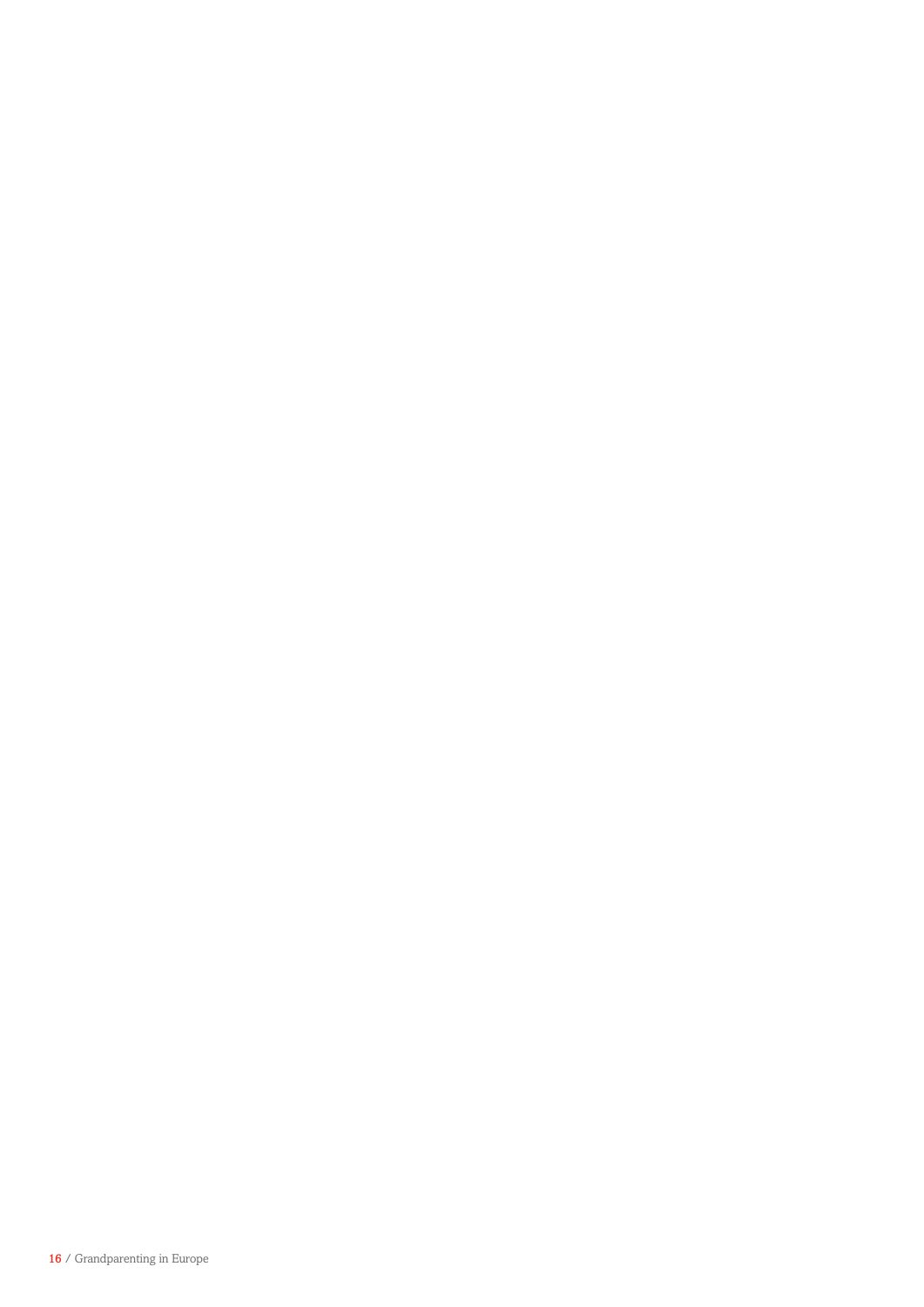# 3. Systematic literature review



More people can expect to become great grandparents before they die.

## **3.1 Demography of grandparents and grandparenting**

Over the past fifty years industrialised societies have undergone a series of rapid sociodemographic and economic changes. Population ageing is a universal phenomenon, the result of declining fertility and advancing life expectancy. Thus the older population is growing both in absolute numbers and as a share of the population. The initial shift to older age structures resulting from the first demographic transition has been enhanced by widespread low fertility throughout many European countries and by substantial improvements in survivorship (Grundy, Tomassini & Festy 2006).

These trends have led to large increases in families with three or more generations living at the same time (Post et al. 1997, Watkins, Menken & Bongaarts 1987). This means that a large proportion of children in Europe, and in other parts of the world, will be able to establish long lasting relationships with their grandparents. Thus, family ties between grandparents and grandchildren have been substantially extended (Bengtson 2001, Hagestad 2006). While the proportion of families with multiple generations living at the same time – the 'length' of the family – has increased, the 'breadth' of the family – the number of children per couple for example - has declined (Tomassini et al. 2004). It may be that the numbers and proportions of older people who are not grandparents has increased, and it is clear that those who are grandparents have fewer grandchildren; on the other hand, more people can expect to become great-grandparents before they die.

Families which include several generations have greater opportunities for childcare by grandparents. At the same time, as smaller families reach adulthood and have children themselves, the possibility of childcare by aunts and uncles is reduced. In most European societies, family members are the principal source of care and/or support provision, and grandparents play an important role in this.

Although families with several living generations have become more common, in many European countries the prevalence of households with more than one generation (such as older parents and adult children) has declined. Unlike the U.S. which has witnessed an increase in multi-generational households, trends in Europe generally show a strong tendency towards independent living both in the nuclear family and in the older generations (Tomassini et al. 2004). Inevitably this means that fewer families include constant contact between grandparents and grandchildren; and research results generally suggest that levels of inter-generational contact diminished in the decades following the Second World War; however, little work at least in Britain has examined more recent changes (McGlone, Park & Roberts 1997, Shanas et al. 1968).

In addition, many European countries and the U.S. have experienced changes in family behaviour, including declines in marriage and childbearing; rises in divorce and cohabitation; and increases in children born outside of marriage (Coleman 2000 , Haskey 2002, Kiernan 2003, Stevenson & Wolfers 2007). For example, in the U.K., a study predicted that one in eight children will experience a parental divorce or separation by the time the child reaches 16 (Haskey 1994). This means that grandparent-grandchild relations may be disrupted; stepgrandparenting may become common enough to be studied separately; marked divergence in level of grandparent-grandchild contact may emerge between maternal and paternal grandparents; and grandparents where the parent is a lone parent may assume some of the role of the missing parent.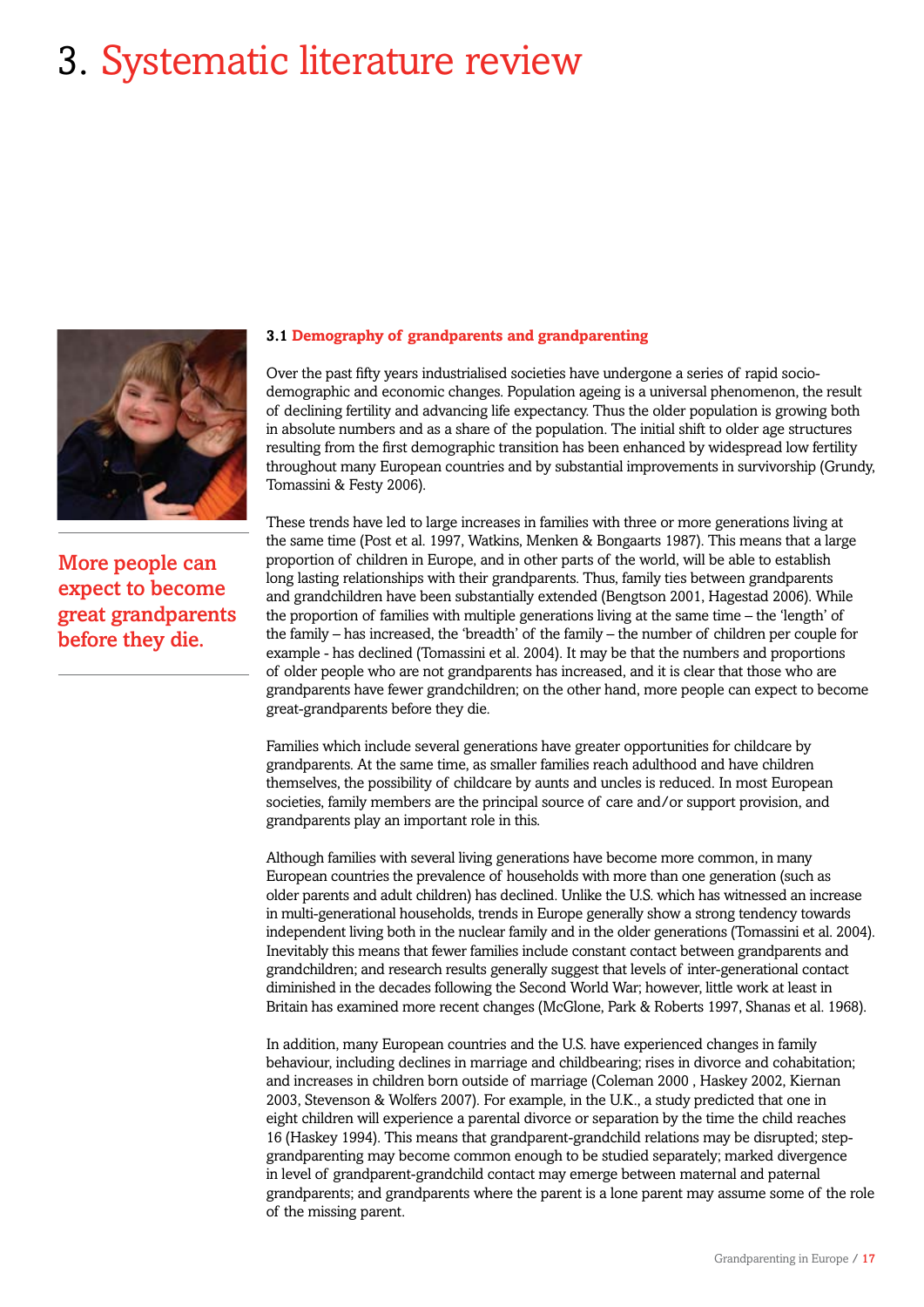In summary, grandparents have become more prominent in the wider family network; that is to say, many people can expect to spend a significant proportion of their lives as grandparents; members of the older generations in the family will not be greatly outnumbered by members of the younger generations; and family relationships between parents and their adult children will be second only to relationships in the nuclear family in importance. However, given the increasing complexity of family life due to partnership breakdown and reformation, the role of a grandparent is likely to become more complicated and be subject to wide variation.

# **3.2 General involvement of grandparents**

## **3.2.1 The need for childcare and the role of grandparents**

The previous section pointed out the increasing prevalence of multi-generational families. This raises the possibility of additional strain on the middle generation as its members could be caring for children and parents at the same time. However, in some families the strain of dual responsibility may be felt more in the older generation, where older people continue to support their (now adult) children and the birth of grandchildren may pose additional demands. As already noted, this might especially be the case in single-parent families, where additional demands may be placed on at least one set of grandparents to compensate for the absent parent (while the other set of grandparents may withdraw or be excluded from that family circle).

Working patterns are changing just as partnership and parenthood behaviour is changing; atypical hours or flexible working times have become more common, and stability of employment has greatly diminished (European Commission 2009a). These conditions imply a need for flexible and reliable childcare. But the most significant development is greater female participation in the labour force, especially by those with dependent children, which obviously creates a regular need for childcare (Gardiner 2000, Le Bihan & Martin 2004, OECD 2007b). Women are still overrepresented in part-time jobs in most societies (Lewis, Campbell & Huerta 2008); however, lone mothers often need to work full-time, and are thus less available to care for their children. Mothers also are more likely to return to work sooner after children are born (Macran, Joshi & Dex 1996). There is in some European countries a clear connection between working mothers and childcare by grandparents (Gray 2005).

Despite the numerous research studies in the U.S. on grandparents bringing up their grandchildren, and the acknowledged importance of grandparents as a safety net, little research exists on the positive outcomes of grandparenting for the wider society. There is some literature that emphasizes the role grandparents play, for example, in avoiding further impoverishment among their grandchildren (Mutchler & Baker 2004). There is also evidence to show how the welfare system benefits from grandparental care. Child welfare agencies in the U.S. appear to rely more and more on the availability of grandparents to provide care for their grandchildren (Hughes et al. 2007). Thus, the State benefits from grandparents' informal, unpaid care to children. More generally, it is likely that childcare needs will grow as a result of women's greater participation in the labour market, and grandparental care may play an increasingly important role (Wheelock & Jones 2002). Mothers' decisions about whether to return to work are likely to be influenced by the availability of grandparents to provide childcare.

In summary, several widespread trends in European countries suggest an increasing need for assistance with childcare: these are the rise in mothers' employment, the rise in atypical or changeable hours of work and the rise in one-parent families (often headed by women, who are often obliged to work to support the family). Grandparents are a long-established resource for childcare and more general family support, and it is likely that, in some European countries at least, demands on them are increasing.

Mothers' decisions to return to work are likely to be influenced by the availability of grandparents to provide childcare.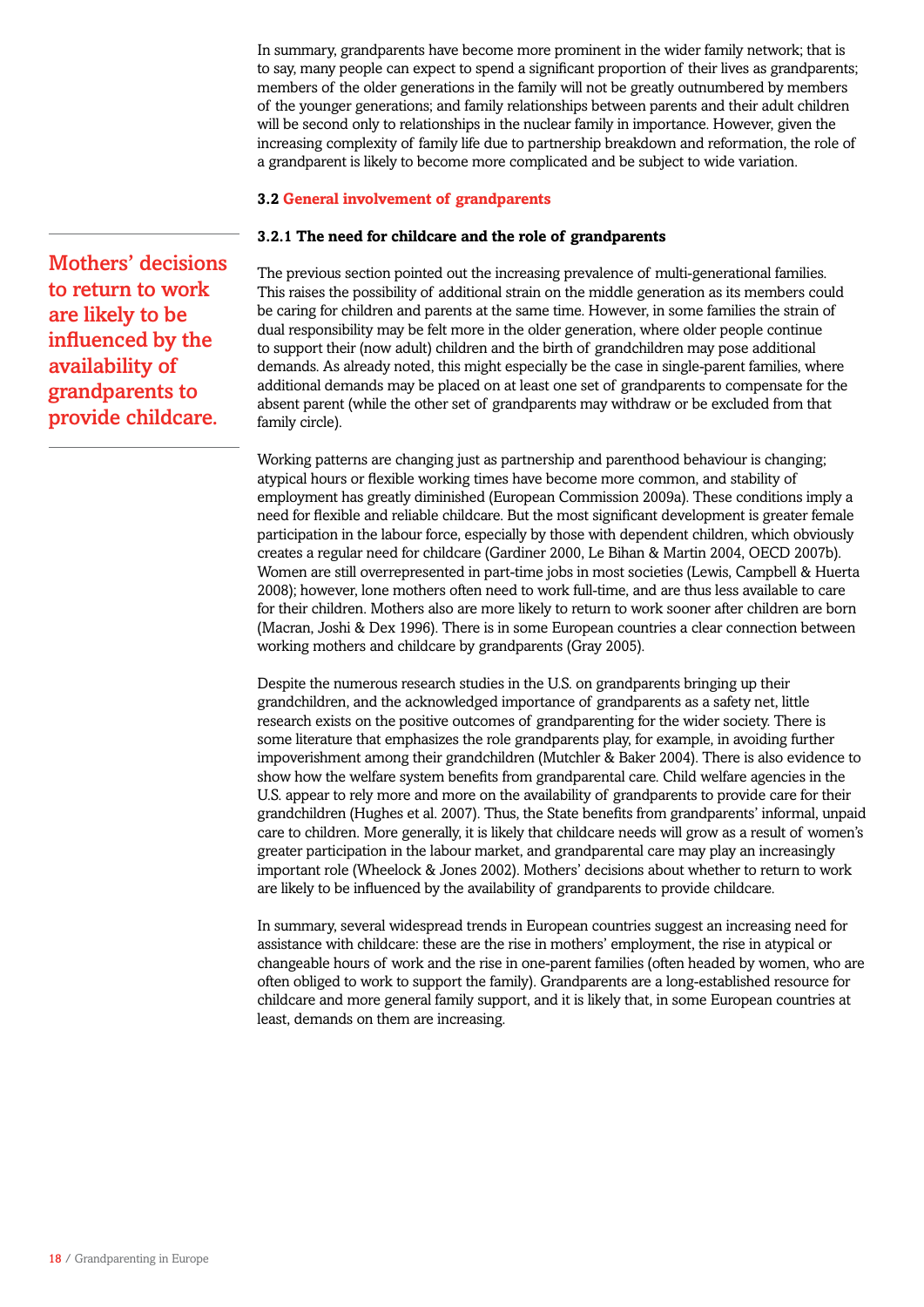### **3.2.2 Intergenerational transfers within the family**

### Transfers of space, time and money

There is a considerable literature on intergenerational transfers, although much of this work is based in the U.S. An intergenerational transfer is a broad term used to describe the sharing of resources within the extended family. Transfers are often measured in terms of three "currencies": space, time and money (Soldo & Hill 1995). Some of these currencies are more difficult to measure than others. The transfer of space includes co-residence, a common intergenerational transfer in many Southern European countries (Tomassini et al. 2004). Giving time includes practical assistance, such as caring for a parent or grandchild or helping in the household (Soldo & Hill 1995). Finally, the giving of money or goods includes inheritance and bequests as well as transfers while both parties are still alive.

Much of the work in this area in the U.S. and in Northwestern Europe shows that while there is frequent contact between older parents and adult children, there is less involvement in regular transfers<sup>2</sup> (Albertini, Kohli & Vogel 2007, Attias-Donfut, Ogg & Wolff 2005, Eggebeen 1992, Hank 2007, McGarry & Schoeni 1995, Rosenthal, Martin-Matthews & Matthews 1996, Spitze & Logan 1992). In such societies, the lack of involvement in regular transfers is likely to result from the availability of public transfer programmes (e.g. social benefit programmes) which decrease reliance on family members for support. In contrast, the Southern European countries show a much higher level of regular transfers, especially between parents and adult children (Albertini, Kohli & Vogel 2007, Attias-Donfut, Ogg & Wolff 2005) and the level of public assistance is considerably lower than in Northern Europe. In line with these variations, research has shown the important role of cultural norms in intergenerational transfers (Albertini, Kohli & Vogel 2007, Attias-Donfut, Ogg & Wolff 2005).

Research has also considered motivations for support focusing on two key theories about the allocation of social and financial support: altruism and exchange (Cox & Rank 1992, Grundy 2005). The altruism model suggests that assistance is prompted by need and is given without any anticipation of return. The exchange models suggests that transfers are made in the expectation of services now or in the future (or in recognition of past services), that is, parents might provide more assistance to children from whom they receive, or expect to receive, help and vice-versa. Related to this is generalized exchange, where people may provide support to relatives in expectation of reciprocation from a kin group as a whole. This model suggests, for example, that older parents may help adult children because in the past their own parents helped them (Grundy 2005). The evidence to date suggests support for both theories; the two types of motivation are not, of course, mutually exclusive. On the one hand, research has shown that parents may provide help to poorer children in an effort to equalize the status and circumstances of their offspring (McGarry & Schoeni 1997), findings which support the altruism model, while on the other hand other studies have found a strong effect of reciprocity (Grundy 2005). Greater frequency of contact between grandparents and grandchildren is associated with higher financial transfers (Litwin et al. 2008, Lennartsson, Silverstein & Fritzell 2010).

Research generally suggests that the balance of exchange is downward (that is, from older parents to their adult children) rather than upward (that is, from adult children to their older parents) (Albertini, Kohli & Vogel 2007, Attias-Donfut, Ogg & Wolff 2005, Hoff 2007, Litwin et al. 2008, Spitze & Logan 1992). Only at the oldest ages (75 or more years) are older parents more likely to receive than to give help (Spitze & Logan 1992). For example, findings from the Survey of Health, Ageing and Retirement in Europe (SHARE) of respondents aged 50 and over, showed consistent transfer patterns across European countries: net downward flows of financial and social transfers from the older generation to the younger generation (Albertini, Kohli & Vogel 2007). The authors reported that not only were transfers from older parents more frequent, but they were also more intense than those coming from adult children (Albertini, Kohli & Vogel 2007). Net transfers from older parents to their adult children are even more striking when transfers to the wider kin network, such as to grandchildren are taken into account (Hoff 2007, Litwin et al. 2008). It should be noted that levels of transfer may be differently reported by the donor and the recipient; these findings might not be exactly confirmed by a parallel study of the younger generations. Nevertheless, the balance of exchange is widely found to be downward.

2 Regular transfers are generally self-defined in this research e.g. "Do you make regular transfers...."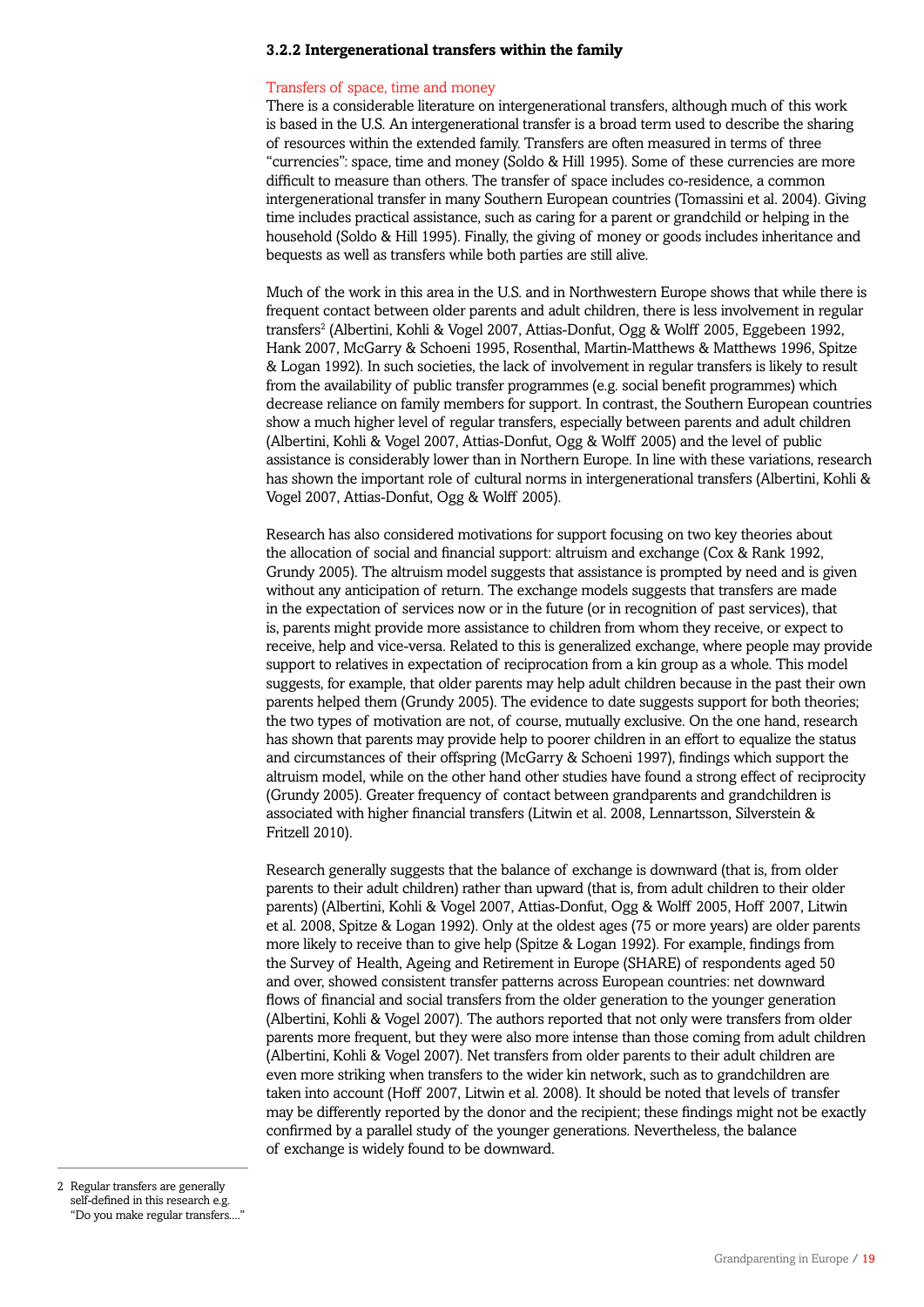There are consistent patterns across Europe of flows of financial and social transfers from the older generation to the younger generation.

Findings also suggest that downward transfers are to some extent conditional upon the resources available to the giver. Those with a partner, higher educational levels and greater wealth, were more likely to provide help to adult children (Albertini, Kohli & Vogel 2007, Henretta, Grundy & Harris 2002); in contrast, older people in poorer health and who were unmarried were less likely to provide support (Albertini, Kohli & Vogel 2007, Henretta, Grundy & Harris 2002). Analysis of Europe-wide data shows that the amount of help given to children (including looking after grandchildren) is greater for grandparents than for older parents without grandchildren (Albertini et al. 2007). There is also a gender difference, in line with the role of women as perceived 'kinkeepers': women are more likely to provide assistance and help in comparison to men (Albertini, Kohli & Vogel 2007, Litwin et al. 2008).

### Grandparental support of children with special needs and disabilities

Very little research has been carried out on the role of grandparents in the support of families including children with special needs or disabilities (for a review see Mitchell 2007). Past studies have been largely small-scale and have generally focused on specific types of disability (for example, autism). In her review of the largely U.S. literature on grandparental support among families with disabled children Mitchell (2007) points out that grandparents may be both a source of support and a potential stressor for parents of a disabled child. Families with a disabled child are likely to be confronted with extra demands and are vulnerable to stress; the provision of additional social, emotional and material resources has been found to help the family to adjust and cope with the situation. The practical (providing care and domestic help), emotional (listening and non judgemental advice), and financial support grandparents provide to families is highly valued. Even if geographic distance prevents direct practical support, "being there" for the family and emotional support from grandparents is also important. However, grandparents themselves also need help in how to best inform themselves about their grandchild's condition, availability of support services, and any necessary medical training (Mitchell 2007).

In research on relationships among families with disabled children maternal grandmothers are often perceived as being the most important source of support (Mitchell 2007). The studies reviewed found mothers of disabled children with a close relationship with their own mother reported feeling less stressed (Mitchell 2007). Fathers were also shown to appreciate grandparental support, especially if it came from their own mothers (Mitchell 2007). There is evidence to indicate that grandparents are an important source of support among working mothers with a disabled child (Hastings 1997, Hastings, Thomas & Delwich 2002, Hornby & Ashworth 1994) as governments often fail to provide childcare that meets the needs of such families (Hillman 2007). However, to date, little research has examined how grandparental support has influenced employment decisions among parents with a disabled child (Mitchell 2007).

### Grandparental role after divorce or separation of parents or grandparents

As section 3.1 has shown, there have been significant changes in family structure in many North American and many European societies (for example, rises in divorce and in one parent families) (Haskey 1994). Studies have shown the importance of grandparental involvement at times of family breakdown (Dench & Ogg 2002, Dench, Ogg & Thomson 1999). Dench and Ogg (2002) using the 1998 British Social Attitudes Survey found that grandparents were more likely to care for grandchildren if the grandchild's parents were divorced than if they were still together (Dench & Ogg 2002). However, where grandparents reported that they had less contact with parents following the breakdown of the parents' relationship, they provided less help with childcare than did grandparents in families where the parents were together (Dench & Ogg 2002). The authors did not in this study distinguish between grandmothers and grandfathers, or between paternal or maternal grandparents. However, an earlier study based on the same data found that maternal grandparents were more likely to report having to '…put themselves out to look after grandchildren' when the children's parents were not together in comparison to paternal grandparents (Dench, Ogg & Thomson 1999).

Grandparents also play an important role in helping grandchildren cope with the strains experienced by parental separation or divorce (Bridges et al. 2007, Henderson et al. 2009). In particular, maternal grandmothers have been shown to play a crucial role in the support and adjustment of grandchildren (Bridges et al. 2007, Henderson et al. 2009) as paternal grandparents are often excluded from family life (Hagestad 2006). Bridges and colleagues (2007), in a study based on longitudinal data from the (UK) Avon Brothers and Sisters Study, found the level of grandparental involvement after separation to be associated with the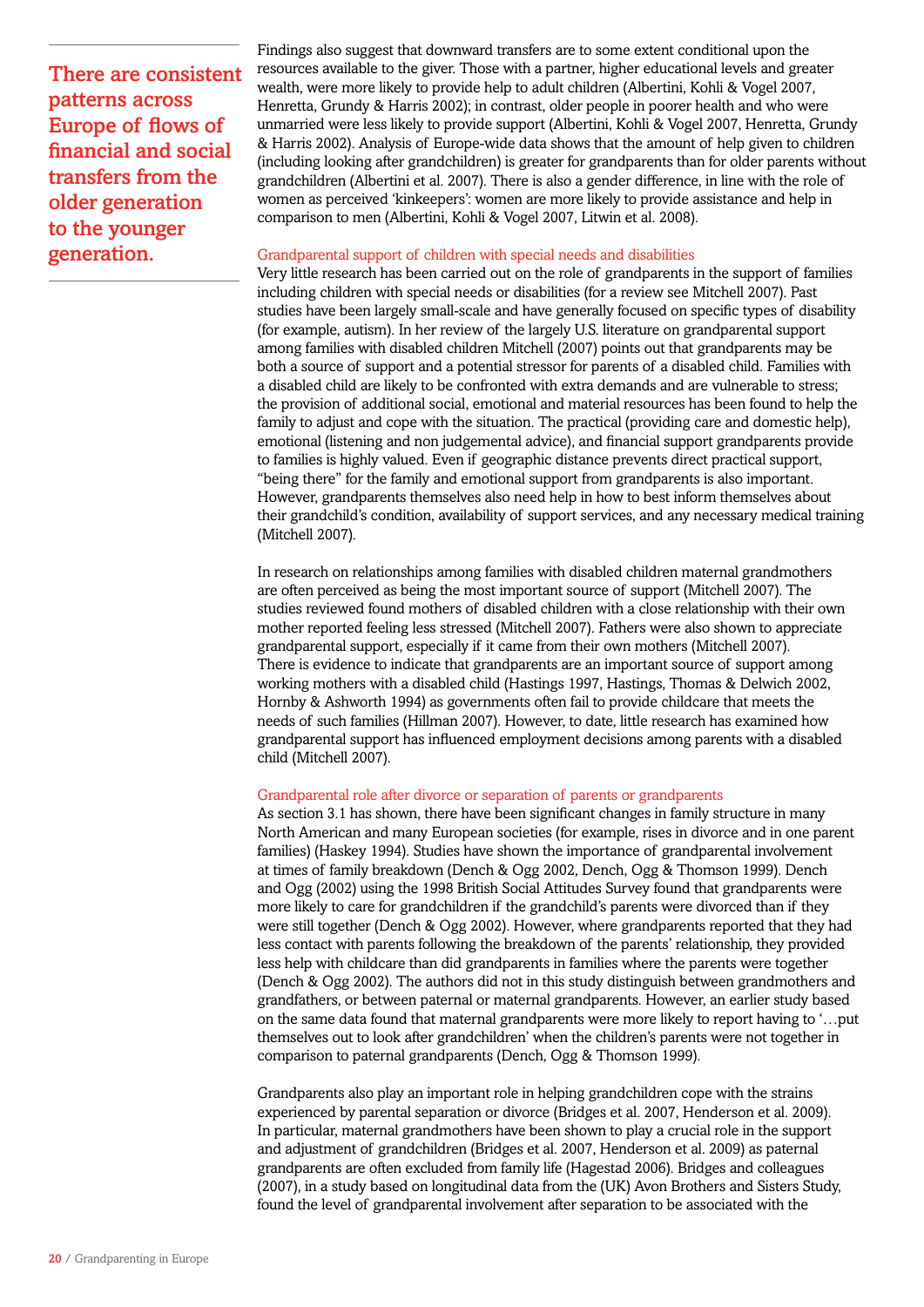closeness of the grandparent to the custodial parent (Bridges et al. 2007). The extent of involvement between grandmother and grandchild was also strongly affected by the quality of the relationship that the mother and the grandmother had when the mother was a child (Bridges et al. 2007). Although relationships with grandparents remained important among these families, closeness and contact between grandparents and grandchildren declined over time (Bridges et al. 2007).

Bridges et al. (2007) also found closeness to grandparents to be related to fewer adjustment difficulties after parental separation, and children reported grandparents to be essential confidants (Bridges et al. 2007). Maternal grandmothers were also shown to support psychosocial adjustment among adolescent grandchildren aged 17-20 following parental divorce in a U.S. study (Henderson et al. 2009). Even years after parental separation had occurred; the quality of the grandmother-grandchild relationship remained strongly related to adolescent adjustment (Henderson et al. 2009). Other studies, however, did not find a link between grandchild-grandparent relationships and adjustment among adolescent grandchildren following parental divorce (Bridges et al. 2007). Bridges and colleagues (2007) found that among adolescents relationships with peers became more important (even among those who did not report a decline in closeness to their grandparent) (Bridges et al. 2007). Re-partnering among mothers also acted to reduce contact with maternal grandparents.

Grandparents themselves are also more likely to have experienced a divorce, given the increasing experience of divorce among successive generations of older people (Glaser, Tomassini & Stuchbury 2008). When studying the consequences of grandparental divorce for relationships with grandchildren, negative effects have been found (King 2003) (Buchanan, Griggs & Grandparents Plus 2009). King (2003), in her study based on a sample of 538 grandparents from the Iowa Youth and Families project, found ever-divorced grandparents reported fewer contacts with grandchildren, participated in fewer shared activities, and reported lower relationship quality (in terms of feeling close to their grandchildren or playing the role of a friend) in comparison to never-divorced grandparents (King 2003). The negative outcomes for ever-divorced grandparents were likely to be due, in part, to weaker bonds and greater geographic distance between ever-divorced grandparents and their adult children (King 2003). In addition, negative outcomes following divorce were greater for grandfathers and paternal grandparents (King 2003). A 2007 study of young people in England and Wales found that children whose parents were divorced were less likely to maintain contact with grandparents on their father's side, while those with divorced grandparents were less likely to be in contact with their separated grandfathers on either their mother or father's side (Buchanan, Griggs & Grandparents Plus 2009). However, negative consequences may not be due to divorce per se but to poor family relations predating the grandparents' divorce. Due to the anticipated increase in ever-divorced grandparents, there is concern that the negative consequences for grandparent-grandchild relations may become more prevalent; however, as the experience of divorce becomes a more normative aspect of adult life, its effects on family relations are also likely to change and new research will be needed to observe these.

#### Grandparents as recipients of care from grandchildren

Grandparents often care for grandchildren and in the U.K., for example, are the main source of non-maternal care (with the exception of fathers) (Fergusson, Maughan & Golding 2008, Speight et al. 2009)). In contrast, grandchildren are far less likely to provide care for their grandparents. Most older people are in good health, with little disability or need for care. However, when older people experience ill health or bereavement, family members are the main providers of support and care (Soldo & Hill 1995). In most industrialised societies the great majority of care is still provided by family members including other older people, particularly spouses (Kinsella, Wan & U.S. Census Bureau 2009, Pickard et al. 2000, Sundström 1994, Walker & Maltby 1997). Southern European countries are more likely to rely on the family as source of support (Glaser, Tomassini & Grundy 2004); however, in most European societies grandchildren are not typically involved in care of a frail elderly relative, although they may provide care in certain situations (Attias-Donfut, Ogg & Wolff 2005).

Evidence on grandchildren as caregivers for grandparents is scarce, and the studies tackling this issue are mostly small scale and almost all are from the U.S. Larger studies that have included grandchildren among the group of care providers have generally not distinguished between them and other family caregivers (Bolin, Lindgren & Lundborg 2008). The few that have considered regular financial or practical help from grandchildren to grandparents have found such transfers to be infrequent (Attias-Donfut, Ogg & Wolff 2005). For example, Attias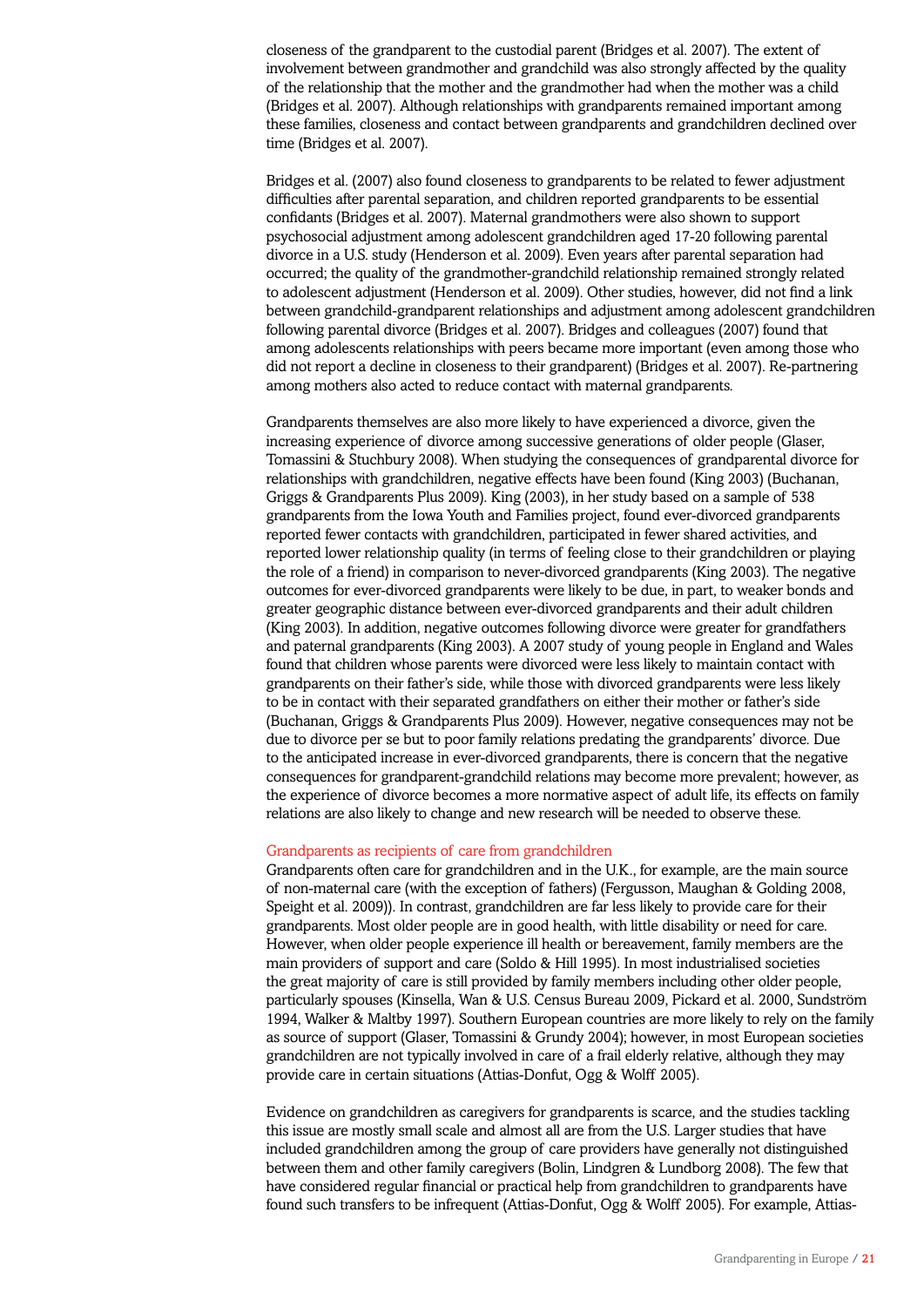Donfut and colleagues (2005), using data from SHARE, found that across all the European countries considered only 0.8 per cent of older Europeans received financial transfers from grandchildren and only 3.6 per cent received personal care or practical help from grandchildren (Attias-Donfut, Ogg & Wolff 2005). A study in the US found that Black grandchildren were more likely to care for a grandparent than were White grandchildren, even when differences in co-residence and socio-economic status were taken into account (Peek, Coward & Peek 2000).

### Summary

Research findings generally suggest high levels of contact between generations within a family, while inter-generational transfers of time, space or money are less frequent. The balance of transfers is downward, i.e. from older generations to younger. Transfers are more common in southern European countries, a finding which suggests that levels of family support may be related to levels of support available from welfare programmes; other findings suggest that they are also related to the resources available to the donor.

It is generally assumed that grandparents often provide greater support to adult children and grandchildren when the younger family is under stress and findings in the U.S. confirm that provision of support is generally more intense, and appreciated, when there is a disabled child to be cared for, but there is a lack of European data to confirm this. Another major stressor for families is the separation or divorce of the parents, and both European and U.S. data confirm that grandparental support, including childcare, intensifies and becomes more important at such times; this applies more to matrilineal grandparents as relations between custodial mothers and patrilineal grandparents may be strained or even broken on separation. Some studies, but not all, suggest that grandparental support may have a long-term positive effect on children's adjustment after parental separation.

Increasing numbers of older people experience divorce at some stage in their lives, and this may disrupt contact with their grandchildren; however, as with divorce in the middle generation, it is likely that the quality of long term relationships between older parents and their adult children and children's partners will have a major influence on how families respond to disruptive events, whichever generation they occur in.

Grandparents can be recipients of care from grandchildren rather than the reverse, but there is very little evidence on the extent of this.

## **3.2.3 Relationships between grandparents, parents and grandchildren**

Parent-child relationships do not occur in isolation but within a wider system of family ties (Mueller & Elder 2003), which may change over time (Burholt & Wenger 1998). Bengtson (2001) suggested that intergenerational family relations will be more important and more diverse in future, because more generations will be alive at the same time because of increased longevity of kin, the continuing strength and resilience of intergenerational ties over time, and changes in family structure due to divorce and step relationships. The following section will discuss intergenerational relations and moderators of grandparent-grandchild ties.

#### Grandparent-grandchild relationships

Important predictors of the strength and quality of grandparent-grandchild relationships include grandparent gender, education, health and marital status, quality of relationship with the grandchild's parent and geographical proximity between grandparent and parents (Clarke & Roberts 2004; King and Elder 1998 cited in Crosnoe & Elder 2002). Other suggested factors which may influence grandparent- grandchild relationships are the lineage of grandparents (matrilineal or patrilineal) (Chan & Elder 2000), the age of both grandchild and grandparent (Creasey & Kaliher 1994, Crosnoe & Elder 2002, Silverstein & Marenco 2001), as well as the childhood experiences of the grandparent (King & Elder 1997).

A matrilineal advantage in grandparent-grandchild ties has consistently been observed in the literature (Chan & Elder 2000). Earlier studies attributed this primarily to the generally greater involvement of the role of mothers in maintaining family life (Hagestad 1985, 1986 cited in Chan & Elder 2000. Chan and Elder (2000) investigated the reasons for matrilineal advantage in two-parent families and reported that this was due to closer ties between mothers and maternal grandparents, although where there were close relationships between fathers and paternal grandparents these were also important (Chan & Elder 2000).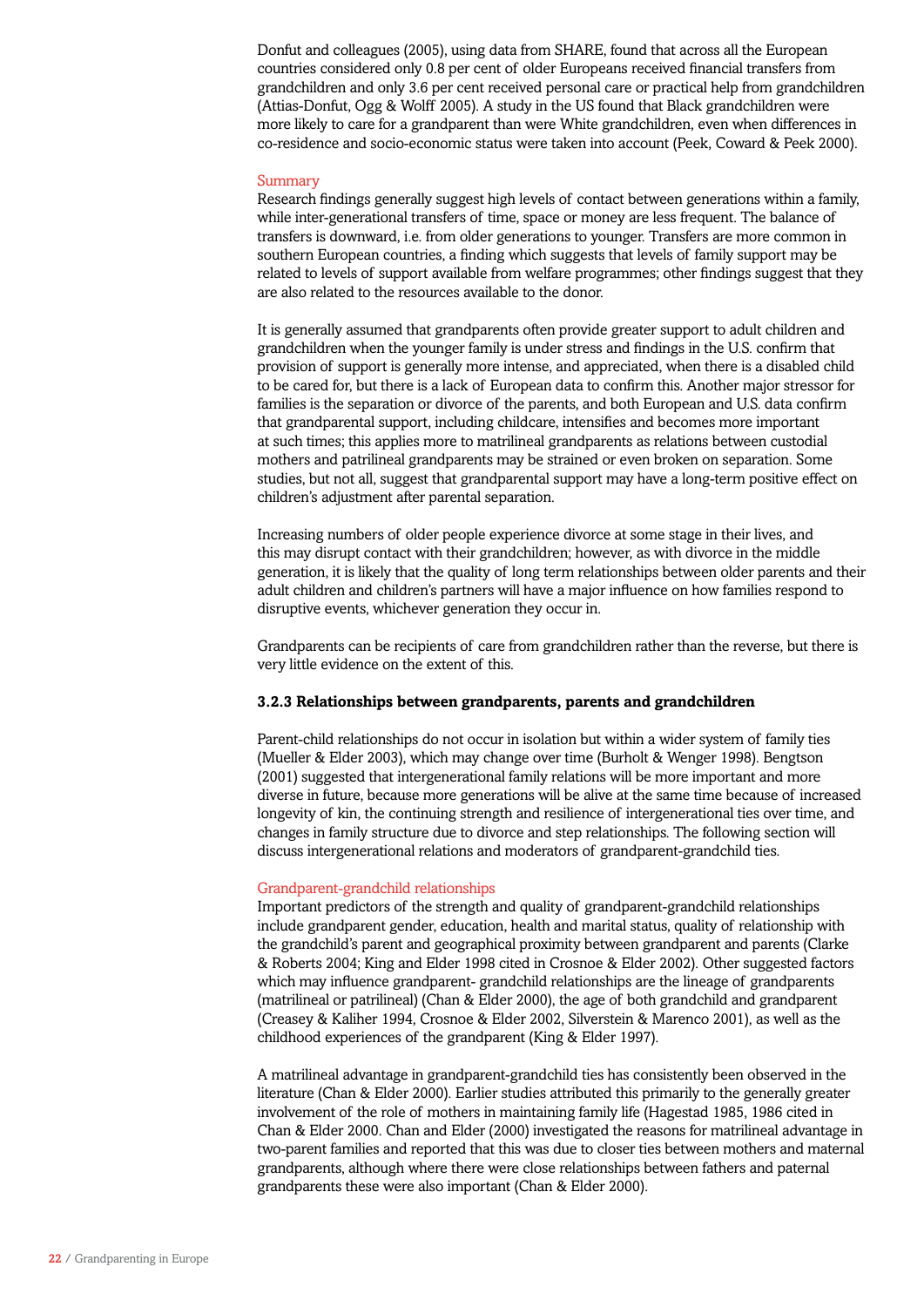The strength of grandparent-grandchild relationships at different ages has been examined in various studies. Creasey and Kaliher (1994) used a rather small sample of U.S. school children from 3rd to the 7th grades (about ages 8 to 13) to examine grandparent-grandchild relationships from the grandchildren's perspective. The majority of the grandchildren reported supportive relationships with their grandparents, though this declined with the child's age (Creasey & Kaliher 1994). In addition, older grandchildren expressed less desire for contact, practical help and other benefits; however, no age difference was found in expressed affection for grandparents (Creasey & Kaliher 1994). Granddaughters felt greater intimacy with grandparents and perceived that they received more practical help than did grandsons, but no gender difference was found in the actual amount of help given (Creasey & Kaliher 1994). Grandchildren were likely to have supportive relationships with all their grandparents equally, with the exception of paternal grandfathers, where more conflict and less admiration and affection was found (Creasey and Kaliher 1994).

Grandparent-grandchild relationships among older adolescents and young adults were examined over time in a U.S. study exploring relationship changes during the grandchildren's transition into higher education (Crosnoe & Elder 2002). The quality of grandparentgrandchild relationships was improved when grandchildren started college but other transitions experienced by the grandchild, such as marriage, parenthood and employment, had no effects. Differences were observed between the grandparents' and grandchildren's perspectives on grandparental mentoring during the transition to higher education; grandparents reported that their mentoring role had grown during that period, while grandchildren reported no changes, underlining their independence. However, this generational difference did not hold for grandparent-grandchild pairs who had similar educational experiences (that is, where both generations were college educated); in these cases, both grandchildren and grandparents reported an increase in the grandparents' mentoring role (Crosnoe & Elder 2002). Similar results were reported for adult grandchildren by Giarrusso et al. (2001), in that intergenerational differences in perspective were reduced when grandchildren perceived themselves to be similar to their grandparents in attitudes and values (Giarrusso et al. 2001).

Changes in grandparent-grandchild relationships in early adulthood (aged 18 to 35 years) were investigated in a Dutch cross-sectional study (Geurts et al 2009). It found that the great majority of young adult grandchildren had contact with their grandparents, but the average frequency of contact was low and declined across early adulthood. Granddaughters were more likely to have contact than were grandsons. Continuing residence in the parental home was the most important determinant of frequency; whether the parental marriage was still intact also had an influence. The age of the grandchild ceased to be significant once these factors were taken into account. Frequency of contact between grandparent and grandchild, however, was not affected by the grandchild's employment, partnership, or parenthood (Geurts et al 2009). Findings were in line with previous studies of adolescent grandchildren, showing a decline in frequency of grandparent-grandchild contact in adolescence (Creasey & Kaliher 1994, Silverstein & Marenco 2001).

In another U.S. study, Silverstein and Marenco (2001) examined how Americans enacted the grandparental role across the family life course. Age was found to influence the relationship of grandparents and grandchildren, as younger grandparents tended to have more contact with their grandchildren, to live closer, to look after their grandchildren more often, and to share recreational activities, while older grandparents tended to provide more financial support and to identify with their role more strongly (Silverstein & Marenco 2001). Similarly, the age of the grandchild was important, and grandparents of younger grandchildren were likely to interact with them more intensely, to share more activities, to look after them more frequently; they also felt more rewarded by their grandparent role (Silverstein & Marenco 2001).

Patterns of change in grandparents' perceptions of affection, contact and geographic proximity with their adult grandchildren were studied by Silverstein and Long (1998) using data from five waves of the U.S. Longitudinal Study of Generations. Their data showed a decline in perceived affection over time between grandparents and grandchildren until 1985, with a modest reversal in more recent years. Contact and proximity showed a steady and increasingly sharp decline indicating a change in the grandparental role in recent history (Silverstein & Long 1998).

Younger grandparents tend to have more contact with their grandchildren, live closer and look after their grandchildren more often.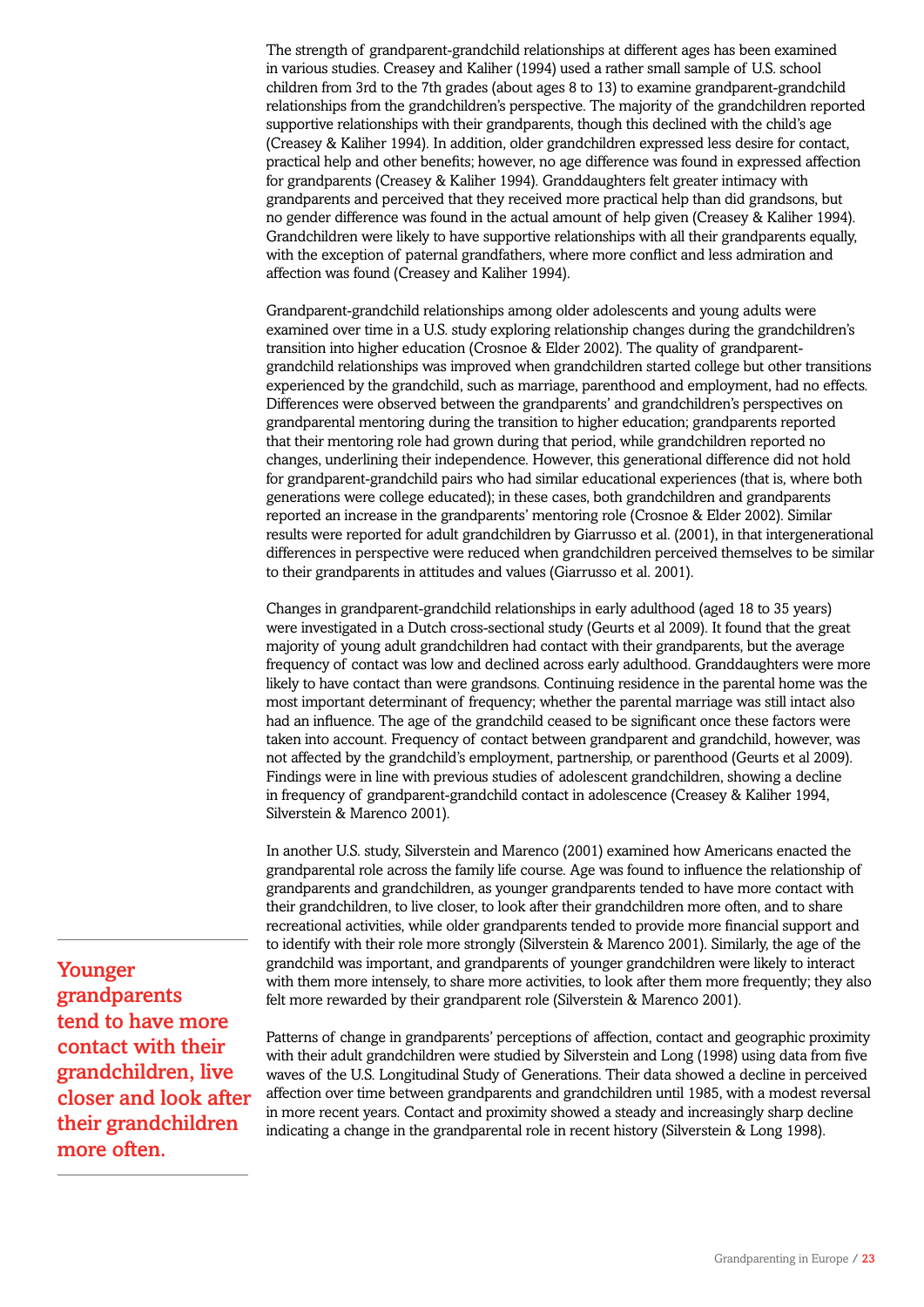Finally, the childhood experiences of grandparents have also been demonstrated to be an important factor for the current involvement of grandparents with grandchildren (King & Elder 1997, Mueller & Elder 2003). Investigating longitudinal data from two U.S. studies, it was shown that the type and degree of grandparental involvement with grandchildren were significantly moderated by whether the grandparents had known their own grandparents; this finding supported the premise that family roles are learned both through culture and through experience of family life (King & Elder 1997).

### Intergenerational ties and changing family structures

There is much research interest in family structures other than the two-parent family and in their impact on intergenerational ties, due to high separation, divorce and remarriage rates in the last few decades and the increasing number of children experiencing single-parent and step families (Dunn 2004, Hill, Yeung & Duncan 2001). In addition, the proportion of single grandparents (defined as the divorced, separated and never-married) has increased in the last decade (Griggs & Grandparents Plus 2009).

Intergenerational bonds in the various types of family structure and children's adjustment to changing family structures have been investigated in a number of studies. Attar-Schwarz et al. (2009), for example, investigated the adolescent grandchild's perspective in a recent study of 1,515 school students aged 11-16 in England and Wales. It was shown that even though the level of grandparent involvement did not differ between two-parent, single-parent and step families, it was more strongly associated with reduced adjustment difficulties in adolescents from single-parent and step-parent families than it was in adolescents from two-parent families (Attar-Schwartz et al. 2009). Greater grandparental involvement was generally related to a lower number of emotional problems and more pro-social behaviour (Attar-Schwartz et al. 2009).

Links between childhood family structure and young adult behaviour (i.e. completed schooling and risk of non-marital birth) were analysed in another study following American children over 27 years in the Panel Study of Income Dynamics (PSID) (Hill, Yeung & Duncan 2001). A family structure of a single mother living with a grandparent and child was found to be related to lower educational attainment and higher risk of non-marital birth for daughters, if this type of structure was experienced in late childhood. However, these findings should be interpreted with caution as there were few instances of this structure. Childhood family income appeared to be important but its effect was complex. Findings indicated that change in family structure rather than type of family structure was associated with later, negative outcomes and that the timing of the change during childhood was important (Hill, Yeung & Duncan 2001).

The implications of family change for older people were investigated by Bornat et al. (1999) who carried out in-depth, life history interviews with 78 individuals whose ages ranged from 20 to over 80. All resided in Luton (UK) and had experienced a family change (Bornat et al. 1999). Divorce, separation and cohabitation appeared to lead to changes in the nature of intergenerational relationships within families (Bornat et al. 1999). Results identified two main family strategies: commitment to blood ties, and reliance on parent-child (usually mother-child) relationships at times of high dependency or expectation of need. Parent-child relationships were maintained into late life and represented a key, fail-safe resource in times of crisis (Bornat et al. 1999).

Parental separation or divorce, family feud or other sudden events (e.g. relocation) may lead to a loss of contact between grandparents and grandchildren. Effects of the loss of contact on the emotional well-being of grandparents in the U.S. were examined by Drew and Silverstein (2007), who assessed depressive symptoms in grandparents over 15 years. Grandparents who had experienced a loss of contact with their grandchildren showed a steeper increase in depressive symptoms compared to other grandparents. A sudden loss of contact with grandchildren led to even higher depressive symptoms in the first three years, but returned to comparable levels thereafter (Drew & Silverstein 2007).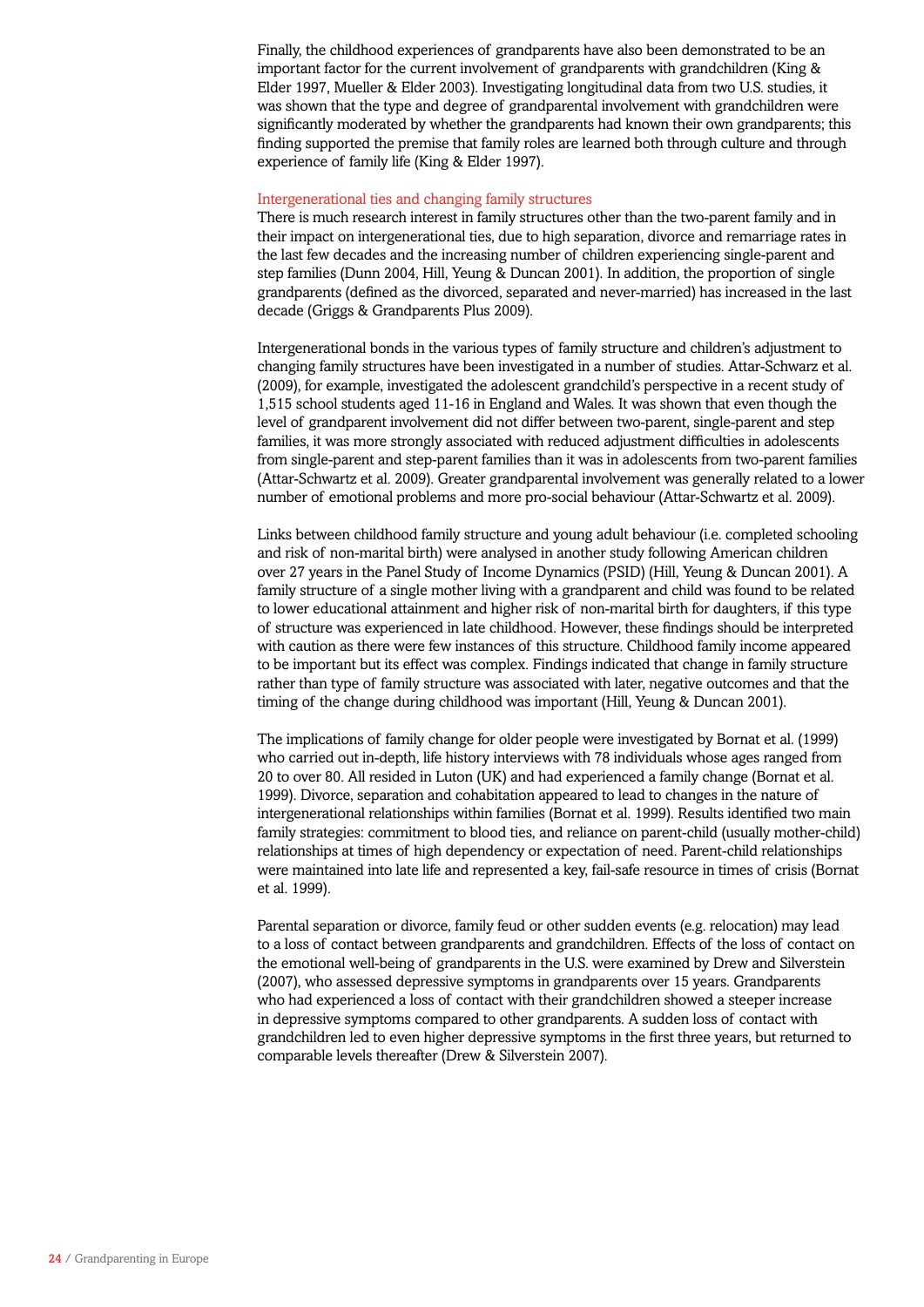### Summary

Various studies have suggested characteristics of the grandparent which may influence the quality and intensity of the grandparent-grandchild relationship; these include grandparent gender (with grandmothers enjoying closer relationships than grandfathers), education, health and marital status, quality of relationship with the grandchild's parent and proximity between grandparent and parents. Relations may be closer with matrilineal grandparents than with patrilineal. Relationships become less close as the grandchild ages, although this decline may be less marked if the grandchild and grandparent have similar educational status. One study in the U.S. found that involvement with grandchildren was greater if the grandparent had known his or her own grandparents.

### **3.3 Support from grandparents**

### **3.3.1 Definition of care**

Care to frail older people or to dependent children (or to others who need care) is most often provided by family members (Kinsella, Wan & U.S. Census Bureau 2009, Pickard et al. 2000, Sundström 1994, Walker & Maltby 1997). However, care increasingly involves formal care, that is both public and private provision for which the provider is paid (Fink 2004, Hochschild 1995, Leira & Saraceno 2002); for example, the increase in women's employment necessitates longer hours of alternative care for their children and this is not always provided by relatives or friends. Formal care provision differs widely from one country to another. For example, in Scandinavian countries and in Italy, childcare is part of public social care along with care for older people whereas this is not the case in Britain<sup>3</sup> (Leira & Saraceno 2002). At the same time as care has been taken into the public domain, there has been a commercialisation and professionalization of care (Leira & Saraceno 2002, Ungerson 1995). Thus, social care has become deeply embedded in both public and private domains. In many countries there is a combination of publicly provided care and family care; a relationship described by Daly and Lewis (1998) as the 'mixed economy of care' (Daly & Lewis 2000).

Grandparents play a prominent role in the provision of informal childcare (that is, care outside any regulated or formalised system) enabling parents more easily to reconcile work and family responsibilities (Gray 2005, Speight et al. 2009). Moreover, grandparents may act as legal guardians to grandchildren or as primary caregivers (Mitchell 2007). This section considers the role of grandparents in informal childcare, the intensity and extent of that care; and examines the socio-demographic characteristics associated with such care.

### **3.3.2 Caregiving for grandchildren**

### Prevalence and trends over time

Grandparents' important contribution to providing informal care for their grandchildren is well established in the literature (Gray 2005, Hank & Buber 2009, Koslowski 2009). Using the UK as an example, research findings show clearly the important role they play. In Britain, researchers using the 2008 Childcare and Early Years Survey (based on 7,100 parents with children under age 14 randomly selected from Child Benefit records), found that around 25 per cent of parents with children under 14 received informal care from grandparents (Speight et al. 2009). This is similar to an earlier survey of parents with children under 14 carried out in England which found that 24 per cent had used grandparent care in the reference week Woodland, Miller & Tipping (2004). This finding is also consistent with that from a study based on data from the U.K. Time Use Study which also showed that around 25 per cent of parents of under-twelves reported receiving childcare help from grandparents (Gray 2005), and with data from the third wave of the British Millenium Cohort Study (MCS) (when children were aged 5) which showed that 27 per cent of mothers had used grandparent care (Hansen & Joshi 2008). Moreover, when mothers in paid employment are considered, the 2002 British Labour Force Survey (LFS) showed that for 34 per cent of mothers in paid employment who had children under 15, their children had been looked after by a grandparent at some point in the previous week (Summerfield & Babb 2004). Analysis of the first wave of the Millenium Cohort Study (when children were aged 9 months) also indicated that families relied heavily on grandparent care, ranging from between one third to over one half of mothers, depending on her occupation (Dex and Ward, 2007). Employed lone mothers, and employed South Asian mothers, were particularly likely to use grandparents for childcare at this age (Dex and Ward, 2007).

<sup>3</sup> Since this research, a National Childcare Strategy has to some extent improved public provision of childcare in the UK, but as noted in the policy section of this report, this is still very poor compared with some European countries.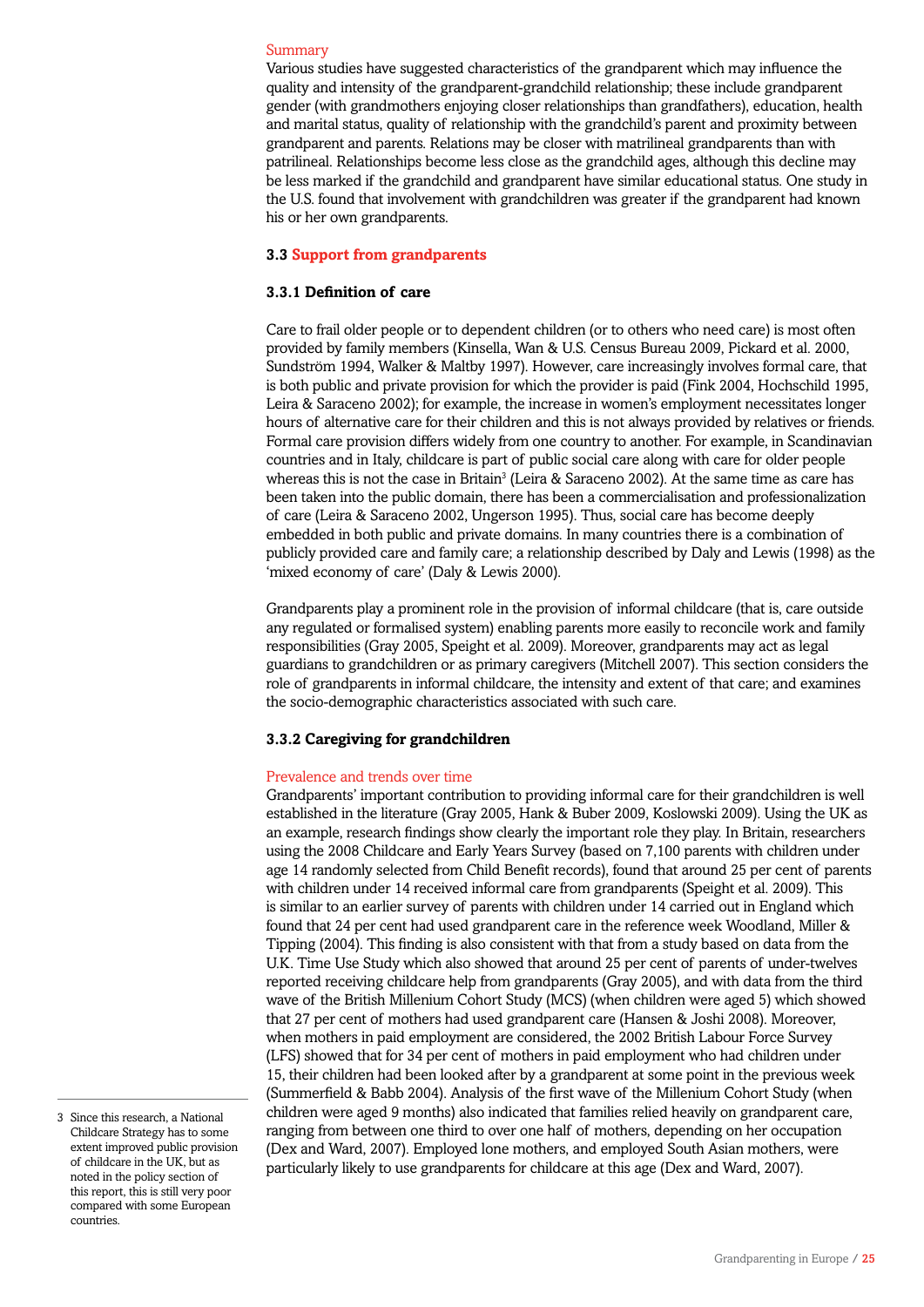There is less information about changes over time in the prevalence of grandparent care. Gray (2005), using data from the British Household Panel Survey (BHPS), showed an increase between 1991 and 2001 in childcare by relatives although it was not possible to distinguish which relative provided the care (Gray 2005). More recent work has shown no increase in the percentage of families where children were looked after by grandparents between 2004 and 2008, which has remained steady at around 25 per cent (Speight et al. 2009). However, grandparents are also likely to act as a 'reserve army', filling in gaps between childcare needs and parents' availability (Hagestad 2006), a type of support which is not necessarily discernible in surveys and whose extent may be hard for researchers to assess. There is also little evidence on parental preferences as to who should provide informal childcare and the evidence that does exist is mixed. On the one hand there is some evidence in the U.K. to suggest that parents may prefer childcare provided by grandparents (Skinner & Finch 2006, Wheelock & Jones 2002). In particular, working class mothers appear to have a strong preference for family care and are less trusting of formal childcare (Duncan and Edwards 1999 cited in Grandparents Plus Report 2010) (Griggs & Grandparents Plus 2010). On the other hand, research also suggests that the availability of formal care to all groups including lone parents is important (Skinner & Finch 2006). A recent qualitative study in Britain found a lack of consistency in preferences for grandparental childcare among lone parents (Bell et al. 2005).

A recent study, based on data from the Survey of Health, Ageing and Retirement in Europe (SHARE) found that 58 per cent of grandmothers and almost 50 per cent of grandfathers in 10 European countries had regularly or occasionally looked after their grandchildren aged 15 or younger in the previous 12 months (Hank & Buber 2009). In the U.S. studies using the National Survey of Families and Households (NSFH) found that 43 per cent of grandmothers reported providing regular care to their grandchildren (Baydar & Brooks-Gunn 1998, Fuller-Thomson, Minkler & Driver 1997). Hank and Buber (2009) found striking differences across Europe in reported levels and intensity of regular and occasional care provided by grandparents (defined as almost weekly or more often, and less often than almost weekly, respectively) (Hank & Buber 2009). For example, more grandparents in Sweden, France, the Netherlands and Denmark, reported providing any childcare compared to their counterparts in Spain, Italy and Switzerland. However, when grandparents were specifically asked if they provided regular care for grandchildren the percentages providing such care were higher in Spain, Italy and Greece as expected. For example, around 20 per cent of grandparents provided regular care to grandchildren in Sweden, France, the Netherlands and Denmark compared to 40 per cent of grandparents in Spain, Italy and Switzerland (Hank & Buber 2009).

A few studies have considered the extent and intensity of caregiving for grandchildren in greater detail (Baydar & Brooks-Gunn 1998, Caputo 2001, Fergusson, Maughan & Golding 2008, Fuller-Thomson & Minkler 2001, Fuller-Thomson, Minkler & Driver 1997, Goodman & Silverstein 2002, Hayslip & Kaminski 2005, Minkler 1999, Mutchler & Baker 2009, Pebley & Rudkin 1999, Vandell et al. 2003). For example, Vandell and colleagues (2003) distinguished four types of grandparental care according to the hours of childcare provided. The authors interviewed the families of 1,229 children participating in the U.S. National Institute of Child Health and Human Development Study of Early Childcare in the U.S. This longitudinal study followed children from the age of one month to three years (from 1991 – 1994). The four different types of grandparental care were: full-time (30 or more hours a week for at least one year), part-time (fewer than 30 hours a week for at least one year), sporadic care (regular care for a short period of time) and no regular grandparental care. Twenty one per cent of families received sporadic grandparent care, 8 per cent extended part-time care and 6 per cent extended full-time care (Vandell et al. 2003). Similarly, Fergusson et al. (2008) using data from Avon Longitudinal Study of Parents and Children analysed grandparent care at different stages in children's lives (at 8 months, 15 and 24 months). While partners were the most significant group of non-maternal carers, the next most important were grandparents who were regularly involved in grandchildcare at all three stages (around 45 per cent) (Fergusson, Maughan & Golding 2008).

While partners are the most significant group of non-maternal carers, the next most important are grandparents.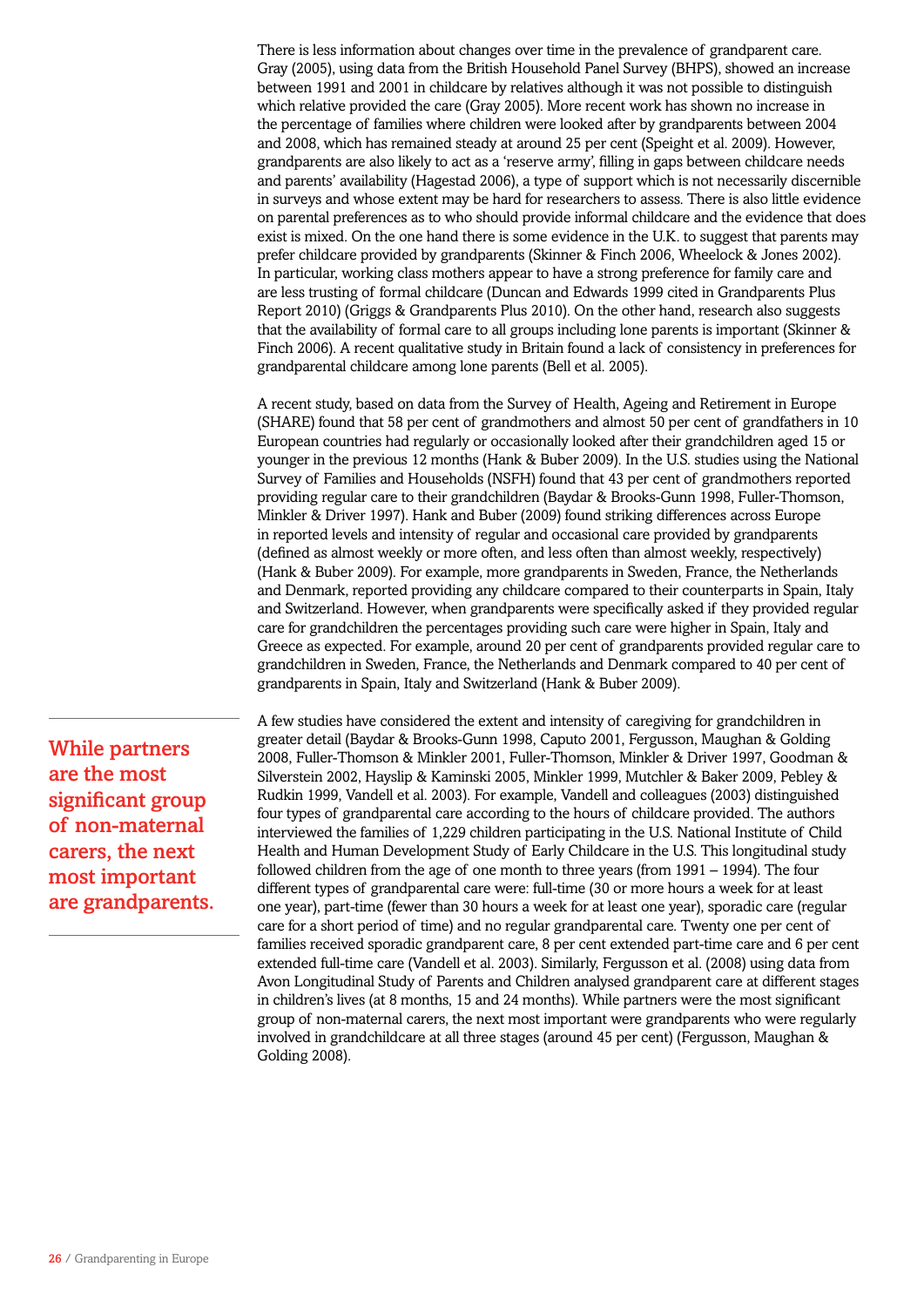#### Socio-demographic characteristics of grandparents providing care

Several studies, again mainly in the U.S., have focused on the demographic and socio-economic characteristics associated with the provision of different types of care for grandchildren (Baydar & Brooks-Gunn 1998, Cuddeback 2004, Fuller-Thomson & Minkler 2001, Fuller-Thomson, Minkler & Driver 1997, Goodman & Silverstein 2001, Hayslip & Kaminski 2005, Minkler 1999, Minkler & Fuller-Thomson 2000, Minkler & Fuller-Thomson 2005, Mutchler & Baker 2004, Pebley & Rudkin 1999). For example, Bayder and Brooks-Gunn (1998) using the first wave of the U.S. NSFH (1987-88) compared the socio-demographic characteristics of caregiving grandmothers (defined in this study as grandmothers providing help with childcare on a regular basis) with those who did not provide care for grandchildren. Caregiving grandmothers were younger, had more and younger adult children, reported higher levels of educational attainment, and were more likely to be married and to live with their spouse (Baydar & Brooks-Gunn 1998). In addition, they reported fewer limitations in activities of daily living (Baydar & Brooks-Gunn 1998). They were also twice as likely to co-reside with grandchildren compared with other grandmothers. These findings along with other results from studies not restricted to very intense grandparenting, suggest that availability of material and personal resources partly conditions the giver's ability to provide assistance (Baydar & Brooks-Gunn 1998).

Other researchers, also using data from the U.S. NSFH, examined characteristics associated with the provision of different types of childcare among grandparents (Fuller-Thomson & Minkler 2001). Fuller-Thomson and Minkler (2001) investigated the profile of grandparents who provided extensive care to a grandchild (that is, those who provided 90 nights or more per year of grandchildcare) in comparison to intermediate (defined as providing between 10 and 29 hours a week and/or having their grandchild to stay overnight without the parent for 7 to 89 nights), occasional (defined as providing between 1 and 9 hours of childcare in the average week and/or having the grandchild to stay overnight without the parent for 1 to 6 nights in the past year), custodial (defined as those having primary responsibility for raising a grandchild in the last 6 months during the 1990s) and non-caregivers (defined as providing no babysitting during an average week, and in the past year not having a grandchild stay overnight without the parent). Overall, 7 per cent of grandparents provided extensive care, 23 per cent were occasional caregivers, 24 per cent provided intermediate care, 5 per cent had primary responsibility for their grandchild for at least 6 months at some point during the 1990s, and 40 per cent were not providing childcare (Fuller-Thomson & Minkler 2001). The authors found that the prevalence of extensive care by a grandparent varied by the grandchild's age: 9 per cent of grandparents with grandchildren under 5 provided extensive care versus 7 per cent of all grandparents (Fuller-Thomson & Minkler 2001). Also, extensive caregivers in comparison to non-caregivers were more likely to be younger, married, female, and to live close to their children (Fuller-Thomson & Minkler 2001). Extensive caregivers in comparison to occasional caregivers were more likely to be African American, not have a high school education, and to live below the poverty line (Fuller-Thomson & Minkler 2001). However, half of the extensive caregivers were living in the same household as a grandchild, which substantially increases the chances of providing care (Fuller-Thomson & Minkler 2001).

From the studies discussed above it appears education has a positive association with regular childcare provision, whereas more intensive childcare shows a negative association. Gray (2005) using the U.K. Time Use Study, found employed mothers with no higher educational qualifications to be in greater need of grandparental help in comparison to employed mothers with higher educational qualifications. The author also investigated whether grandparents provided more or less care to their grandchildren based on the grandchild's age. The findings show that grandchildren under age five received more help than the under-twelves.

Finally, with respect to gender, much research has been conducted on the greater participation of grandmothers in contrast to grandfathers in providing childcare. While grandmothers and grandfathers actively participate in providing informal care; most studies show that it is mainly grandmothers who spend the most time looking after their grandchildren (Baydar & Brooks-Gunn 1998, Dench, Ogg & Thomson 1999, Gray 2005, Hank & Buber 2009, Hughes et al. 2007, Wheelock & Jones 2002). In addition, grandfathers' participation in providing care tends to be conditional upon grandmothers' involvement (Dench & Ogg 2002).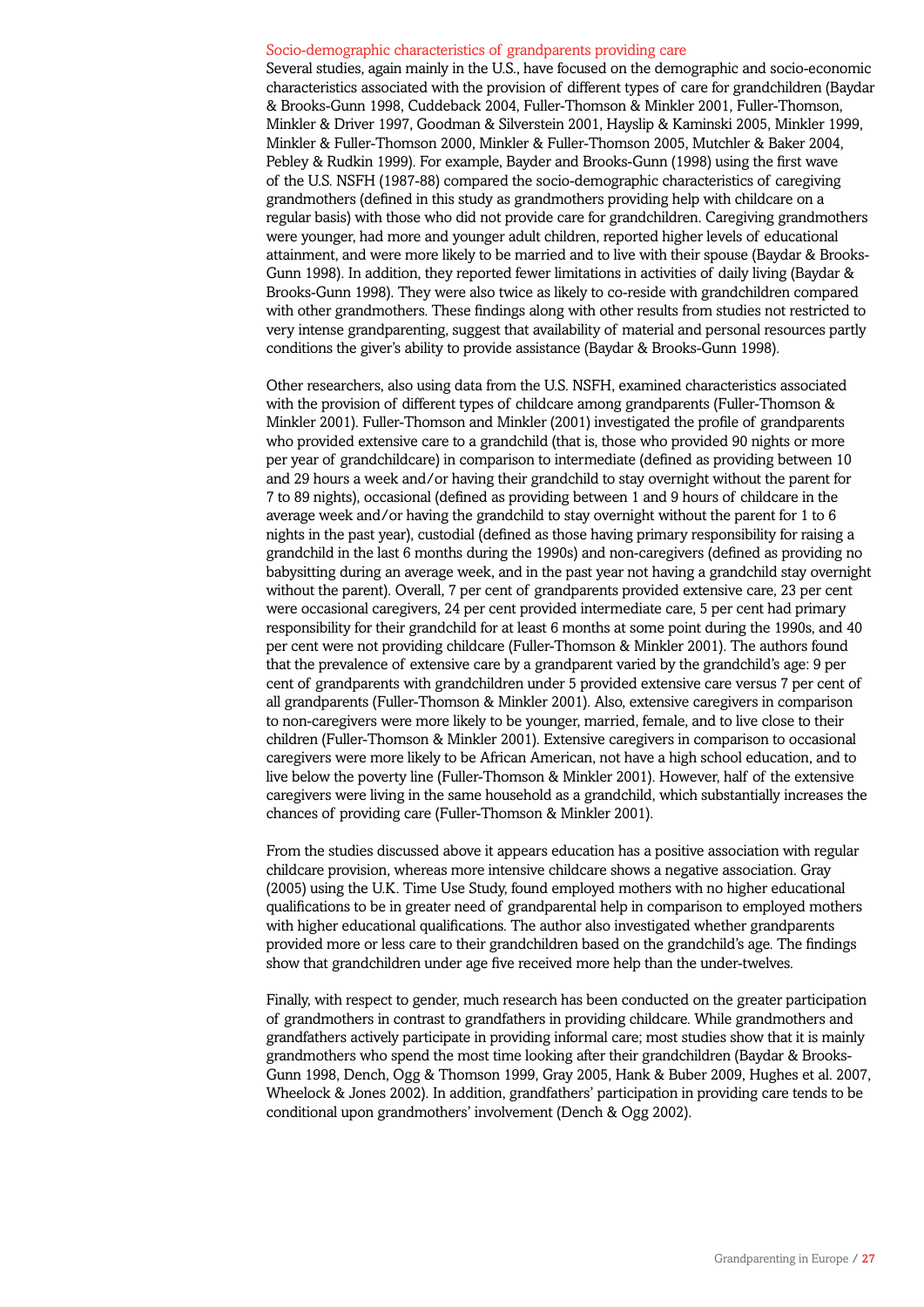#### Summary

Changes in family structures and mothers' participation in the labour market mean the need for childcare will increase. In the UK around one in four parents receives help with childcare from grandparents; for working mothers with children under 15 this rises to 34 per cent.

Grandparents are likely to act as a "reserve army" filling in gaps to meet childcare needs. In some European countries levels of grandparental involvement in childcare are even higher. A pan-European survey shows that 58 per cent of grandmothers and 49 per cent of grandfathers provided regular or occasional childcare in the past year for their grandchildren aged 15 or younger. In the US 43 per cent of grandmothers say they provide regular childcare.

However there are striking differences across Europe in the level and intensity of childcare provided by grandparents. In Italy, Spain and Greece 40 per cent of grandparents provide regular childcare for their grandchildren, compared with 20 per cent of grandparents in Sweden, France and Denmark. On the other hand, more grandparents report providing any childcare in Sweden, France and Denmark, possibly reflecting higher maternal employment rates and grandparents stepping in to provide occasional help to working mothers or 'wrap around childcare' bridging between parental and formal childcare in those countries.

In the US, grandmothers who provide extensive childcare for grandchildren tend to be younger and have more and younger adult children than grandparents who do not provide childcare. They are also more likely to be living with a spouse and to have better health. Grandparents providing extensive overnight childcare, i.e. more than 90 nights per year are more likely to be married, living close to their children and younger than grandparents who only occasionally provide childcare. They are also more likely to be Black, female and living on low incomes or below the poverty line. Half of all US grandmothers providing intensive childcare live in the same household as their grandchild.

In the UK, less well-qualified working mothers tend to rely most on grandparental help with childcare, with grandchildren under the age of five receiving the most care. While some grandfathers are actively involved in caring for their grandchildren, it is grandmothers who spend the most time looking after them.

### **3.3.3 Grandparents as primary caregivers**

Co-residence between grandparents and grandchildren has increased significantly in the U.S. (Casper & Bryson 1998), while the limited analysis which exists does not appear to show a similar development in European countries, although limited evidence from the UK suggests that grandparents form the largest group among family and friends awarded kinship care of children (Farmer & Moyers 2004). A vast number of studies over the last decade in the U.S. have stressed the increasing numbers of children in informal kinship care, most often by grandparents (Cuddeback 2004). Grandparents are often involved in childcare arrangements involving custodial or primary care (defined as being the child's guardian via court or other legal orders or the child's primary caregiver) as well as co-resident care (either with or without either of the grandchild's parents being present) (Baydar & Brooks-Gunn 1998, Caputo 2001, Cuddeback 2004, Fuller-Thomson & Minkler 2001, Fuller-Thomson, Minkler & Driver 1997, Goodman & Silverstein 2002, Goodman & Silverstein 2001, Hayslip & Kaminski 2005, Mutchler & Baker 2004, Minkler & Fuller-Thomson 2005, Minkler & Fuller-Thomson 2000, Minkler 1999, Pebley & Rudkin 1999). For example, in 1970 about 3.2 per cent of American children under 18 lived in the home of their grandparents; by 2003 this had risen to 5.2 per cent (U.S. Census Bureau 2004). This is in keeping with the recent increase in multi-generational households in the U.S.; households where three or more generations of family members live together are a significant component of these household types (Hobbs 2005). Thus, grandparents often play a crucial role in the lives of children whose own parents are not able to parent, perhaps due to work arrangements, disability, divorce or financial hardship or because they are missing or are physically, mentally or legally incapable of parenting (Cuddeback 2004).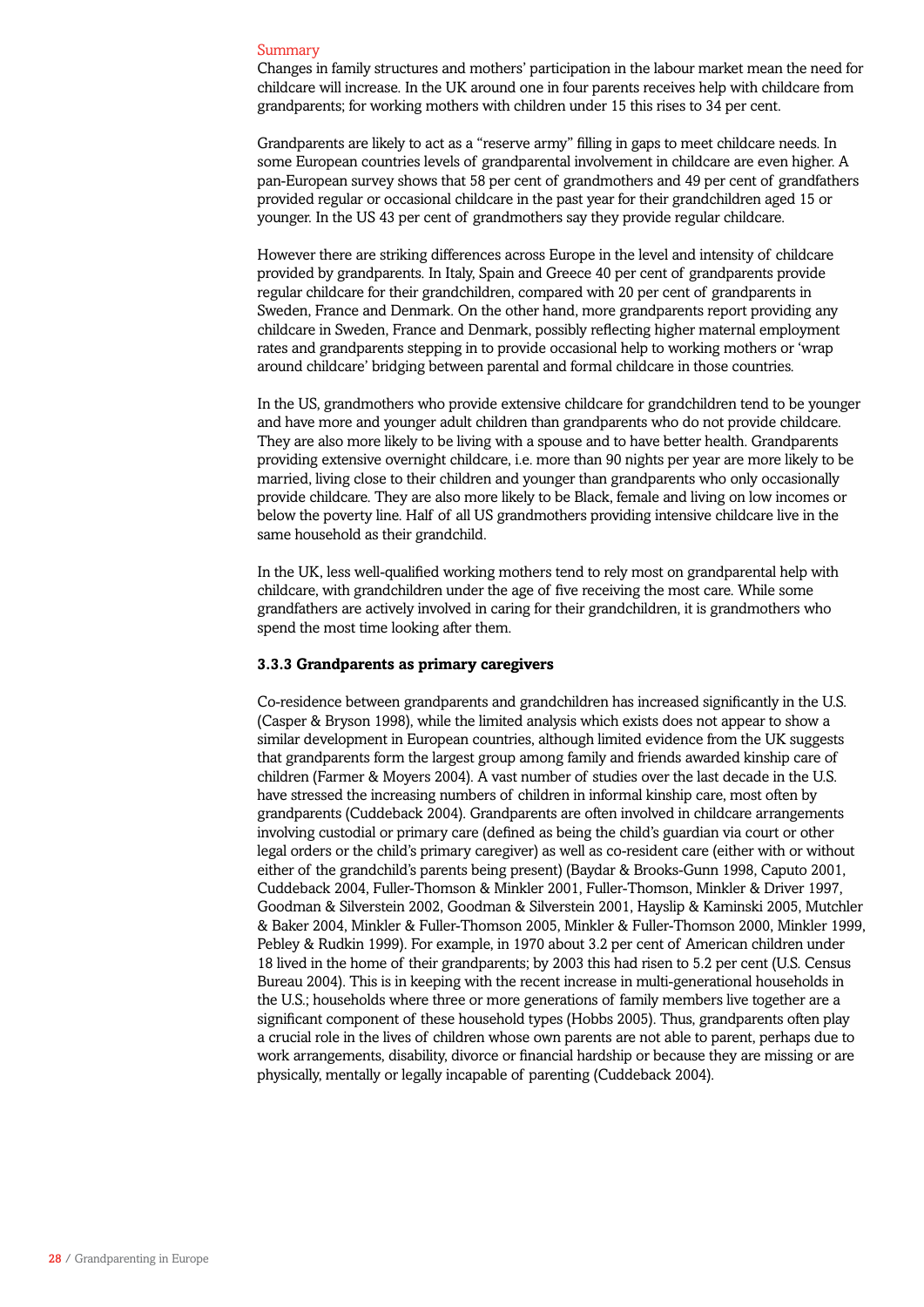16% of households in Portugal are 3 generation compared to less than 1% of households in the Netherlands.

### Three generation households

Different types of living arrangements add complexity to the study of childcare provided by grandparents. Households where a grandparent and grandchild coreside may include at least three generations, and in the U.S., this usually means the extensive involvement of grandparents in the care of grandchildren (Fuller-Thomson & Minkler 2001). A few studies have examined the characteristics of grandparents in households where at least one of the grandchild's parents is present (Caputo 2001, Fuller-Thomson, Minkler & Driver 1997, Goodman & Silverstein 2002). For example, Caputo (2001), using data on parents 40 years of age or younger in the 1998 U.S. National Longitudinal Survey of Youth (who were initially interviewed in 1979 when they were 14 to 22 years old), found that the small proportion who had become co-resident grandparents by 1998 were more likely to be poor and unemployed compared to those who had not (Caputo 2001). Fuller-Thomson and colleagues (1997), employing data from the U.S. NSFH, also found that grandparents who reported being primary caregivers to a grandchild (the majority of whom were living with their children) were more likely to be poor when compared to other grandparents (Fuller-Thomson, Minkler & Driver 1997). They were also more likely to be female, African American, younger, with lower educational levels and a lower number of grandchildren.

Minkler and Thomson (2000), using the first two waves from the U.S. NSFH, found that taking on the primary responsibility for raising a grandchild was related to being younger, female, African American, and to having not completed high school (Minkler & Fuller-Thomson 2000). Little literature exists on teenage mothers and grandparental involvement in childcare (Fergusson, Maughan & Golding 2008).

There is little evidence on the characteristics of grandparents and their households in Europe (Hank & Buber 2009, Koslowski 2009). However, European Community Household Panel (ECHP) data have been analysed to assess the prevalence of parental households with resident grandparents and grandchildren, which ranges from 16 per cent in Portugal to just 0.1 per cent in the Netherlands (Koslowski 2009).

### Skipped generation households

In the last decades, the percentage of "skipped-generation" households (that is, households consisting of grandparents and grandchildren but without the parental generation) have experienced a significant growth in the U.S. (Casper & Bryson 1998, Minkler 1999, Pebley & Rudkin 1999). Diverse studies from research centres, non-governmental organizations and foundations in the U.S., and to a much lesser extent in Europe, have explored this phenomenon (Goodman & Silverstein 2002, Mutchler & Baker 2004, Pebley & Rudkin 1999). Much of the research on skipped generation households has focused on prevalence and trends in such households in the U.S. as well as the demographic characteristics associated with grandparents living in these circumstances, especially age, gender and (in the U.S.) race/ethnicity.

Although skipped generation households have increase in the U.S. they appear nevertheless to be less common than three-generation households (Pebley & Rudkin 1999, U.S. Census Bureau 2004). However, a more recent study, by Mutchler and Baker (2004), using data from the U.S. Census 2000 Supplementary Survey, found the percentage of skipped-generation households to be as large as share-cared households (that is, households where a grandparent reports responsibility for a minor grandchild but where at least one of the child's parents is also present) in two U.S. geographic regions (Mutchler & Baker 2004). For example, 2.6 per cent of households in the Deep South with children under 18 were in skipped-generation households in comparison with 2.9 per cent for shared-care households (Mutchler & Baker 2004).

With respect to gender, Mutchler and Baker's (2004) findings on skipped-generation households mirror findings on grandparent care in general (and on grandparents providing custodial or foster care): women do more caregiving than men. The authors also showed that shared-care households were less likely to fall below the poverty line than skipped-generation households (Mutchler & Baker 2004). Minkler (1999), in her review of the literature, also found most studies to report higher poverty rates among kinship-care families (that is among grandparents with a primary responsibility for a grandchild).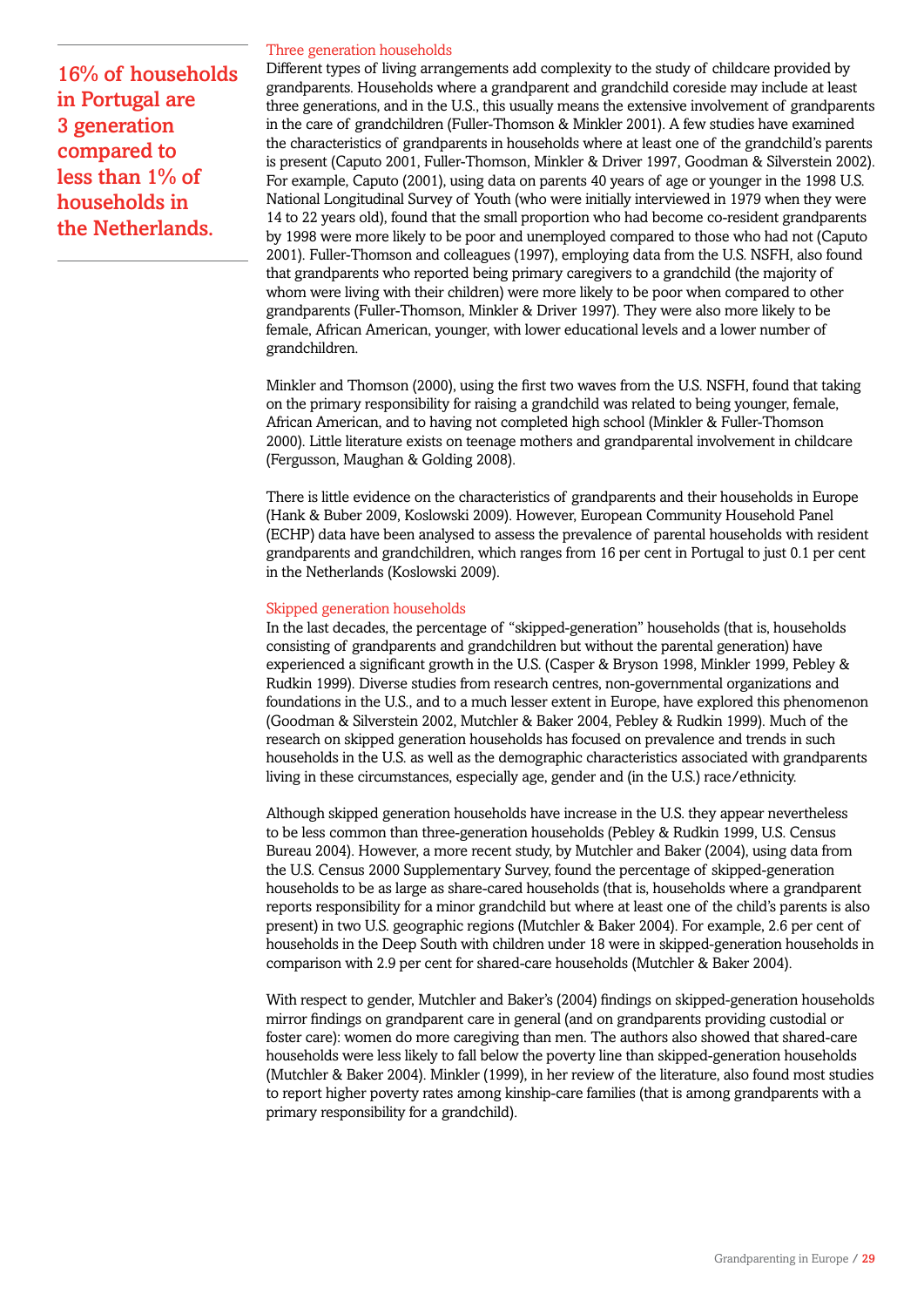#### Reasons for caregiving

Primary care provided by grandparents varies according to a wide range of family or social circumstances (Goodman & Silverstein 2001, Goodman & Silverstein 2002, Jendrek 1993, Minkler 1999, Minkler & Roe 1996). Much research shows that mother's drug or alcohol abuse, mental health problems or emotional difficulties, were among the most common reasons for grandparents raising grandchildren (Jendrek 1993, Goodman & Silverstein 2002, Goodman & Silverstein 2001); for reviews see Copen (2006), Minkler (1999), and Pebley & Rudkin (1999). For example, a study conducted by Goodman and Silverstein (2001) on grandparents raising grandchildren in Los Angeles, U.S. found that in 75 per cent of cases grandparents assumed responsibility for the child because of a parent's drug addiction. There is also some evidence to suggest that increasing rates of imprisonment among mothers of young children (which is often drug related) is leading to an increase in households headed by grandparents (for a review see Copen 2006 or Minkler 1999).

Parents' neglect or abuse of their children is another common reason for grandparents assuming co-resident care (Goodman & Silverstein 2001, Jendrek 1993). Grandparents may seek a legal relationship if they consider a parent's problem is causing distress to the child (Jendrek 1993). In such circumstances it is likely that grandparents feel compelled to protect their grandchildren reflecting their commitment to their grandchildren's lives (Hunt, Waterhouse & Lutman 2008).

Recent changes in family policies in the U.S. have greatly contributed to enhancing the role of grandparents in childcare. Especially significant in the U.S. has been the 1996 Welfare Reform Act, which introduced a limit to welfare benefits for non-working mothers. This Act is likely to have had the indirect effect of increasing the number of unmarried teenage mothers who are living with their parents. Young parents, especially mothers, may also live with their parents as a means of overcoming social risks and impoverishment. Jendrek (1993) examined the reasons for providing childcare among grandparents living with their grandchildren (not necessarily the children of teenage mothers) and found them to be motivated by concerns over the child's parents' financial problems, work hours, lack of confidence in formal care and emotional problems. The grandparents were more likely to be providing childcare if the grandchild's mother was not married to the grandchild's father at the time of birth.

These recent policy changes in the U.S. have led to a greater interest in grandparents assuming grandchildcare (Pebley & Rudkin 1999) than is found in Europe. For example, as part of the 1996 Welfare Reform Act mentioned above, the U.S. Census Bureau is required to find out how many grandparents are looking after their grandchildren. Thus three questions about grandparents living with grandchildren were introduced in the 2000 U.S. Census (that is a question on whether the person has a minor grandchild living at home, whether the grandparent is currently responsible for most of the grandchild(ren)'s 'basic needs', and how long the grandparent has been responsible for the grandchild(ren)) (U.S. Census Bureau 2003).

#### Summary

In the US there has been a significant rise in the number of children growing up in households headed by a grandparent. This includes both households where three generations are living together, and households where the parent is absent or unable to fulfil their parental role and the grandparent has become the primary caregiver. Grandparents (and therefore grandchildren) in these families are more likely to be in poverty than other grandparents.

Grandparents may take on the role of a parent, either legally or informally, for a range of reasons including parental neglect or abuse, drug or alcohol misuse and mothers' imprisonment or death.

In the US, changes in welfare benefit entitlement introduced in the Welfare Reform Act 1996 is likely to have had the indirect effect of increasing the number of single teenage mothers living with their parents.

There is a lack of evidence about families headed by grandparents in Europe, although evidence from the UK suggests that grandparents are the largest group providing kinship care.

The interaction between grandparents and grandchildren generally has a positive impact on the wellbeing of both generations.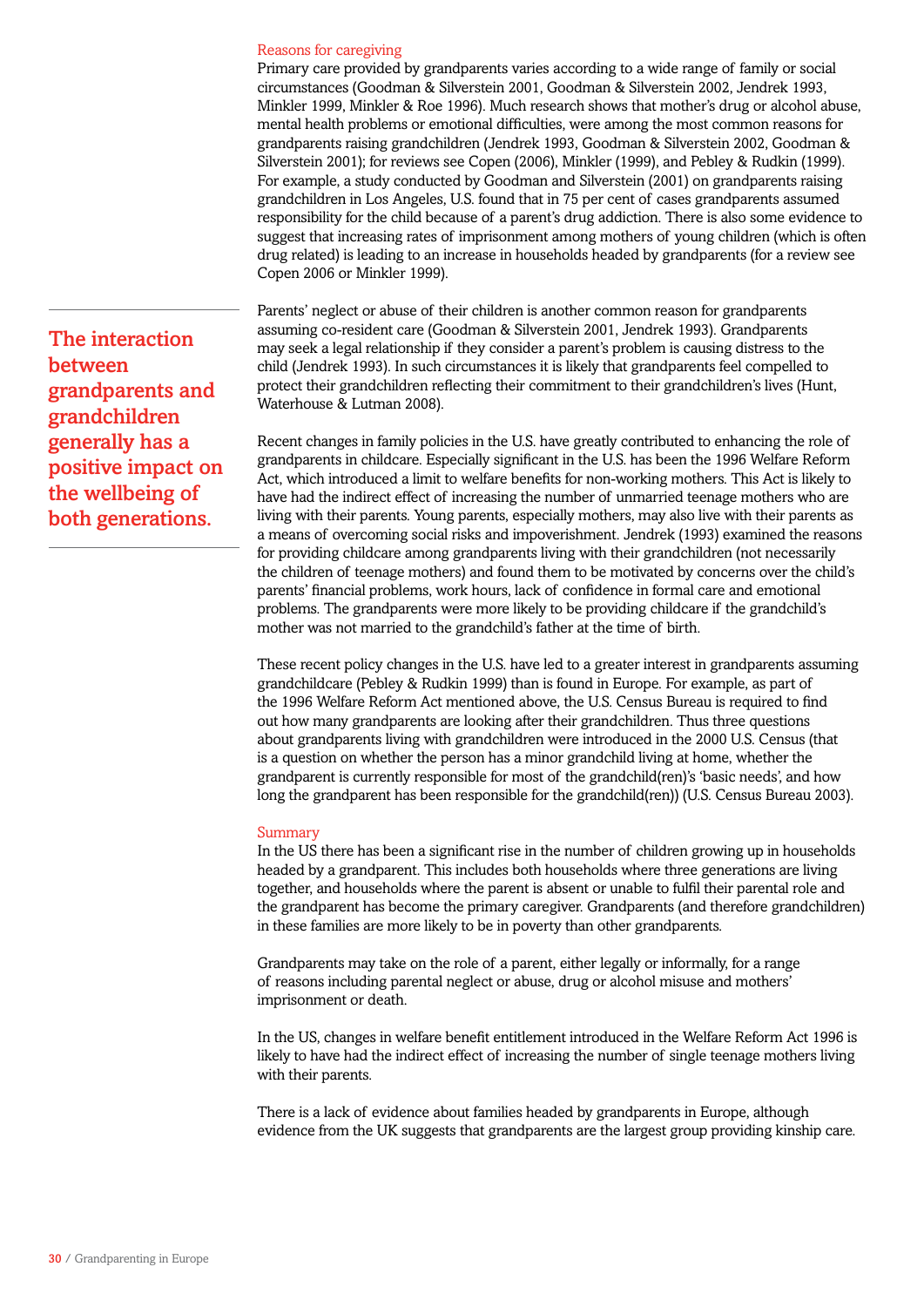### **3.4 Impact of grandparenting on grandchildren and grandparents**

### **3.4.1 The influence of grandparenting on the well-being of grandchildren**

Given the increasing involvement of grandparents in the care of grandchildren in the U.S. a considerable literature has focused on the implications of such care for the well-being of both grandchildren (Davis et al. 2008, Fergusson, Maughan & Golding 2008, Hamilton 2005, Pearce et al. 2010, Pittman 2007, Pittman & Boswell 2008, Ruiz & Silverstein 2007, Silverstein & Ruiz 2006, Smith & Palmieri 2007) and grandparents (Bachman & Chase-Lansdale 2005, Baker & Silverstein 2008, Blustein, Chan & Guanais 2004, Giarrusso et al. 2001, Grinstead et al. 2003, Hughes et al. 2007, Lee et al. 2003, Minkler et al. 1997, Pruchno & McKenney 2002, Solomon & Marx 1999, Szinovacz, DeViney & Atkinson 1999). This section examines three particularly common topics among studies of the grandchild's well-being: obesity, psychological well-being and psychological well-being in combination with low income; it then goes on to consider the impact of care arrangements on grandparents.

### Grandparental caregiving and obesity among grandchildren

Research investigating obesity among children aged 5 to 19 using the U.S. Panel Study of Income Dynamics (PSID), Child Development Supplement, showed a strong association between a child's weight and multigenerational patterns of obesity (Davis et al. 2008). In the study, child's weight was associated with grandparental obesity regardless of the parent's own weight (Davis et al. 2008). However, familial effects such as these are likely to have both genetic and behavioural causes. Another recent study investigated the influence of informal and formal childcare on the weight status of children (Pearce et al. 2010). Pearce and colleagues (2010) showed that children who were cared for by a grandparent from nine months to three years were significantly more likely to be overweight at the age of three than were those taken care of by a parent only. Both part-time and full-time care by grandparents was related to an increased risk of obesity. However, when socio-economic measures were taken into account, the increased risk of being overweight among children in informal childcare (75 per cent of whom were being looked after by grandparents) compared with parental care was higher only in the more advantaged groups, that is among those children whose mothers had a higher educational level, were from a professional background, and who lived with a partner. The authors found the British findings to be in line with U.S. studies which have also shown an increased risk of being overweight among children in informal care compared with those being cared for only by a parent (Pearce et al. 2010). A possible explanation may be that more affluent informal carers, such as grandparents, may be less likely to follow the dietary preferences of parents or that such carers may simply lack information about healthy nutrition and may not encourage physical activity in the children as much as their own parents.

### Grandparental caregiving and psychological well-being of grandchildren

As noted in section 3.2.3, the interaction between grandparents and grandchildren generally has a positive impact on the well-being of both generations (Buchanan, Griggs & Grandparents Plus 2009, Ruiz & Silverstein 2007, Silverstein & Ruiz 2006). For example, Silverstein and Ruiz (2006) employing data from the U.S. NSFH, found a strong grandparent-grandchild relationship to act as a buffer on the intergenerational transmission of depressive symptoms from mother to child (Silverstein & Ruiz 2006). This is supported by later work that showed that grandchildren with stronger ties to grandparents reported fewer depressive symptoms than those with weaker ties (Ruiz & Silverstein 2007). Grandchildren of single-parent families benefitted in particular, as they showed the most depressive symptoms when the relationship with grandparents was weak, while the fewest symptoms when it was strong (Ruiz & Silverstein 2007). Similarly, in a UK study grandparental involvement was associated with better adjustment among adolescents (Buchanan, Griggs & Grandparents Plus 2009). Buchanan and Griggs found evidence of strong relationships between adolescents and maternal grandmothers in particular (Buchanan and Griggs, 2009). They also found that adolescents who had a close relationship with a grandparent were more prosocial, and that grandparental involvement in education, hobbies and interests was associated with fewer emotional and behavioural difficulties (Buchanan and Griggs, 2009).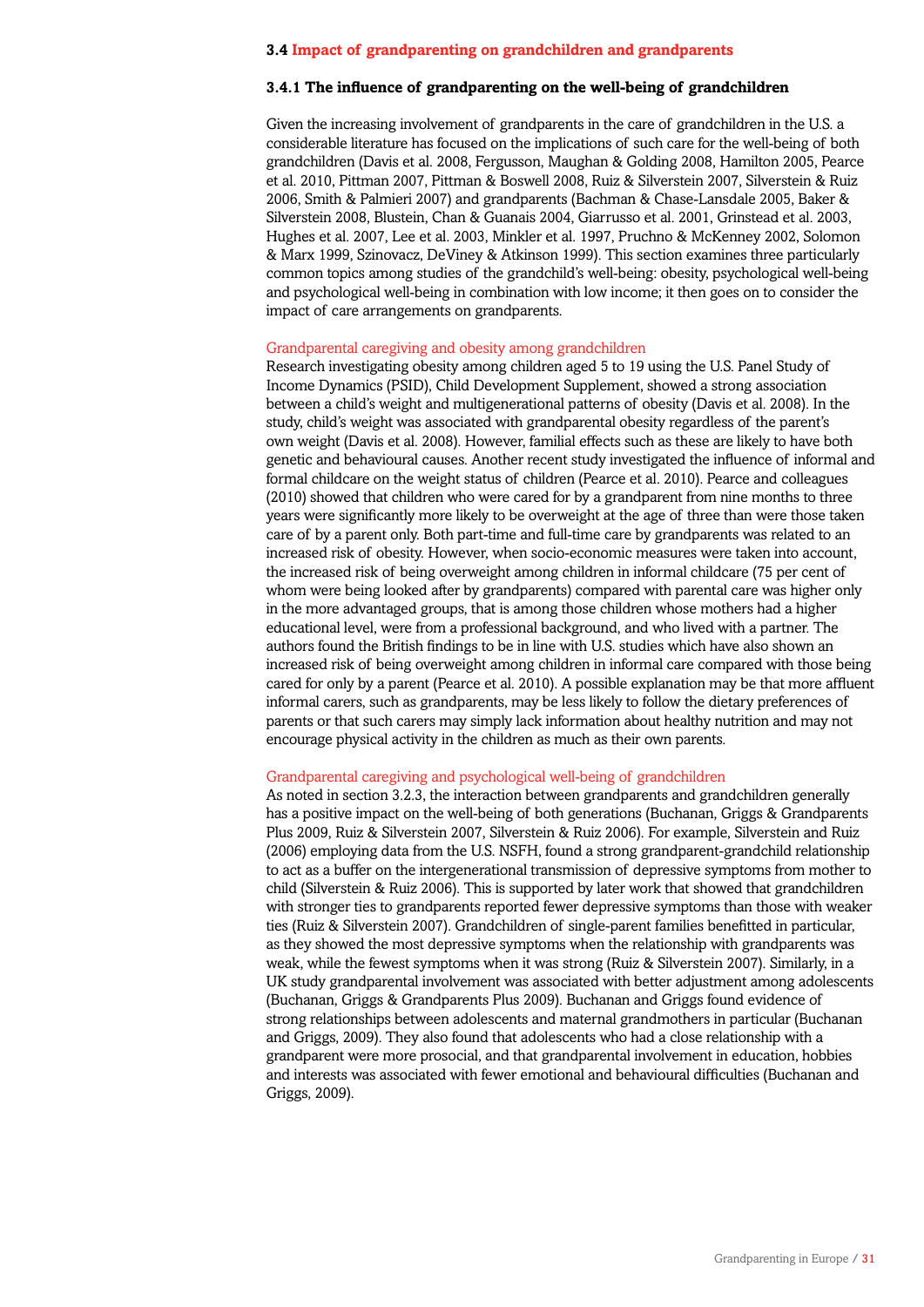However, the evidence on the impact of more intensive grandparental involvement in the lives of grandchildren is somewhat mixed. For example, on the one hand Hamilton (2005) using data from the 1995 U.S. National Longitudinal Study of Adolescent Health found less deviant behaviour among adolescents who co-resided with grandparents (as well as their parents) in comparison to those who did not (Hamilton 2005). It was hypothesized that the beneficial effect of grandparents in such households may have been due to the grandparent (i) acting as an advocate, mentor, or as a stress buffer; (ii) providing emotional support to the child's parent; and (iii) enhancing parent-child relationships and increasing control over the grandchild (Hamilton 2005). On the other hand, a study examining the emotional and behavioural problems of custodial grandchildren aged 4 to 17 found them to be at higher risk of psychological difficulties than children in the general population particularly among boys (Smith & Palmieri 2007). In a study of grandparental care in the U.K. Avon Longitudinal Study of Parents and Children (ALSPAC) greater grandparental care in the first two years of life was related to greater emotional/behavioural difficulties at age 4 (Fergusson, Maughan & Golding 2008). However, it is difficult to distinguish whether such living arrangements led to psychological difficulties or the psychological difficulties were associated with the family difficulties which led to the living arrangements. A study based on 113 children in 2 local authorities in England indicates that children can have good outcomes when raised by grandparents who are primary carers, particularly where the child was young (under the age of 5) at the time of placement and had a low level of difficulties before placement. Children experienced the best outcomes with single grandparent carers who had instigated the placement and had no other children apart from the grandchild's siblings living with them, and where the grandparents' parenting capacity had been positiviely assessed before the placement. Few studies were identified which compare the psychological health of children in the custodial care of a grandparent with those in foster care with a non-relative or in institutional care.

# Grandparental influences on the psychological well-being of grandchildren in low-income families

Many of the skipped-generation households in the U.S. are found in disadvantaged areas and are low-income households at risk of poverty; perhaps not surprisingly under these disadvantages, there is a lack of evidence that the psychological well-being of children is enhanced by grandparental care. In the U.K. Farmer and Moyers (2008) in their study comparing 142 children in kinship care placements (grandparents were the largest group of caregivers) with 128 children living with unrelated foster carers found high levels of emotional problems and trauma among children living with their grandparents although the level of problems was similar to those children in public care (Farmer & Moyers 2008). Pittman (2007) examined the relationship between grandparental involvement (co-residence and level of caregiving responsibility) and grandchildren's socio-emotional well-being by studying lowincome children aged 0 to 4 and 10 to 14 years from high poverty neighbourhoods in the U.S. (Pittman 2007). Her findings showed that children living with a custodial grandmother demonstrated more problem behaviours in comparison to their similarly disadvantaged counterparts (Pittman 2007). Conversely, young adolescents co-residing with a grandmother as well as a parent showed fewer behavioural problems than their peers (although once other factors were accounted for such differences disappeared) (Pittman 2007). As Pittman's study was cross-sectional it was not possible to investigate further whether behavioural problems led to such living arrangements or whether the problems reported resulted from living in such households.

Multigenerational low-income minority households were investigated in a second study by Pittman and Boswell (2008). The study, using the same low-income urban sample described above, found few differences in behavioural outcomes among children when comparing multigenerational and non-multigenerational households (Pittman & Boswell 2008). However, multigenerational households with young mothers experienced more behavioural problems with their children (Pittman & Boswell 2008).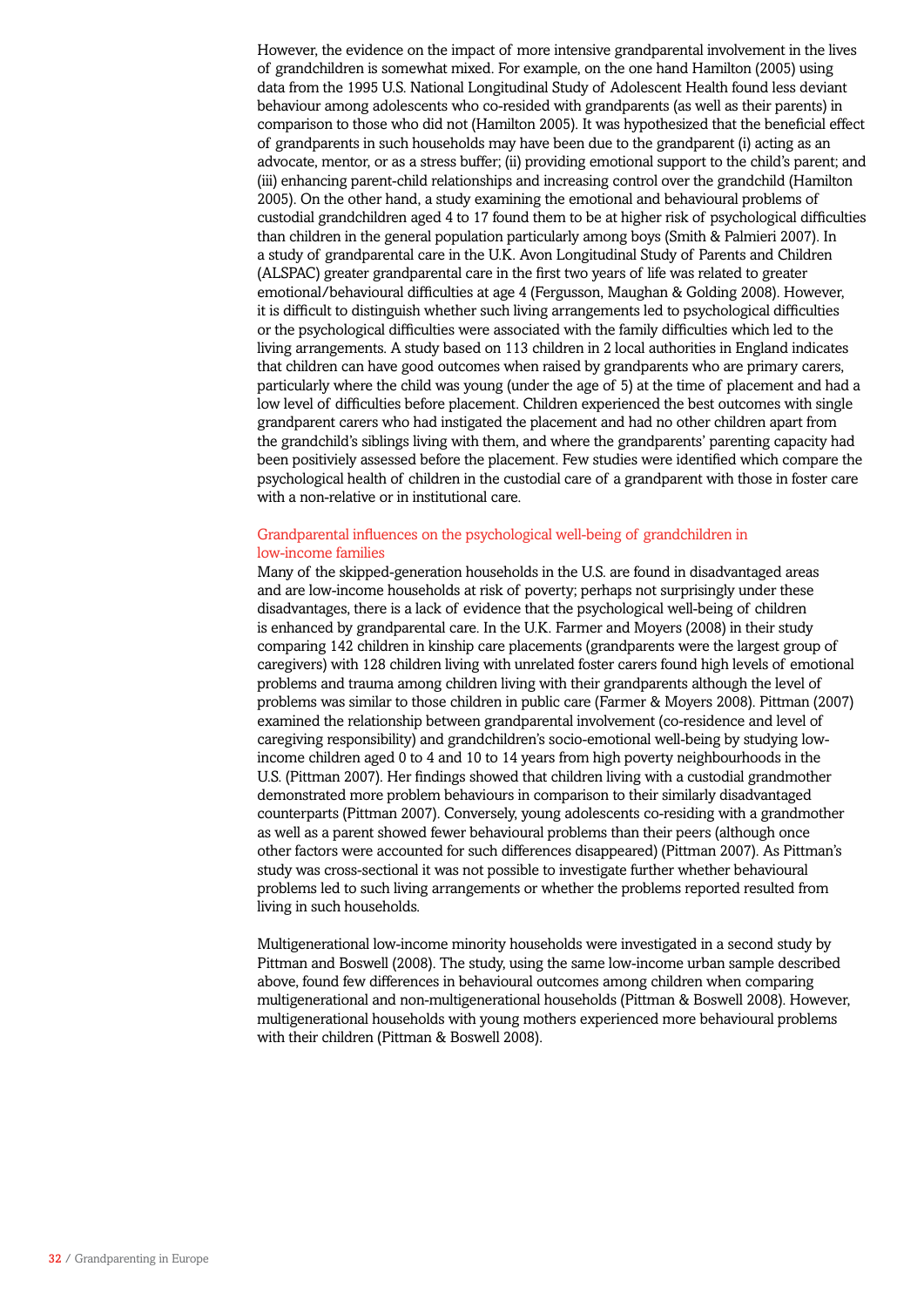### Summary

Research evidence suggests that extensive grandparent involvement in childcare is associated with negative behavioural outcomes and psychological affect among children and adolescents; however, it is hypothesised that the children's difficulties may be due to the family difficulties which led to the grandparent's involvement.

# **3.4.2 The influence of grandparenting on their own well-being**

Given increases in children living with grandparents in the U.S. there has been increasing interest in the implications of these trends for grandparents' own well-being. Recent reviews examining the consequences of grandparental care have been conducted by Grinstead et al. (2002), Hayslip and Kaminski (2005), and Minkler (1999). The studies reviewed generally found a negative influence of grandparental childcare on grandparents' own physical and mental health`, as well as an association with social and financial problems (Hayslip & Kaminski). These findings should be interpreted in the light of their focus on a high or intensive level of grandparenting.

### Psychological well-being

However, much of the earlier evidence on the impact of grandparental care on well-being is based on small scale studies, often involving convenience samples (Grinstead et al. 2003). More recent research has used data from nationally representative surveys, such as the NSFH, the 1988 U.S. National Health Interview Survey (NHIS), and the U.S. Census 2000 Supplementary Survey/American Community Survey, to examine variations in physical and psychological health by different levels of grandparental caregiving responsibilities. These studies have often found poorer outcomes for those with parental responsibilities, whether custodial or co-parenting (Baydar & Brooks-Gunn 1998, Goodman & Silverstein 2002, Minkler & Fuller-Thomson 2005, Pruchno & McKenney 2002, Solomon & Marx 1999). For example, Solomon and Marx (1999) found grandparents who were solely raising grandchildren to report poorer physical health outcomes compared to their counterparts living in other types of family structures (Solomon & Marx 1999). Similarly, Minkler and Fuller-Thomson (2005) showed that African American grandmothers who had primary responsibility for a grandchild (whether or not a parent was in the household) were more likely to report functional limitations (Minkler & Fuller-Thomson 2005). In contrast, with respect to psychological well-being, Baydar-Brooks Gunn (1998) found no significant differences in the level of high depressive symptoms between caregiving and non-caregiving grandmothers (Baydar & Brooks-Gunn 1998); however, the intensity of 'caregiving' in this study was only once a month or more.

While on the one hand studies have identified skipped-generation households as being more likely to have a negative association with grandparents' health (Solomon & Marx 1999), other studies have found few differences between these and other household types in relation to grandparent health. For example, Goodman and Silverstein's (2002) study showed few differences in psychological well-being between custodial (defined as grandparents living with grandchildren without the child's parent present) and coparenting (defined as grandparents living with grandchild(ren) and with the child's parent present) grandparents once parental stress factors were taken into account (Goodman & Silverstein 2002). Some evidence suggests that the reason grandparents in skipped generation households appear to be in worse physical and mental health is that that their ill- health predated a grandchild's move into the household. For example, Bachman and Chase-Lansdale (2005) in a three-city study in the U.S. found that differences in chronic disabilities between custodial grandmothers and biological mothers were related to their race/ethnicity and employment characteristics rather than resulting from grandparenting responsibilities.

More recently, researchers have used longitudinal data to examine changes in physical and mental health resulting from grandparental involvement taking into account pre-existing conditions. For example, using waves 1 and 2 from the U.S. NSFH, Szinovacz and colleagues (1999) showed a decline in psychological well-being among grandmothers whose grandchildren moved into the household; however, the effects were quite small (Szinovacz, DeViney & Atkinson 1999). Similarly, Blustein and colleagues (2004), employing the longitudinal U.S. Health and Retirement Survey (HRS) (1994-2000), investigated the increased risk of depressive symptoms among grandparents resulting from a grandchild moving into the household. The study found these increases to be significantly associated with ethnicity and gender. For example, grandmothers from African-American backgrounds were more likely to experience depression following such an event, although the same was true for unmarried grandmothers regardless of ethnicity (Szinovacz, DeViney & Atkinson 1999). The presence of co-resident

Some studies have found that those who provide primary care for a grandchild are more likely to report higher levels of depressive symptoms.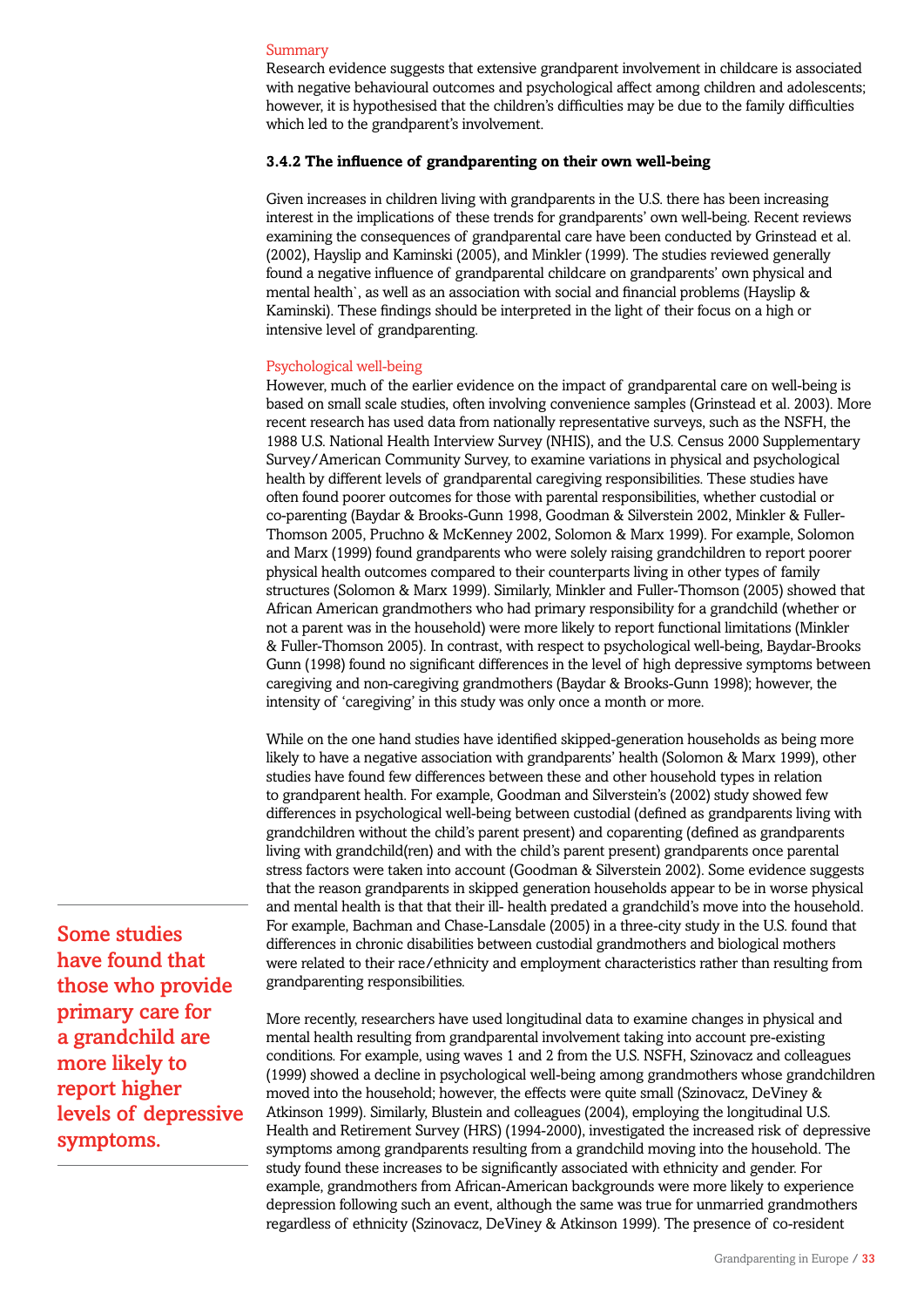adult children or a partner acted to mitigate depressive symptoms, except among non-White women and men. Minkler and colleagues (1997) also found that those who provided primary care for a grandchild were more likely to report higher levels of depressive symptoms and Lee and colleagues (2003) showed that high levels of care provision to grandchildren to be related to increased risk of coronary heart disease (Lee et al. 2003, Minkler et al. 1997).

Similarly, Hughes and colleagues (2007), using various waves of the longitudinal U.S. HRS, did not find widespread negative effects on grandparent childcare on grandparents' health and health behaviours (e.g. smoking, problem drinking, obesity, etc.) (Hughes et al. 2007). However, the authors did find some support for the widespread perception that grandmothers in skippedgeneration households experienced poorer health outcomes (Hughes et al. 2007). Although no major widespread negative effects of grandparenting were identified, the authors stressed that this does not imply that grandparents' involvement in childcare provides health benefits (Hughes et al. 2007).

Another approach to exploring the impact of grandchildcare on grandmothers' health is provided by Baker and Silverstein (2008) who examined preventive health behaviours between recent and long-term caregivers and non-caregivers. Baker and Silverstein (2008) using data from the 2000, 2002 and 2004 waves of the U.S. HRS found fewer health prevention behaviours among recent custodial grandmothers bringing up grandchildren, but higher levels of preventive behaviours (i.e. vaccination against influenza) among long-term carers, sometimes even higher than non-caregivers. The authors argued that while the initial period of grandparenting involves considerable adjustment, perhaps leaving less time for health care, once the period of adjustment is over there appears to be a resumption of health behaviours.

Much of the literature and research on health effects of grandparenting is based in the U.S. and concerns heavily-committed grandparents; there is a considerable need for investigation of the physical and psychological impact of caregiving grandparents in Europe.

#### Emotional well-being

Grandparenting is also likely to bring a series of positive outcomes not only to grandparents, but to society in general. Grandparents actively contribute to the family's general well-being and in addition often act as a safety net by providing care and support to families, especially grandchildren when needed. This role is likely to have inherent benefits for grandparents in that it may enhance their sense of purpose in life and the maintenance of family identity (Giarrusso et al. 2001) for review see Hayslip & Kaminski 2005. Jendrek's (1993) study found that even when grandparents felt emotionally drained by childcare demands they experienced an increased sense of purpose in living (Jendrek 1993).

Personal well-being of grandparents is related to the characteristics of the grandchildren involved as well as to the level of grandparenting responsibility. The study by Hayslip and colleagues (1998), based on a non-probability sample of grandparents in the Dallas-Fort Worth area of Texas in the U.S., examined the relationship between grandparents' psychosocial satisfaction and their grandchildren's characteristics (Hayslip et al. 1998). Findings showed psychosocial satisfaction to be higher among the group of grandparents without custodial responsibility for their grandchildren (defined as those who had assumed physical and financial responsibility for a grandchild aged 18 or under and living in the grandparents' home) (Hayslip et al. 1998). Among custodial grandparents, those with less-problematic grandchildren reported higher satisfaction levels in comparison to those with responsibility for more problematic children (Hayslip et al. 1998). Similarly, Goodman (2003) investigated the relationship between grandmothers' well-being and quality of the intergenerational relationships in grandparentheaded households among a sample of grandparents in a Los Angeles county in the U.S (Goodman 2003). The study found that custodial grandmothers reported significantly lower levels of well-being regardless of whether or not the parent was co-residing.

The results reported above are somewhat surprising, and contrasting evidence on the limited positive effects makes the picture unclear. Grandparents have reported in various studies a great deal of satisfaction with their role, though experiences may vary according to the extent to what grandparents are involved in caring for grandchildren.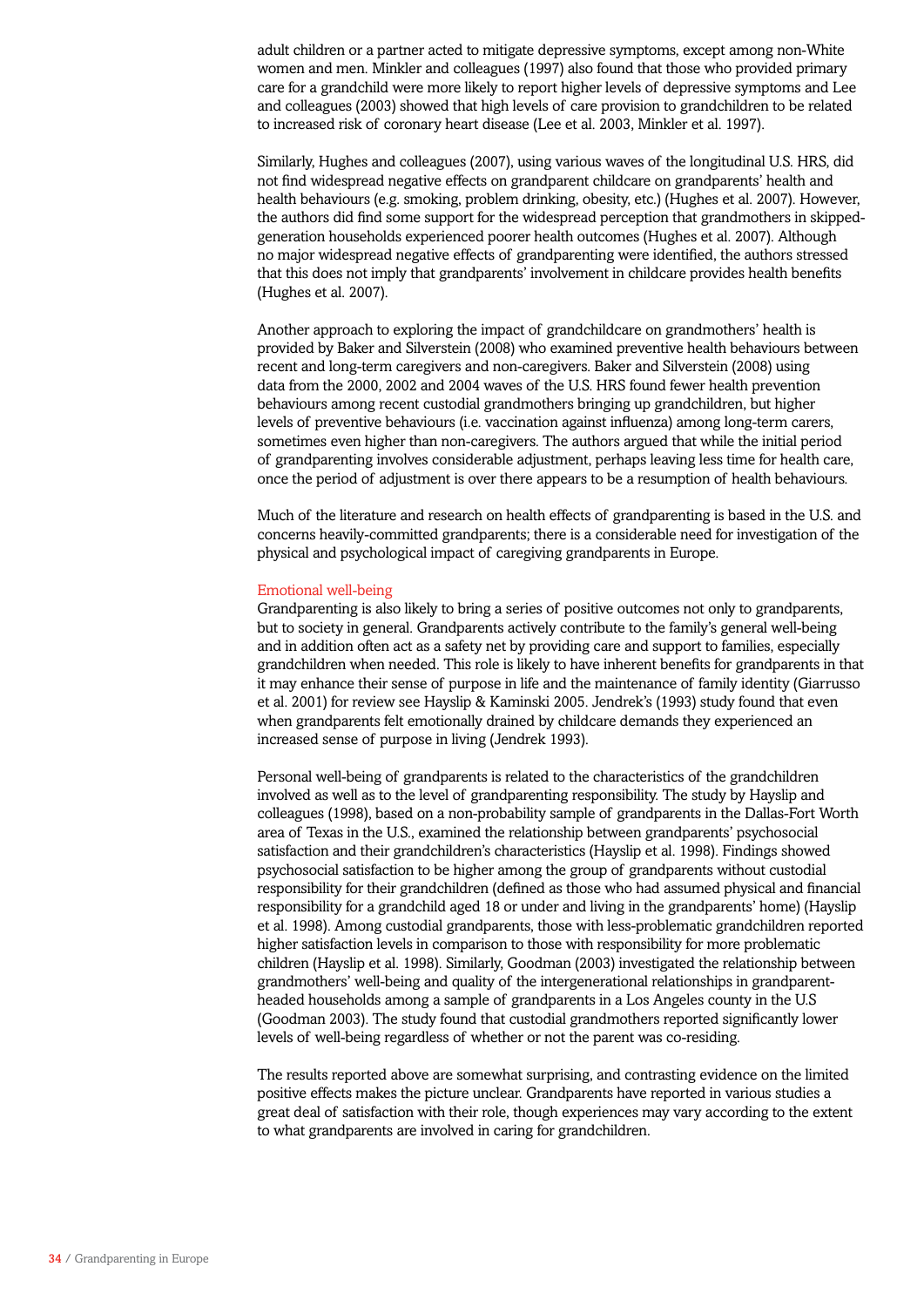#### Social well-being

There is considerably less literature on the relationship between grandparenting and social well-being than on its relationship with physical and psychological health. There is, however, growing concern about social well-being among grandparents parenting grandchildren. It has been suggested that grandparents who raise their grandchildren are at risk of social isolation, loneliness and lowered self-esteem among their peer group (Fergusson, Maughan & Golding 2008, Giarrusso et al. 2001). Jendrek (1993) found that 86 per cent of custodial or co-parenting grandparents had to modify their usual social and individual activities. More than half of grandparents reported lack of privacy, decreased contact with friends, and less time for leisure. For example, the intensive childcare offered by custodial grandparents poses greater risks to grandparents' health as it results in limited time for their own needs (Baker & Silverstein 2008, Minkler 1999, Smith & Beltran 2001). In a recent literature review, Mitchell (2007) pointed to increased risks to social well-being among grandparents who responded to extra care needs by supporting families with disabled children. According to the author's findings, while grandparents act to help parents cope with a disabled child, they are also at higher risk of isolation (Mitchell 2007).

### Financial well-being

The continuing reliance among low-income groups on extended family support for childcare has led to growing concerns about the income and job implications of active grandparenting. Grandparents who are bringing up their grandchildren are thought to be among the most vulnerable groups financially, especially if neither parent lives in the household; clearly this has important implications, both because grandparents might have to give up work or reduce their working hours, and because of extra care-related expenditure (Age Concern 2004, Grandparents Plus 2009, Wang & Marcotte 2007, Wheelock & Jones 2002).

Much of the research on financial hardships is based in the U.S. and is limited to the implications of co-residence between children and grandparents (Brandon 2005, Mutchler & Baker 2009). In the U.S., grandparents can formally be granted foster care of their grandchildren and are then eligible for state support for the children, but not all grandparents have this formal status. Studies have shown a higher prevalence of low-income families and African American grandparents living at or below the poverty line (Goodman & Silverstein 2002, Fuller-Thomson & Minkler 2001, Minkler & Fuller-Thomson 2005, Mutchler & Baker 2004). Grandparents living in skipped-generation households have lower incomes when compared to other household types (Fuller-Thomson & Minkler 2001, Fuller-Thomson, Minkler & Driver 1997). There is also evidence that younger custodial grandmothers are more financially strained than their older counterparts (Bachman & Chase-Lansdale 2005); however, these studies were conducted after the child had already moved into the household.

Even in the U.S. there is a dearth of evidence on the direct economic impact of providing care for a grandchild. Wang and Marcotte (2007) investigated the effect of taking parental responsibility for a grandchild on the decision actively to participate in the labour force and on hours worked using data from the longitudinal U.S. PSID. The study found that grandparents who assumed parental responsibilities were younger, more likely to be female and Black and less likely to be married (Wang & Marcotte 2007). More importantly, they found that grandparents living with grandchildren were more likely to work and to work longer hours. They also investigated differences between grandparents in skipped-generation households and three-generation households. The authors found that grandparents in three generation households, perhaps as a result of being younger and therefore having better health, were more likely to work than grandparents in other household structures (Wang & Marcotte 2007). They further investigated whether differences were a result of a grandchild moving into the home. Among grandfathers, no change in work behaviours was detected as a result of taking in a grandchild (Wang & Marcotte 2007). However, grandmothers experienced a large decline in labour force participation, although there are differences according to whether or not the child's parent was also in the household (Wang & Marcotte 2007). In skipped-generation households, married grandmothers were more likely to participate in the labour force but unmarried grandmothers were more likely to reduce their hours. In contrast, Szinovacz and colleagues (2003) found an association between grandchildren being in the household and decline in work hours among grandfathers. However, they did not find any changes at the time the grandchild moved into or out of the household.

Some studies suggest that grandparents raising their grandchildren are at risk of social isolation, loneliness and lower self-esteem.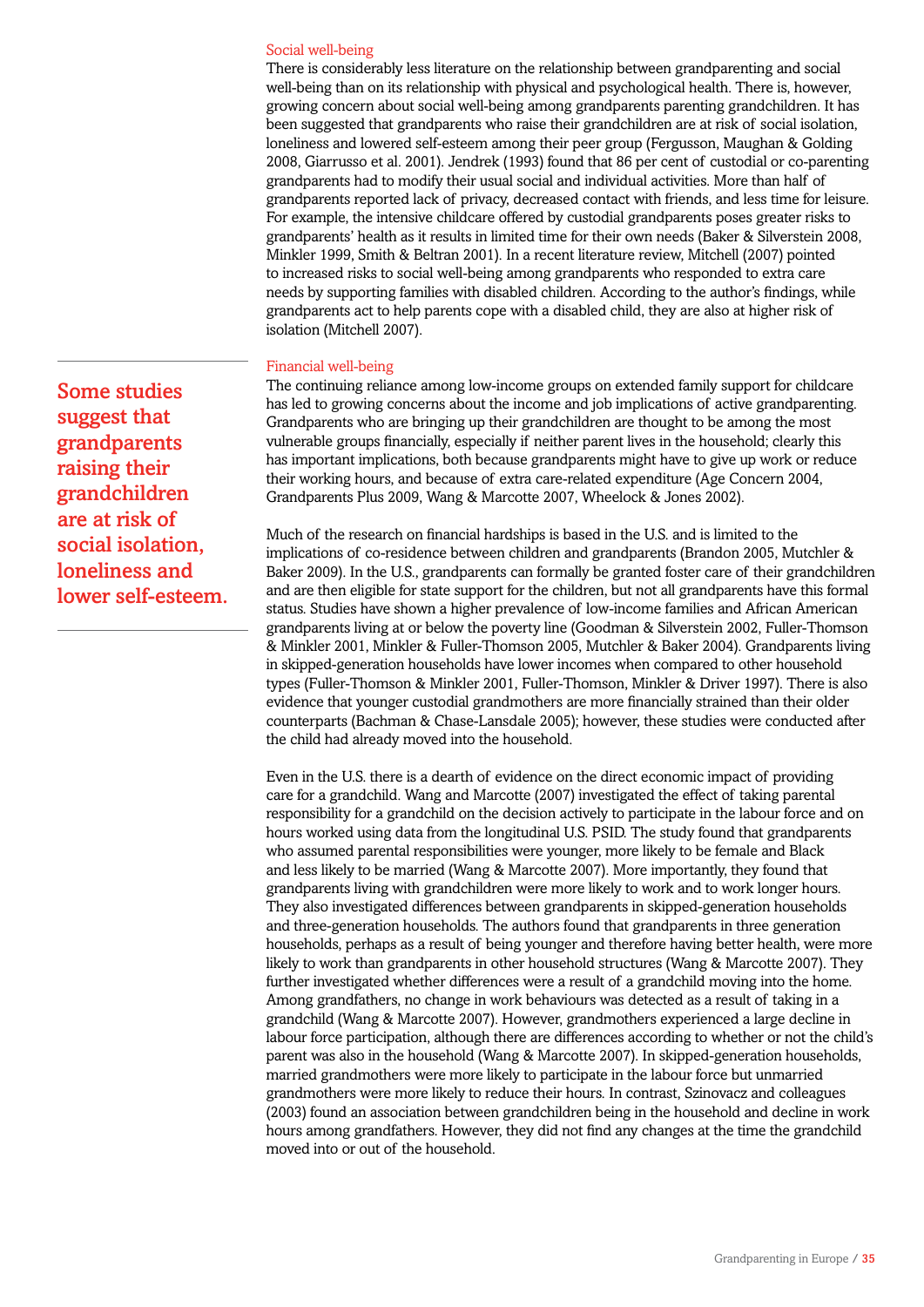Another trigger factor for financial strains identified in the literature is a lack of state support or information about social programmes where they exist. Such situations, especially among surrogate grandparents, have been reported in several studies in the U.S. as direct factors in grandparental financial hardship (Gordon 1999, Minkler & Roe 1996). Cuddeback (2004), in his review of kinship foster care, identified a serious lack of resources and information on services and support programmes for grandparents raising their grandchildren in comparison to non-kinship caregivers (Cuddeback 2004). The study concluded that grandparents are at higher risk of being poor not only because of additional grandchild related costs (for example, medical and mental health care or school expenses), but also because they often did not claim additional benefits for which they were eligible (Smith & Beltran 2001). There is also a group of grandparents who would benefit from state assistance but do not seek it because of fears that government agencies may not respect their values (Jefferson and Beltran 2000).

Studies by Goodman and colleagues (2004 and 2007), based on a small grandparent sample (73 public and 108 private caregivers), compared the financial hardships of grandmothers bringing up grandchildren outside the child welfare system and those who did so within it (Goodman 2007, Goodman et al. 2004). The study found that although both groups had similar needs and demands, those who were outside the system were worse off as they were not able to access services such as respite care, legal advice and public assistance (Goodman 2007, Goodman et al. 2004). A small study based on a non-probability sample of parents and grandparents in the U.S., Hayslip and Kaminski (2005) found that over 50 per cent of grandparents reported problems accessing childcare services for their grandchildren (Hayslip & Kaminski 2005).

#### Summary

In the UK, preschool children with middle class parents who are cared for by a grandparent or other informal carer are at increased risk of being overweight than children who are looked after only by a parent. A possible explanation is that grandparents may lack information about healthy nutrition and are less likely to follow parents' dietary preferences and may not encourage as much physical activity as parents. This association between being overweight and looked after by an informal carer only applies to more advantaged groups, i.e. children whose mothers had a higher educational level, were from a professional background and lived with a partner.

Research evidence suggests that extensive grandparent involvement in childcare is associated with negative behavioural outcomes and psychological affect among children and adolescents; however it is hypothesised that the children's difficulties may be due to the family difficulties which led to the grandparent's involvement.

With respect to grandparents, those who actively contribute to families' well-being and provide care and support to grandchildren benefit from an enhanced sense of purpose in life and of family identity, even where they are emotionally drained by childcare demands.

The evidence on the impact of extensive care and becoming a primary caregiver on grandparents' wellbeing is mixed, with some studies showing negative effects on wellbeing. Research from the US indicates lower levels of preventive health behaviours among grandparents who are raising their grandchildren; however, once the period of adjustment to the new situation is over, there appears to be a resumption of health behaviours. Grandparents raising grandchildren may be at risk of isolation, lack of privacy and leisure time and have less contact with friends. Isolation is also a concern for grandparents providing extensive support to families with a disabled child. Grandparents who are primary caregivers are vulnerable to financial hardship, especially if neither parent lives in the household. In the US, grandparents raising their grandchildren are often young grandmothers and are likely to be Black and unmarried. However, grandparents in three generation households are more likely to be younger and working.

Grandparents who are not formally recognised as primary caregivers are worse off financially than those bringing up children within the formal child welfare system in the U.S., and report difficulties in being able to access services such as respite care and legal advice, despite having similar needs.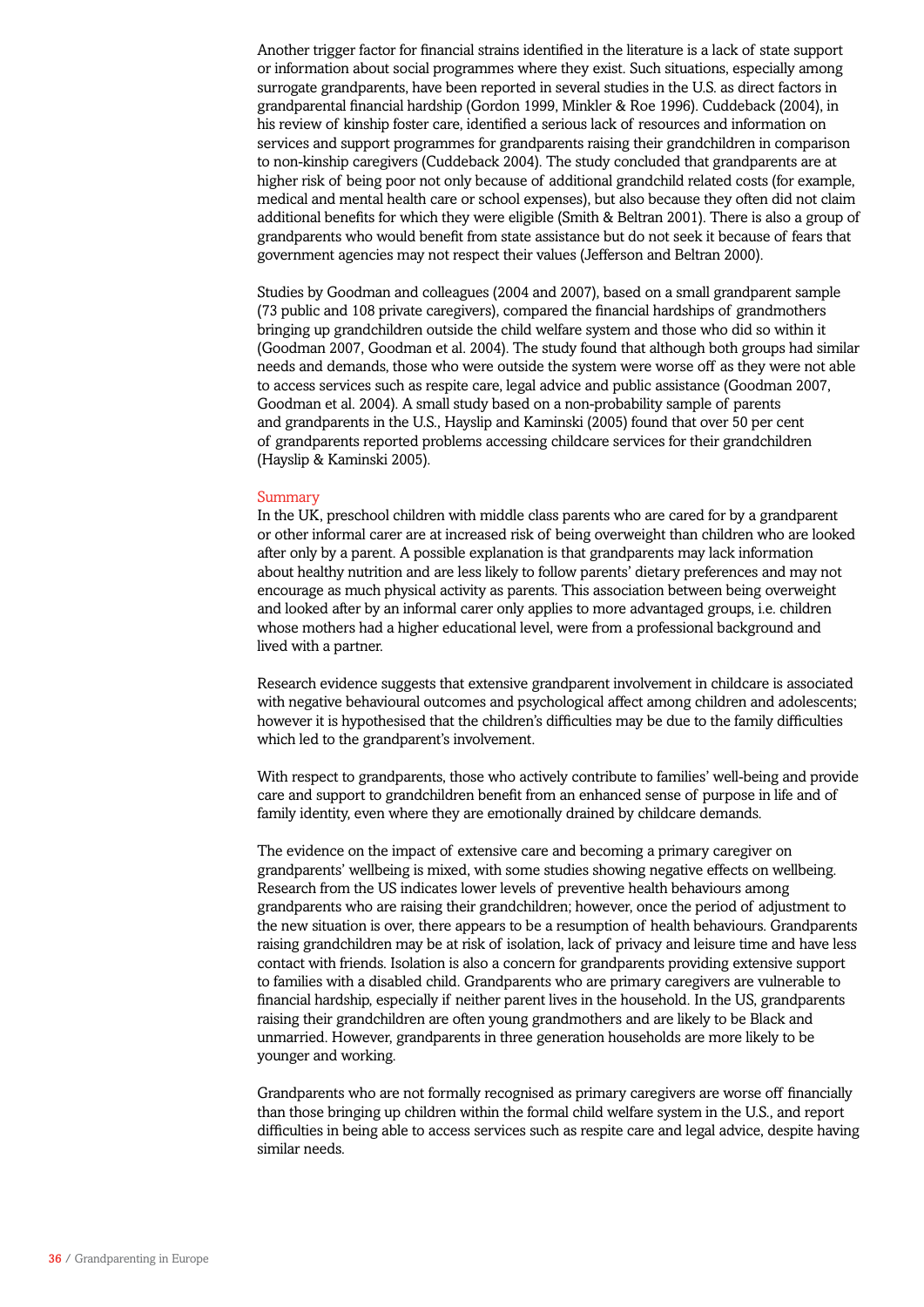# 4. Identification of policies on family and grandparenthood in Europe



Increasing employment of mothers, demographic change, changes in family formation and living arrangements make this an important issue for social policy.

The previous section reviewed the known literature on grandparenting. While in the US the policy environment has been extensively studied for its impact on changes in the structure of grandparenting, particularly the growth in skipped generation and three generation households, or on the experience of grandparenting, for example in access to information and benefits, very few studies in Europe illustrate how policy might impact on either the structure or experience of grandparenting (for exceptions, see Lewis et al, 2008; Smith Koslowski 2009). Yet the increasing employment of mothers across the EU and demographic changes in age structures, as well as changes in patterns of child-bearing, family formation and dissolution, lone parenthood and living arrangements across the EU make understanding and supporting grandparenting an important issue for social policy. This has led Lewis et al (2008: 34) to suggest that 'the role of grandparents as care providers seems to warrant more attention in policy development'.

The third part of this scoping study is aimed at the policy strand of this comparative project. Our aim ultimately is to research how different family policy environments across Europe contribute to the social structure of grandparenting. In this initial scoping exercise, we have considered three issues:

- **– 4.1 What analytical frameworks for considering different family policy environments across Europe might be appropriate?**
- **– 4.2 What types of family policies could theoretically impact on variations in grandparenting across Europe; and**
- **– 4.3 For ten European countries, how do those policies vary?**

# **4.1 Analytical frameworks for considering family policy environments**

As noted above, very little analysis exists of how policies impact on grandparenting. There is a substantive body of academic work, however, on how policies impact on parenting, especially motherhood. In this section, which reviews these theoretical ideas, we consider how these analytical frameworks might be adapted for a study of the impact of policy on grandparenting. Readers can skip to 'Implications for a Study of Grandparenting: Our Proposed Framework' on page 40 for the conclusions, followed by country comparisons.

# Family and social care policy

The period since the Second World War has brought a series of radical changes across Europe to family and social care policies, providing benefits, allowances and job protection to families and dependent individuals (Hantrais 1999). These policies have a direct and indirect impact on the welfare of families and children, as well as on wider society.

Alongside this development of the welfare state, recent socio-demographic changes have included the reconfiguration of the traditional male-breadwinner models of family formation, and an increase in employment-led family policy which aims to increase the employment rates of women in particular. These changes lead to new social risks, whereby care of children and adult dependents become problematic (Lewis, Campbell & Huerta 2008). For example, increases in female labour participation over the last decades have led to a lesser availability of mothers to care for their children (OECD 2007b), but mothers vary greatly in the extent to which they would like their children cared for outside the family (Lewis, Campbell & Huerta 2008). Further, employment trends towards greater flexibility of working times and locations, and towards instability of employment, have posed a series of new challenges to parents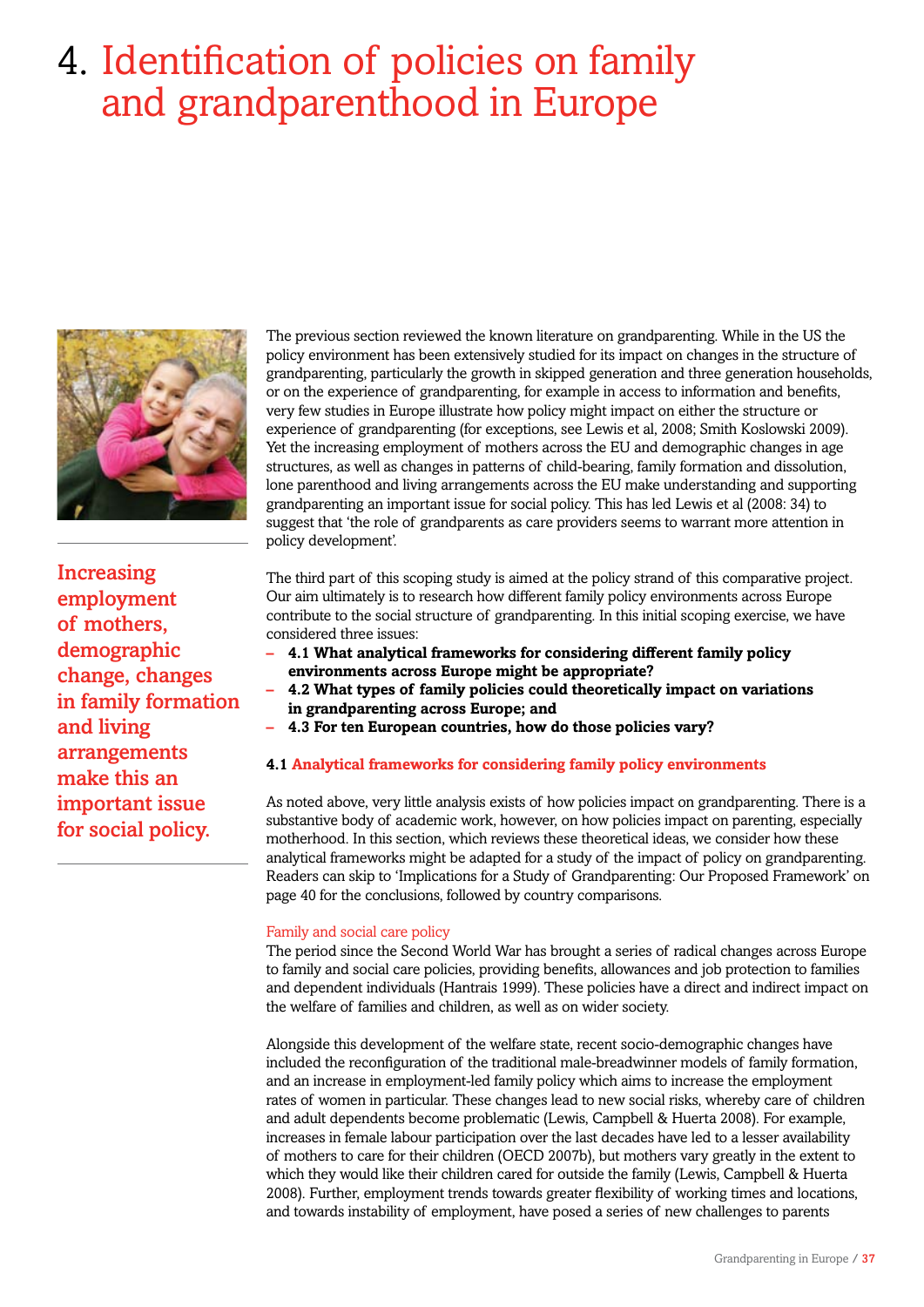The extent to which the extended family is recognised by legislation will be shaped by beliefs and norms regarding the family.

regarding the care of their children (and dependent adults) (Le Bihan & Martin 2004). As grandparental involvement with children is likely to depend in part on the need and desire for informal childcare, the changing role of family and social care policies in responding to these demographic and social changes is an important component in the study of grandparenting and its implications.

The policy focus on increasing women's (particularly mothers') employment rates across Europe has led to the exploration of new policy initiatives under the rubric 'family-friendly' policies (Bernal & Fruttero 2008). These are employment-related social policies that promote strategies to reconcile work and family life. Family friendly policies might include maternity and paternity leave, flexible working hours, reduced working hours and different types of temporary leave for childrearing/child caring. An increase in the provision of paid and unpaid parental leave, day care for children, and sometimes even direct payments which may be used flexibly to choose childcare, can be found throughout Europe.

The characteristics of such policies both arise from and shape the concept of family and who is responsible for providing social care. Any study considering these questions must therefore take into account the different cultures, traditions and socio-economic changes that have shaped particular systems of formal-informal care for children and other dependents (Daly & Lewis 2000, Duncan et al. 2003, Skinner & Finch 2006, Wheelock & Jones 2002). The availability of formal services for children and other parenthood-related policies and how they are provided, as well as the extent to which the extended family is recognised by legislation, will be shaped by beliefs and norms regarding the family, and all of these will also contribute to shape the structure of grandparenthood.

Alongside individualised and workplace family policies, the last two decades in particular have witnessed increasing concern surrounding public provision and financing of care for children and older people as Europe's population grows older and family structures become more vertical (Esping-Andersen & Sarasa 2002). These financial strains on European welfare states, as well as social demands, are progressively changing public-private relationships such that some commentators argue that tensions are developing between generations insofar as they represent net donors and net recipients of welfare benefits (Esping-Andersen & Sarasa 2002, Hagestad & Uhlenberg 2005 ). However, intergenerational relationships within families seem not to support this thesis in that family support and provision of care of children and elders is deeply embedded in European societies, and acknowledged as essential given the limits on public support in many countries for providing care for dependants (Hank & Buber 2009, Kalmijn & Saraceno 2008).

To summarise, we have seen a growth in 'family policies' whereby the state impacts directly on the structure of family life by the payments of benefits, the provision of social care, direct payments, employment protection for childbirth and periods of family care, and the promotion of workplace 'family friendly' policies. This has reflected and helped to shape the changing role of women (and to a lesser extent, men) in the home and the workplace. Simultaneously, the ageing of the population is causing concern about public finance of care for older people, and fears have been expressed of a breakdown in intergenerational relations. It is well known that grandparents play an important and sometimes essential role in the family, yet the impact of family and social policies on grandparenting has not been considered. Comparative studies across Europe provide fertile ground for such studies, because of the "natural experiment" of policy variation across nation states.

In order to consider how these various family and social care policies do in practice impact on grandparenting structures across Europe, we need to have some organising principles. Since the detail of these policies will inevitably vary widely from country to country, what sort of differences between policies should we be looking for, and what sort of outcomes can be expected? What is it about the policies of different countries that might plausibly be seen as influencing how families behave? If we simply view all policies as "country-specific" then it is difficult to draw conclusions about which policies might be especially helpful to families and in what contexts.

In looking at the impact of policies on parenthood, and especially the experience of mothers, many academic writers have grappled with similar questions. We plan to draw on this literature to provide an analytical framework within which to consider the varying policy environments across Europe.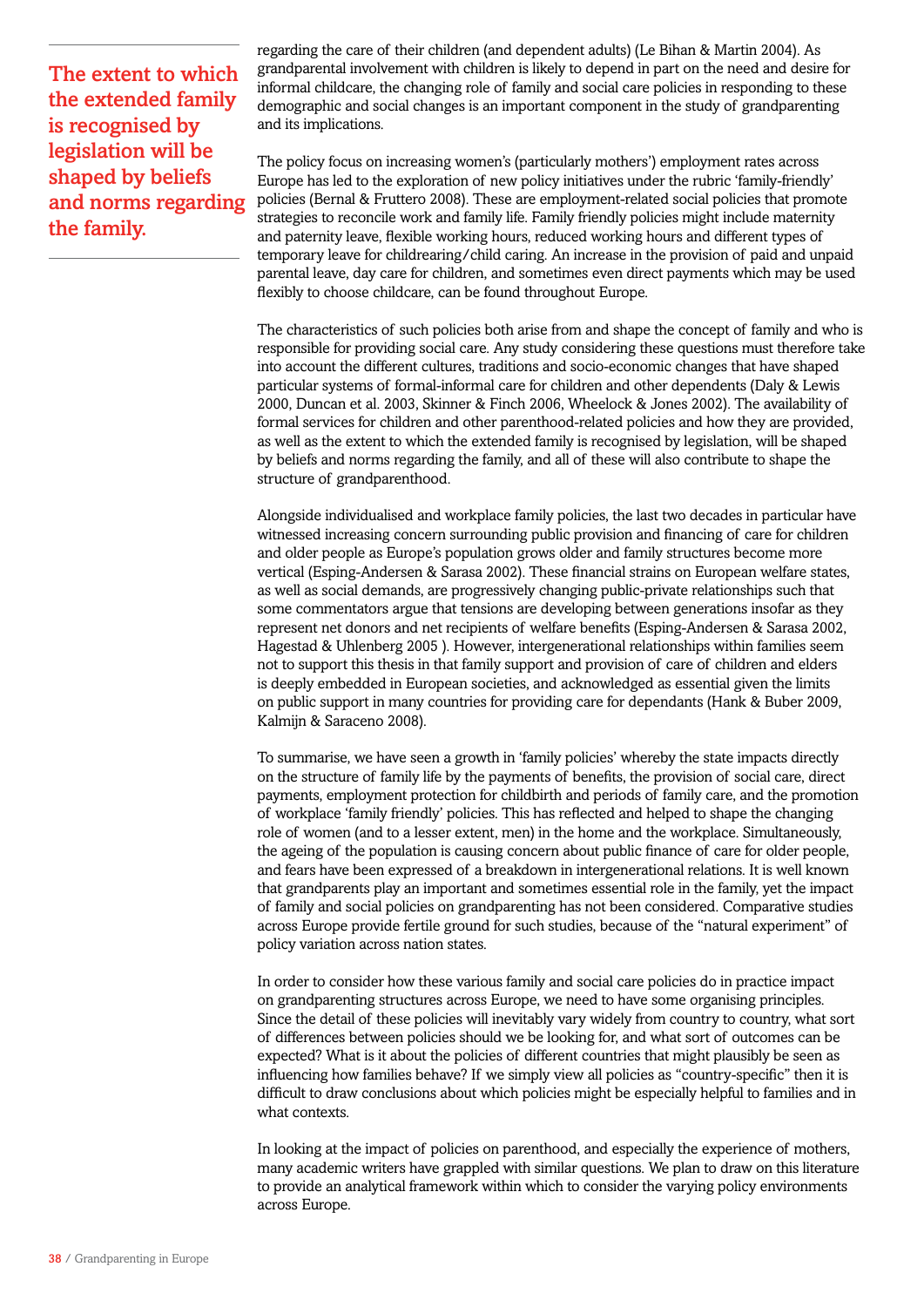#### Analytical models for family and social care policy

Much research has focussed on providing a typology of welfare state systems to understand the relationships between the public and private spheres. This means that researchers have looked for commonalities in policies between nation states, and concluded that some countries are similar to each other, and others very different, and it is the group, or family, that a country belongs to that determines social outcomes for its citizens. One of the most well-known and acknowledged typologies was developed by Esping-Andersen (1990), who used the concept of the extent to which individuals within a country were 'de-commodified' by government policy to create three models of the welfare state in Europe: Liberal, Conservative and Social-Democratic. Decommodification here means the extent of access to benefits / services as a right regardless of participation in paid work or market position (Esping-Andersen 1990), so for example, the extent to which a citizen was entitled to benefits (such as unemployment or pension benefits) as of right, rather than having had to build up entitlement through paid labour. Which "group" a country belongs to is argued to then explain social outcomes in that country.

However, Esping-Andersen´s original analysis did not include family policies nor the role of women, which led to a substantial critique of his work (Daly 2000, Gornick, Meyers & Ross 1997, Lewis 1992, Lewis 1997, O'Connor 1996, O'Connor, Orloff & Shaver 1999, Orloff 1993, Sainsbury 1994). As a result, in later work he added a fourth model titled 'Southern Mediterranean' and developed the concept of de-familialisation – the extent to which care is undertaken through the market or by the state, rather than the family (Esping-Andersen 1999). This model requires classifying countries according to whether their policies support different styles of family life – that is, the extent to which policies encourage or facilitate women's paid and unpaid work. A high level of 'defamilialisation' in a country means that policies across a number of spheres support parents working in the paid labour force, and a low level of 'defamilialisation' in a country means that policies across a number of spheres support at least one parent (mothers) being full time carers at home for their children.

This theory suggested that the UK and other liberal regimes, fall into the category of 'Liberal Countries'. Such countries have a high level of de-familialization of welfare responsibilities through the private market, which translated into family policy means that in these countries policies encourage parents to use private arrangements to a great extent for childcare, and most of the benefits are means-tested; in these countries the welfare state is not a large provider of care services but women's participation in paid work, and the market for childcare, are encouraged. A second group is the 'Conservative' welfare regime, which includes France, Germany and Italy, among others. This group of countries is distinguished by a low level of de-familialization, with limited public support for childcare and families, encouraging mothers to stay at home to look after their children. A third group is formed by Northern-Scandinavian countries (Sweden, Denmark and Finland) that have a very high level of de-familialization due to extensive and generous public provision for families and childcare. Finally, the Mediterranean countries are characterized again by very low de-familialization<sup>4</sup>. This kind of analysis is often used to explain cross-national variations in women's working patterns or wages (for recent examples see: Aisenbrey 2009, Del Boca, Pasqua & Pronzato 2008, Mandel & Shalev 2009).

However, a limitation identified in Esping-Andersen's typology is the lack of fully distinguished and intrinsically coherent models, and there is argument about the extent to which his categorisations hold, as family care in each country has a combination of market and family resources (Kalmijn & Saraceno 2008). Nor does this typology obviously fit the Eastern European countries. Daly and Lewis (2000) aimed to undertake a more coherent analysis of family policy and its impact on family behaviour. They classified countries according to the extent to which a country provided social care and cash transfers for care, and how these interact with patterns of care and women's employment in each country (Daly  $\&$  Lewis 2000)<sup>5</sup>. They developed the analytical-conceptual term 'mixed economy of care' referring to the interrelation between the public (state or market) and private (home) spheres for care. They found that only Scandinavian countries form a coherent cluster, characterised by strong, taxfunded and universal public provision of childcare services, though with punctual help from informal networks when public services are not available. By contrast, Middle-European and Mediterranean countries tend to privatized care but with major differences between and within countries on the nature of this private delegation of care responsibilities. In Mediterranean countries care is largely provided from within families, with very limited private childcare services (e.g. Spain and Greece). On the other hand, Germany as a Bismarkian country has privatized care to the family, but has also developed a large voluntary sector publicly funded which provides care services for elderly and children. France is a different case with a very

- 4 though some aspects are actually less familialistic than other European countries, leading to Esping-Andersen's conclusion that Mediterranean countries do not represent an entirely distinctive model
- 5 Note however that this study predates the UK national childcare strategy and childcare tax credits, which may have changed the landscape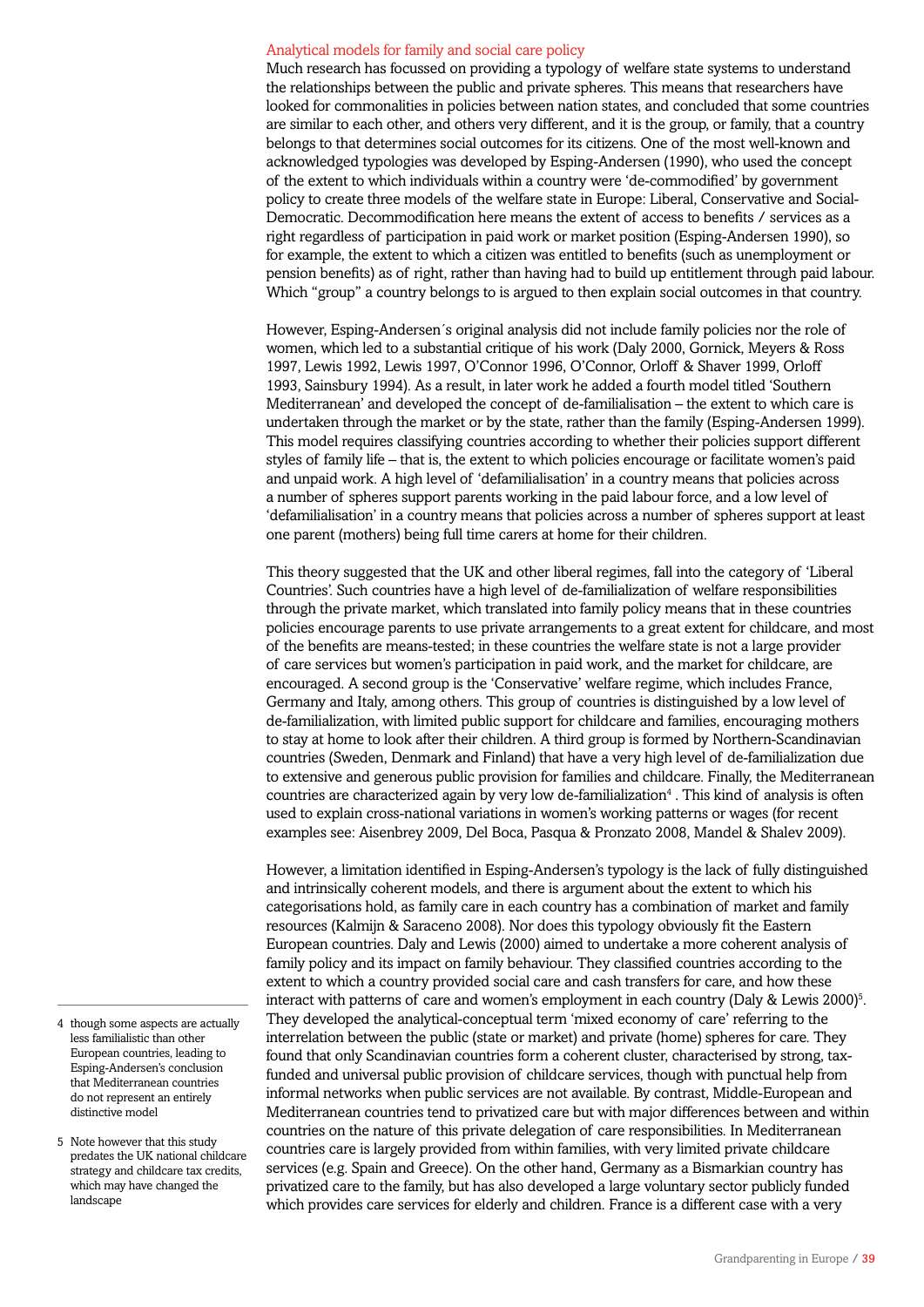strong distinction between care for children, which is strongly publicly supported with scarce participation of the voluntary sector, and care for elderly adults which has limited public support. Finally, they distinguished the Beveridgean countries (UK and Ireland) which are also characterized by a strong division between care for children and older people, with childcare largely privatized to families and the market.

Pursuing this theme, Leitner (2003) undertook a comparative study of family policy in 15 EU countries with the specific aim of developing a gender –sensitive concept of "familialism" to identify country variation. She analysed public policy explicitly according to the extent to which parental leave policies and policies for childcare under the age of three:

- (i) strengthened the family as a care provider (for example, parental leave, care leave, cash benefits and tax deductions for family care, social rights such as pension rights that attach to family care; or derived rights to non-employed spouses); if so, this was classified as "strong familialisation"; and/or
- (ii) weakened the family as a care provider (e.g. public provision of care or strong care provision through the market); if so, this was classified as "strong de-familialisation".

It is possible for policies in a country to be strong in each dimension, weak in each dimension, or a combination of both. She therefore identified four types of familialism. The study found very significant differences from Esping-Andersen's typology, and high variability or inconsistency in the policy logic between policies within the same countries, which may suggest either confusion over the function of the family in policy logics or a failure to reflect the common view in coherent policy.

Thévenon (2008) similarly investigated family policies in different countries across Europe, especially looking at public assistance for children under the age of three and work-life balance related policies. The study distinguished between four main sets of countries - Nordic, Liberal, Southern and Eastern – though with high variation within groups. Nordic countries had comprehensive family policy; Liberal countries had very low support for children aged under three and the balance is found through the market; Southern countries were "characterized by a deficit of policies" (Thévenon 2008) (Thévenon 2008, p. 172), though disparities were found, as in Portugal which had more generous cash benefits than the other southern countries. Finally, Eastern countries varied with some countries closer to Southern countries (e.g. Slovakia) and others closer to Nordic (e.g. Hungary). In a different but related approach, LeBihan and Martin (2004) investigated arrangements for childcare in three countries in Europe (France, Finland and Portugal) according to the extent to which employees can arrange or negotiate atypical hours with their employers, public services incomes, family situation and the perception of parental role. While considering the policy variations between countries, this study was not concerned with explaining behavioural differences by policy regime; rather at considering cultural and social factors which impacted on the daily lives of families. The study reinforces the benefits of undertaking cross-national comparisons in order to understand why social life and social structures vary in the way that they do. Social care and informal, unpaid, care are thus intimately connected both at policy level and at the level of the individual family.

#### Implications for a study of grandparenting: our proposed framework

When considering the question of how grandparenting across Europe is shaped, these studies lead us to conclude that countries across Europe can be grouped according to (i) the extent to which their family and 'family friendly' employment policies enable, support and encourage mothers and fathers to participate in the paid labour market and (ii) the extent to which policies encourage or discourage substitutes for parental care for children which are state based, market based, from the voluntary sector, or the extended family (including grandparents). In each case, this will also depend on cultural factors (for example, the local norms and beliefs about the role of extended family in childcare), institutional structures (for example the ways in which state, market or voluntary sector care is structured and funded), and demographic patterns (for example, the extent of lone parenthood or the ages of grandparents).

We would aim to consider, therefore, for each employment and childcare policy within each country, two dimensions:

- (i) whether it is a policy that encourages the paid employment of mothers and fathers, and if so, what types of employment;
- (ii) whether it is a policy that supports an alternative mode of childcare, and if so, what type of childcare.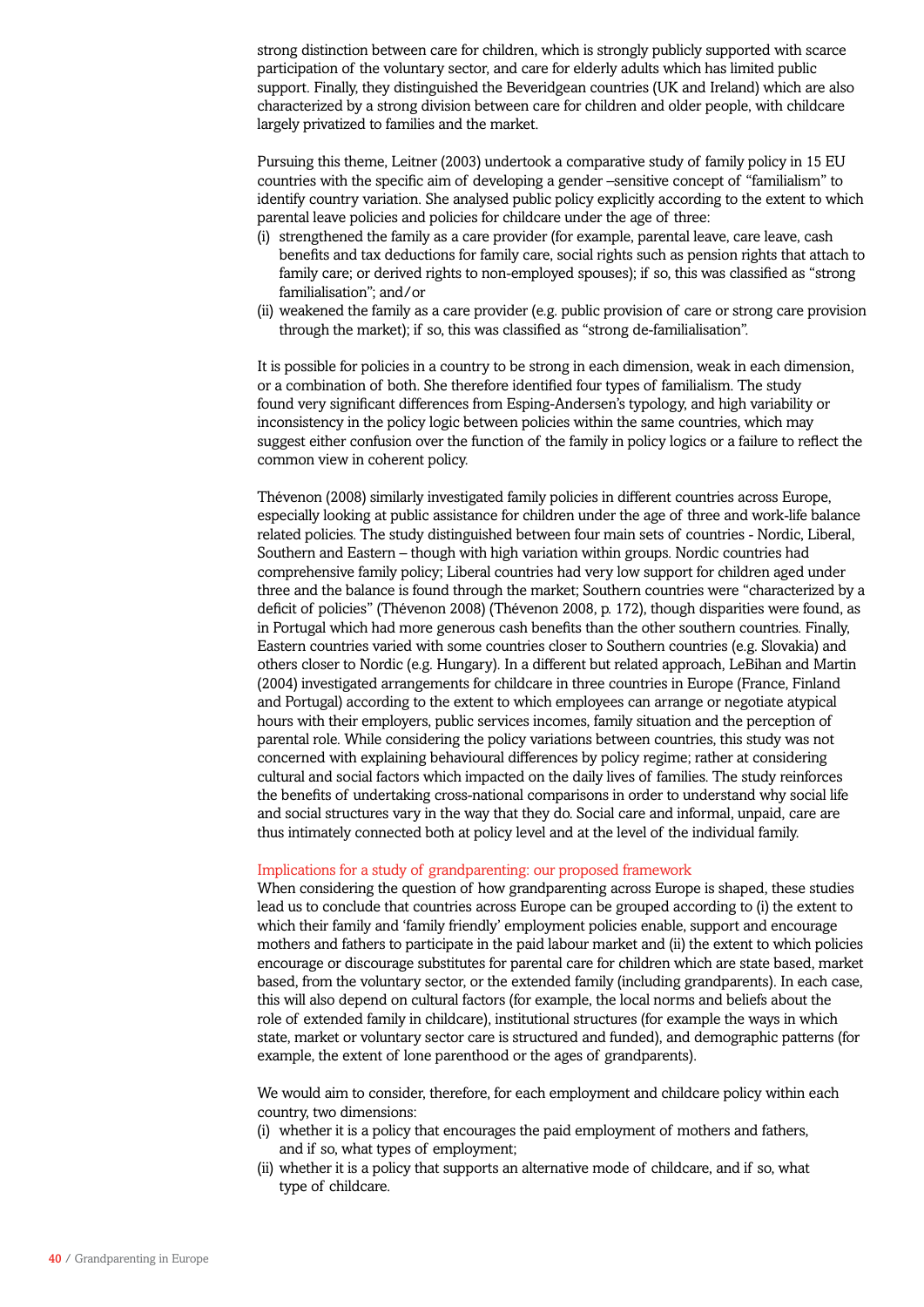This provides an analytical framework within which to consider the role of grandparents. Instead of asking in each case as the above studies do: what impact do these policies and institutional structures have on parenting or care of older people, we propose to ask: what impact do these policies and institutional structures have on grandparenting.

The role of grandparents has been considered tangentially to understanding motherhood, work and care of children. Lewis et al. (2008) investigated the patterns of paid and unpaid work in 13 EU countries using European Social Survey data from 2004-2005 (n=5,562 households – couples with dependent children). They looked at the preferences of parents for childcare arrangements given a certain amount of formal provision and parents' participation in the labour market. They found that care arrangements are closely associated with the number of working hours, work conditions and work preferences. For example, formal childcare in Nordic countries and France encouraged the participation of mothers in the labour market. The study also found a significant number of fathers in Britain working atypical hours and providing childcare, due to the structure of employment in Britain. They concluded that where working mothers have young children, grandparental care is a vital resource for most families, although less so in Sweden, Denmark and France. They also found however that mothers from Portugal, France and Spain showed strong preferences for publicly provided childcare services over familial care, which may suggest concern over the effect of familial care on either the older or the younger generation or an expectation that childcare will be provided by the State.

In summary, family policy and the social environment will shape the social structure of grandparenting (Hank & Buber 2009). To what extent grandparents are involved in their grandchildren's care will depend upon female employment regimes, state childcare provision, forms of taxes or benefits in kind or cash transfers, parental leave and rights, maternity and paternity policies, direct support for grandparental care, and beliefs and norms which contribute to shaping the needs and demands of care. We can expect countries with sets of policies to cluster together, and therefore provide comparable outcomes, depending on the policy logic of the welfare regime. They hypothesis here is that it is a combination of family, social and employment policies, together with demographic, socio-economic and cultural characteristics, that create the conditions for different regimes of grandparenthood.

# **4.2 Family policies with relevance to grandparents**

It should be noted that of course many other policies impact on grandparenting, including health care structures, migration, housing and transport, for example. However, this study focuses on family policies, or policies (such as 'family friendly' policies) which are specifically, and politically, designed to affect family life.

This leads to the question, which family policies can be expected to impact on grandparenting? As discussed above, the availability and generosity of governmental support (maternal and parental leave options, provision of childcare) may influence the need of parents for informal childcare arrangements and thus have an indirect effect on patterns of grandparenting. However, grandparents may also be directly affected by family policy, if they are entitled to benefits themselves in their role as grandparents, or if they become a child's primary caregiver. In this section, we consider policies under two headings: policies with direct impact on grandparents and policies with indirect impact on grandparents.

### Family policies with direct impact on grandparents

Some countries offer family benefits to a wider circle than the nuclear family and entitle working grandparents (or even family members such as great-grandparents, aunts and uncles, and siblings) to some benefits, like parental leave, parental allowances or sick leave to care for a child. These regulations acknowledge the situation that many families face, when working parents are not able to take or choose not to take leave from their employment and grandparents are willing to step in. Such policies also help to reduce the time mothers may stay away from paid work; this may act to limit the known negative effects of absence for women's careers and incomes. A few countries (e.g. Finland and Norway) provide childhood benefits which may be used to purchase childcare direct; such provision, where it exists, offers parents a flexible choice of care arrangement including formal or informal care, and could include payments to grandparents.

Grandparental care for young children of working mothers is a vital resource for most families although less so in Sweden, Denmark and France.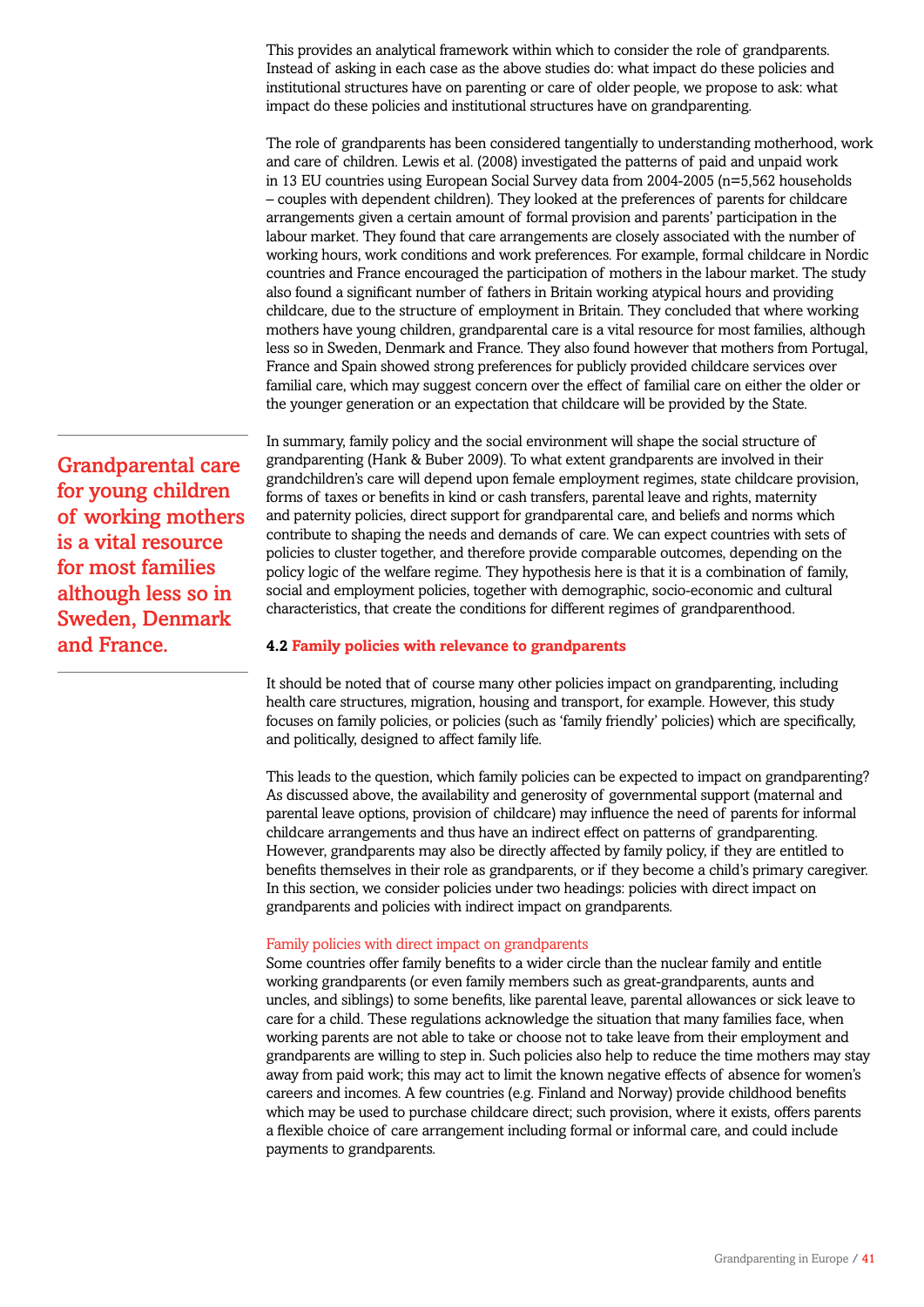Grandparents are much more affected by family policies when they take over the role of primary caregiver themselves; as discussed above, this may arise when the parents are still teenagers, are severely sick or disabled, have died, are incarcerated or have problems with alcohol or substance abuse. Nowadays, authorities tend to favour grandparents and other close family members as foster carers of a child and children are often put in the care of grandparents if necessary (Pittmann 2007; see the literature review, chapter 4.2). Once grandparents become the primary carer, they are most affected by their eligibility to family allowances and benefits, i.e. the support provided to them, which influences their financial and social well-being. The lack of entitlement in some countries may lead to an increased risk of poverty for grandparents who take care of grandchildren.

#### Family policies with indirect impact on grandparents

All policies directed at the well-being of families will influence the role of grandparents in family life. To take one example, if maternal or parental leave is not available or not paid, grandparents may offer regular and reliable support. A similar situation may occur when a child becomes ill or is permanently dependent on support, where parental leave and family allowances are unavailable or insufficient to the child's needs. In this way, the lack of availability of parental leave, for example, may lead to grandparents taking on more care of children.

### Family policies considered

In the country section which follows, we have therefore explored the following policies as being potentially influential in the way that grandparenting is structured:

- (i) Maternity and Paternity Pay
- (ii) Cash benefits for children and childcare
- (iii) Single parent allowances
- (iv) Childhood education and care services
- (v) Maternity leave, paternity leave and parental leave
- (vi) Cash sickness benefits
- (vii) Benefits to care for sick children and adults
- (viii) Fostering and Adoption

### **4.3 Policies with relevance to grandparents in selected european countries**

The final part of the scoping exercise for the policy study involved ascertaining what these relevant policies are, currently, in ten countries: Denmark, France, Germany, Hungary, Italy, The Netherlands, Portugal, Romania, Spain and the United Kingdom. The countries have been selected to include Southern, Continental, Eastern and Nordic countries. The focus is primarily on those policies that have a direct or indirect impact on the role of grandparents in family life. In this section, we give an overview in the Tables which follow of our findings relating to current family policies in each of these spheres in these ten European countries. In Appendix I, the detailed policies for each country are set out. Here, we present three summary Tables. Table 1 compares parental policies. Table 2 compares countries according to child benefits, family allowances and childcare services. Table 3 summarises policies that directly impact on grandparents. As can be seen in these Tables, our research has shown that there is wide variation in family policies across Europe, and we expect these variations to contribute to the different roles that grandparents play across these European countries within the context of differing cultures and institutional contexts.

#### Parental policies

Table 1 summarises three types of parental policies across the ten countries: maternity policies, paternity policies, and parental leave policies.

It can be clearly seen from Table 1 that maternity benefits exist before and after delivery in the ten countries observed in this study. Maternity leave is rather homogenous in all observed countries ranging from 14 weeks in Germany to 52 weeks in the United Kingdom, though the latter is an exception. In the majority of cases mothers must have been employed for a period of time before confinement and in only a few cases are they entitled to a State allowance if they do not meet the requirements (for example, Germany allocates  $\epsilon$ 210 a month to those mothers who are not entitled to cash maternity benefits). Eligibility for cash benefits during maternity leave also varies. Although in the first period of maternity leave this is fairly even at between 70 per cent and 100 per cent of earnings (sometimes with a ceiling), after that it varies widely between countries. The availability of, eligibility for, and cash benefits attached to paternity leave vary widely from country to country, but paternity leave usually amounts to a few days only. For example, Romania only grants 5 days to new fathers, and the longest periods of leave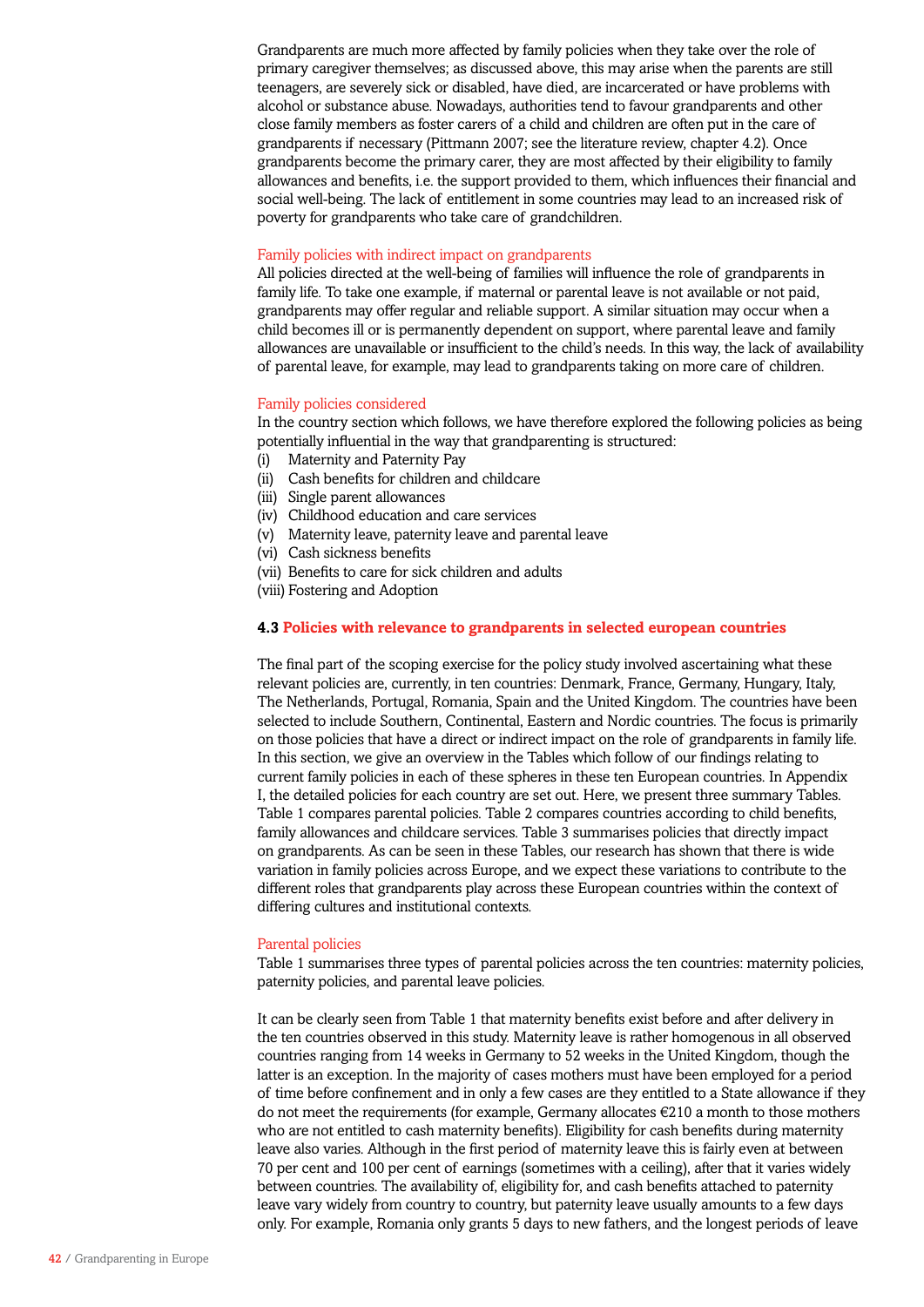Germany, Hungary and Portugal entitle a grandparent under certain circumstances to take parental leave.

are in Denmark and the UK at 2 weeks. In the remaining observed countries Germany stands out because of the lack of individual leave for fathers (although as noted below, it does have parental leave which can technically be taken by either parent, and fathers can take parental leave while the mother is still on maternity leave).

Parental leave and its associated allowances are important in distinguishing to what extent family policies contribute to gender equality. As such, the possibility of sharing parental leave and the generosity of the benefits associated to it are strikingly different depending on the country. Opportunities to take parental leave vary largely between the countries, as some countries (such as Germany) offer generous paid leave of up to 14 months, while others (e.g. the UK) offer only 4 weeks of unpaid leave per year or a longer period which is unpaid (e.g. Spain).

All in all, the observed countries in this study show a great variety on parental policies between them.

### Child benefits, family allowances and childcare services

Table 2 summarises the detail of policies on child benefits, family allowances and childcare services for children under three in each country. Once again, it can be seen that financial support of families and the provision of childcare services vary largely between these countries.

Financial benefits for children and families are on average higher and less restricted (universal) in Northern (e.g. Denmark) and Continental European Countries (e.g. Hungary and Germany) than in Southern European (e.g. Italy) and liberal countries (the UK). Child benefits and other family allowances also show a great variability between the studied countries. Some countries offer non-conditional cash support to cope with the extra expenses deriving from a new born child. A number of countries offer means-tested cash benefits, though with different requirements for families and varying generosity in the benefit. For example, France offers almost non-conditional cash benefits which are fairly generous, especially for large families. On the other hand, requirements for child benefits in Italy are very difficult to meet and hardly generous.

When focusing on childcare services for the youngest children (aged 0-3), Southern European countries (i.e. Portugal, Spain and Italy) stand out with scarce provision of day care centres compared to Continental (e.g. Hungary) or Northern European countries (e.g. Denmark), and most mothers who return to work have to arrange their childcare privately and traditionally rely on mothers remaining at home or extended family support. By contrast, countries such as Denmark or Hungary strongly support public services for children aged 0-3, which encourages mothers to return to employment.

As with maternal, paternal and parental leave policies, we once again witness wide variation across these European countries in the ways that they support children and childcare.

#### Policies affecting grandparents

In Table 3, we detail those policies across the ten countries that directly impact on grandparents, in part extracted from Tables 1 and 2. Benefits are divided into (a) those to which grandparents are eligible if they are the primary caregiver of a child, and (b) policies that specifically name grandparents as a beneficiary.

It can be seen that even where the grandparent is the primary carer for a child, only half of the countries recognise grandparents by entitling them to some benefits, and in some countries there are no entitlements at all, for example, France and Spain. The general role of grandparents in family life is little considered. Only three countries, Germany, Hungary and Portugal, specifically entitle a grandparent under certain circumstances to take 'parental' leave, even if they are not the primary carer of a child. In addition, Germany is the only country to offer paid leave for grandparents to care for a sick grandchild. The United Kingdom has recently introduced National Insurance Credits (from April 2011) for grandparents who provide childcare for their grandchildren, being a rare example of formal recognition of grandparental care across Europe.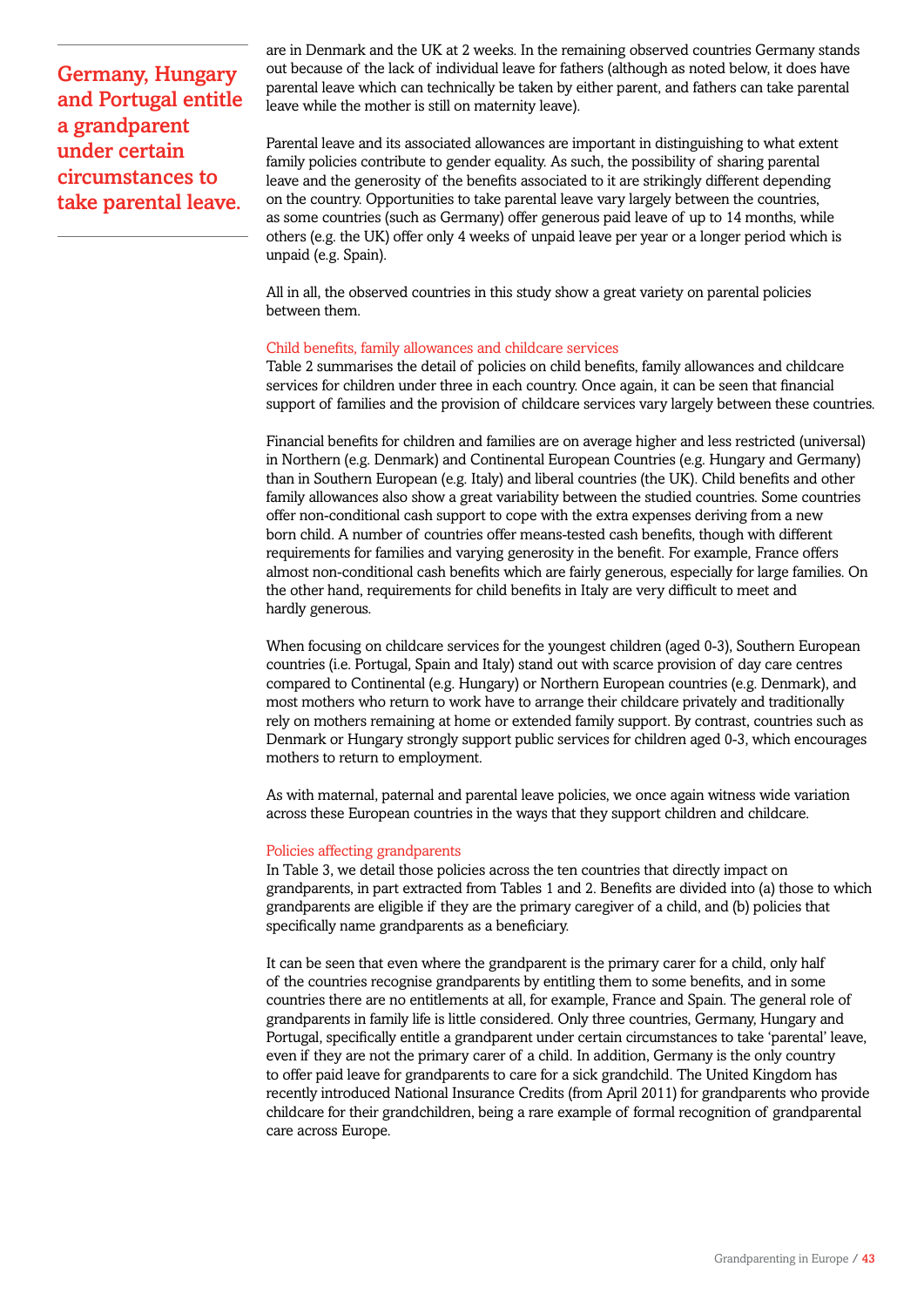|                | <b>Maternity</b>                                                                                              |                                                                                                      |                                                                                                                                                          |                                                                              |                                                                                                             |
|----------------|---------------------------------------------------------------------------------------------------------------|------------------------------------------------------------------------------------------------------|----------------------------------------------------------------------------------------------------------------------------------------------------------|------------------------------------------------------------------------------|-------------------------------------------------------------------------------------------------------------|
| Country        | <b>Duration</b>                                                                                               | <b>Benefit</b>                                                                                       | Eligibility                                                                                                                                              | <b>Notes</b>                                                                 | <b>Duration</b>                                                                                             |
| <b>Denmark</b> | 18 weeks (4 weeks<br>before childbirth)                                                                       | 100 per cent of<br>average individual<br>earnings                                                    | Affiliated<br>employees with<br>120 hours during<br>the 13 weeks<br>preceding the<br>leave or self-<br>employed for<br>6 months in the<br>last 12 months | Ceiling of DKK<br>683 (€92) per day                                          | 2 weeks                                                                                                     |
| France         | 16 weeks; at least<br>3 weeks before<br>childbirth and<br>10 after, 26 weeks<br>in case of the<br>third birth | 100 per cent<br>of individual<br>earnings up to a<br>ceiling of €2,885<br>per month                  | Insurance of at<br>least 10 months<br>before the baby<br>is due                                                                                          | Non insured<br>mothers are<br>granted a state<br>allowance                   | 3 working days<br>before the child's<br>birth and 11<br>working days<br>within 4 months<br>after childbirth |
| Germany        | 3 months (6 weeks<br>before and 8 after<br>childbirth or 12 if<br>multiple birth)                             | 100 per cent<br>average individual<br>earnings of the<br>last 3 months<br>with no ceiling            | Affiliated mothers'<br>employees or<br>co-insured spouses<br>or daughters of<br>insured persons<br>(self-employed<br>are not entitled)                   | Non insured<br>mothers are<br>granted a single<br>payment of<br>€210 a month |                                                                                                             |
| <b>Hungary</b> | 24 weeks (6<br>mandatory weeks<br>after childbirth); 4<br>weeks can be taken<br>before childbirth             | 70 per cent of<br>the individual<br>gross average<br>income of the<br>last 180 days in<br>employment | Mother has to be<br>insured: minimum<br>180 days within<br>the last two years<br>before delivery                                                         | The benefit<br>is taxed and<br>deduction for<br>pension                      | 5 days within the<br>first two months<br>after childbirth                                                   |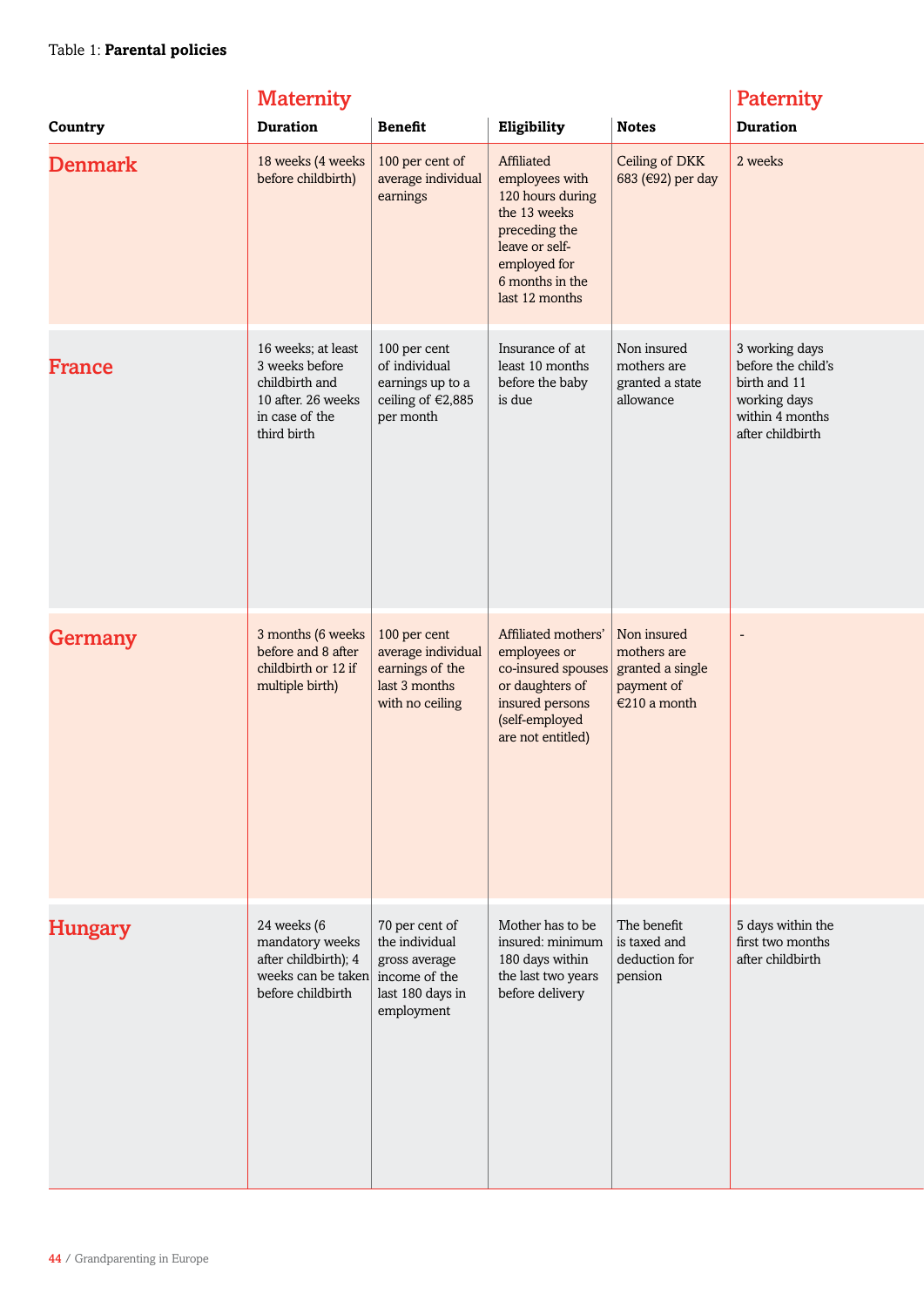# Parental

| <b>Benefit</b>                                                                         | Eligibility                                                                                                                                              | <b>Notes</b>             | <b>Duration</b>                                                                                         | <b>Benefit</b>                                                                            | Eligibility                                                                                                                                                                  | <b>Notes</b>                                                                         |                                                                                                                                             |                  |
|----------------------------------------------------------------------------------------|----------------------------------------------------------------------------------------------------------------------------------------------------------|--------------------------|---------------------------------------------------------------------------------------------------------|-------------------------------------------------------------------------------------------|------------------------------------------------------------------------------------------------------------------------------------------------------------------------------|--------------------------------------------------------------------------------------|---------------------------------------------------------------------------------------------------------------------------------------------|------------------|
| 100 per cent of<br>average<br>individual<br>earnings                                   | Affiliated<br>employees with<br>120 hours during<br>the 13 weeks<br>preceding the<br>leave or self-<br>employed for 6<br>months in the last<br>12 months | $\overline{\phantom{a}}$ | 32 weeks; up to<br>the child is 48<br>weeks old                                                         | 60 per cent of the<br>unemployment<br>insurance benefit<br>rate                           | Either father or<br>mother                                                                                                                                                   | 46 weeks with<br>reduced payments                                                    |                                                                                                                                             |                  |
| 100 per cent<br>of individual<br>earnings up to<br>a ceiling of<br>€2,885 per<br>month | Insurance of at<br>least 10 months<br>before the bay<br>is due                                                                                           |                          |                                                                                                         |                                                                                           | 6 months (one<br>child); 1 year<br>(second or<br>subsequent child)                                                                                                           | €552.11 per<br>month or €789.84<br>per month for<br>large families                   | Means-tested.<br>Parents must<br>have worked<br>same company<br>at least 1 year for<br>entitlement and<br>2 years to receive<br>the benefit | Individual right |
|                                                                                        |                                                                                                                                                          |                          | Periods of 6<br>months with two<br>months' notice,<br>up to child's 3rd<br>birthday                     | Unpaid leave<br>from work                                                                 | Mothers from end<br>of maternity leave;<br>fathers from birth                                                                                                                | Can be shared                                                                        |                                                                                                                                             |                  |
|                                                                                        | -                                                                                                                                                        | See parental leave       | Up to child's<br>3rd birthday;<br>12 months until<br>age 8                                              | Unpaid                                                                                    | Parents can work<br>up to 30h a week                                                                                                                                         | -                                                                                    |                                                                                                                                             |                  |
|                                                                                        |                                                                                                                                                          |                          | 12 or 14 months;<br>up to the child's<br>14th month                                                     | 67 per cent of<br>average earnings.<br>Minimum $€300$<br>and maximum<br>€1,800            | Parents (father<br>or mother or<br>guardian, or both<br>parents) have to<br>care for the child<br>and live in the<br>same household<br>and can work<br>maximum 30h<br>a week | Grandparents<br>entitled if<br>severe disability,<br>disease or death<br>of a parent |                                                                                                                                             |                  |
| Employed father                                                                        | $\overline{\phantom{a}}$                                                                                                                                 | $\overline{\phantom{a}}$ | Until the child's<br>third birthday                                                                     | Flat-rate benefit<br>of $€110$ a month                                                    | All non insured<br>parents and<br>insured parents<br>from the child's<br>2nd to 3rd birthday                                                                                 | $\overline{a}$                                                                       |                                                                                                                                             |                  |
|                                                                                        |                                                                                                                                                          |                          | Until the child's<br>second birthday<br>(until first birthday<br>only for mothers<br>or single fathers) | 70 per cent of<br>the gross average<br>income<br>of the last<br>180 days in<br>employment | Mother or father<br>has to be insured:<br>minimum 180<br>days within<br>the last two<br>years before<br>confinement,<br>receive no<br>other income                           | The benefit<br>is taxed and<br>deduction for<br>pension                              |                                                                                                                                             |                  |

continued...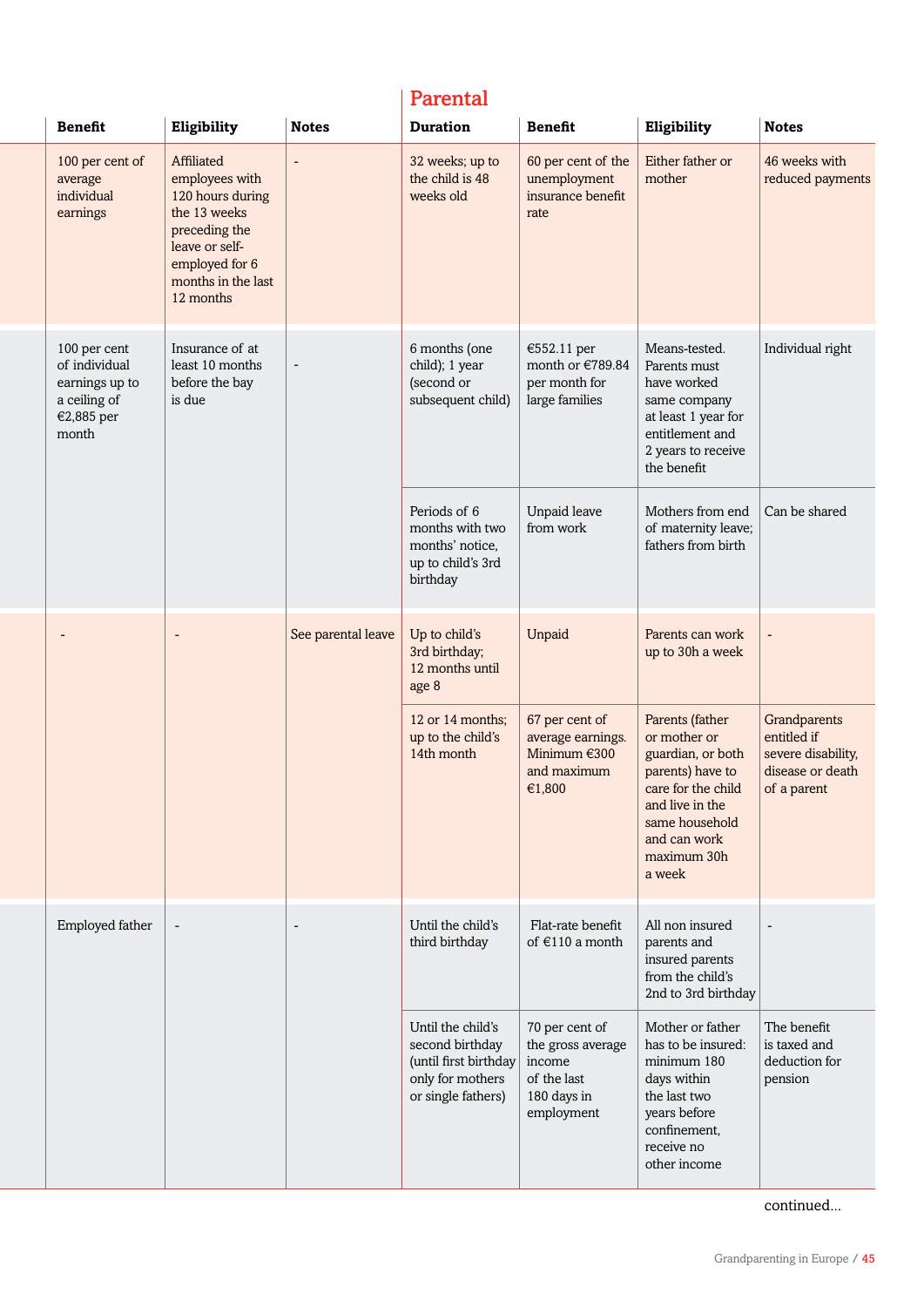|                                 | <b>Paternity</b>                                                                                                                 |                                                                                                                                                         |                                                                                                                                    |                                                                                                                                                                                                                            |                                                        |
|---------------------------------|----------------------------------------------------------------------------------------------------------------------------------|---------------------------------------------------------------------------------------------------------------------------------------------------------|------------------------------------------------------------------------------------------------------------------------------------|----------------------------------------------------------------------------------------------------------------------------------------------------------------------------------------------------------------------------|--------------------------------------------------------|
| Country                         | <b>Duration</b>                                                                                                                  | <b>Benefit</b>                                                                                                                                          | Eligibility                                                                                                                        | <b>Notes</b>                                                                                                                                                                                                               | <b>Duration</b>                                        |
| <b>Italy</b>                    | 20 weeks (4<br>mandatory weeks<br>before childbirth<br>and 8 weeks<br>maximum); 12<br>weeks more in<br>case of multiple<br>birth | 80 per cent<br>average individual<br>earnings with<br>no ceiling; 100<br>per cent public<br>employees                                                   | All women with<br>social security<br>insurance<br>(self-employed<br>included)                                                      | $\overline{\phantom{a}}$                                                                                                                                                                                                   | 3 months                                               |
| The<br><b>Netherlands</b>       | 16 weeks (6 weeks<br>before and 10 after<br>childbirth)                                                                          | 100 per cent<br>of individual<br>earnings with a<br>ceiling (€177.03<br>a day)                                                                          | All women<br>employee<br>(self-employed<br>are excluded)                                                                           | $\overline{\phantom{a}}$                                                                                                                                                                                                   | 2 days                                                 |
| Portugal                        | 42 days or 6 weeks<br>are mandatory<br>after childbirth;<br>30 days before<br>childbirth                                         | 100 per cent<br>of the income<br>reference (RR)                                                                                                         | Insured mothers<br>who have paid<br>contributions for<br>6 months                                                                  | Non eligible<br>mothers entitled to<br>a flat-rate benefit<br>of $\epsilon$ 335 for 120<br>days or €268 for<br>150 days                                                                                                    | 20 days after<br>childbirth (10 days<br>are mandatory) |
| Romania                         | 126 days (42<br>mandatory days<br>after childbirth)                                                                              | 85 per cent of<br>average gross<br>earnings over the<br>last 6 months                                                                                   | Mothers must<br>have 12 months<br>of taxable<br>employment<br>income                                                               |                                                                                                                                                                                                                            | 5 days                                                 |
| Spain                           | 16 weeks; 6<br>mandatory weeks                                                                                                   | 100 per cent<br>of individual<br>earnings                                                                                                               | Affiliated<br>employees with<br>180 days of<br>contributions in<br>the previous<br>7 years                                         | 10 weeks can be<br>transferred to the<br>father. Non-eligible<br>mothers entitle<br>to 100 per cent<br>minimum wage<br>for 6 weeks.                                                                                        | 13 days plus two<br>mandatory days                     |
| <b>United</b><br><b>Kingdom</b> | 52 weeks (26<br>weeks are<br>mandatory)                                                                                          | 39 weeks are paid<br>$(13$ unpaid): $6$<br>weeks at 90 per<br>cent of average<br>individual earnings<br>with no ceiling;<br>33 at a<br>flat-rate 124.88 | Mother must have<br>been employed by<br>the same employer<br>for at least 26<br>weeks and earn<br>at least 95 a week<br>before tax | Non eligible<br>mothers who have<br>worked 26 weeks<br>in the 66 weeks<br>before the child's<br>birth can take<br>£128.88 per week<br>or 90 per cent<br>of average gross<br>earnings for 39<br>weeks whichever<br>is lower | 2 weeks                                                |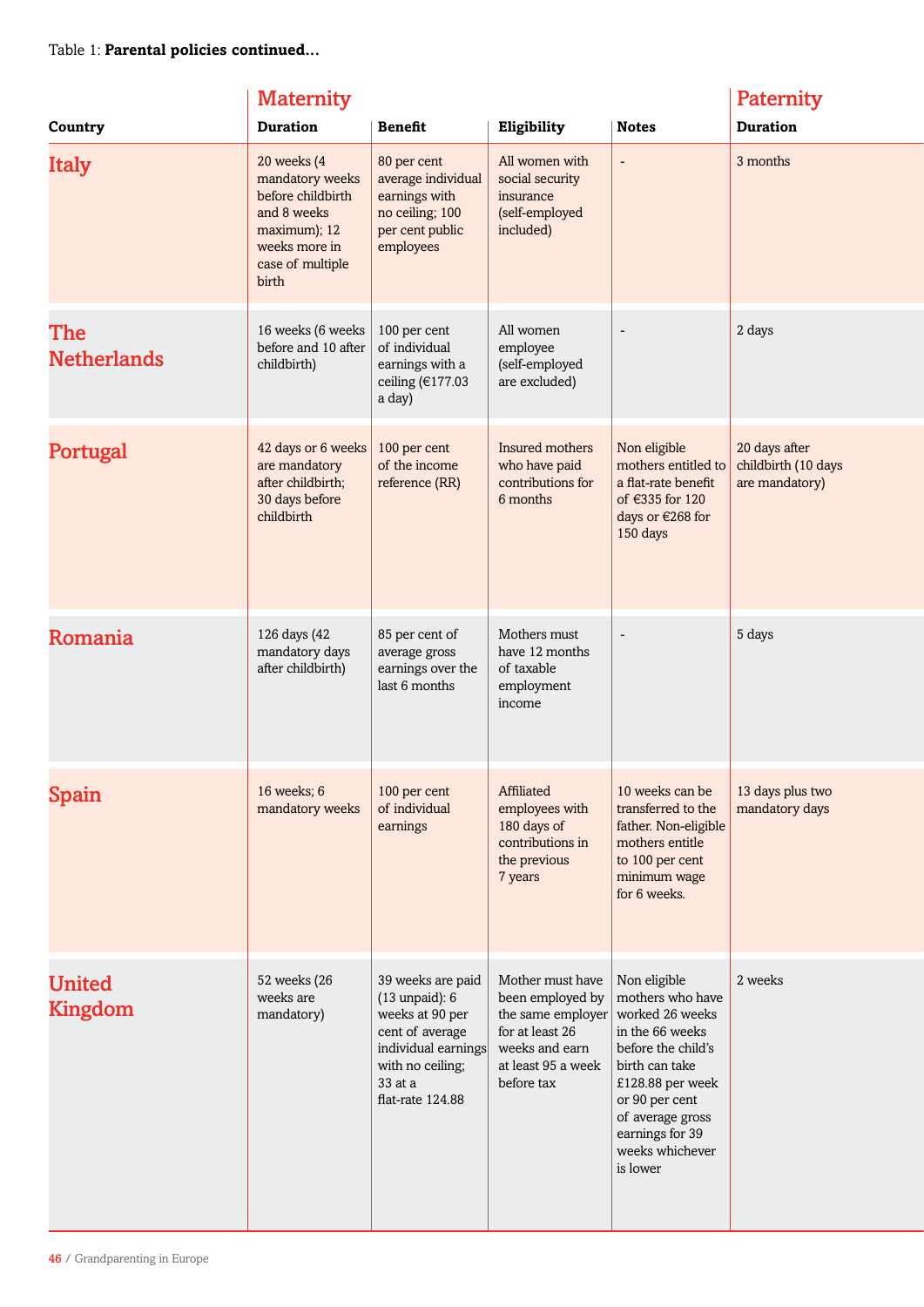# Parental

| <b>Benefit</b>                                                                                        | Eligibility                                                                                | <b>Notes</b>                                                                     | <b>Duration</b>                                                                                          | <b>Benefit</b>                                                                                | Eligibility                                                                                                                            | <b>Notes</b>                                                                                                                                                         |
|-------------------------------------------------------------------------------------------------------|--------------------------------------------------------------------------------------------|----------------------------------------------------------------------------------|----------------------------------------------------------------------------------------------------------|-----------------------------------------------------------------------------------------------|----------------------------------------------------------------------------------------------------------------------------------------|----------------------------------------------------------------------------------------------------------------------------------------------------------------------|
| 80 per cent<br>average individual<br>earnings with<br>no ceiling; 100<br>per cent public<br>employees | Father only if<br>death of mother<br>or father is the<br>sole carer                        | $\blacksquare$                                                                   | 6 months until<br>the child's 9th<br>birthday                                                            | 30 per cent<br>average of<br>earnings if child<br>under the age of<br>3; unpaid<br>thereafter | All insured parents<br>(either or both<br>parents)                                                                                     | $\overline{\phantom{a}}$                                                                                                                                             |
| 100 per cent of<br>individual<br>earnings                                                             | Mother's parnter<br>has to be insured                                                      | $\overline{\phantom{a}}$                                                         | 13 times the<br>number of hours<br>worked per week;<br>until the child's<br>8th birthday                 | Unpaid leave                                                                                  | All employed<br>parents with at<br>least 1 year with<br>the same employer                                                              | $\overline{a}$                                                                                                                                                       |
| 100 per cent<br>of the income<br>reference (RR)<br>with no ceiling                                    | Insured fathers<br>who have paid<br>contributions for at<br>least 6 months                 | Non insured<br>fathers receive 80<br>per cent of IAS<br>(€419.22) for<br>10 days | 120 or 150 days<br>(if multiple birth<br>or shared with<br>father)                                       | 100 per cent of the<br>income reference<br>(120 days); 80 per<br>cent (150 days)              | Insured mother or<br>father who have<br>paid contributions<br>for 6 months                                                             | Non eligible<br>mothers or fathers<br>are entitled to a<br>flat-rate benefit<br>of €335 for 120<br>days or €268 for<br>150 days if family<br>income below<br>80& IAS |
| 100 per cent<br>of individual<br>earnings                                                             | Insured fathers                                                                            | $\overline{\phantom{a}}$                                                         | Until the child's<br>second birthday<br>or third if<br>disabled child                                    | €145 a month or<br>85 per cent of<br>average individual<br>wage with a ceiling                | Mother, father<br>or foster parent<br>who has been<br>employed and paid<br>contributions in<br>the last 12 months<br>before childbirth | $\overline{\phantom{a}}$                                                                                                                                             |
| 100 per cent<br>of individual<br>earnings                                                             | Affiliated<br>employees with<br>180 days of<br>contributions in<br>the previous 7<br>years | 2 days have to be<br>used immediately<br>after the child's<br>birth              | 3 years                                                                                                  | <b>Unpaid leave</b>                                                                           | No job tenure<br>requirements                                                                                                          | Individual right                                                                                                                                                     |
| £124.88 or<br>90 per cent<br>average<br>individual<br>earnings<br>(whichever<br>is lower)             | Employed father,<br>mother's husband<br>or partner                                         | $\overline{\phantom{a}}$                                                         | 13 weeks per<br>child and parent<br>(maximum 4<br>weeks per year<br>until the child's<br>fifth birthday) | Unpaid leave                                                                                  | Parents or formal<br>guardians                                                                                                         | Individual right                                                                                                                                                     |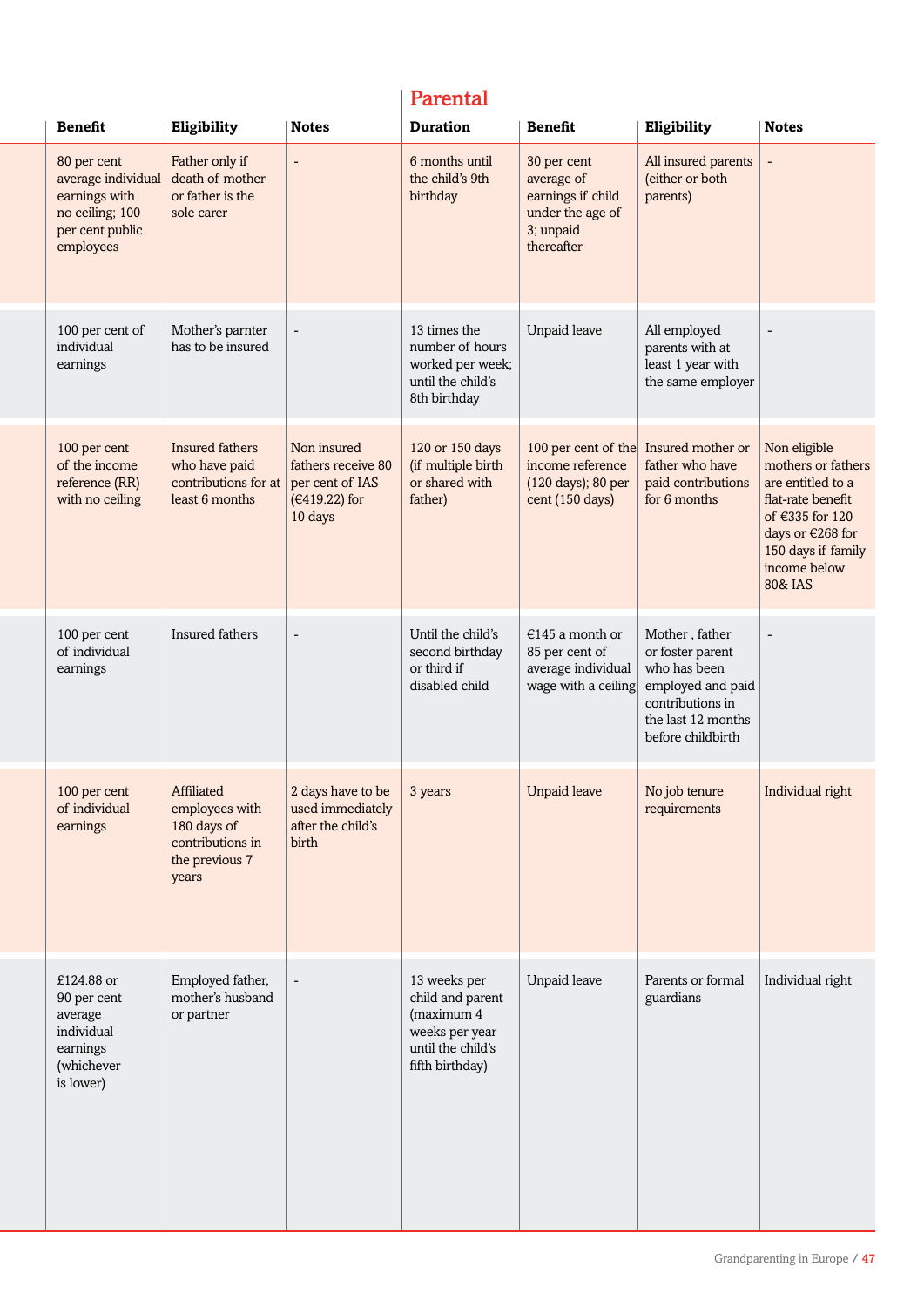# Child benefits

# Other family allowances

| Country                   | <b>Benefit</b>                                                                                        | <b>Duration</b>                                                                                     | Eligibility                                                                    | <b>Notes</b>                                                                                       | <b>Benefit</b>                                                                                       |
|---------------------------|-------------------------------------------------------------------------------------------------------|-----------------------------------------------------------------------------------------------------|--------------------------------------------------------------------------------|----------------------------------------------------------------------------------------------------|------------------------------------------------------------------------------------------------------|
| <b>Denmark</b>            | €184 for 0-2<br>children; €146 for<br>3-6 children; €115<br>for 7-17 children<br>monthly basis        | Children aged<br>0-17 years old                                                                     | One of the parents<br>must be a taxpayer                                       | An income-related<br>allowance for<br>children of<br>whom one or both<br>parents are retired       | Maximum 85 per<br>cent day nursery<br>costs or the<br>maximum daily<br>rate of maternity<br>benefits |
| France                    | Monthly sum<br>of €177.95                                                                             | Children aged<br>0-3 years old                                                                      | Means-tested<br>benefit based<br>on family income<br>and number of<br>children | The recipient is<br>not elegible for<br>means-tested<br>family supplement                          | €566.79 for a<br>pregnant women;<br>€755.72 for a<br>single-parent                                   |
|                           | One-off sum<br>payment of<br>€889.72 per child                                                        | Paid once at the<br>7th month of<br>pregnancy                                                       | Income-tested<br>on the number<br>of children and<br>parents working           | €1,779.43 for an<br>adopted child                                                                  | €161.29 a month                                                                                      |
| Germany                   | €164 (first and<br>second child);<br>€170 (third child);<br>€190 (fourth<br>or more child)<br>a month | Until child's 18<br>birthday                                                                        | Paid to the person<br>caring for the child                                     | Benefit can be<br>granted to a parent<br>or grandparent or<br>foster carer                         | € 3,684                                                                                              |
| <b>Hungary</b>            | 225 per cent of the<br>minimum old-age<br>pension (€237)                                              | Once after<br>childbirth                                                                            | Completion of four<br>prenatal medical<br>examinations                         |                                                                                                    | $\overline{\phantom{a}}$                                                                             |
|                           | €41 (first child);<br>€45 (second);<br>€52 (third or<br>subsequent child)<br>a month                  | Up to the child's<br>18th birthday or 23 be the parent or<br>if full-time student                   | guardian of the<br>child (including<br>grandparents)                           | The claimant must   Additional support<br>for single parents<br>or families with<br>disabled child |                                                                                                      |
| <b>Italy</b>              | €10.33 to<br>€1,132.50<br>a month                                                                     | Up to the child's<br>18th birthday or<br>21 if in full-time<br>education                            | Means-tested<br>based on the<br>family's taxable<br>income and<br>family size  | Grandparents are<br>eligible to claim<br>child benefits for a<br>dependent child                   | €124.89 a month                                                                                      |
| The<br><b>Netherlands</b> | €190 (childre up<br>to the age 6);<br>€230.95 (7-12);<br>€230.95 (12-18)                              | Up to the child's<br>16th birthday or<br>children aged<br>16-17 attending<br>full-time<br>education | All children living<br>with parents or<br>grandparents or<br>foster carers     | The benefit can<br>be conceed to<br>children living<br>abroad (EU<br>residence)                    |                                                                                                      |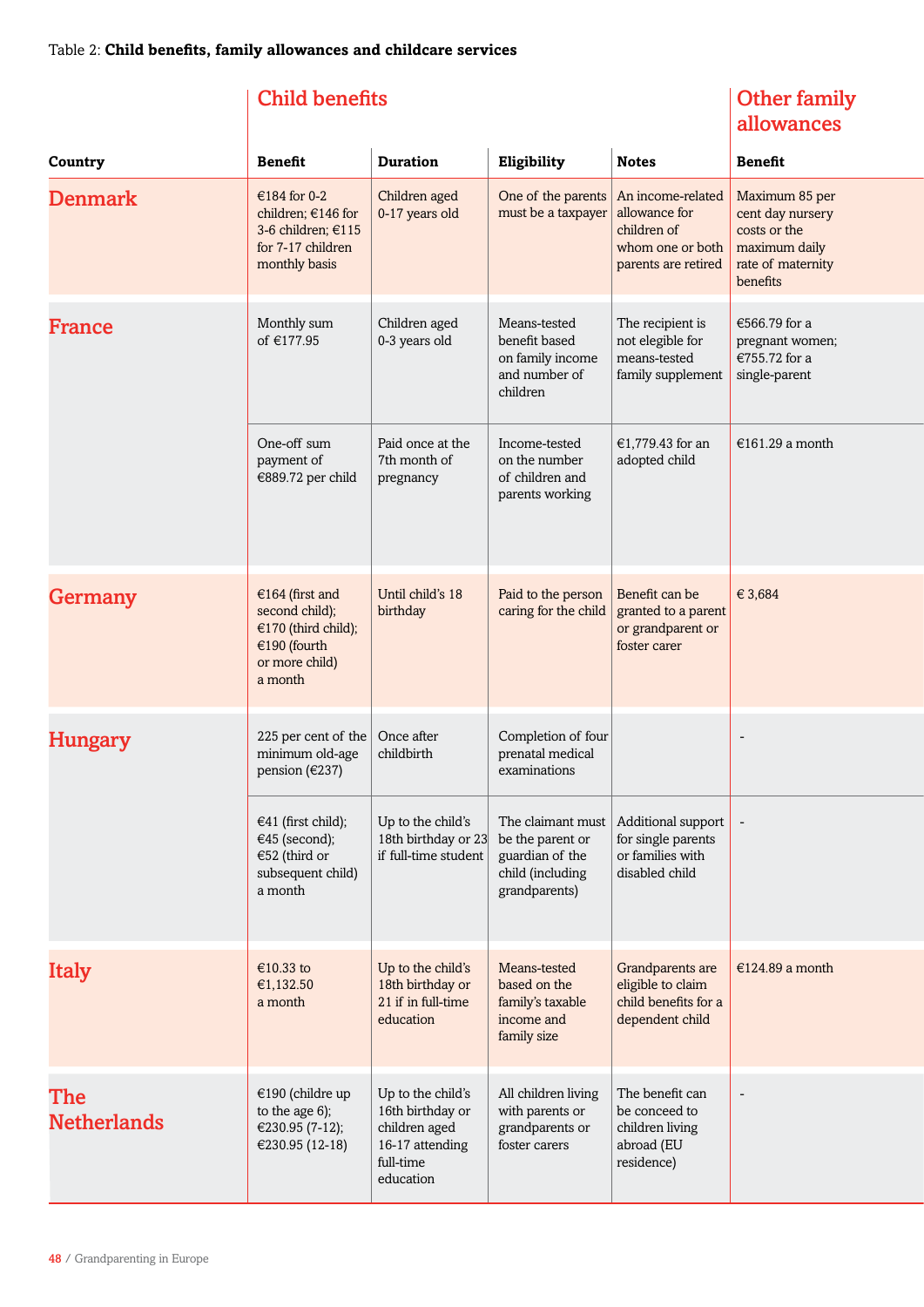# Childcare services (0-3 years old)

| <b>Duration</b>                                                                 | Eligibility                                                                                | <b>Notes</b>                                                | <b>Benefit</b>                                                                                                                          | <b>Duration</b>                                                                                | Eligibility                                                                                        | <b>Notes</b>                                                                                                       |
|---------------------------------------------------------------------------------|--------------------------------------------------------------------------------------------|-------------------------------------------------------------|-----------------------------------------------------------------------------------------------------------------------------------------|------------------------------------------------------------------------------------------------|----------------------------------------------------------------------------------------------------|--------------------------------------------------------------------------------------------------------------------|
| 8 weeks to 1 year<br>per year                                                   | Parents of children<br>aged 24 weeks old<br>to 6 years                                     | Parents must<br>take care of their<br>children at home      | Income-related fee<br>up to the child's<br>fifth birthday with<br>a maximum of<br>30 per cent of<br>the costs                           | 6 months to<br>5 years                                                                         | Working parents                                                                                    | Additional<br>financial support<br>for low-income<br>families                                                      |
| 12 months                                                                       | Means-tested for<br>single parents<br>with one child<br>or pregnant                        | $\overline{\phantom{a}}$                                    | The salary paid<br>to a home helper<br>cannot exceed<br>€44.57 per day                                                                  | Up to the child's<br>sixth birthday                                                            | Parent/s must<br>work: minimum<br>income €389.20<br>single parents;<br>€778.40<br>cohabitation     | $\overline{\phantom{a}}$                                                                                           |
| Families with<br>two children<br>older than age<br>3 and younger<br>than age 20 | Means-tested<br>based on family<br>income and<br>number of<br>children                     | Cash supplements<br>for families with 3<br>or more children | €232.67 a month:<br>work less than<br>half the normal<br>working period;<br>€134.13 for those<br>who work 50 per<br>cent to 80 per cent | Paid for 6 months<br>or until the child's<br>third birthday in<br>case of numerous<br>families | Parents'<br>contributions for at<br>least 4 quarters in<br>the 2 years before<br>the child's birth | Supplement for<br>reduced work                                                                                     |
| Annual                                                                          | Income-related                                                                             | Income-tax child<br>allowance                               | Publicly provided<br>day centre or<br>family day care<br>homes supported<br>care                                                        | Up to the<br>age of 3                                                                          | Children with<br>working parents<br>in poverty or with<br>special needs                            | 8.5 per cent of<br>children under<br>3 years old<br>attend publicly<br>funded care                                 |
|                                                                                 |                                                                                            | $\overline{\phantom{a}}$                                    | €105 a month                                                                                                                            | Up to the<br>age of 3                                                                          | Parents caring for<br>their child at home                                                          | Grandparent<br>carers also qualify                                                                                 |
|                                                                                 |                                                                                            | $\overline{\phantom{a}}$                                    | Public provided<br>day care centres<br>or day nurseries                                                                                 | Up to the<br>age of 3                                                                          | Priority of places<br>for working<br>parents                                                       | One year of<br>kindergarten is<br>compulsory                                                                       |
| Up to the child's<br>18th birthday                                              | Families with three<br>or more children.<br>Family income<br>must not exceed<br>€22,480.91 |                                                             | Publicly provided<br>day centre.<br>Income-related<br>benefit covering<br>20 per cent of<br>costs at most                               | Up to the<br>age of 3                                                                          | Working parents                                                                                    | 6 per cent attend<br>to childcare (Asilo<br>Nido)                                                                  |
|                                                                                 |                                                                                            | $\overline{\phantom{a}}$                                    | Cost shared<br>by parents,<br>employers and<br>government                                                                               | 6 weeks to the<br>age of 4                                                                     | Fees are<br>income-related                                                                         | 14 per cent<br>$(2009)$ of under $4$<br>attend to day care<br>centres; 98 per<br>cent children aged<br>4 years old |

continued...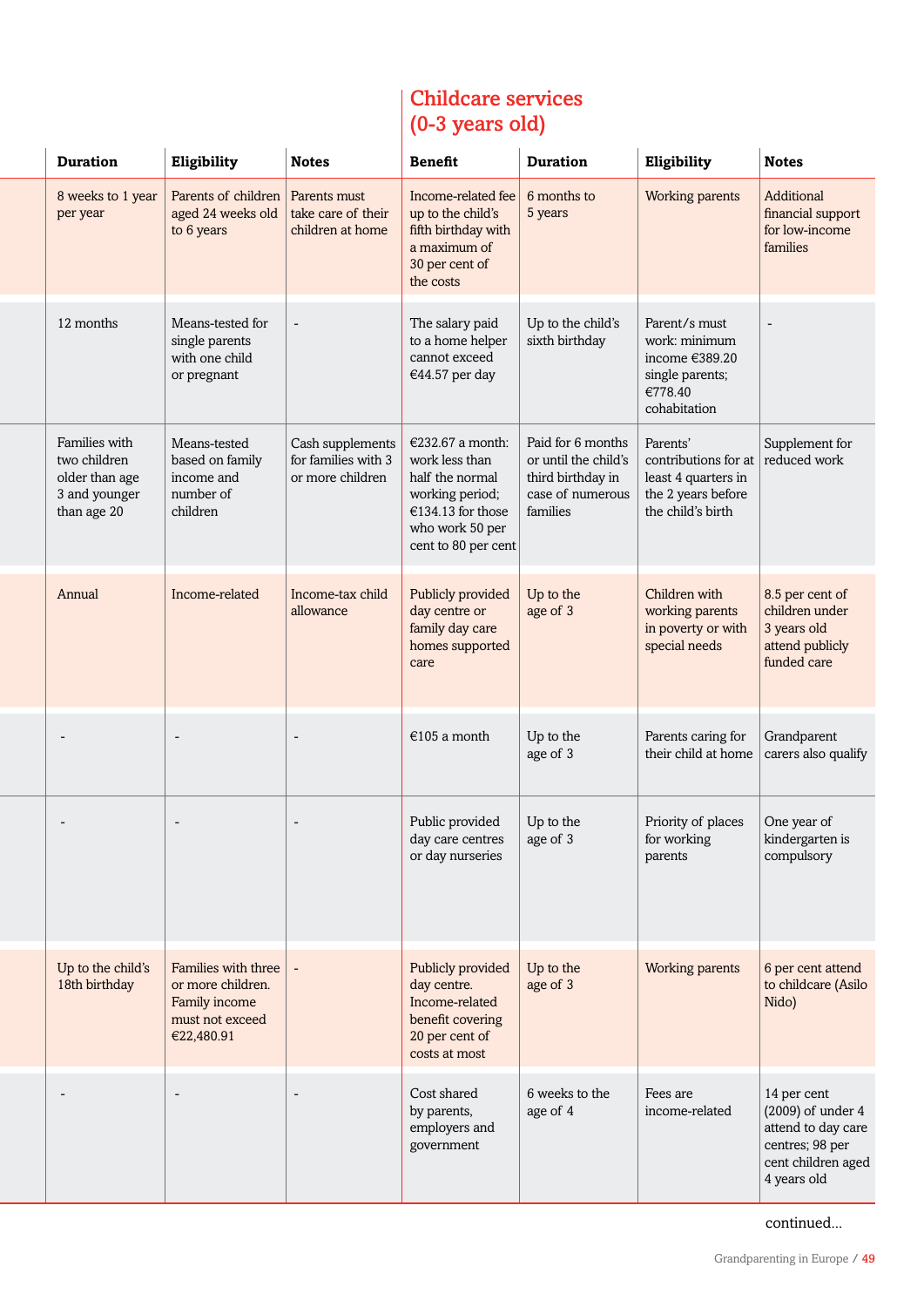# Child benefits

# Other family allowances

| Country                         | <b>Duration</b>                                                                                       | <b>Benefit</b>                                                                | Eligibility                                              | <b>Notes</b>                                                                                                              | <b>Duration</b>                                                                                                                                                                                                                                         |
|---------------------------------|-------------------------------------------------------------------------------------------------------|-------------------------------------------------------------------------------|----------------------------------------------------------|---------------------------------------------------------------------------------------------------------------------------|---------------------------------------------------------------------------------------------------------------------------------------------------------------------------------------------------------------------------------------------------------|
| Portugal                        | It ranges from<br>€174.72 to €11.29<br>a month                                                        | Up to the child's<br>18th birthday                                            | Income-related<br>cash benefit                           | the first 12 months<br>and single parents<br>receive a higher<br>amount                                                   | 20 per cent more<br>than child benefits                                                                                                                                                                                                                 |
| Romania                         | €48 (children aged<br>up to 2 or 3 in<br>case of disability);<br>€10 (children 2 or<br>older) a month | Up to the child's<br>18th birthday                                            | All children living<br>with parents or in<br>foster care | $\blacksquare$                                                                                                            | €12 (one child);<br>€14 (2 children);<br>€16 (three<br>children); €17<br>(four or more)                                                                                                                                                                 |
|                                 | €55 a month                                                                                           | During the<br>first year after<br>childbirth                                  | New mothers                                              | $\qquad \qquad \blacksquare$                                                                                              |                                                                                                                                                                                                                                                         |
| Spain                           | € 2.500                                                                                               | One-off tax<br>deduction or<br>allowance after<br>the child's birth           | All mothers'<br>residents                                | $\overline{\phantom{a}}$                                                                                                  | € 1.000                                                                                                                                                                                                                                                 |
|                                 | €100 a month                                                                                          | Up to the child's<br>3th birthday                                             | <b>Mothers</b>                                           | $\overline{\phantom{a}}$                                                                                                  | €41.67 (children<br>under age 3 non-<br>disabled); €24.25<br>(over 18 non-<br>disabled); €83.33<br>(under 18 disabled<br>at least 33 per cent)                                                                                                          |
| <b>United</b><br><b>Kingdom</b> | Monthly: £86.67<br>(first child); £57.20<br>(each other child)                                        | Up to the<br>child's 16th<br>birthday or 20th<br>if non-advanced<br>education | The parent or<br>guardian caring<br>for the child        | Supplement of<br>£14.30 a week for<br>people bringing up<br>orphans or families<br>with one dead or<br>unavailable parent | £35.65 (parents<br>aged 16-17 years<br>old); £59.15<br>(parents over 18)                                                                                                                                                                                |
|                                 |                                                                                                       |                                                                               |                                                          |                                                                                                                           | Child tax credit on<br>a sliding scale of<br>up to £2,300;<br>Additional<br>contribution to<br>childcare costs for<br>working parents<br>of 80p in the £ up<br>to a maximum of<br>£140 per week for<br>one child or £240<br>for two or more<br>children |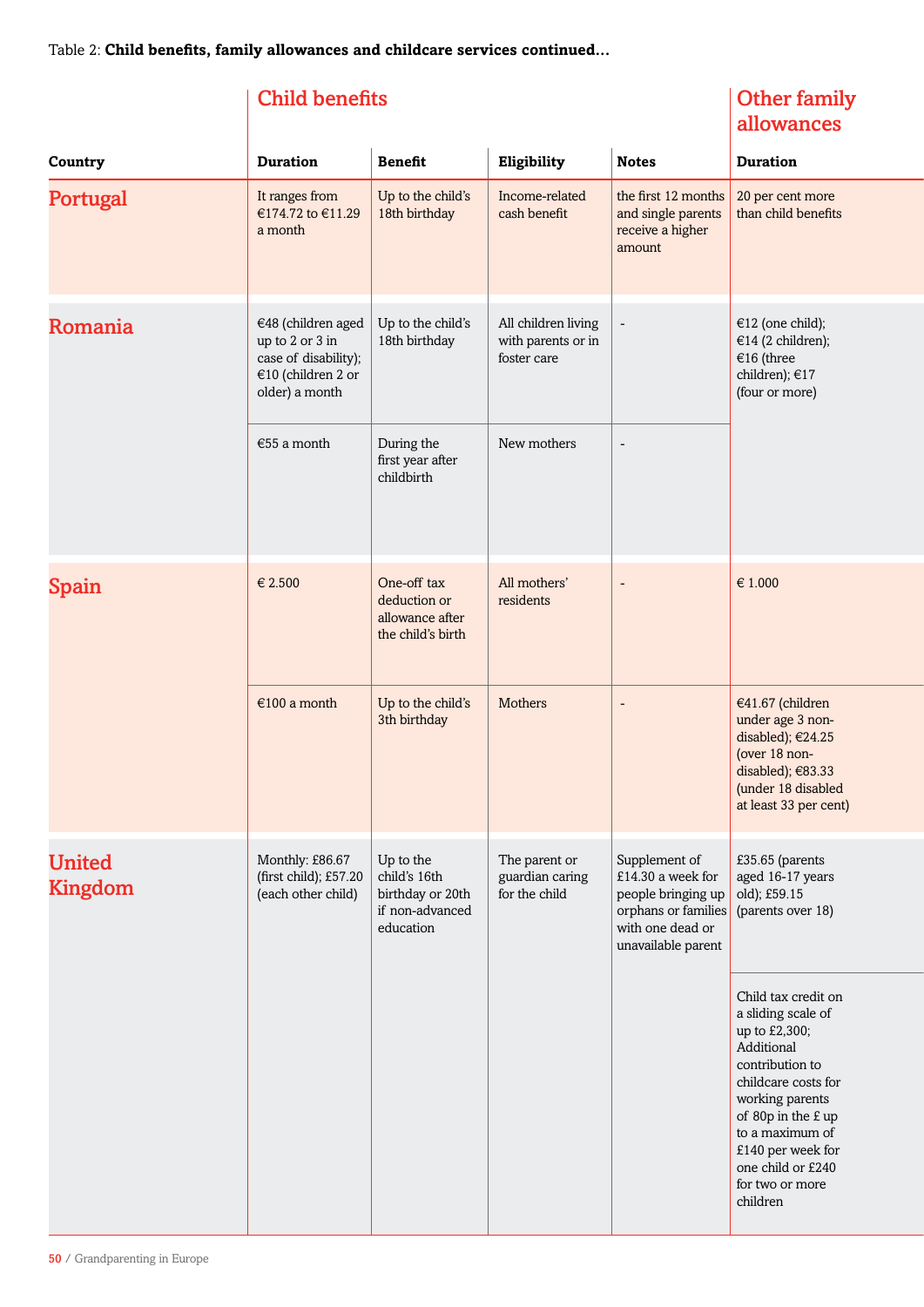# Childcare services (0-3 years old)

| <b>Benefit</b>                                                                                                                          | Eligibility                                                                                                       | <b>Notes</b>                                                                                             | <b>Duration</b>                                                                                | <b>Benefit</b>            | Eligibility              | <b>Notes</b>                                                                                          |
|-----------------------------------------------------------------------------------------------------------------------------------------|-------------------------------------------------------------------------------------------------------------------|----------------------------------------------------------------------------------------------------------|------------------------------------------------------------------------------------------------|---------------------------|--------------------------|-------------------------------------------------------------------------------------------------------|
| Up to the child's<br>18th birthday                                                                                                      | Single parents                                                                                                    | $\blacksquare$                                                                                           | Crèches provided<br>by non-for-profit<br>organizations (80<br>per cent), private<br>and public | Up to the<br>age of 3     | Means-tested             | Private<br>childminders or<br>family crèches are<br>vastly used                                       |
| Up to the child's<br>18th birthday                                                                                                      | Means-tested<br>based on family<br>income and family<br>size (€112                                                | Same allowance<br>for single parents<br>though higher<br>amounts (e.g. €17<br>for one child)             | $\overline{\phantom{a}}$                                                                       | $\overline{\phantom{a}}$  | $\overline{\phantom{a}}$ | All public provision<br>granted from the<br>age of 3 onwards                                          |
| One-off payment<br>after childbirth                                                                                                     | Means-tested;<br>large families<br>or mother with<br>disability greater<br>than 65 per cent                       | Granted to large<br>families after<br>birth or adoption<br>of a child                                    | $\overline{a}$                                                                                 |                           | $\overline{\phantom{a}}$ | Almost inexistent<br>provision of<br>public-funded<br>provision for<br>children aged<br>0-3 years old |
| Either up to the<br>age 3 or 18                                                                                                         | Means-tested<br>(maximum yearly<br>earnings or<br>family income of<br>11,264.01), except<br>in case of disability | Disabled children<br>over 18 receive<br>higher benefits (65<br>per cent or 75 per<br>cent of disability) |                                                                                                |                           |                          |                                                                                                       |
| Up to the child's<br>7th birthday                                                                                                       | Means-tested                                                                                                      |                                                                                                          | Child-minders or<br>day nurseries                                                              | 6 weeks to<br>5 years old | Means-tested             | 34 per cent (2006)<br>of children aged<br>0-2 were in<br>formal care                                  |
| Parents of child<br>under 16;<br>For childcare<br>element parent<br>must be working<br>in paid work for<br>more than 16<br>hours a week | Subject to a means<br>test on a sliding<br>scale                                                                  | Eligibility and<br>benefit may<br>be reviewed<br>by incoming<br>governmen                                |                                                                                                |                           |                          |                                                                                                       |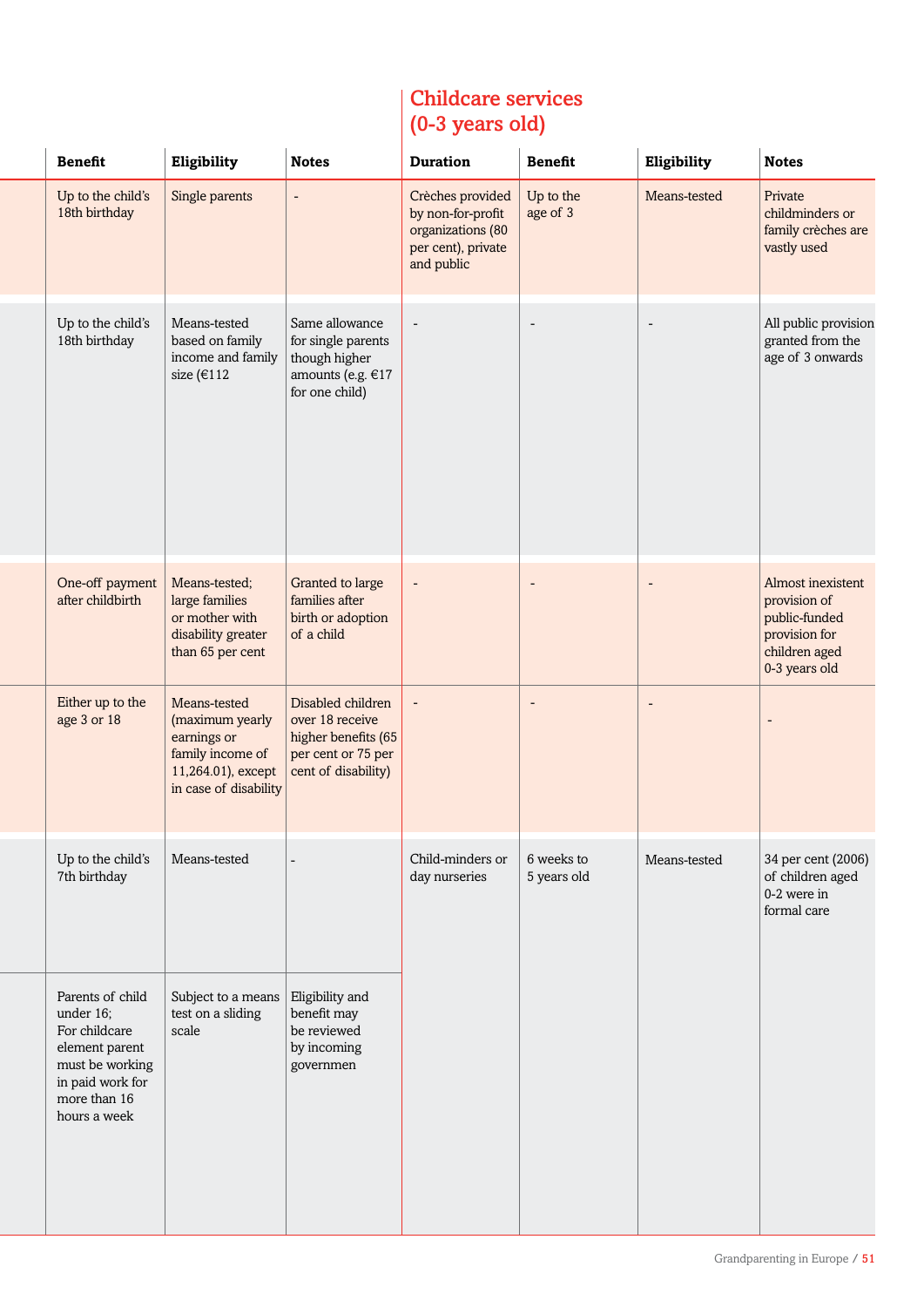# Table 3: **Policies impacting directly on grandparents**

**a) Grandparents, who are the legal primary caregiver of a child, satisfy the criteria of receiving benefits. b) Policies, in which grandparents are named as entitled persons.**

|                |                                                                                                                                                                                                                           |                                                                                                                                                                                                              | a) Grandparent entitied if primary caregiver                                                                                                                      |                |  |
|----------------|---------------------------------------------------------------------------------------------------------------------------------------------------------------------------------------------------------------------------|--------------------------------------------------------------------------------------------------------------------------------------------------------------------------------------------------------------|-------------------------------------------------------------------------------------------------------------------------------------------------------------------|----------------|--|
| Country        | <b>Benefit</b>                                                                                                                                                                                                            | <b>Duration</b>                                                                                                                                                                                              | Eligibility                                                                                                                                                       | <b>Notes</b>   |  |
| <b>Denmark</b> | For each child of 0 - 2<br>years: DKK 1,369<br>( $\in$ 184) per month.<br>For each child of 3 - 6<br>years: DKK 1,084<br>( $\in$ 146) per month.<br>For each child of 7 - 17<br>years: DKK 853<br>( $\in$ 115) per month. | Until the child's 18th<br>birthday                                                                                                                                                                           | Universally paid to<br>all children including<br>adoptive children                                                                                                | Child benefit  |  |
| <b>France</b>  | None applicable                                                                                                                                                                                                           |                                                                                                                                                                                                              |                                                                                                                                                                   |                |  |
| <b>Germany</b> | $€164$ per month for the<br>first and second child,<br>€170 for the third and<br>$€195$ for any subsequent<br>child                                                                                                       | Until the child's 18th<br>birthday (until 21 if<br>unemployed and 27<br>if in full time study)                                                                                                               | Grandparents and foster<br>parents may receive<br>child benefits, if they are<br>the primary carer for the<br>child and the child lives<br>in the same household. | Child benefit  |  |
|                | Foster parents receive<br>an allowance to cover for<br>the child's expenses                                                                                                                                               | Parental leave of up to 3<br>years can be taken from<br>parents from when they<br>become responsible for<br>the child for children<br>up to 8 years of age (12<br>months are transferable<br>until the child | Adoptive parents and<br>foster parents                                                                                                                            | Parental leave |  |

# a) Grandparent entitled if primary caregiver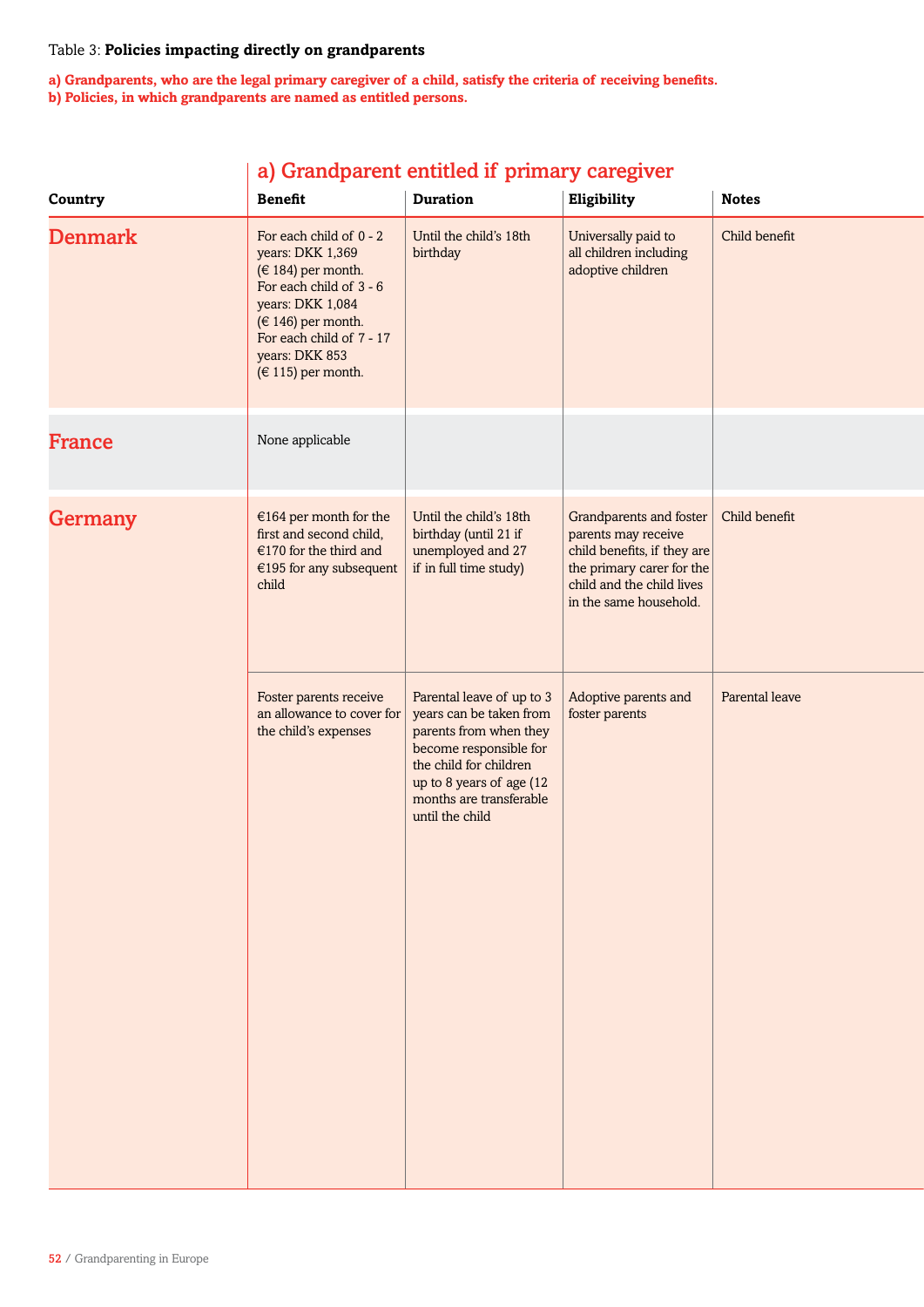# b) Grandparents named as entitled persons

| <b>Benefit</b>                                                                            | <b>Duration</b>                                                                                                 | Eligibility                                                                                                                                                                                                                                                                                                                                                                                   | <b>Notes</b>       |
|-------------------------------------------------------------------------------------------|-----------------------------------------------------------------------------------------------------------------|-----------------------------------------------------------------------------------------------------------------------------------------------------------------------------------------------------------------------------------------------------------------------------------------------------------------------------------------------------------------------------------------------|--------------------|
| None applicable                                                                           |                                                                                                                 |                                                                                                                                                                                                                                                                                                                                                                                               |                    |
| None applicable                                                                           |                                                                                                                 |                                                                                                                                                                                                                                                                                                                                                                                               |                    |
| 67 per cent of the<br>adjusted net income (at<br>least €300 and at most<br>€1,800 a month | Up to the child's<br>14th month                                                                                 | Grandparent entitled in<br>case of severe disease,<br>severe disability or<br>death of parent, works<br>up to a maximum of 30<br>hrs per week and the<br>grandchild lives in the<br>same household.                                                                                                                                                                                           | Parental allowance |
| Up to 14 months are<br>paid with parental<br>allowances                                   | Any period of time<br>until the child's 3rd<br>birthday (12 months are<br>transferable until the<br>child is 8) | In case of severe<br>disease, severe<br>disability or death of<br>parent, as well as when<br>the parent is a teenager<br>or in the last two years<br>of a full time education,<br>working grandparents<br>are entitled to take<br>leave to care for a child.<br>Grandparent must be<br>primary carer, work at<br>maximum 30 hrs per<br>week, and grandchild<br>must live in same<br>household | Parental leave     |
| Paid                                                                                      | 10 days                                                                                                         | Grandparents are<br>entitled to take paid<br>leave of 10 days to<br>care for a sick<br>grandchild. In addition,<br>they may take a unpaid<br>leave of up to 6 months<br>in acute situation with<br>necessity to care for<br>the grandchild.                                                                                                                                                   | Sick leave         |

continued...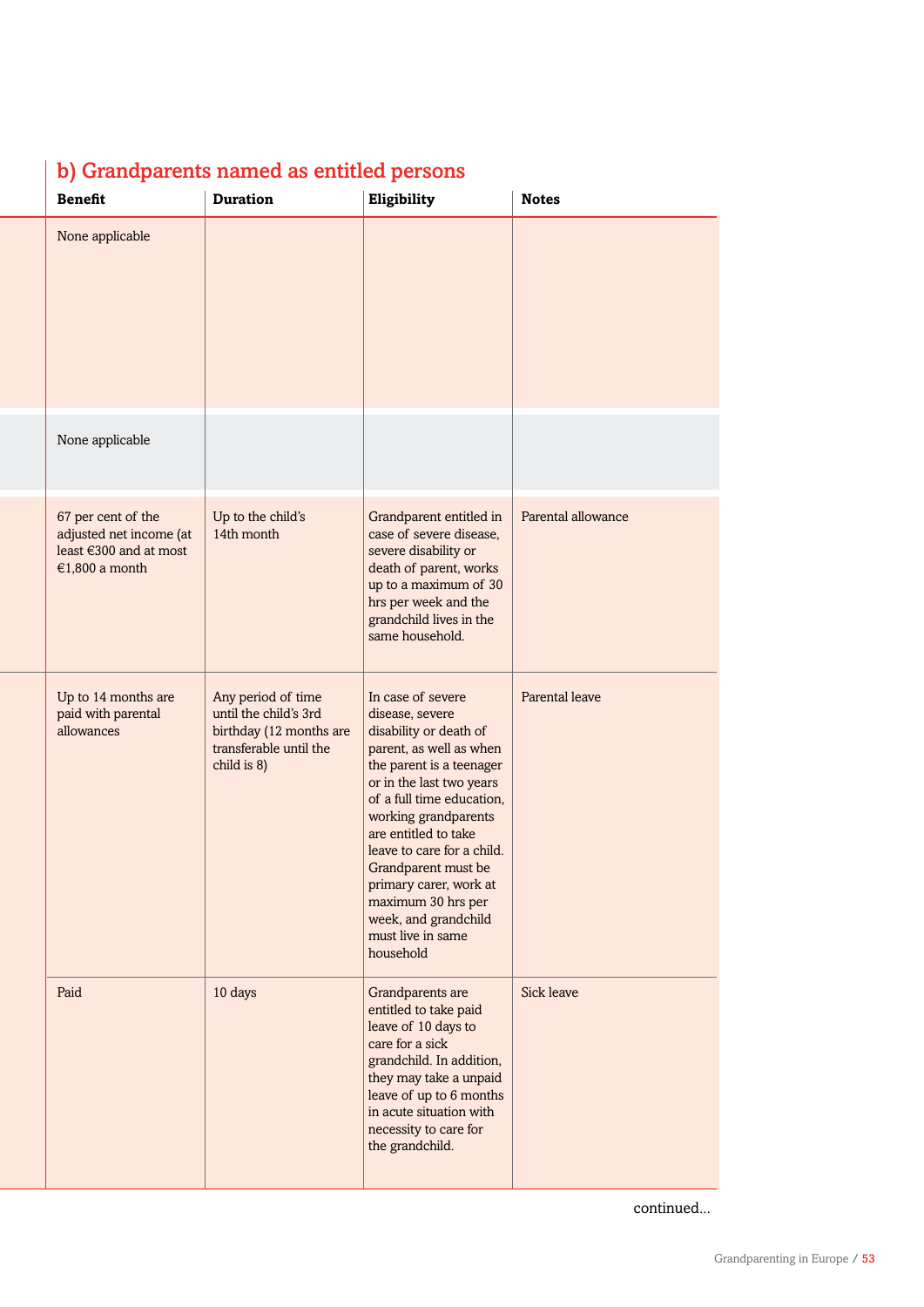| Country                   | <b>Benefit</b>                                                                                                                     | <b>Duration</b>                                                                     | Eligibility                                                                                                            | <b>Notes</b>     |
|---------------------------|------------------------------------------------------------------------------------------------------------------------------------|-------------------------------------------------------------------------------------|------------------------------------------------------------------------------------------------------------------------|------------------|
| <b>Hungary</b>            | From HUF 12,200 (€45)<br>per month to<br>HUF 17,000 (€ 63) per<br>child                                                            | Until the child's 18th<br>birthday (until 23 if child<br>is in full time education) | To legal guardians. Child<br>needs to be cared for in<br>guardian's household<br>(e.g. grandparent or<br>foster carer) | Family allowance |
|                           | 22 per cent of the<br>minimum old-age<br>pension per month per<br>child and additional<br>biannual payments of<br><b>HUF 7,500</b> |                                                                                     | Paid only to children<br>living with a guardian<br>(e.g. grandparents) in<br>addition to child social<br>support       |                  |
| <b>Italy</b>              | Very variable - varies<br>on household size and<br>family income                                                                   | Up to the child's 18th<br>birthday (and above if<br>child is disabled)              | Grandparents may<br>receive benefits for<br>a dependant child if<br>they are the primary<br>caregiver                  | Child benefit    |
| The<br><b>Netherlands</b> | Up to 5 years ( $€64.99$<br>per month); age 6-11<br>(€78.92); age 12-18<br>(€92.89)                                                | Until the child's 18th<br>birthday                                                  | Foster children and<br>grandchildren who live<br>in the same household<br>with the claimant                            | Child benefit    |
|                           |                                                                                                                                    | 10 days                                                                             | Foster parents are<br>entitled to take sick<br>leave to care for a child                                               | Sick leave       |
| Portugal                  | None applicable                                                                                                                    |                                                                                     |                                                                                                                        |                  |
| Romania                   | None applicable                                                                                                                    |                                                                                     |                                                                                                                        |                  |
| Spain                     | None applicable                                                                                                                    |                                                                                     |                                                                                                                        |                  |

# a) Grandparent entitled if primary caregiver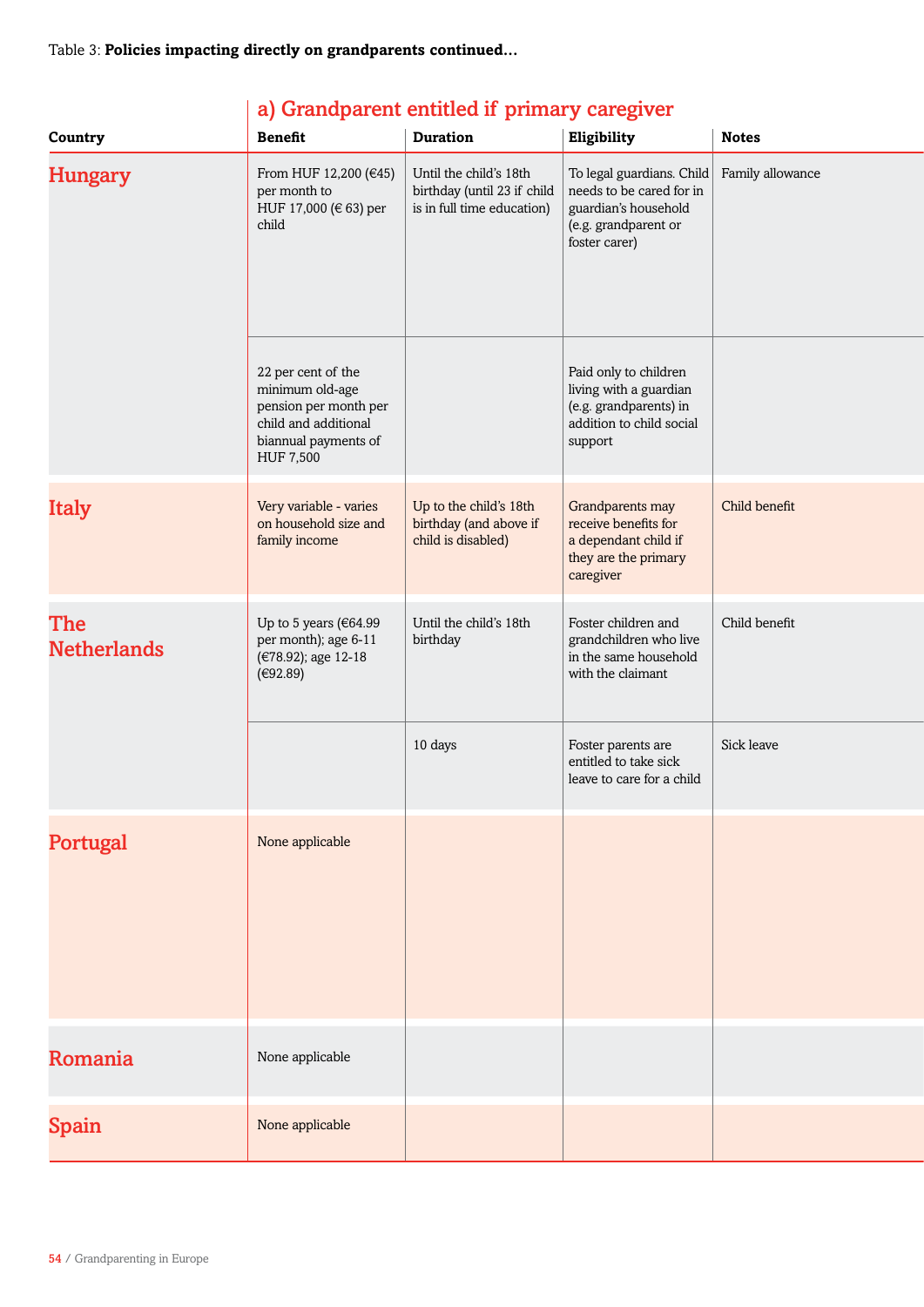# b) Grandparents named as entitled persons

| <b>Benefit</b>                                                                                            | <b>Duration</b>                                                              | Eligibility                                                                                                                                                                                               | <b>Notes</b>                    |
|-----------------------------------------------------------------------------------------------------------|------------------------------------------------------------------------------|-----------------------------------------------------------------------------------------------------------------------------------------------------------------------------------------------------------|---------------------------------|
| Between €110 and 70<br>per cent of average<br>earnings per month<br>(depend on if claimant is<br>insured) | From the 1st to the 3rd<br>birthday of a child                               | Parents have to agree to<br>transfer their entitlement<br>to allowances to<br>the grandparent<br>and child must live<br>in same household<br>with grandparent.<br>Grandparent is not<br>eligible to work. | Parental leave and<br>allowance |
|                                                                                                           |                                                                              |                                                                                                                                                                                                           |                                 |
| None applicable                                                                                           |                                                                              |                                                                                                                                                                                                           |                                 |
| None applicable                                                                                           |                                                                              |                                                                                                                                                                                                           |                                 |
| 100 per cent of<br>reference income                                                                       | 30 days after childbirth                                                     | Grandparents who are<br>employed and parent is<br>16 years old or younger                                                                                                                                 | Childcaring                     |
| 65 per cent of<br>reference income                                                                        | Until the child's 18th<br>birthday and days not<br>taken from parental leave | Only granted to<br>grandmother or<br>grandfather if both<br>parents work and<br>cannot arrange time<br>off from work                                                                                      |                                 |
| None applicable                                                                                           |                                                                              |                                                                                                                                                                                                           |                                 |
| None applicable                                                                                           |                                                                              |                                                                                                                                                                                                           |                                 |

continued...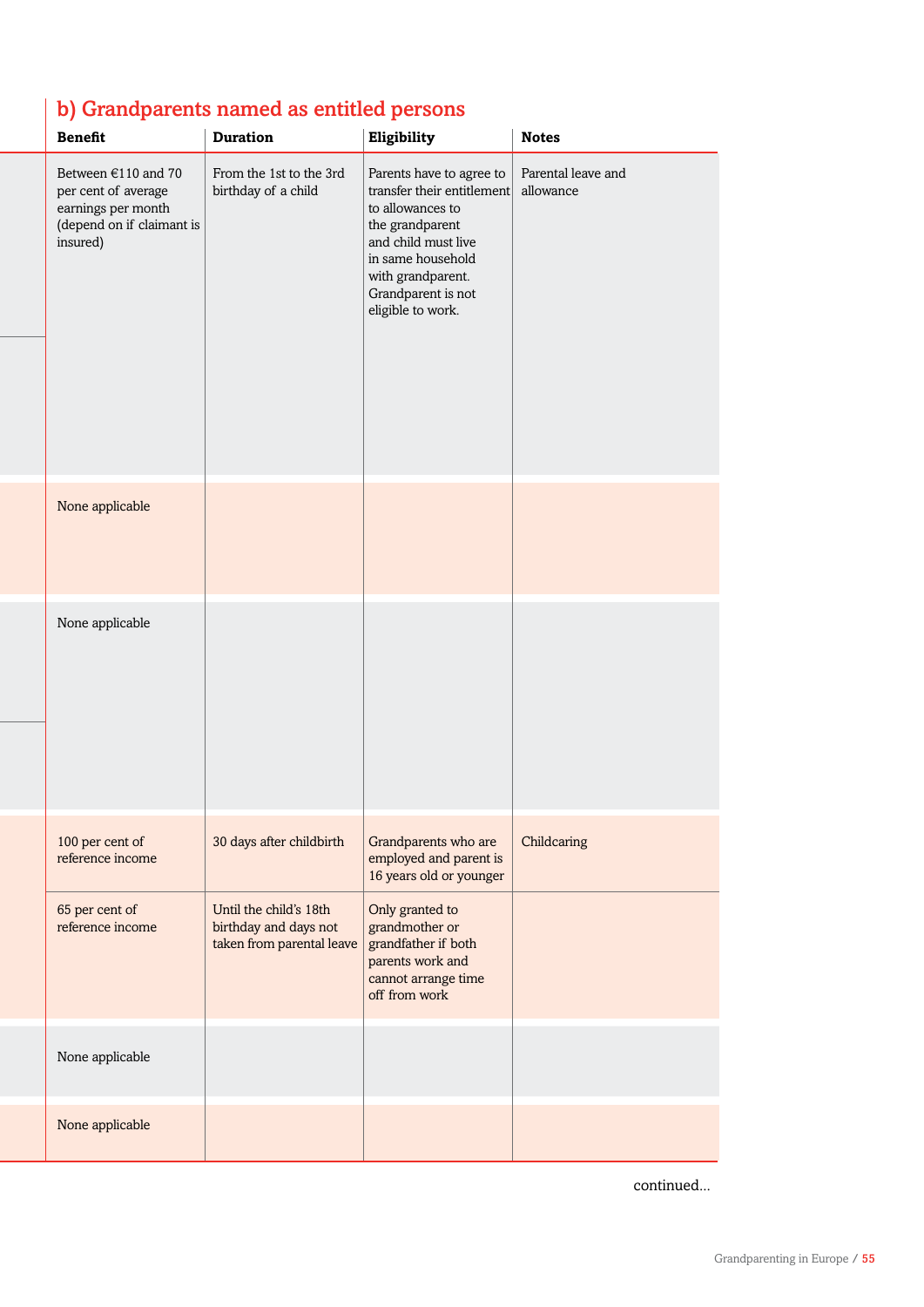| Country                         | <b>Benefit</b>                                                                                                                                                                                                                                    | <b>Duration</b>                                                                                                                                                                                                                          | Eligibility                                                                                                                        | <b>Notes</b>                                                                                                                                                                                                                                                                                                                                                                                                                                                                                                                                                                                                                                             |
|---------------------------------|---------------------------------------------------------------------------------------------------------------------------------------------------------------------------------------------------------------------------------------------------|------------------------------------------------------------------------------------------------------------------------------------------------------------------------------------------------------------------------------------------|------------------------------------------------------------------------------------------------------------------------------------|----------------------------------------------------------------------------------------------------------------------------------------------------------------------------------------------------------------------------------------------------------------------------------------------------------------------------------------------------------------------------------------------------------------------------------------------------------------------------------------------------------------------------------------------------------------------------------------------------------------------------------------------------------|
| <b>United</b><br><b>Kingdom</b> | £20.30 a week for eldest<br>child and £13.40 for<br>subsequent children                                                                                                                                                                           | Child is under 16, or over<br>16 and in education or<br>training that qualifies for<br>Child Benefit, or 16 or<br>17, has left education or<br>training and is registered<br>for work, education<br>or training with an<br>approved body | Grandparent brings<br>up children and mother<br>agrees to sign over<br>child benefit                                               |                                                                                                                                                                                                                                                                                                                                                                                                                                                                                                                                                                                                                                                          |
|                                 | £14.30 a week per child                                                                                                                                                                                                                           | Up to the child's 16th<br>birthday                                                                                                                                                                                                       | Legal Guardians.<br>Grandparent brings up<br>grandchild and qualifies<br>for child benefit                                         | Guardian's allowance in<br>case of death of both<br>parents or death of one<br>parent born in the UK                                                                                                                                                                                                                                                                                                                                                                                                                                                                                                                                                     |
|                                 | Fostering allowances -<br>amounts vary                                                                                                                                                                                                            | Up to the child's 16th<br>birthday or 20 if in non-<br>advanced education or<br>undertaking approved<br>training                                                                                                                         | Formal foster carers.<br>If the grandparent is the<br>claimant (foster parent)<br>residing with grandchild<br>and living in the UK | Many grandparent and<br>other family and friends<br>(kinship) carers in the<br>UK are not assessed as<br>foster carers but instead<br>may be caring for a<br>child with a residence<br>order or special<br>guardianship order. In<br>these cases the local<br>authority is not obliged<br>to pay to help with the<br>child's accomodation<br>or maintenance,<br>but has a discretion<br>to pay a Residence<br>Order Allowance or<br>Special Guardianship<br>Order Allowance to<br>grandparents with these<br>legal statuses. Where<br>paid, these are usually<br>means tested, and can<br>be disregarded in some<br>benefit calculations but<br>not all. |
|                                 | Child tax credit on a<br>sliding scale of up to<br>£2,300;<br>Additional contribution<br>to childcare costs for<br>working parents of<br>80p in the £ up to a<br>maximum of £140 per<br>week for one child or<br>£240 for two or more<br>children | If grandparent is the<br>primary carer of child<br>under 16;<br>For childcare element<br>grandparent must be<br>working in paid work<br>for more than 16 hours<br>a week                                                                 | Subject to a means test<br>on a sliding scale                                                                                      | Eligibility and benefit<br>may be reviewed by<br>incoming government.<br>Foster carers cannot<br>claim tax credits and<br>benefits for children<br>they foster.                                                                                                                                                                                                                                                                                                                                                                                                                                                                                          |

# a) Grandparent entitled if primary caregiver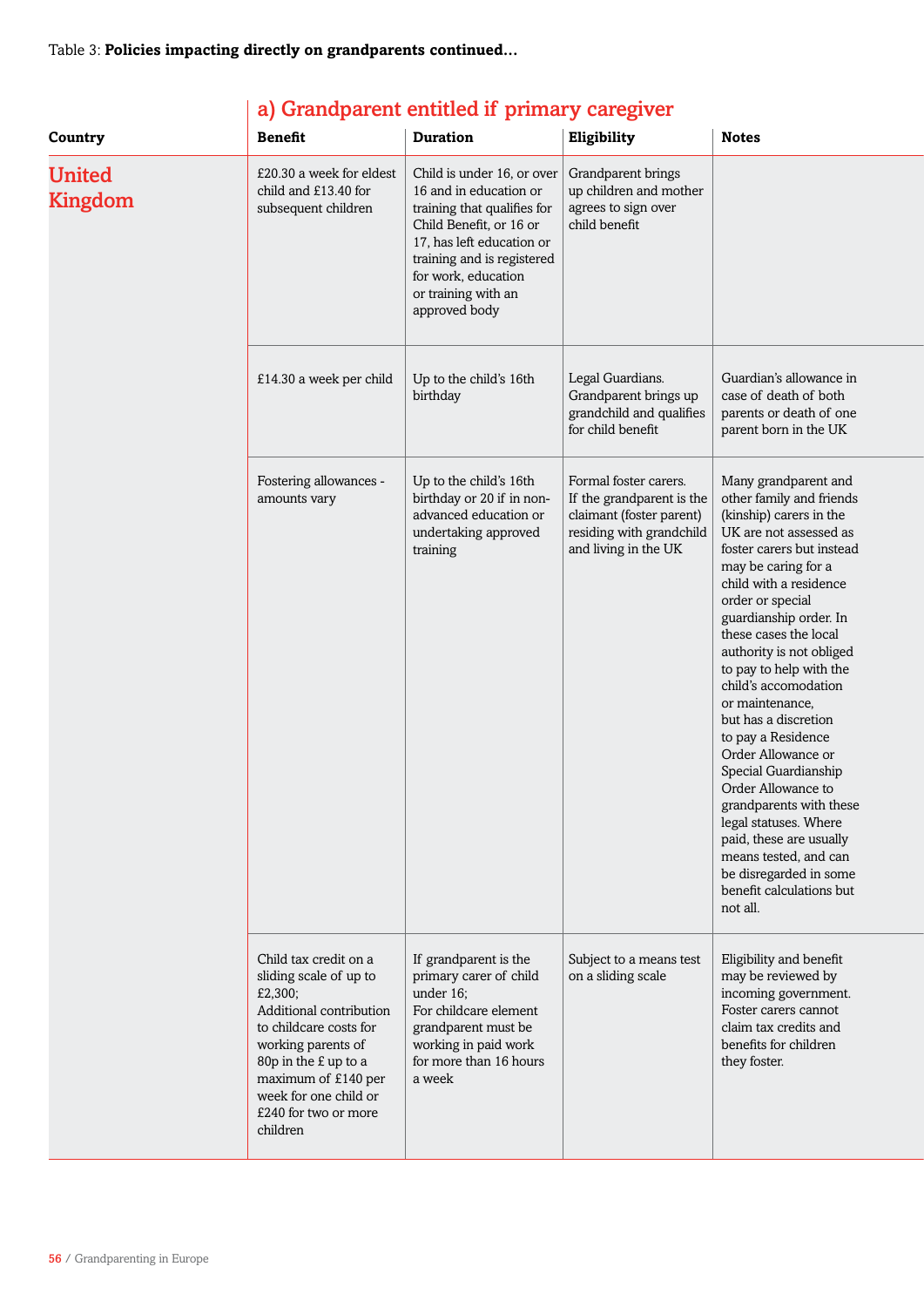# b) Grandparents named as entitled persons

| <b>Benefit</b>                                                                                                                                                                                    | <b>Duration</b>                    | Eligibility                                                                                                        | <b>Notes</b>                                                       |
|---------------------------------------------------------------------------------------------------------------------------------------------------------------------------------------------------|------------------------------------|--------------------------------------------------------------------------------------------------------------------|--------------------------------------------------------------------|
| National Insurance<br>Credits (Class 3) (From<br>April 2011)                                                                                                                                      | Up to the child's 12th<br>birthday | Of working age, and<br>providing childcare for<br>a child under 12                                                 | National insurance<br>credits toward state<br>pension accumulation |
| Can be paid for<br>childminding from<br>childcare element of<br>working tax credit at<br>80p in the £ up to a<br>maximum of £140 per<br>week for one child or<br>£240 for two or more<br>children | Child under 16                     | If grandparent is a<br>formally registered<br>childminder and looks<br>after the child outside<br>the child's home | Child tax credits may<br>be reviewed by incoming<br>government     |
|                                                                                                                                                                                                   |                                    |                                                                                                                    |                                                                    |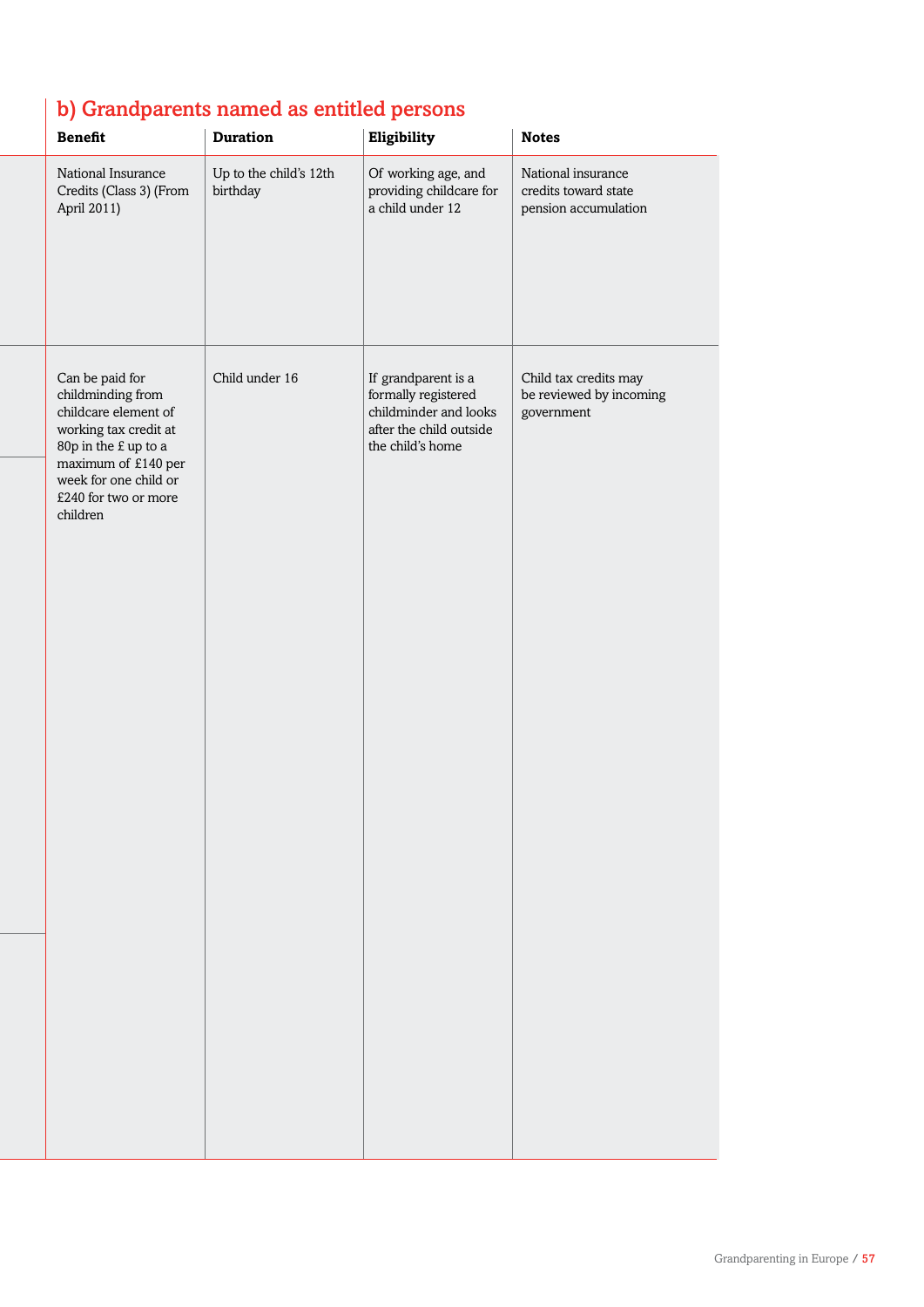## **Conclusion**

Our tabulation of policies in three spheres: parental policies, support for children and childcare, and direct support for grandparenting, has revealed widespread differences across Europe in terms of the benefits available, duration and eligibility. Parental policies help to shape men's and women's working patterns, which will influence the need for childcare. For the first time, we are considering those policies in terms of their impact on grandparenting. Child support and childcare policies help to shape the need to use the extended family as carers, as opposed to other forms of state, market or voluntary sector care. Policies directly affecting grandparents will help to shape the extent to which grandparents take on that care. We have observed sufficient variation in these policies around Europe to pose interesting research questions about how these differing family and care policies help to shape the structure of grandparenting, within the context of different demographic, cultural and institutional settings across Europe. Through further research, we aim to understand what kinds of policies would support families in their desire for grandparental care, and support grandparents in their willingness and ability to care for their grandchildren.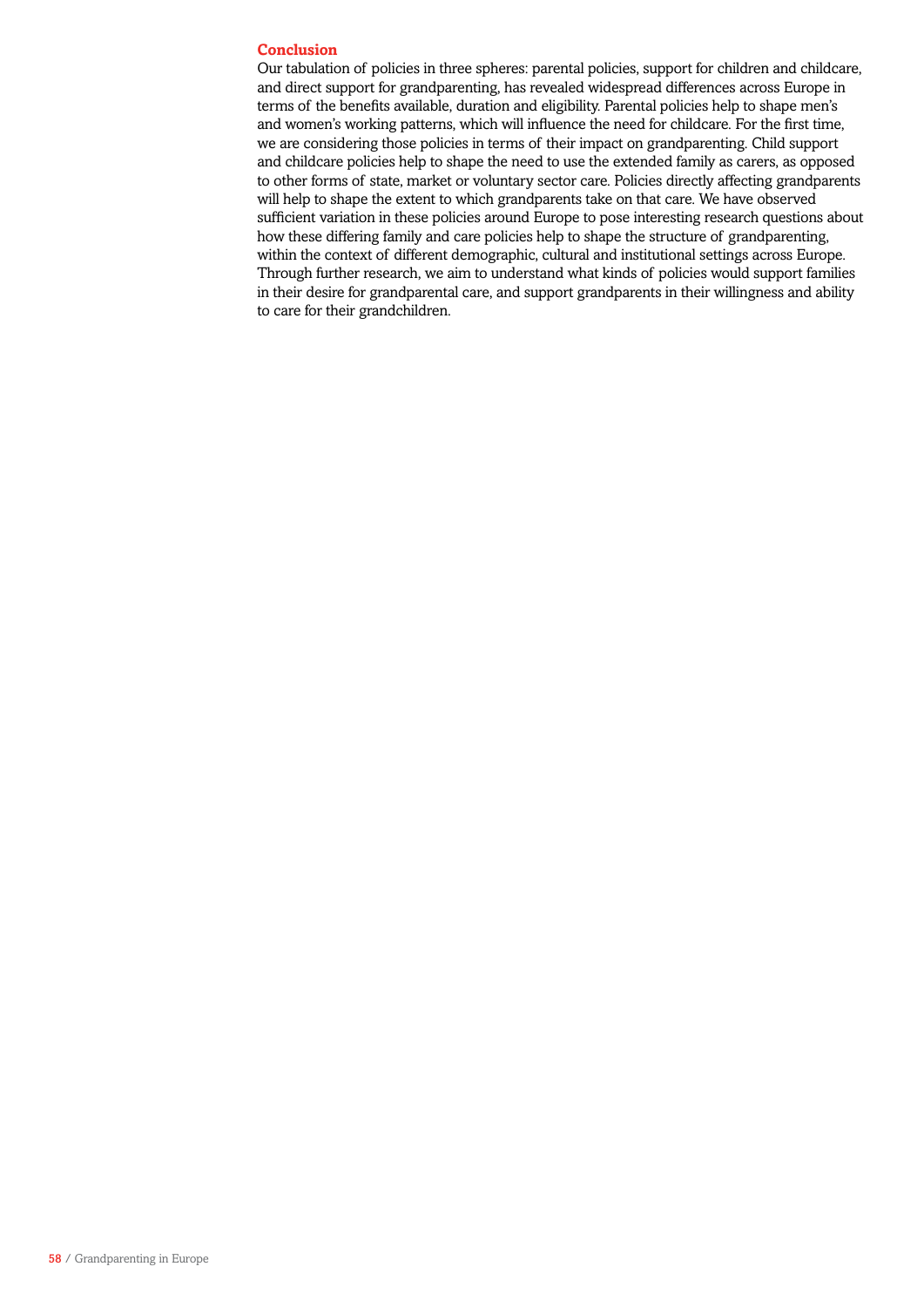# 5. Conclusion



Policies directly affecting grandparents, whether as primary carers or providing occasional or regular childcare will help to shape the extent to which grandparents take on that care.

The review of literature is as notable for the omissions it has uncovered as for the findings. Some comparative European data on levels of childcare provided by grandparents are available (Hank & Buber 2009); these are based on the Survey of Health, Ageing and Retirement in Europe (SHARE). They show differences between Southern Europe and other regions in the likelihood of providing high levels of grandparental care, which might be expected; but they also show unexpected differences by country in more general grandparental involvement. The SHARE surveys are extremely useful, since the object of study is people aged 50 or over, but the early waves offer a limited number of European countries for study and none in Eastern Europe until 2006-7. More detailed research from sources which included a wider spread of European countries would allow richer analysis, would offer the opportunity of forming hypotheses about differences between countries, which must include differences in welfare regimes and other social policies, and would provide a basis for considering the future of intergenerational ties and exchanges of support.

For many of the other research questions considered – relationships between grandparents and grandchildren, grandparents who assume parental responsibilities, effects of childcare by grandparents on both parties – much of the literature identified was based on the U.S. Some of these findings have been shown to be applicable in some European countries; for example, the complicated interplay of motives for intergenerational exchanges of support which altruism theory and exchange theory try to delineate. But other factors suggest caution in the assumption that American findings may be valid in Europe; for example, while most European countries have experienced declines in multigenerational households, this does not appear to be the case in Europe and intergenerational relations can be expected to reflect this difference.

In many areas, there is no way of knowing whether findings in the U.S. are valid in some, or any, European countries. For example, there are no published, comparable data for European countries which reveal whether the much-studied growth in grandparents who have parental responsibility for grandchildren in the U.S. has any counterpart here. This is surprising as data on household structure and the age, and some family relationships, of the household members can be gleaned from census data or its equivalent in all European countries. We conclude that grandparents have not been identified as a topic for research in most European countries in the way that they have in the U.S.

We may also note another implication from the preponderance of research on grandparents who are primary caregivers and co-parenting grandparents, apart from the fact that it is largely based in the U.S. This situation – a grandparent with parental responsibilities – is easier to interpret than less intense levels of grandparenting. This is partly because support may be assumed (though the assumption can be questioned) to flow largely in one direction, which is not by any means the case where three generations, each composed of varied individuals, are interacting. It is partly, also, because it may be assumed (though the assumption is even more questionable) that the responsibility has been assumed voluntarily by the grandparent – the law will not force him/her to act as a parent - in response to an unhappy or even a dangerous situation which has caused the grandchild to lack adequate parental care. This assumption solves one of the unknown factors in the study of most family interactions, which is the balance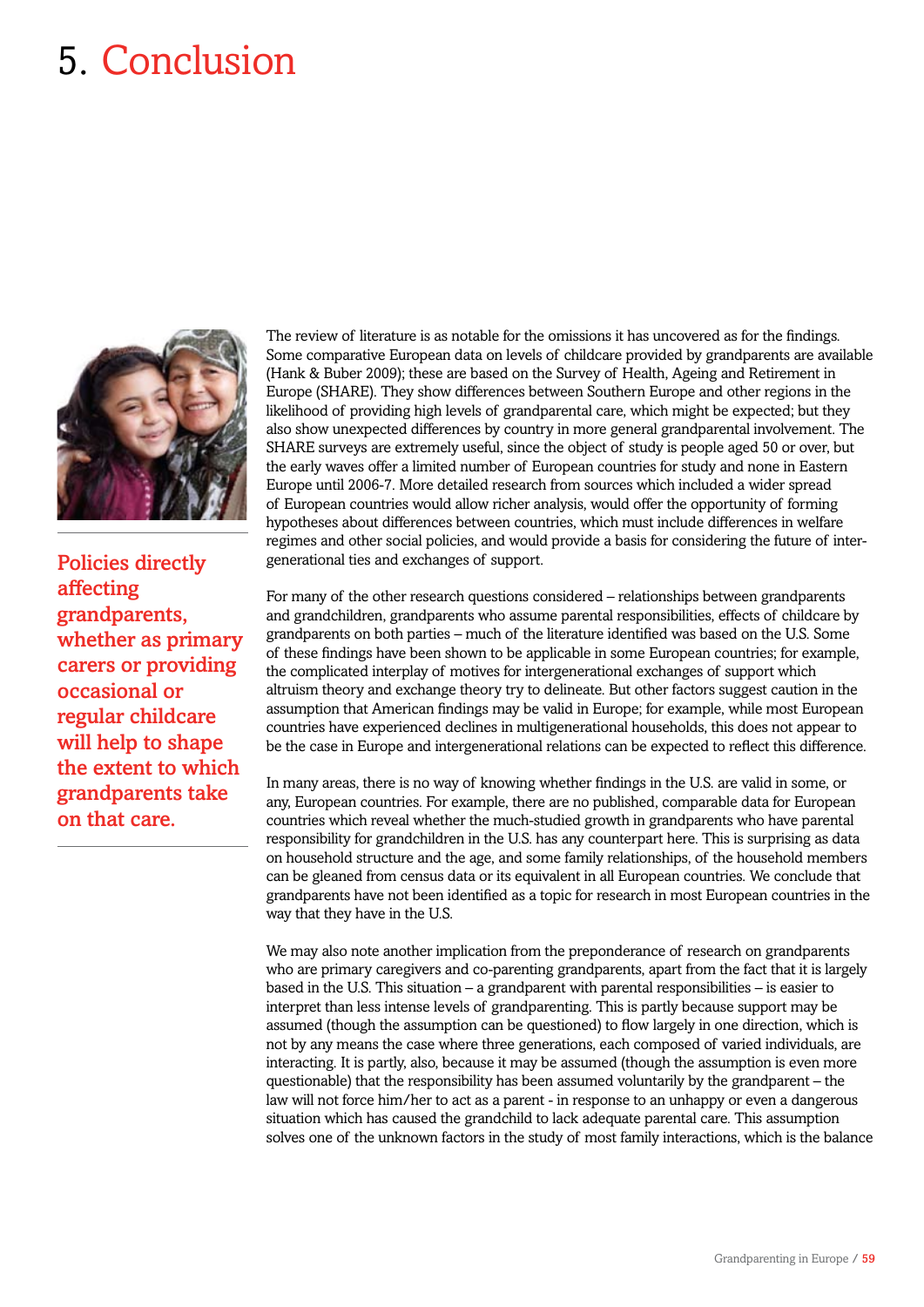of motivating forces such as a donor's pleasure in the interaction itself, a donor's self-affirmation on performing a costly interaction (meaning 'cost' in time, energy, emotional strain, money or other resources), a donor's response impelled by a recipient's need, and a donor's response to felt social pressures. How far do grandparents offer weekly childcare because they (or the children) enjoy it? How far do they offer it because the parents want or need to work? How far do they offer it because their understanding of the role of grandparent demands that they will? Furthermore, what are the implications of taking on care for grandparents' own labour force participation, their own ability to balance paid work and family care, and the implications for their own financial well being, now and into retirement? These and many more complexities of most grandparenting can be set aside in the case of custodial or co-parenting grandparents, but in most other studies they are an important, if often unanswerable, question.

A related area of uncertainty is the perceived quality of grandparental care by comparison with other sources of childcare, both formal and informal, and the extent to which the grandparent has been selected as carer in preference to other sources or whether no other possible sources are perceived to exist – and if a selection has been made, who was the principal decisionmaker. Such research findings as exist on levels of childcare by grandparents in European countries suggest that there is considerable variation by socio-economic status even when employment status (of both parents and grandparents) has been taken into account and it is likely that the range of alternatives to grandparental care, and their perceived quality, may partly explain this variation. This is an area where some research data do exist (for example, Childcare and early years survey 2008 report from the Department of Children, Schools and Families) is one such source for (England), and where comparisons between countries could be made.

Social policies relating to families and family-related employment policies can be expected to impact on grandparenting. Parental policies help to shape men's and women's working patterns, which will influence the need for childcare. Child support and childcare policies help to shape the need to use the extended family as carers, as opposed to other forms of state, market or voluntary sector care. Policies directly affecting grandparents, whether as primary carers or providing occasional or regular care, will help to shape the extent to which grandparents take on that care. We have observed sufficient variation in these policies around Europe to pose interesting research questions about how these differing family and care policies help to shape the structure of grandparenting, within the context of different cultural and institutional settings across Europe. Through further research, we aim to understand what kinds of policies would support families in their desire for kinship care, and support grandparents in their willingness and ability to care for their grandchildren.

Overall, we conclude that grandparents are becoming more prominent in European society, in the sense that a greater proportion of the population is a grandparent and that people are grandparents for much longer periods; both of these are due to the demographic changes described. At the same time, policies throughout Europe have focussed on increasing women's participation in the paid labour force, significantly increasing the demand for childcare. The current role of grandparents in the European family is much under-researched and this should be remedied; in particular, longitudinal research or other work which would allow trends to be identified would help us all to discern the future of family life.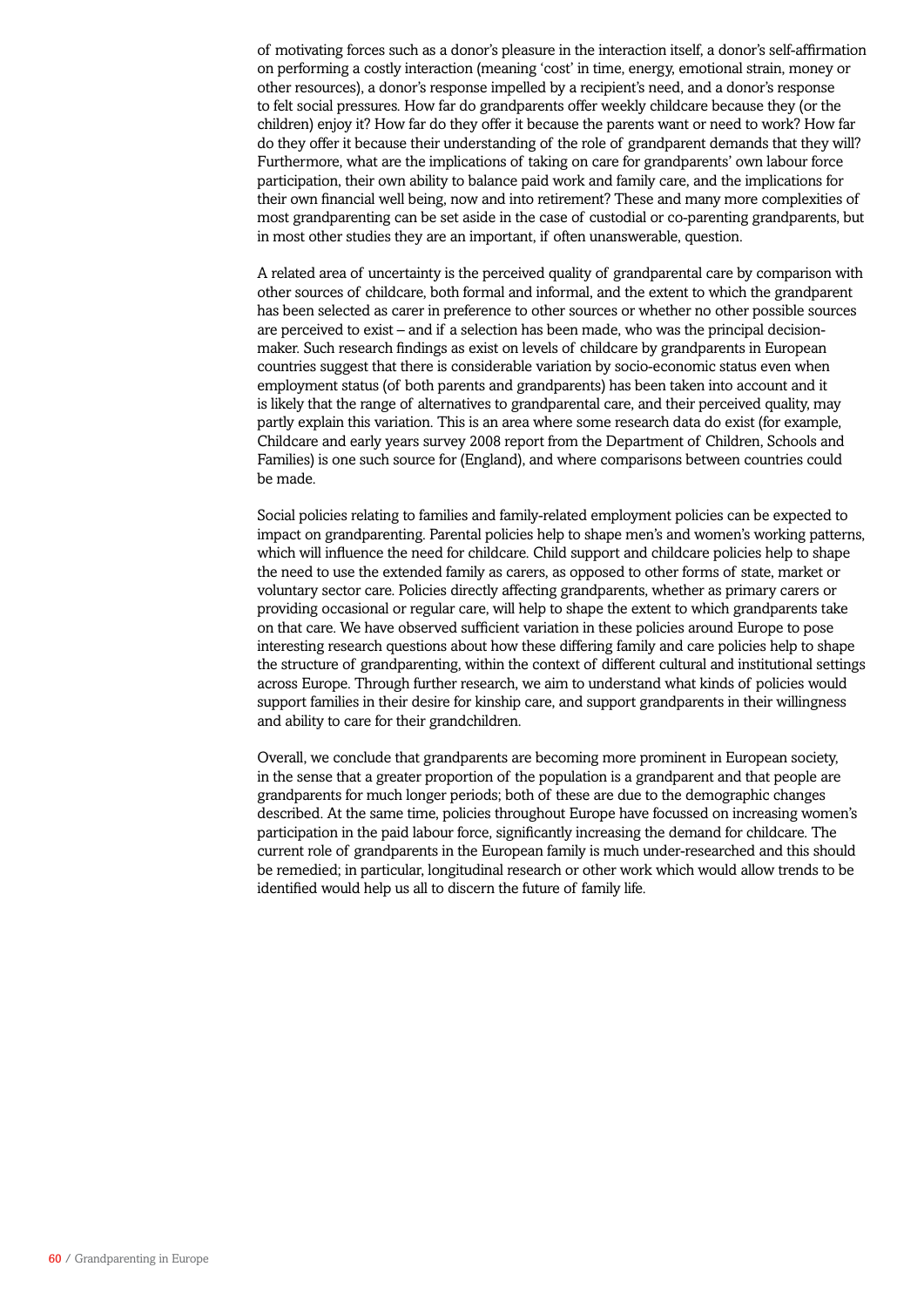# 6. Appendix 1: Country specific policies



75% of grandmothers in Denmark report providing childcare for their grandchildren; however, most of the care provided was less often than once a week.

# **6.1 Family policies in Denmark**

Like most of the Nordic countries, Denmark has a very generous, universal and comprehensive family welfare scheme. Its policies are child oriented and provide cash benefits that keep poverty low (at 2.1 per cent the lowest child poverty rate of all OECD countries in 2005; (OECD 2007b)). It has well developed early childhood education and care services that support the reconciliation of work and family life. Female employment rates are among the highest in the EU and OECD countries (71 per cent in 2005, (OECD 2007b)).

The very generous provision for childcare in Denmark would suggest very little participation of grandparents in providing childcare. However, grandparents in Denmark reported high participation in childcare provision. In 2004, almost 75 per cent of grandmothers reported that they had provided childcare for their grandchildren and 59 per cent of grandfathers had done so. Despite the very active participation of grandparents in childcare, they reported belowaverage levels of regular childcare and most of the care was provided less often than once a week (Hank & Buber 2009).

## Parental leave policies

Maternity leave, paternity leave and parental leave are regarded as one leave, the "Childbirth Leave" (Barselsorlov), however specific regulations for each leave apply.

Maternity leave is 18 weeks, comprising 4 weeks before the expected date of birth and 14 weeks after childbirth. It is paid at 100 per cent of average earnings with a ceiling of at maximum DKK 683 per day before taxes for full-time employees in 2007 (approximately EUR 92(Rostgaard 2007)). Those eligible have been employed for at least 120 hours during the 13 weeks preceding the leave, or were self-employed for at least six months within the last 12 months before the leave including the last month, or have just completed a vocational training of at least 18 months. Unemployed persons are entitled to benefits from unemployment insurance, students are eligible to an extra 12 months of educational benefit, and people on sickness benefit will continue to receive these allowances which equal the maternity benefit. There is no additional leave time for multiple births. Almost all mothers take maternity leave (European Commission 2009b, Rostgaard 2007).

Paternity Leave is 2 weeks and the same conditions as for maternity leave apply. Some employers (in the industrial sector) offer an additional family leave of 9 weeks, adding another 3 weeks to the mother's and the father's leave respectively (which is lost if not taken) and 3 weeks to share. Sixty-two per cent of children have a father who took leave after their birth; fathers took 25 days' leave on average in 2004 (Rostgaard 2007).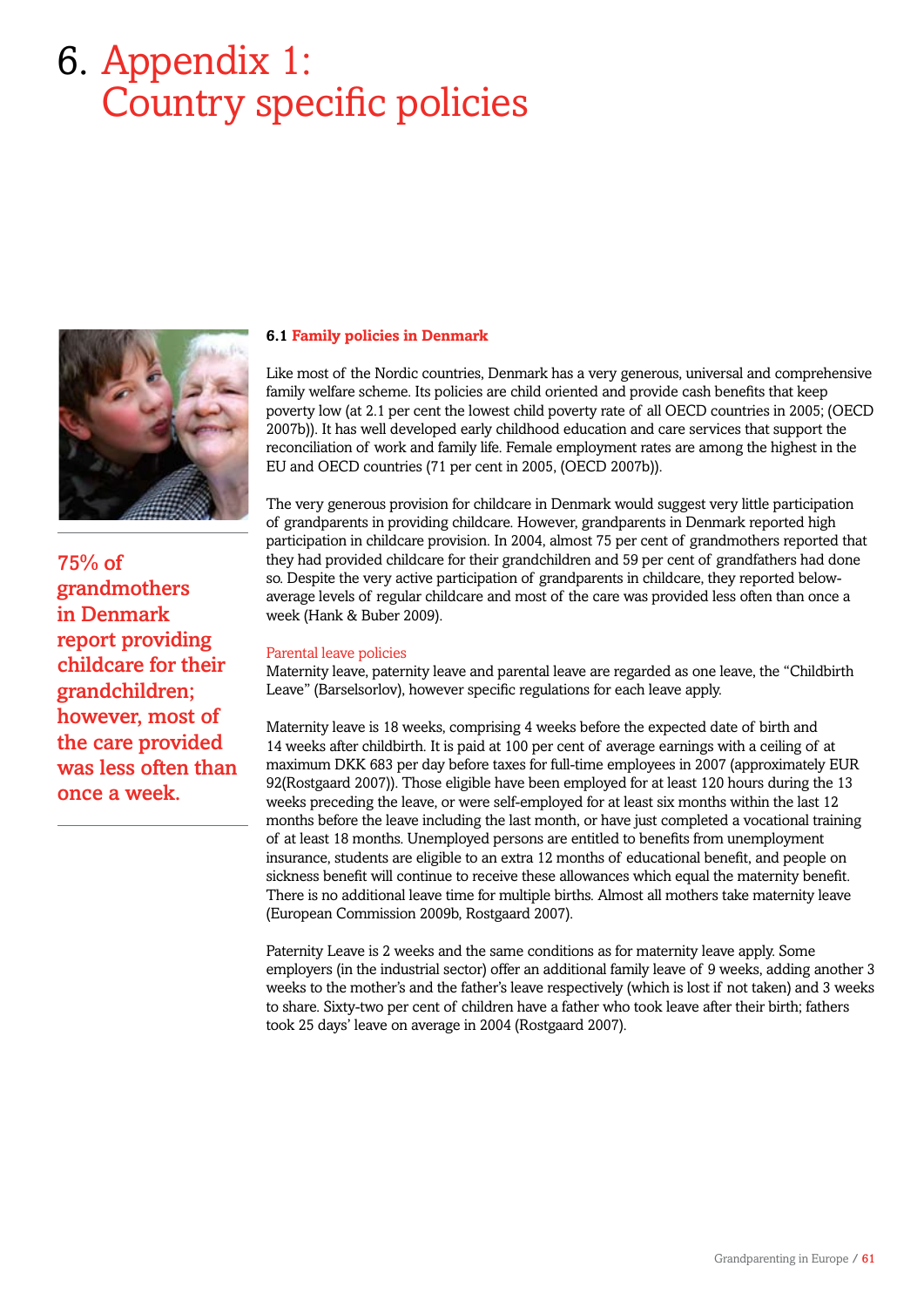Parental Leave is 32 weeks per family (until the child is 48 weeks old) and either the mother or the father may take up the job-protected leave under the same conditions as maternity leave. Compensation amounts to 60 per cent of the unemployment insurance benefit rate. In the public sector 24 weeks of the total leave period of 52 weeks (considering all three kinds of leave) are paid at full earnings, while some employers in the private sector offer full payment for the total leave period. Eight to 13 weeks of the leave can be taken at a later time (until the child's 9th birthday), but only if the employer agrees. There is some flexibility in taking the leave, as it may be extended to up to 46 weeks with reduced payments (equalling those for 32 weeks). In addition, it is possible to work part-time during the leave and receive the benefit amount for the extended period of time (e.g. work half time and receive benefits for 64 instead of 32 weeks). The employer has to agree to these choices. Fathers may also use their holiday instead of taking leave from work in order to avoid the loss of income (Rostgaard 2007).

Adoptive parents have the same rights to leave as biological parents, with one condition: two weeks of leave in the child's first 48 weeks have to be taken by both parents together. There is no particular entitlement to persons other than the parents (e.g. grandparents) to take leave to care for a child.

Cash Sickness Benefits (Plejevederlag) to care for a sick dependant are limited to care for a terminally ill relative or close friend at home. Cash sickness benefits are also paid to a parent to care for a seriously ill child younger than age 14. Additional leave of up to 3 months is awarded if the child is hospitalized as a result of a disease contracted in connection with birth. There is no statutory right to care for a sick child at home, but most employers allow one day off work to care for a sick child at full pay. Therefore, the mother has to use up her own allocation of sick leave if there is no grandparent or other person to provide cover (Clearinghouse 2009). This lack of benefits permitting care for a sick child is the subject of ongoing discussions in media and politics. Statutory paid caring days for carers other than parents, and time off for grandparents to care for their sick grandchildren are among the benefits which have been suggested (EWCO 2008).

#### Childcare policies

Family and child allowances are universal and offer generous cash benefits for families with one or more children under the age of 18. The child must reside in Denmark and one of the parents must be a taxpayer in Denmark. Child benefits (börnefamilieydelse) vary by the age of the child and benefits are higher for younger children. They amount to DKK 1,369 (EUR 184) per month for a child aged 0-2, DKK 1,084 (EUR 146) for each child aged 3-6, and DKK 853 (EUR 115) for children aged 7-17 per month (Clearinghouse 2009, European Commission 2009b). Adopted children are also entitled to child benefits. A special income-related allowance is designed for children of whom one or both parents are retired.

Childcare allowances can be introduced by municipalities for parents with children aged 24 weeks to 6 years, who take care of their children themselves instead of putting the children in day care. The benefit is granted to residents of Denmark for a period of 8 weeks to one year and for a maximum of 3 children. It cannot exceed 85 per cent of the costs of a day nursery or the maximum daily rate of maternity benefits (European Commission 2009b).

Allowances for single parents consist of two benefits: a general benefit (ordinært børnetilskud) of DKK 380 ( $\in$  51) per month and an additional allowance (Ekstra børnetilskud) DKK 386 ( $\in$ 52) per month per household. Single-parent status must be proven once a year.

Early Childhood Education and Care is provided for children of working parents from 6 months to 5 years of age, and for all children from 5 to 7. The day care is located in crèches, play parks, kindergartens, family day-care homes, own homes and preschools. An income-related fee applies for the care of younger children up to the age of 5 (parent fees are no more than 30 per cent of costs), but childcare is free for children aged 5-7. Low-income families are granted additional financial support. The coverage is very high - 66 per cent of children aged 6 months to 3 years and 93 per cent of the 3 to 6 year olds attend day care (Clearinghouse 2009).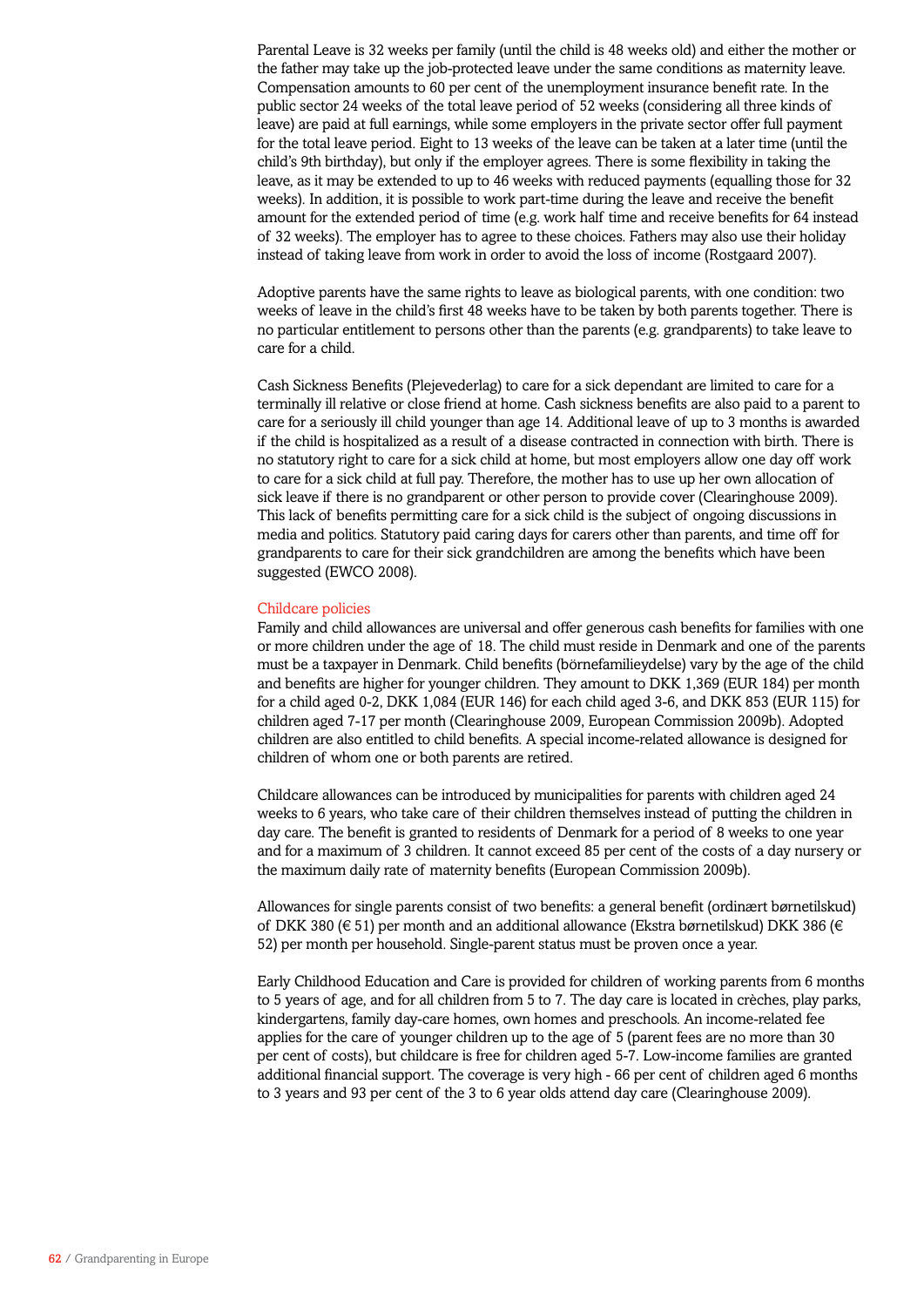### **6.2 Family policies in France**

Grandparents in France rarely offer regular care but 65% of grandmothers provided some childcare in the past year.

France has a wide range of family policies aimed at helping parents to cope with childcare demands (OECD 2007a). The French policy system offers long and paid leave periods before and especially after a child is born. Special mention needs to be made of the extension and generosity of parental leave and child benefits for larger families, i.e. those with two or more children. Furthermore, child benefits allow parents to arrange formal care flexibly by either a home helper or by using childminders. This flexibility for parents to arrange childcare makes reconciliation of work and family life possible without penalising mothers or low income families.

Social policies regarding the family include a series of benefits and allowances for childcare and out-of-school hours care services to help parents strike a balance between work and family life. The majority of these allowances and benefits, unlike in countries from the 'Liberal' tradition, are not income-tested but universal. However, family and social care policies are narrowly focussed on nuclear families.

Grandparents in France are active participants in providing care for their grandchildren. Almost 65 per cent of grandmothers provided any childcare in the last 12 months. Also, grandfathers are highly active in providing any childcare with 54 per cent of grandfathers doing so. However, grandparents in France rarely offer regular care and most often provide care less than once a week (Hank & Buber 2009).

#### Parental leave policies

Mothers are entitled to a maternity leave period of up to 16 weeks ("Congé maternité"), of which at least 10 weeks have to be used after childbirth and no less than 3 weeks before the child's birth. In addition, 3 optional weeks can be used either before or after childbirth. In the case of a third birth mothers are entitled to 26 weeks of statutory maternity leave. Women with multiple births are awarded 3 extra weeks of maternity leave. Jobs are protected during maternity leave.

In all cases, eligible mothers are granted 100 per cent of their income up to a ceiling of €2,885 per month (this income is taxable). Eligibility for maternity leave allowance ("Indemnités Journalières des Salariés") depends on the employment status of mothers. They must have paid national insurance contributions for at least 10 months before the baby is due. Furthermore, they have to comply with other requisites such as having completed 200 hours of paid work or an equivalent status in the 3 months before maternity leave and must take at least 8 weeks' maternity leave. Mothers who are not eligible receive an allowance from the state social security office.

The mother of a child may delegate part of her maternity leave period and payment to the father. After 14 compulsory weeks, mothers can transfer up to 4 weeks to fathers for the first child and 14 weeks in case of multiple births. In France, like other European countries, the maternity leave period is variable and transferrable. This explains why in 2006 7.4 per cent of women employees on maternity leave were actively participating in the labour market (OECD 2007a). However, mothers in work only accounted for 47 per cent of all mothers with children aged 3 years or younger in 2003.

Paid paternity leave ("Congé paternité") is granted to all employed fathers of a new born child for a period of 3 working days close to the birth, not necessarily consecutive, and a further 11 days to be taken consecutively at any time within the 4 months after childbirth (18 days for a multiple birth). It is estimated that about two-thirds of fathers took paternity leave in 2003<sup>6</sup>. Eligibility criteria are the same applied for maternity leave, that is, 10 months' possession of a national insurance card and a minimum number (200) of hours worked in the previous three months.

<sup>6</sup> Data from European Council Family policy database. http://www.coe.int/t/dg3/ familypolicy/Source/3\_3\_6 per cent20Estimates per cent20for per cent20take per cent20up per cent20of per cent20leave. pdf [online source, last consulted 4/04/10].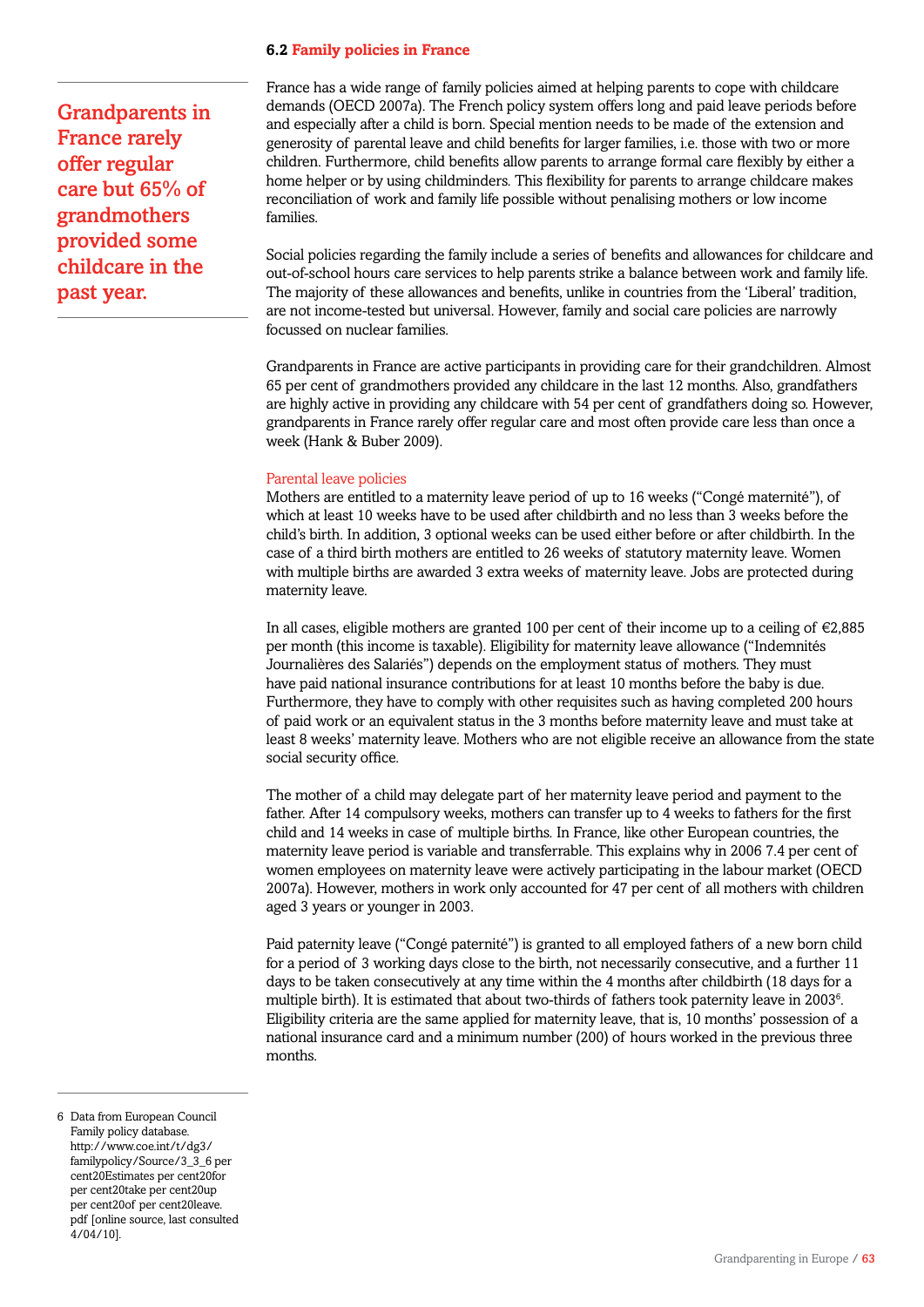Either fathers or mothers can take parental leave for a maximum of 6 months for the first child. This period can be up to a year in the case of a second child and each subsequent child. The remuneration increases with each subsequent child after the second. Parental leave must be taken within the child's first three years. This right is an individual and not transferable entitlement and subject to certain conditions (means-tested). Parents are only eligible for parental leave if they have worked at least one year in the company before childbirth. However, eligibility for benefits is conditional upon two years of uninterrupted work prior the birth of the first child. Insurance contributions for each subsequent child are more relaxed in terms of length for qualifying.

The main benefit for eligible parents is the Supplement for freely chosen occupational activity (CLCA). It is a flat-rate remuneration ( $\epsilon$ 552.11 per month) paid on a monthly basis to families with an income below a certain threshold, though around 90 per cent of families are eligible. A second benefit is the Optional supplement for freely chosen occupational activity (COLCA). This benefit (€789.84 a month) is aimed at large families (3 or more children) and paid to a parent who stops working for a period no longer than a year. Parents can only receive either CLCA or COLCA. An individual who has been granted parental benefits may work part-time, though the employer has the right to refuse permission for this.

 The French government has no exact figures for parents on parental leave. However, some studies indicate a very large proportion of women on parental leave and a tiny percentage of men in this situation. Estimates are fairly difficult to calculate due to a large proportion of nonqualified mothers and the low collaboration rates of employers<sup>7</sup>. Data from the OECD (2007) report that the percentage of employed women with children aged 1 year-old or younger on parental leave is 35.5 per cent, but only 1.1 per cent for men. This suggests that it is mainly women who take parental leave.

Unpaid parental leave can be taken by either fathers or mothers or shared between them until the child's third birthday. Mothers can take parental leave right after maternity leave finishes or any other time before the child is three; fathers are eligible to take parental leave at any time after the child is born. The beneficiary of parental leave has to stop working and look after the child in the home for at least a period of six months. Mothers or fathers can renew parental leave for another six-month period as long as notice is given at least two months prior the end of the leave.

In France, employed parents are entitled to extra time off for the care of their children in unexpected circumstances. Care for a sick child is unpaid and for a maximum of three days in a year, though public sector employees can take up to 14 working days per year. In the event of a disabled child, a special allowance is paid to eligible parents (after at least one year working for the same employer) for up to 310 days for over a period of 3 years.

### Childcare benefits and allowances

In France, like other European countries, family and child allowances are not means-tested but are universal to all residents. Such an allowance is granted to families with 2 or more dependent children under the age of 20 years old. It is paid on a monthly basis and the amount is dependent upon the number of children (i.e. families with 2 children receive €123.92 per month; 3 children €282.70; 4 children €441.48).

In addition, a birth grant is allocated to women who have or adopt a child ("Prestation d'accueil du jeune enfant" – PAJE – "Prime à la naissance"). It is, however, an income-tested benefit dependent upon the number of children per household and the number of parents working. The benefit consists of a one-off lump sum payment paid at the 7th month of pregnancy fixed at à €889.72 per child expected (€1,779.43 for an adopted child).

Cash benefit for childcare ("Complément de libre choix du mode de garde) is a supplement to allow parents to choose childcare arrangements, in other words, direct payments granted for childcare. This benefit is an income-related cash benefit to be used to pay an approved home help or child minder. The parents have to be working at a minimum level (minimum income €389.20 if living alone or €778.40 if cohabiting). The salary paid to a home helper cannot exceed €44.57 per day (for care of one child).

A benefit for single parents or pregnant women is also available. It is dependent upon a minimum family income (means-tested) for families with a single parent who has at least one child or is pregnant. The monthly earnings of the beneficiary in the last 3 months must be less

7 Council of Europe Family Policy Database 2009. http://www.coe.int/t/dg3/ familypolicy/Source/3\_3\_6 per cent20Estimates per cent20for per cent20take per cent20up per cent20of per cent20leave.pdf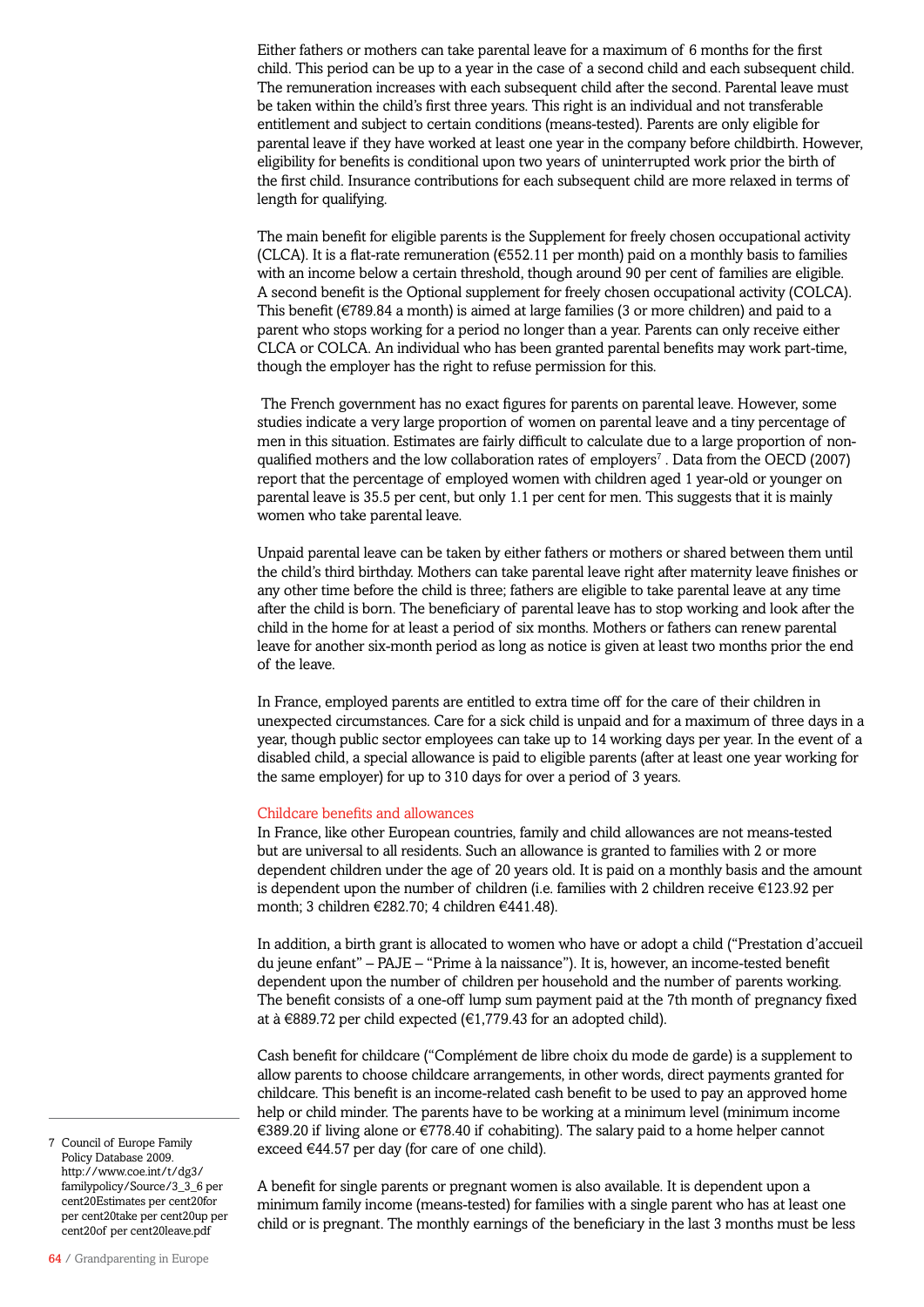than the single-parent allowance amount (beneficiary with no income €566.79 for a pregnant women,  $\epsilon$ 755.72 for a single-parent with one child). The benefit is granted up to 12 months with no possible extension.

Single parents with a child under 10 who start work or start an approved course of education may be eligible for a one-off payment to help purchase childcare (AGEPI). This allowance can only be claimed once in any one-year period; the amount varies by whether the work/course is full time or part time and how many children the parent has. For example, a single parent of one child starting part-time work would receive €170.00.

There is a supplement for large families. This supplement is allocated to families with at least three children older than three years but younger than 21 years. However, the supplement is not universal; hence, total family income (means-tested) must not exceed a determined ceiling depending on the number of children and family situation. If family income exceeds the ceiling by a small amount, a proportionately reduced allowance may be awarded. The benefit amounts to €161.29 a month per family.

The French welfare system also offers a monthly sum  $(\epsilon$ 177.95) to families of a new born child up to the child's 3rd birthday. This benefit is means-tested: total family income must not exceed a ceiling that varies according the number of children and family situation. The recipient of this benefit is not eligible for the means-tested family supplement.

Another supplement to assist with caring for children under the age of 3 is a supplement for reduced work. A monthly payment is paid to parents who suspend or reduce work to look after their children under the age of 3. The parent must have contributed for at least 4 quarters in the 2 years before the child's birth for the first child or in the last 4 years for families with two children. The payment is paid one child or up to the age of three for families with more than one child. The amounts paid are as follows: €232.67 a month for a person who works less than half the normal working period; €134.13 a month for workers working between 50 per cent and 80 per cent of the normal working period.

Services for children under 3 years of age are mostly supported through the supplement for freely chosen occupational activity, which is a PAJE-related benefit. Only 11 per cent of children attend nursery schools<sup>8</sup>

# **6.3 Family policies in Germany**

Germany has a very well developed and generous family policy system, which offers a wide range of support to families. It enables parents to make choices on how to care for a child by providing flexible parental leave and childcare services, supporting both parents who decide to care for their children themselves as well as those who choose to work while raising a family. In addition there are a number of policies which help the family to overcome times of financial hardship that may occur when a baby is born.

Germany 's family policy includes provision for other family members such as grandparents, entitling them to benefits that were previously provided for parents only. Grandparents have a close relationship with their family members, especially when helping with the care of a grandchild. Grandmothers, for example, provided childcare in 57 per cent of the cases and 53 per cent of grandfathers had been involved in childcare in 2004. However, most often both grandmothers and grandfathers provided care once a week or less often (OECD 2007a).

### Parental leave policies

Mothers benefit from a maternity protection period ("Mutterschutz") of 3 months. This maternity leave includes 6 weeks before and 8 weeks after the expected date of birth. In case of a preterm birth or a multiple birth the latter period expands to 12 weeks. The period before giving birth may be reduced or omitted on request of the mother, while a maternity leave after birth is compulsory and an employment ban for the mother is effective, which is why all women take up maternity leave. During the maternity protection period the mother receives maternity benefits ("Mutterschaftsgeld") equal to 100 per cent of average earnings of the previous 3 months with no ceiling. All employed women are eligible to receive maternity benefits, including those in part-time employment (social insurance is compulsory for all employees; members of the statutory health insurance scheme receive benefits of a maximum of EUR 13 a day from the sickness insurance fund, with the difference between this and the average earnings paid by the employer). Self-employed women have no entitlement to maternity

Germany's family policy includes provision for other family members including grandparents.

<sup>8</sup> Council of Europe Family Policy Database.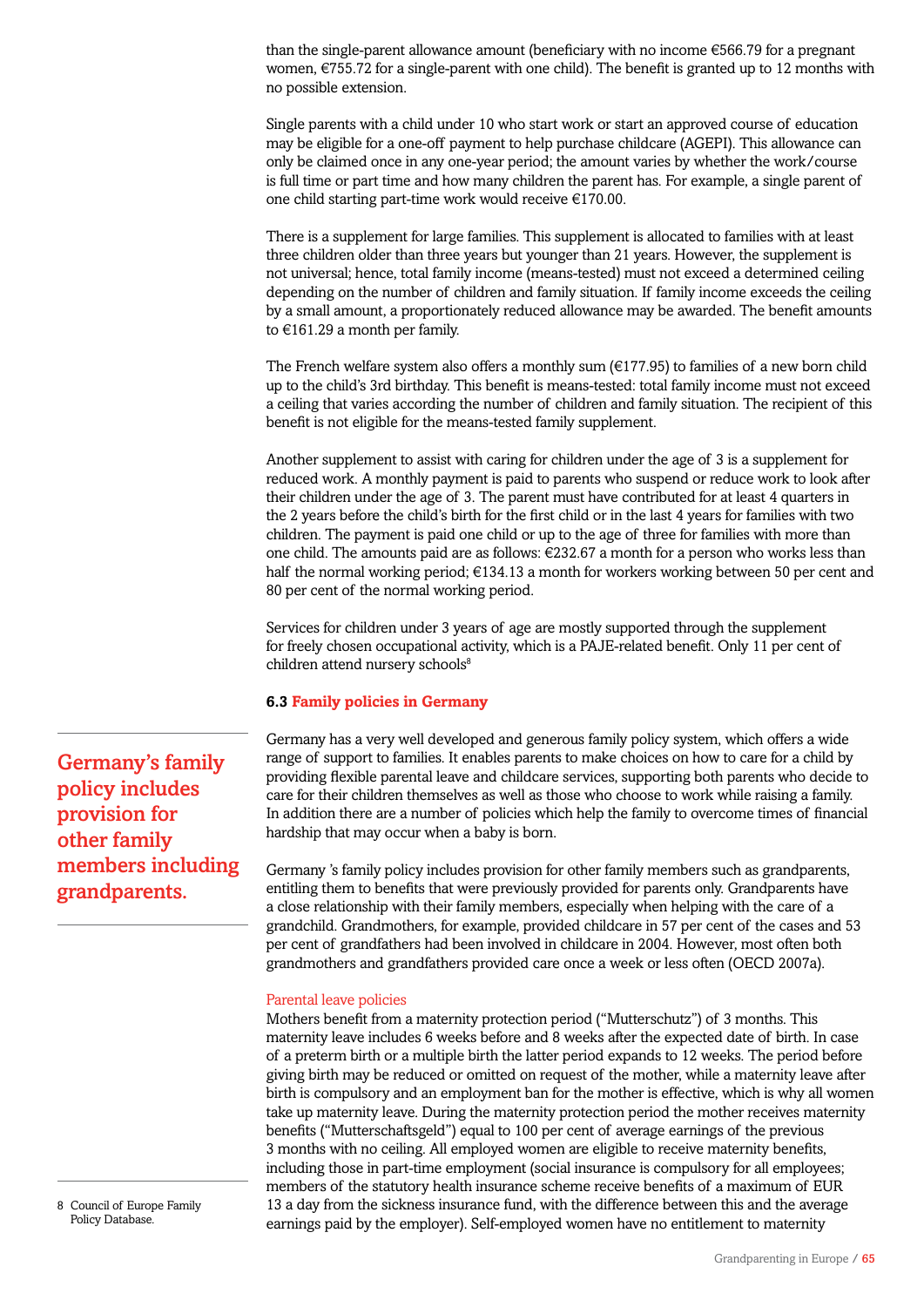benefits except that they may receive benefits from the statutory health insurance if they have sickness cover. Female employees who are not insured receive a smaller single payment, a maximum of EUR 210 (BMG 2009, European Commission 2009b).

Parental allowance (Elterngeld) is treated separately from Parental leave (Elternzeit). Paternal allowance ("Elterngeld") can be received for a child until it is 14 months old by the mother or the father. The period can be split between the parents or even taken at the same time (however, the amount of time is still limited to 14 months in total). If just one parent takes up parental leave, it is limited to 12 months, but single parents may take the whole 14 months. Maternity benefits (described above) are considered part of the parental allowance, but the father can take "Elterngeld" at the same time. Parents entitled to parental allowance are those who care for the child themselves, live in the same household as the child and work up to a maximum of 30 hours per week. The allowance amounts to 67 per cent of previous average earnings, at least 300€ and no more than 1800€ in 2009 (BMFSFJ 2009, European Commission 2009b).

In case of severe disease, severe disability or death of a parent, relatives up to the 3rd grade (defined as grandparents, great-grandparents, uncles, aunts and siblings, as well as their spouses) are also entitled to receive parental allowance if they care for the child. The same conditions as above apply: the relative must be the main care provider, the child has to live in the same household, and the relative may only work up to 30 hours a week. Foster parents are not entitled to parental allowance, as a monthly allowance to cover the child's living expenses are provided by the youth welfare office.

Parental leave ("Elternzeit") can be taken for any period of time until a child is 3 years old. Twelve months are transferable to a later time-point (until the child is 8 years old) if the employer agrees (for example if a second child is born during the first period of parental leave). If a mother takes the leave, maternity leave is considered part of parental leave; however, fathers are entitled to take parental leave from the birth of the child on. It is a job-protected leave, which needs no approval from the employer. Parents are eligible to work for up to 30 hours a week during parental leave and have the legal right to work part-time between 15 and 30 hours if a company employs more than 15 people. Thus, this type of leave provides an opportunity for fathers to look after their child. Parental leave is unpaid, however the parental allowance ("Elterngeld") of 67 per cent of average net income is paid until the child is 14 months old (see above).

In case of adoption or caring for a foster child up to 8 years of age, parental leave of up to 3 years can be taken by parents from when they become responsible for the child (again 12 months are transferable until the child is 8). The same conditions apply as above. Working mothers and fathers who are members of the statutory health insurance scheme are entitled to be released from work to care for a sick child under the age of 12. Eligibility is 10 days per year per parent and a maximum 25 days per parent if there is more than one child. Single parents may use 20 days per year to care for a sick child, and up to 50 days if they have more than one child. Also working grandparents have the legal right to take paid leave of up to 10 days to care for a grandchild. Another possibility for both parents and grandparents is to take an unpaid release from work for up to 6 months. The eligibility is limited to acute situations with necessity of care and is designed to encourage people to combine work and family care. The leave can be taken only once for each child (ISSA 2008).

#### Childcare policies

Universal child benefits ("Kindergeld") are paid for all children under age 18. These benefits are paid for unemployed children up until age 21, for children in full-time education, for children searching for an apprenticeships, or for children volunteering up to age 27. In 2009 child benefits amounted to EUR 164 for the first and second child, EUR 170 for the third and EUR 195 per month for any subsequent child (European Commission 2009).

Children aged under three years with working parents, in poverty or with special needs are eligible for public childcare, which is provided in day centres or family day care homes. All children aged 3-6 are eligible to attend preschools. In Germany 8.5 per cent of children aged under three years are in publicly supported care and 90 per cent of children aged 3-6 attend preschool (Clearinghouse 2009). Fees for these early childhood education and care services are income-related but cover at most 14 per cent of the costs (the remaining costs are met by the state).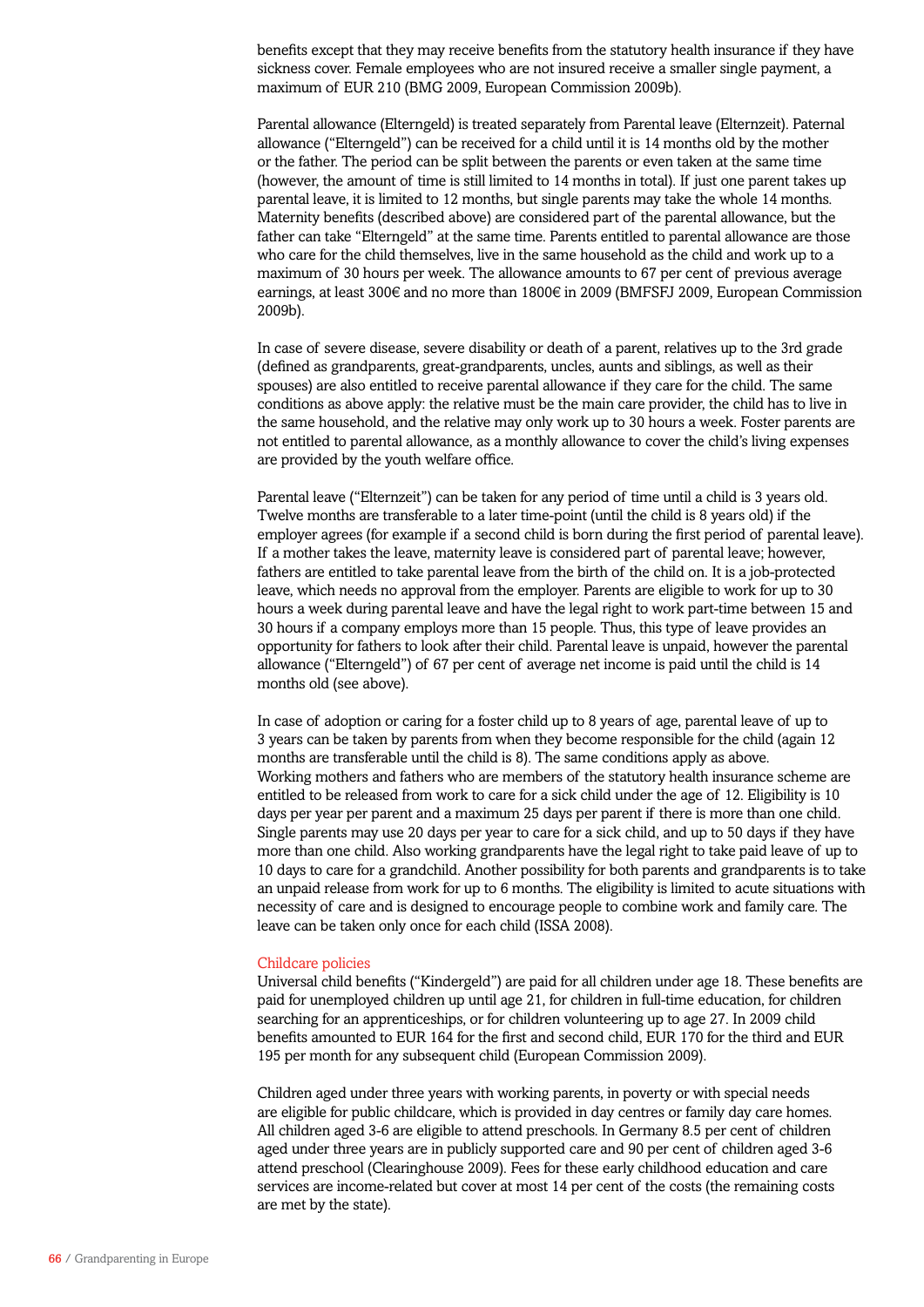In recent years there has been an ongoing discussion in Germany about the pros and cons of direct payments, which could be used by parents to purchase the childcare arrangements of their preference. Objections have been raised that parents might divert the cash benefits away from the intended purpose; one favoured alternative might therefore be a voucher system for care services instead of the cash payments, but this might exclude parents who care for their child themselves or who wish to pay relatives. So far, direct payments to parents have not been introduced in Germany.

Tax credits for parents are the Income-tax child allowance "Kinderfreibetrag" of EUR 3,864 (in 2009) and the income-tax care allowance "Betreuungsfreibetrag" of EUR 2,160 (in 2009) for both parents together per year (Finanztip 2010). An Income tax education allowance "Ausbildungsfreibetrag" of EUR 924 per year (2009) is applicable for a child aged 18-27 in secondary education, who is still receiving child benefits, provided that the child does not earn more than EUR 1,848 and does not live in the same household as the parents. An additional Income tax allowance for single parents "Entlastungsbeitrag" (or "Alleinerzieherfreibetrag") of EUR 1,308 per year can be claimed by single parents for a child that is eligible to child benefits and lives in the same household (European Commission 2002, Finanztip 2010).

### Grandparents' family policy entitlements

Parental leave can be taken to care for a grandchild in case of severe disease, severe disability or death of the parent. They are also eligible to take the leave if the parent is underage (teen parents), or if the parent is in the last or penultimate year of full-time education which was started before age 18. Working grandparents are only entitled to take this leave if the parents do not take the parental leave themselves. In addition, the same conditions as above apply: the grandparent has to be the primary carer for the child, live in the same household with the child and can work only up to 30 hours per week (BMFSFJ 2009).

Grandparents can also take Child benefits. These are paid to the person caring for the child, who may be the grandparent or a foster parent. A parent living in the same household as the grandparents is usually the beneficiary, but can transfer the entitlement to the grandparent by a written statement. This may increase the amount of benefit received, if the grandparent has other children and grandchildren to care for (including the parent, if underage), as benefits are higher for the third and subsequent children. If there is no agreement who is entitled to the child benefit the final decision is taken by the authorities.

### Other related policies

Housing benefits are child-conditioned tax benefits and subsidies for home ownership and rent assistance. Eligibility criteria are means-tested and geared towards low-income families with children and large families. Grandparents are entitled to receive these benefits, and other members of their household will be taken into account, including grandchildren or foster children (European Commission 2002).

### **6.4 Family policies in Hungary**

Hungary has a long history of family policies – in 1967 it was among the first countries to introduce parental leave and childcare benefits with the aim of increasing the birth rate. Lengthy leave for mothers also lowered unemployment rates, but had negative implications for the return of women into the labour market afterwards.

Hungary nowadays supports a more comprehensive model of family policies with high quality childcare and generous parental leave supporting families with options to combine employment and family life (Robila 2008). Public spending on childcare services is higher than in other Eastern European countries (Thévenon 2008). Hungarian policies also reflect the fact that Hungary has a high teenage pregnancy rate (three times higher than in Western Europe), by entitling grandparents to the benefits of family policies and thus encouraging grandparents to take care of grandchildren if necessary, with the object of facilitating the teenage parents' further education and avoiding the abandonment of children (Robila 2008).

Grandparents in Hungary are seen as important sources of support for teenage parents.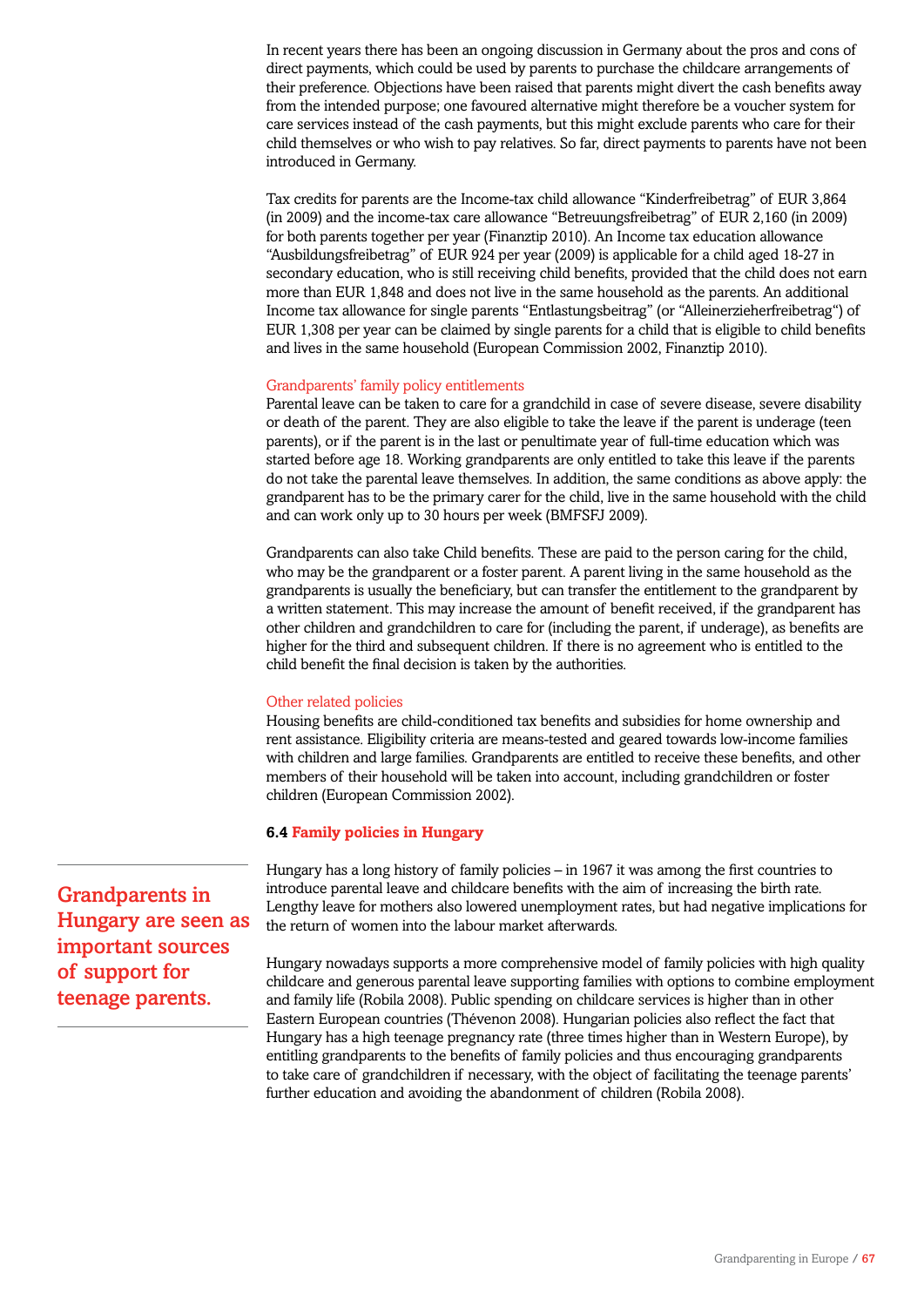#### Parental leave policies

Maternity leave ("Szulesi szabadsag") amounts to 24 weeks, with a minimum of 6 weeks that have to be taken after childbirth. Up to 4 weeks can be taken before the expected date of birth. The leave is job-protected – women who return to work must be provided with their original or an equivalent position at same earnings or higher (Hemmings 2007, Korintus 2007). A paternity leave of up to 5 days can be taken by the father in the first two months after the birth of each child (Hemmings 2007).

A maternity grant ("Anyasági támogatás") is paid as a one-off cash benefit at birth and amounts to 225 per cent of the monthly minimum old-age pension. It is not counted as taxable income (Hemmings 2007) and is also paid to adoptive parents (European Commission 2009b). A Pregnancy and Confinement Benefit ("Terhességi gyermekágyi segély", TGYAS) is paid for up to 24 weeks during the statutory maternity leave. The claimant has to be insured (required 180 days of contribution within the last two years, with times in secondary and tertiary education being counted) and may not have any other income apart from family allowances. TGYAS amounts to 70 per cent of the average gross earnings of the last 180 days before the leave. The benefit is taxed and further reduced by the pension contribution (8.5 per cent) (Hemmings 2007).

In Hungary there are two parental allowances which are combined with the entitlement to take leave from work. The Childcare Benefit ("Gyermekgondozási díj", GYED) provides support for parents with children aged 0-2. GYED is paid to a mother (or to a father instead of the mother) after the Pregnancy and Confinement Benefit and until the child is 2 years old. A claimant has to be insured to receive GYED benefits (requires 180 days of employment in the previous 2 years). As for TGYAS, GYED amounts to 70 per cent of the average gross earnings of the last 180 days before the leave, but is limited to 70 per cent of the doubled minimum wage. The benefit can only be claimed if the insured person has no other income and the child is not attending a nursery school. It is taxable and further reduced by the pension contribution of 8.5 per cent (Hemmings 2007).

The Childcare Allowance ("Gyermekgondozási segély", GYES) is paid to the the mother or father of a child aged under three and is not based on previous employment. Persons without insurance will receive GYES already from the birth of a child on, insured persons after receiving GYED benefits until the child is 3 years old (or until age 10, if the child is permanently ill or seriously disabled). The allowance equals the value of the minimum old-age pension at the time for each child (which was HUF 25,800 per month in 2009 was €105 a month). Since 2006, claimants have been allowed to work full time with no loss of benefit once the child is 1 year old (before that claimants were only allowed to work up to 20 hours per week to remain eligible). GYES is non-taxable if there are no earnings, but pension contribution is deducted (8.5 per cent) (Hemmings 2007).

Those who receive GYES or GYED benefits (but not GYET, see below) are eligible to take parental leave from work and the same rights as for maternity leave apply. Apart from this, parents are entitled to two supplementary days of annual holiday, if they have at least one child under 16, four days for two children, and 7 days for three or more children. To support breastfeeding mothers, working mothers are eligible to an extra hour off work twice a day during the first 6 months of nursing and one hour off work until the ninth month (Hemmings 2007).

In addition to the two mentioned parental allowances there is a Child Raising Support ("Gyermeknevelési támogatás", GYET) paid to families with three or more children under the age of 14, where the youngest is between 3 and 8 years of age. Like GYES, the benefit is a flat rate payment which equals the minimum amount of the old-age pension at the time (HUF 25,800 per month in 2006 – around EUR 110) (Hemmings 2007).

#### Childcare policies

A Family Allowance ("Családi pótlék") is paid as a universal cash benefit for each child under age 18 (up to age 23, if the child is a full-time student). The monthly benefit amounts to HUF 11,000 for the first, HUF 12,000 for the second and HUF 14,000 for the third and any subsequent child. Single parents receive an additional HUF 1,000 per child (Hemmings 2007). The claimant must be the child's parent or guardian (e.g. grandparent or foster parent) (ISSA 2008).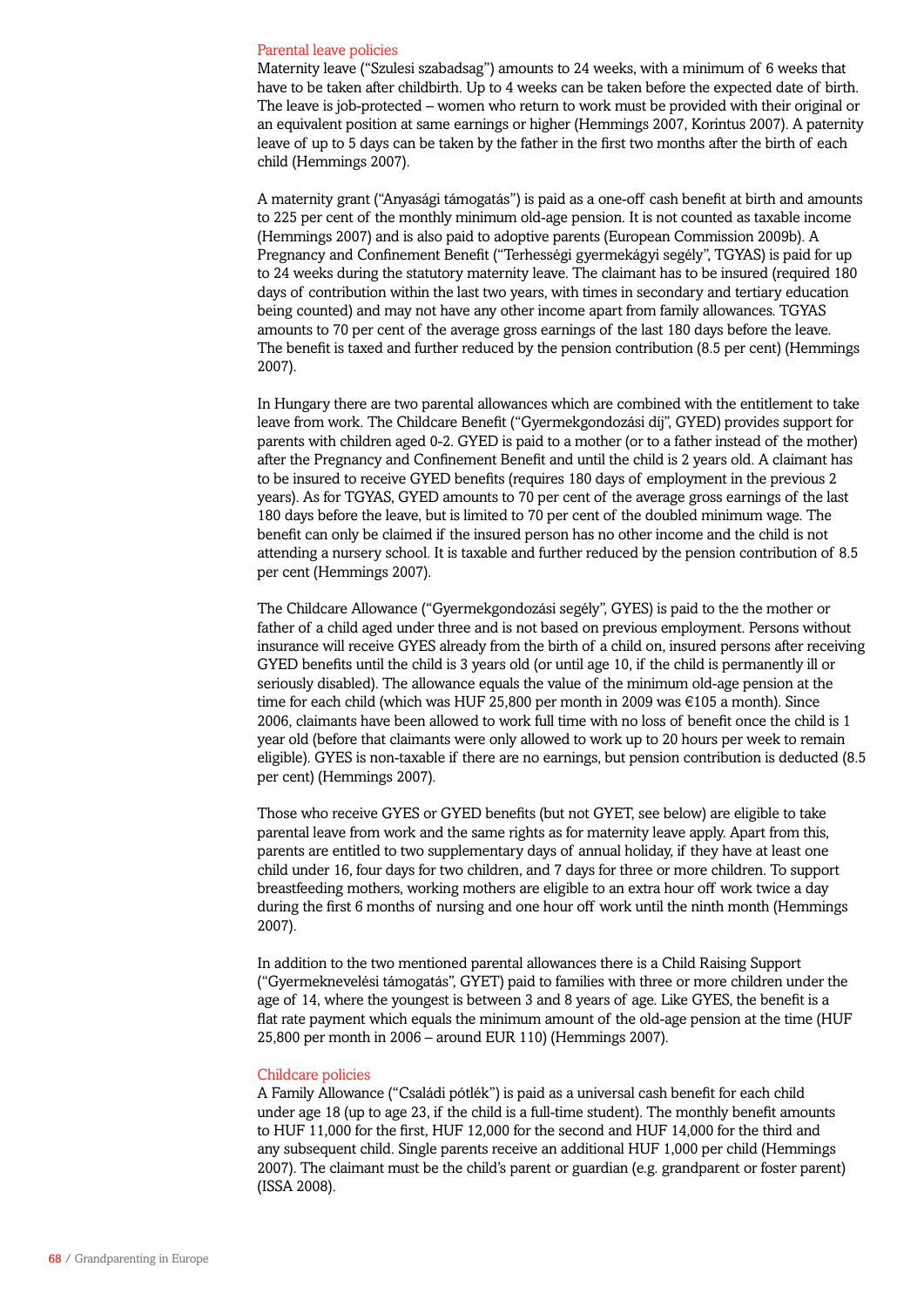Since 2006, only families with three or more children are entitled to Family Tax Credits ("Családi adókedvezmény"). The same age limits as for the family allowance apply. Tax credits for families amount to HUF 4,000 per month per child. The credit can be divided between the parents and is non-refundable (Hemmings 2007).

Child Social Support ("Rendszeres gyermekvédelmi kedvezmény") is paid to families with a per capita household income below 120 per cent of the minimum old-age pension (130 per cent for single parents). It consists of biannual payments of HUF 5,000 and also entails various in-kind benefits. This scheme replaced a more generous one in January 2006, which offered a monthly income-related child protection support (Hemmings 2007).

Supplementary Child Social Support ("Kiegészít gyermekvédelmi támogatás") is paid to legal guardians (which can include grandparents) of children who are receiving Child Social Support. The scheme was introduced in 2006 and amounts to 22 per cent of the minimum old-age pension per month per child and additional biannual payments of HUF 7,500 (Hemmings 2007).

Early Childhood Education and Care is provided in smaller day care centres and in day nurseries ("bölcs de") for children under age 3 and in kindergartens ("óvoda") for the 3-6 year olds. Communities are legally obliged to provide childcare services for children up to 3 years of age. Places are allocated with priority to parents who are working and the service quality is evaluated and checked by official childcare experts. One year of kindergarten is compulsory (87 per cent of children are sent for the full three years, (Thévenon 2008)). Municipalities are responsible for the provision of these childcare services and are subsidised by the state. Kindergartens are open 10 hours per day for 50 weeks per year. Day care and kindergartens are free of charge and the only fees applying are for meals (Hemmings 2007).

## Grandparents' family policy entitlements

Grandparents can claim GYED or GYES benefits instead of the parents and are then also entitled to take the associated leave (Hemmings 2007). GYES can be taken by grandparents from the child's 1st birthday until the child is 3 years old, if the parents agree to transfer their entitlement and if the child is looked after in the grandparent's home. Grandparents taking GYES are not eligible to also work. (ISSA 2008). This regulation allows some flexibility in the organisation of childcare within families and can support teenage parents in continuing their education. Grandparents can also look after grandchildren in case of parent's absence due to studying or illness until the child's 18th birthday, though they are not entitled to any cash benefit.

Finally, grandparents that are foster carers or guardians of their grandchild and live in the same household can take a cash benefit of €55 a month until the child's 18th birthday.

## **6.5 Family policies in Italy**

Italy is characterised by a rapidly ageing population (18 per cent aged 65 and older) with the smallest percentage of children (14.5 per cent) and the lowest fertility rates (1.2) in Europe. The state provides relatively little support for families, but the traditional model of support within the extended family is still strong and traditional family roles and structures continue to prevail in Italy. Lone parenthood, teenage pregnancies and cohabitation are not common and over 90 per cent of children under age 18 live with both parents. Adult children tend to remain with their parents until they get married (90 per cent of the under 24-year olds and over 30 per cent of the age group 24-35 years still live with their parents), and 60 per cent of women under 30 are still single (Morgan 2006). Women continue to have primary responsibility for children, and female labour force participation was below the EU average at 45.3 in 2005 (OECD 2007a).

Social policies target the older population mainly and family policies including the provision of paid parental leave and childcare benefits are limited. This helps to explain the wide use of childcare provided by grandparents. Although not among the highest, only 53 per cent of grandmothers and 43 per cent of grandfathers reported that they provide any childcare, in most cases childcare was provided once a week or more often (Hank and Buber 2009). However, Italy has well developed universal early childhood education and care services for children aged 3-6, which are widely used (Clearinghouse 2009, Morgan 2006).

Italy is characterised by a rapidly ageing population and the smallest percentage of children and lowest fertility rates in Europe.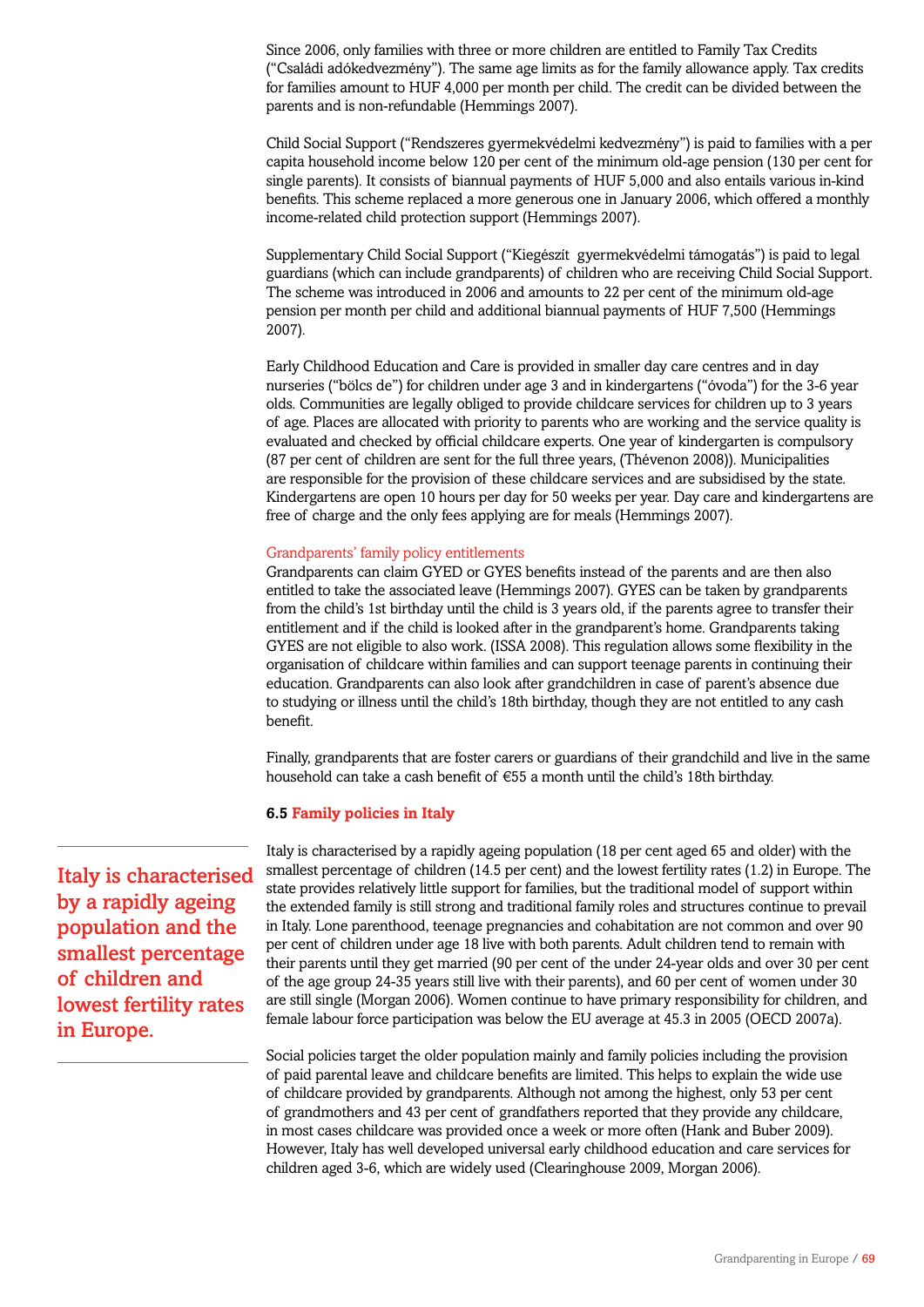#### Parental leave policies

A Maternity Leave ("Congedo di Maternità") of 20 weeks is compulsory for working mothers, and a minimum of 4 weeks (maximum of 8 weeks) has to be taken before the expected date of childbirth. The length of the leave increases by 12 weeks in the case of multiple or premature births. All women with social security insurance are entitled to the scheme (both employees and self-employed women). The benefit is equal to 80 per cent of average earnings with no ceiling; employees in the public sector receive 100 per cent of earnings (Giovannini 2007, ISSA 2008).

There is no general statutory eligibility for Paternity Leave ("Congedo di Paternità"), but the father may take paternity leave of three months under certain circumstances: if the mother has died or is severely ill, if the child is left by the mother, or if the father is the sole carer. The same conditions as for maternity leave apply (Giovannini 2007).

Parental leave ("Congedo Parentale") consists of up to 6 month job-protected paid leave, which can be taken by each parent. Parents can take their leave at the same time, but the total amount of parental leave cannot exceed 10 months. The leave can be taken as a single period or in shorter periods amounting to a maximum of 6 months. Fathers who take Paternity Leave (described above) are eligible to an additional month (added to the total 10 months). Single parents are entitled to 10 months of parental leave. The leave can be taken at any time until the child's 9th birthday; it is available for each child, so (for example) the entitlement is doubled for twins. The income-tested benefit is equal to 30 per cent of average earnings if the child is under 3 years old (employees in the public sector receive 100 per cent for the first 30 days), but is unpaid when taken for an older child aged 3-8 unless the parent's income is less than 2.5 times the minimum pension, i.e. the annual earnings do not exceed approximately EUR 13,000, in which case the allowance is equal to 30 per cent of average earnings. All employed parents are entitled to take parental leave apart from domestic workers and home helps. Self-employed workers are generally eligible for three months of paid leave. A father is entitled to take leave even if the mother is not eligible (e.g. if she is a housewife) (Giovannini 2007).

For adoptive and foster parents the same regulations apply as for biological parents. They have the right to take three months leave following adoption or assuming care of a child aged under six year. After this first leave they have the option to take a parental leave of 10 months for children under the age of three.

Parents have the right to take an unlimited and unpaid but job-protected leave to care for a seriously ill or disabled child under the age of 3. For children aged 3-8 sick leave of 5 days per year can be taken for each child (Clearinghouse 2009, Giovannini 2007).

#### Childcare policies

Family and child allowances ("Assegni familiari") are means-tested, tax-exempt cash benefits, which are provided for children up to the age of 18 (age 21 for children in full-time education, age 26 for university students, and with no age limit for disabled children). The total family's taxable income (except for pensions and social benefits) must not exceed an amount adjusted annually according to the retail price index. The benefit varies according to family size and income and is among the least generous in Europe; it ranged from EUR 10.33 to EUR 1,132.50 per month in 2008 (ISSA 2008). Family allowances are higher for a lone parent with a child and the income ceiling is higher for families with a disabled child (Clearinghouse 2009).

An additional family support allowance is paid to families with at least three dependent children under age 18. It is means-tested and the annual family income of a five-member family must not exceed a defined amount (EUR 22,480.91 in 2008). The benefit is paid monthly with a thirteenth payment in December. The allowance was EUR 124.89 in 2008 (ISSA 2008). Early Childhood Education and Care is divided into Childcare ("Asilo Nido") for children from 3 months to 3 years, and Preschool ("Scuola Materna") for the 3-5 year olds. Only 6 per cent of children under age 3 attend childcare, but over 95 per cent of the 3 to under 6 year olds are in a preschool programme.

Asilo Nido is primarily for children from working parents and is provided in childcare centres. It is a publicly funded and mostly publicly operated childcare facility with income-related fees, which cover a maximum of 20 per cent of the costs. The day nursery is open during 11 months of the year and often open 11 hours a day. Even though they are designed for children from three months of age on, children usually start attending childcare when the parental leave ends (i.e. at 9 months or 1 year). Apart from Asilo Nido there is little or no family day care available and working mothers have to employ nannies to look after their child at home.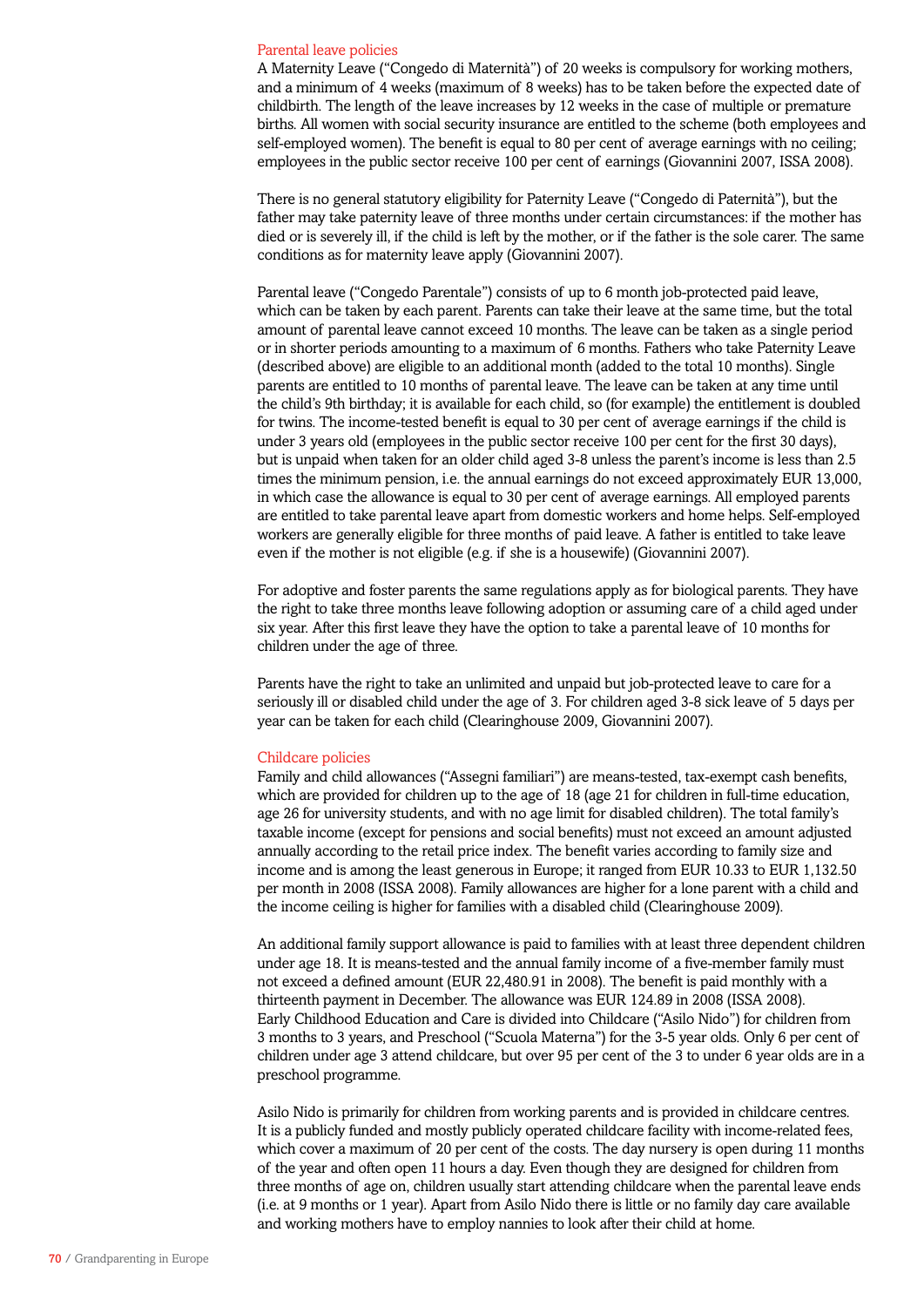The Scuola Materna (or Scuola dell' Infanzia) is for all children and free of charge. It is located in preschools and almost 95 per cent of children are enrolled (two thirds of whom are in public preschools, 10 per cent in church programmes) (Clearinghouse 2009). The Scuola Materna is now generally regarded as an essential socialization and educational experience for all children. Compulsory primary school begins at age 6.

## Other related policies

Parents have the right to flexible working until a child is 12 months old. All full-time working mothers are entitled to two hours a day of rest time during the first year after birth (one hour if working less than 6 hours a day). Fathers are eligible to use this allowance in certain situations: if the mother is self-employed or not employed, if she decides not to use it herself or if the father has the sole custody of the child. Employees (mothers and fathers) who have parental responsibility for a child under the age of 6 or a disabled child under the age of 18 have the legal right to apply for flexible working (e.g. to reduce their working hours). Employers can refuse, but have to state a clear business reason in writing (Giovannini 2007). Grandparents' family policy entitlements

Grandparents are eligible to claim child benefits for a dependent child until the child's 18th birthday (European Commission 2009b). However, the benefit is means-tested and conditional on 70 per cent of earnings deriving from employed work.

## **6.6 Family policies in the Netherlands**

Dutch family policies are among the most liberal of all EU countries in the sense that programmes and policies support diversity and individuality, show cultural acceptance of diverse family forms and life styles and are thus oriented towards all private households, although family life is still largely traditional. Family policies attempt to offer opportunities to combine child rearing and employment, especially as female labour participation has increased and fertility has declined (Clearinghouse 2009).

Grandparents childcare provision is very similar to that in Denmark: high extensive provision of childcare by grandparents, but rarely frequent. As such, grandmothers reported having provided any childcare to their grandchildren in 66 per cent of the cases and grandfathers had done so in 64 per cent of the cases. In both cases, childcare was most often occasional and less than 20 per cent of grandparents provided help almost weekly or more often (Hank & Buber 2009)).

### Parental leave policies

Maternity leave ("zwangerschaps- en bevallingsverlof") consists of a total of 16 weeks, including 6 weeks before and 10 weeks after childbirth. The period after birth is not reduced if the birth is later than the expected date of delivery. Leave can be started more than 6 weeks before the due date, and must be started by 4 weeks before (pregnant women are not allowed to work after that point). Eligible are all female employees (but self-employed women have been excluded since 2004 and need to arrange private maternity insurance in order to receive payments). Maternal leave is paid at 100 per cent of earnings up to a ceiling equivalent to the maximum daily payment for sickness benefit (EUR 177,03 in 2008, ISSA 2008). The leave is not transferable (Groenendijk 2007).

Paternity leave ("kraamverlof") is a paid leave of 2 days. It can be taken within the four weeks after the birth of a child. The person entitled is any male or female employee who is the partner of the woman giving birth or who acknowledges the child. It is paid at 100 per cent of earnings with no upper ceiling by the employer (Groenendijk 2007).

Two thirds of grandparents in the Netherlands provide childcare occasionally, less than 20% provide childcare weekly or more.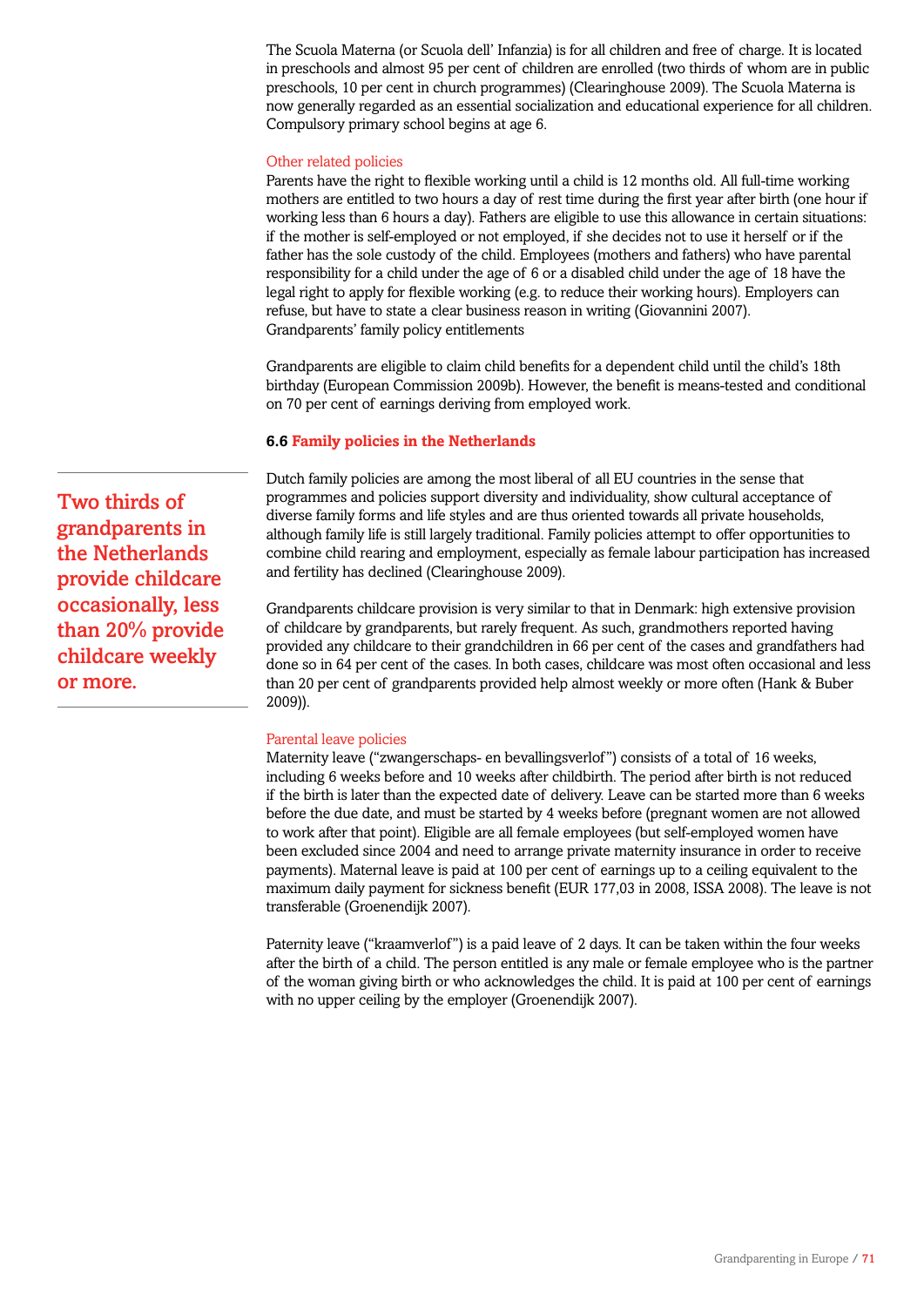Parental leave ("ouderschapsverlof") amounts to thirteen times the number of hours worked per week by the working parent (e.g. if working full-time at 38 hours a week the entitlement amounts to 494 hours), which can be taken until the child is 8 years old. There is some flexibility in the use of these hours, if the employer agrees (more hours a week during a shorter period or fewer hours a week over a longer period). With the employer's consent the leave may be also taken in two or three blocks. In the case of multiple births each parent is entitled to additional leave (leave is per child). Those entitled are all employed parents, who have worked for their present employer for at least one year continuously. Parental leave is unpaid (Clearinghouse 2009, ISSA 2008) and there are no child-rearing allowances of any kind (European Commission 2009b), but special Collective Labour Agreements are permitted. In 2006, the Life Course Savings Scheme ("Levensloopregeling"), a savings scheme with tax incentive elements, was introduced, which offers employees a way to finance longer periods and diverse types of leaves. Parental leave is not transferable (Groenendijk 2007).

In case of adoption or long-term foster care, each parent is entitled to 4 weeks leave with the same payment as for maternity leave (100 per cent of average earnings with ceiling). The leave can be taken two weeks before the placement of the child and up to 16 weeks afterwards. Adoptive parents have the same right to parental leave as other parents (Groenendijk 2007).

Parents can take short-term leave to care for a sick child living at home; leave to care for a foster child, a sick partner or a parent is also possible. A maximum of 10 days per year may be taken per parent and payment amounts to 70 per cent of earnings. All employees are eligible, if the care is necessary and provided by the employee himself or herself, but an employer can refuse the leave if the business interests of the company will be seriously harmed (European Commission 2002); Groenendijk, 2007 #4092}.

In addition, working parents are entitled to unpaid leave to care for a child (or partner or parent) with a life-threatening illness. Leave may be taken for up to six times their working hours per week. Again, the employer may refuse the leave if in serious conflict with the interests of the company (European Commission 2002, Groenendijk 2007).

A further emergency leave, consisting of a "reasonable amount of time" from a few hours to a few days, can be taken in exceptional circumstances, such as the sudden illness of a child, a death in the family or other emergencies. The leave ends after only one day, if short-term leave is taken subsequently. It is paid at 100 per cent of earnings (European Commission 2002, Groenendijk 2007).

All types of leave described are non-transferable, thus grandparents are not entitled to any kind of leave for a grandchild, unless they are the foster parent.

### Childcare policies

Family allowances are paid for children younger than 16 years of age, if the child lives in the same household as the insured person (if not, the benefit may be paid under certain conditions). Benefits are payable to a child living abroad, if the place of residence is an EU country or a country where reciprocal agreements exist. Older children aged 16-17 may receive benefits, if either attending school (at least 213 hours per quarter), or vocational or university training (at least 1,680 hours per school year), or some other type of training of at least 1600 hours per year. Children who receive a student grant under the Dutch Student Financing Act are not eligible. Children who work more than 19 hours a week or who are receiving unemployment benefits are not entitled to family allowances. The family allowance for children up to age 6 ranges from EUR 271.70 to EUR 366.40 per child per quarter for children born before 1995 and EUR 190.19 for children born from 1 January 1995. For children aged 7 to 12 the benefits amount to EUR 230.95 and for those aged 13 to 18 to EUR 271.70 (ISSA 2008).

The entitlement to Child Benefits includes all children living in the same household with the claimant (a family relationship is not necessary), thus parents can receive child benefits for their own children, stepchildren and foster children, and grandparents may claim benefits for a coresiding grandchild (European Commission 2002).

Early Childhood Education and Care has improved since the increase of female labour force participation in the 1990s, with the provision of maternal and parental leave as well as of childcare services (Clearinghouse 2009). In the Netherlands childcare is provided by the government, the employer and by private bodies, however, informal care rendered by relatives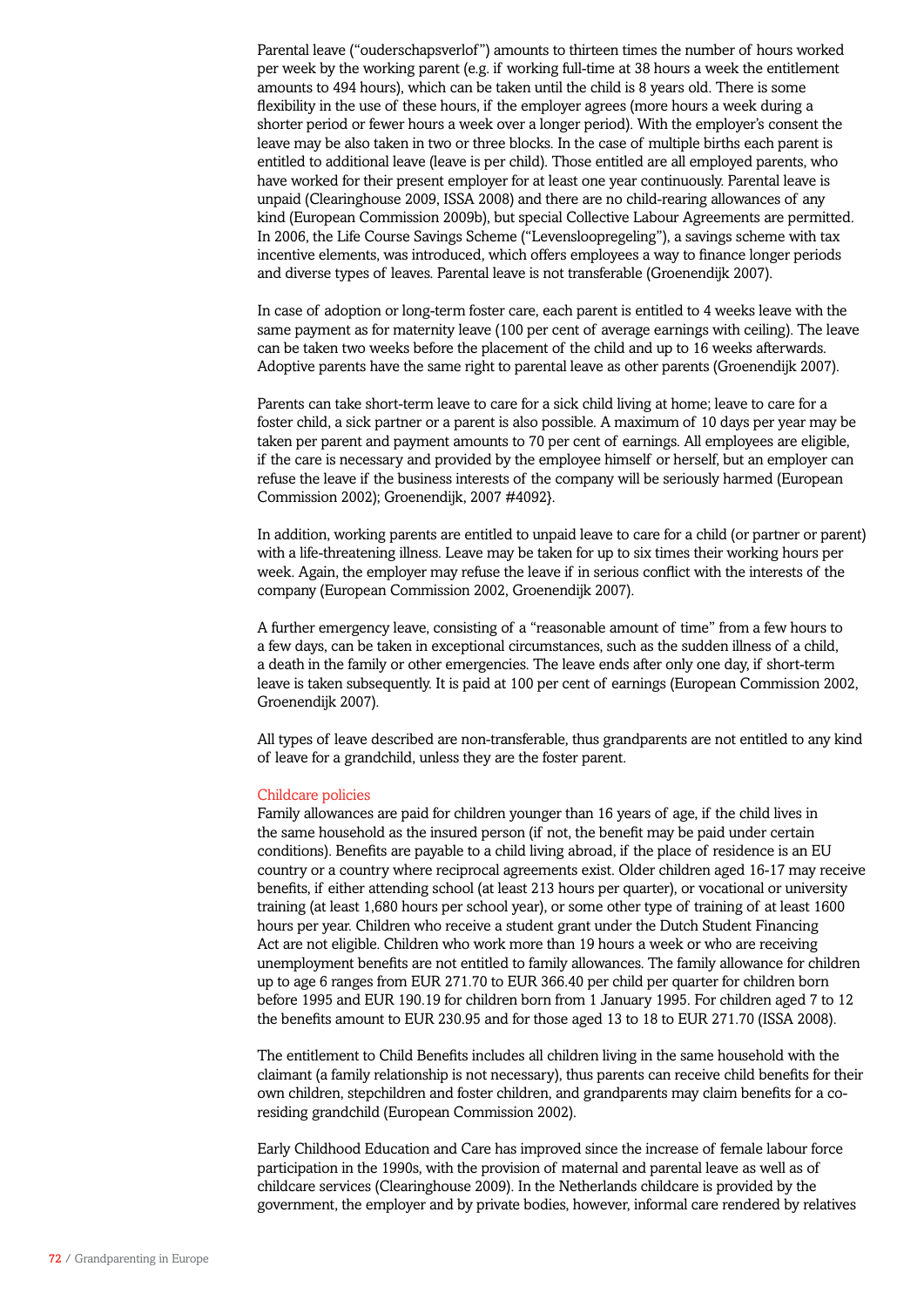or child-minders still remains most common due to the relatively short duration of (unpaid) parental leave compared to other EU countries and the limited provision of day care. Formal care for children aged 6 weeks to 4 years is offered in childcare centres, which are often private initiatives. The cost of care is shared among parents, employers and government and the fees parents have to pay are income-related and publicly subsidised. Fourteen per cent of under 4 year olds and 98 per cent of the 4 year olds are attending formal childcare while compulsory education starts at 5 (Clearinghouse 2009)). Many mothers work part-time and many lone mothers are not employed, which further reduces the need for childcare (Clearinghouse 2009). Grandparents' family policy entitlements

Grandparents can take child benefits if they are foster parents or guardians of a child under the age of 18 and are insured. The benefit varies depending on the age of the child: up to 5 years old they receive  $\epsilon$ 64.99 a month; aged 6-11 the amount is  $\epsilon$ 78.92 a month and aged 12-18 €92.89 a month.

## Other related policies

All employees who have been working for the same employer continuously for over a year are entitled to flexible working (i.e. increasing or decreasing their working hours). The regulation applies only to companies with more than 10 employees and may be refused by the employer if the interests of the company will be seriously harmed.

# **6.7 Family policies in Portugal**

Portugal has an unusual combination of low public support to families with children and a high percentage of women – and mothers – in full-time jobs. In 2005, 66.6 per cent of mothers with children aged under three years were in work (COE 2009). Portugal is one of the few OECD countries, together with the Nordic countries, that clearly pursue gender equity in work and is moving towards a dual-earner model (Lewis, Campbell & Huerta 2008). Significant action has been the substitution of the concepts of maternity and paternity leave for a single and non- gender based concept titled 'parental leave'. On the other hand, many families still rely on informal care to reconcile work and family life (Le Bihan & Martin 2004), especially those families with low financial resources that cannot afford private childcare services for their children aged three years or younger.

## Parental leave policies

In 2009, major changes in parental leave policies were introduced. Maternity leave was replaced by "initial parental leave", and paternity and parental leave were integrated under 'parental leave'.

Mothers are entitled to a maternity leave period of up to 30 days ('initial parental leave') before child-birth. They are obliged to take at least 42 days (6 weeks) leave post child-birth; both of these periods are included in the total parental leave of 120 or 150 consecutive days (see below). In case of a multiple birth, the maternity leave period is extended by one month per each additional child. The payment is granted to mothers and paid at 100 per cent of the reference income9 .

Eligibility for maternity leave depends on the employment status of women. All women employees who have been employed and paid insurance contributions for six months are eligible for mother's initial parental leave. Mothers and fathers who are not eligible are entitled to a monthly benefit of  $\epsilon$ 335 for 120 consecutive days or  $\epsilon$ 268 for 150 consecutive days only if their family income is below 80 per cent of the index of social support (IAS) figure. Self-employed workers who contribute to social security and unemployed men and women receiving unemployment benefit are also eligible for maternity leave.

In Portugal, there is also a special maternity leave. Women who take this leave receive an allowance; it is paid to pregnant women, to women who have recently given birth, or to women who are breastfeeding an infant and who are exposed to health and safety risks in the workplace or work at night. The benefit is equal to 65 per cent of the reference income. Paternity leave (included in the 120 or 150 days of parental leave, but only available to men) is granted to all employed fathers; it consists of up to 20 days after the childbirth. Ten of these 20 days are mandatory, of which 5 consecutive days have to be taken immediately after child-birth and 5 other consecutive or interrupted days in the next 30 days after child-birth (with 2 extra days in the case of twins). The other ten (of the 20) days are optional days during the 'initial

Many families rely on informal care to reconcile work and family life especially those with low financial resources.

<sup>9</sup> It is equal to the income of the last 6 months prior to the second month after confinement or in cases where work is not possible, divided by 180.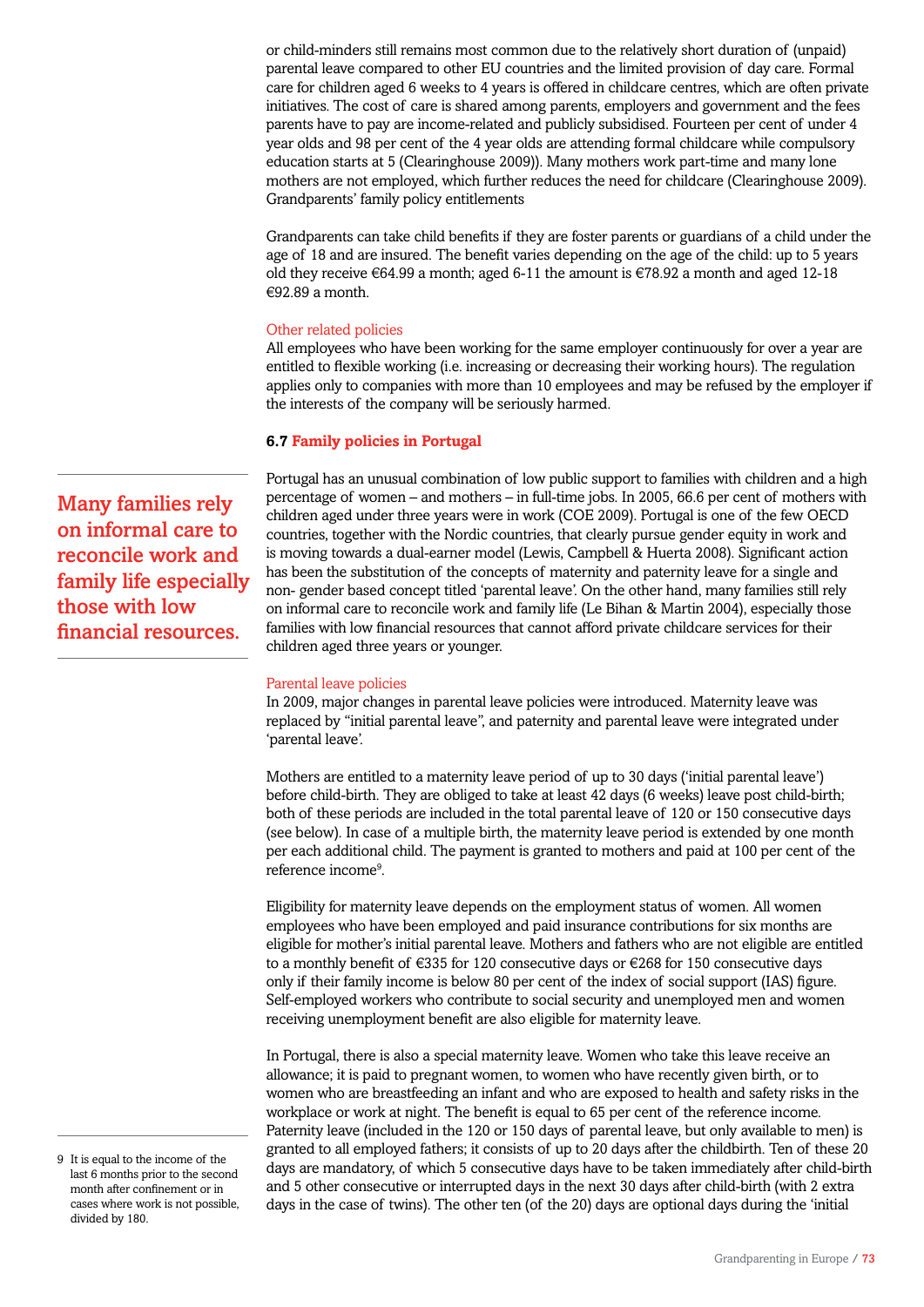maternity leave' (with 2 extra days in the case of twins). The leave is paid at 100 per cent of the reference income with no ceiling on earnings. Fathers who have no record of or insufficient contributions to the social security system are entitled to 10 days' obligatory leave paid at 80 per cent of the IAS figure (IAS: €419,22).

The remainder of parental leave is allocated either to mothers or to fathers or divided between them after the child is born. However, fathers can only take parental leave if the mother chooses not to use it and is working. Parental leave consists of total of 120 consecutive days of which 45 must be taken by the mother. Parental leave can be extended to a total of 150 consecutive days for twins or if the parents opt for shared childrearing. The payment varies depending on the number of days: 100 per cent of earnings in case of 120 or 80 per cent in case of 150 days when shared. Parents can also divide between themselves 180 days at 83 per cent of earnings as long as the leave is shared (the father must take at least 30 consecutive days without the mother at home).

The proportion of employed women with children under the age of one year who were on maternity or parental leave in 2006 was only 27.3 per cent, while only 0.7 per cent of fathers took up parental leave.

In Portugal, there are also entitlements to reconcile work and family life. For example, parents with children below age 12 are entitled to "flexible working" which means that the employee may choose, within limits, when to start and finish daily work. Employees may work up to 6 consecutive hours and up to 10 hours daily as long as the normal weekly hours of work are fulfilled. Parents with children below 12 years old are also entitled to work part-time for a maximum period of 2 years.

Parents are entitled to time off work to care for a sick child. The entitlement is granted to fathers or mothers in order to give exclusive care to his/her child due to sickness or accident, but only if the other parent works, cannot provide care and has not been granted the benefit before. The entitlement consists of 30 consecutive or interrupted days per year for children aged up to 12 years old or children with chronic illnesses or disability. In addition, parents can take 15 consecutive or interrupted days per year to care for sick children aged 12 or older (max. 18). Time off work for such a reason is paid at 65 per cent of average earnings.

### Grandparent childcare policy entitlements

Grandparents, unlike in other countries, are eligible for a special leave for caring for new born grandchildren ("subsídio por faltas especiais dos avós"). They are entitled to up to 30 days following the grandchild's birth. The conditions for eligibility are, however, seriously limited to very particular cases. The grandchild has to live in the same household with the grandmother or grandfather and the parent must be 16 years old or younger. Those grandparents who are entitled to such benefit for childcaring receive 100 per cent of the reference income.

Finally, grandfathers or grandmothers can have time off work to care for their sick grandchildren. Grandparents may be allowed to provide exclusive care to grandchildren under 18 years old or if they suffer from a chronic condition. However, it is only granted if both parents work and cannot arrange time off work with their employer. The time off work is dependent upon the period left unused for parents to care for sick children. It is paid at 65 per cent of the reference income.

#### Childcare policies

In the last decade, public and private childcare services in Portugal have experienced a large expansion for children of all ages. For children under 3 years old, there are three main options in terms of childcare provision. The first one is crèches that can be run by either the private sector, the public sector or by not-for-profit organizations. Crèches run by non-profit institutions are the most prevalent (80 per cent of children)<sup>10</sup> and extensive (open for 10 to 12 hours a day). However, payments by parents are means-tested. The second option is to pay for registered childminders or family crèches. Finally, the third option is unlicensed childminders which are widely used by parents with irregular working hours.

Parents in Portugal are entitled to a benefit to care for their children. However, this benefit is income-related. It is a cash allowance that varies in its amount depending on the basis of the joint income of the family and children's age. It is granted on a monthly basis to cope with extra expenses from childcare and ranges from €135.84 a month (for an annual family income up to

10 Council of Europe and Family Policy Database 2009.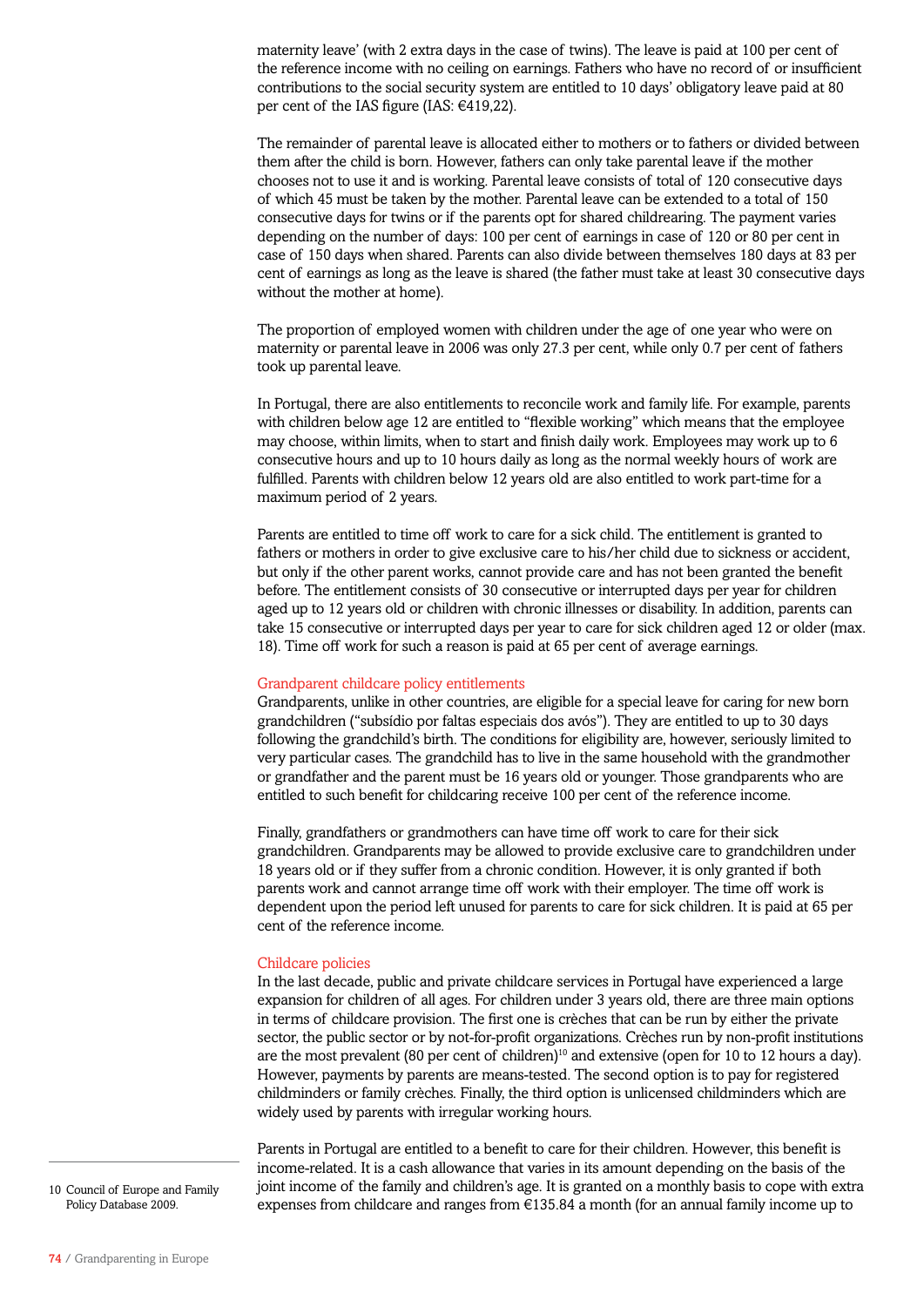0.5 times  $\in$ 407,41 x 14) to  $\in$ 11.03 a month (for an annual family income of between 2.5 and 5 times €407.41 x 14).

In 2006, the percentage of children aged 0-2 years old enrolled in formal care was 43.6 per cent. Almost 80 per cent of children aged 3 to 5 years old were enrolled in formal care.

## **6.8 Family policies in Romania**

In Romania, family and social care policies for children are significantly limited. The scarcity of formal care for children aged under three years old and the various benefits for child raising children in the home oblige mothers to stay in the home or to use informal networks, especially grandmothers. Furthermore, the sexual division of labour is deeply embedded into social norms and social policies. A reflection of this is the low female participation in the labour market; in 2007, 52.8 per cent of all women were in employment (COE 2009), and in 2006 employed mothers were only 39.7 per cent $11$  of all mothers with children under 3 years old (OECD 2006).

### Parental policies

Mothers are entitled to maternity leave for a period of 126 days, of which 63 can be used before giving birth and the remaining 63 days after the child's birth. Mothers are obliged to take at least 42 days leave after the child's birth. Maternity leave is paid at 85 per cent of the average gross monthly earnings over the last 6 months for the insured person. Eligibility for paid maternity leave depends on mothers having earned taxable employment income for a period of 12 months before giving birth.

In addition, special maternity leave may be granted to mothers who are at risk because of their work. Maternal risk leave and allowance can be granted either during pregnancy or after childbirth for a period of 6 months (120 days) and is paid at 75 per cent of the average gross monthly wage over the last 10 months prior to confinement.

On the other hand, paternity leave consists solely of a 5-day leave period immediately after the child's birth.

Mothers, fathers, foster parents or guardians are also entitled to take parental leave and associated cash benefits as long as they have had earnings and have paid contributions for the last 12 months before the child's birth. The parental allowance consists of a cash benefit (600 lei =  $E$ 145) paid on a monthly basis or, alternatively, 85 per cent of the parent's average wage earned during the last 12 months with a ceiling, and can be granted until the child is two years old or, three years old in the case of a disabled child.

Parents are also entitled to take some time off work to care for a sick child until the child is 7 years old. The leave period can be granted up to 45 days per year and per child and is paid at 85 per cent of the average gross monthly income of the last 6 months of the parent in benefit. The leave period to care for a sick child is extended to a maximum of 90 days in case of a disabled child.

Another option for parents is reducing working hours until the child is 18 years old.

#### Childcare policies

Childcare benefits in Romania are universal and paid at a flat rate. These benefits are granted to all children, whether living with a parent or in foster care.

The State allowance for children is paid on a monthly basis until the child is 18 years old and the payment varies depending on the child's age. For a child aged up to two years, or three years in the case of disabled children, the rate is  $\epsilon$ 48 a month per child; thereafter the rate is €10 per month

There is also a birth allowance granted to mothers for each of the first four children. The amount is paid at a flat rate of €55 a month during the first year and for each of the first four childbirths.

A complementary family allowance may be granted to families with children up to age 18. However, this allowance is means-tested and depends on the family structure and family

In Romania the lack of formal care for children aged under three oblige mothers to either stay at home or use grandmothers.

11 Not including mothers on maternity and parental leave. The total percentage of mothers in employment with children under 3 years old, including mothers on maternity and parental leave, was 53.4 per cent in 2006 (OECD 2006).

12 However, this threshold is reported as 168 RON i.e. €40.7 at http://www.demogr.mpg.de/ cgi-bin/databases/cdb/cdb.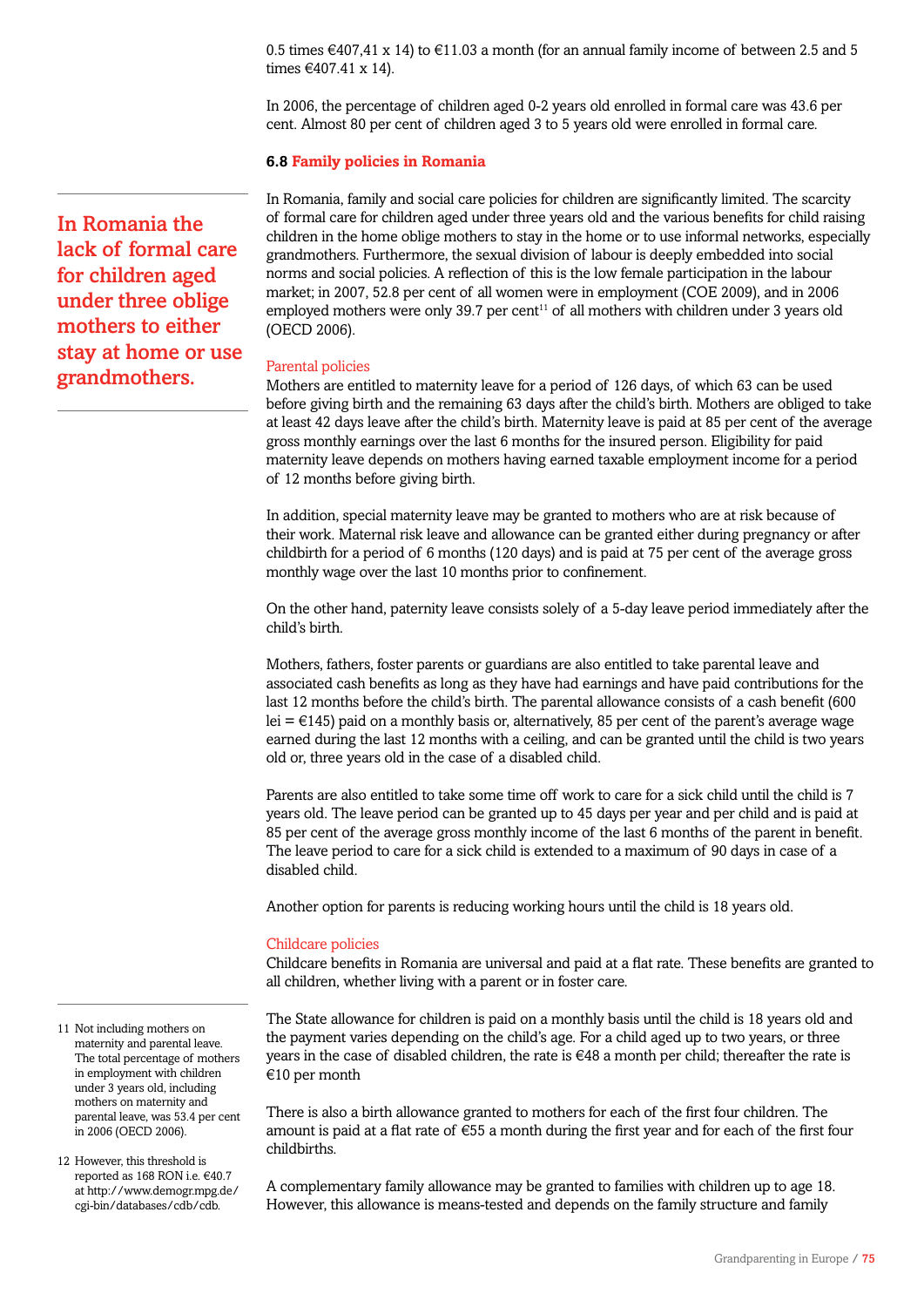income, with a threshold of net income per family member up to  $\epsilon$ 112 a month<sup>12</sup>. The payment varies according to the number of children in the household: 1 child ( $\in$ 12); 2 ( $\in$ 14); 3 ( $\in$ 16); 4 or more (€17).

A similar allowance is paid to single parents with children up to the age 18; adopted or fostered children are also entitled to the benefit. This benefit is means-tested (with a threshold of  $E112$ a month per family member) and paid on a monthly basis depending upon the number of children: 1 child is paid at  $\in$ 17 a month; 2 at  $\in$ 19; 3 at  $\in$ 20; and 4 at  $\in$ 21. For fostered children a flat-rate allowance of  $\epsilon$ 23 is paid on a monthly basis.

Formal childcare services are non-existent for children aged less than three years old and childcare is provided within the family. However, formal care for children aged 3-5 years old is widely available (72.5 per cent of children in 2006)<sup>13</sup>.

### **6.9 Family and social care policies in Spain**

Despite recent changes in family policies Spain remains a country with limited assistance to families and individuals with children. Limited support to mothers by either cash benefits or public childcare provision contributes to explaining (and is explained by) the low female participation rates in the labour market (54 per cent of all women in  $2006$ )<sup>14</sup> and low percentage of part-time mothers with children under 2 years old (45 per cent in 2006).

The traditional male-breadwinner model is widely extended and embedded in family life. Mothers are in charge of children and remain for long periods off work after the child is born, while fathers are continuously in the labour market. The gender division of labour is thus clearly accentuated. Further, informal networks, especially grandparents, are of high importance in reconciling work and family life.

Grandparents in Spain play a very important role in family care. Despite the low percentages of grandmothers (52 per cent) and grandfathers (41 per cent) providing any childcare in the last 12 months in comparison with other European countries (e.g. France or Denmark), grandparents in Spain are more likely to provide regular care with almost 40 per cent of them provind care almost weekly or more often (Hank and Buber 2009).

## Parental policies

In Spain, mothers are entitled to maternity leave for a maximum period of 16 weeks (with an additional two weeks in case of a multiple birth). If the employee in receipt of the maternity benefit continues to require medical care beyond this 16-week period, she will be treated as temporarily unfit for work. Maternity leave is paid at 100 per cent of earnings during the 16 weeks of maternity leave. In case of a multiple birth, a special allowance is paid for the first 6 weeks, at a value of 100 per cent of the weekly minimum wage (calculated from the monthly minimum wage).

All employed mothers are entitled to maternity leave, as long as they are affiliated employees with active social security contributions at the beginning of the leave. If the insured woman is younger than age 21, there is no minimum contribution period. If aged 21 to 26, the insured must have at least 90 days of contributions in the 7 years before childbirth or before the official date of fostering (or adopting) a child; or a career total of at least 180 days. If the mother is older than age 26, she must have 180 days of contributions in the 7 years before childbirth or before the official date of fostering (or adopting) a child; or a career total of at least 360 days. The adopted or fostered child must be younger than age 6 (age 18 if disabled or with assessed social or familial difficulties).

Mothers can delegate up to ten of their 16 paid weeks of maternity leave to the father or it can shared by both parents.

Paternity leave consists of 13 days off work. The daily benefit is equal to 100 per cent of the insured man's daily average earnings in the last calendar month before the paternity or adoption leave period and is paid for 13 days. These 13 days can be used during or immediately after the end of maternity leave. An additional two days have to be used immediately after childbirth ("Permiso por nacimiento"). Paternity leave can be extended by 2 days per child in the case of multiple births, adoption, or fostering. To be eligible, the father must have contributions for at least 180 days in the previous 7 years.

Grandparents in Spain are more likely to provide regular care with 40% of them providing care weekly or more often.

- 13 Council of Europe Family Policy Database, 2009. www.coe.int/ familypolicy/database
- 14 Council of Europe Family Policy Database, 2009. www.coe.int/ familypolicy/database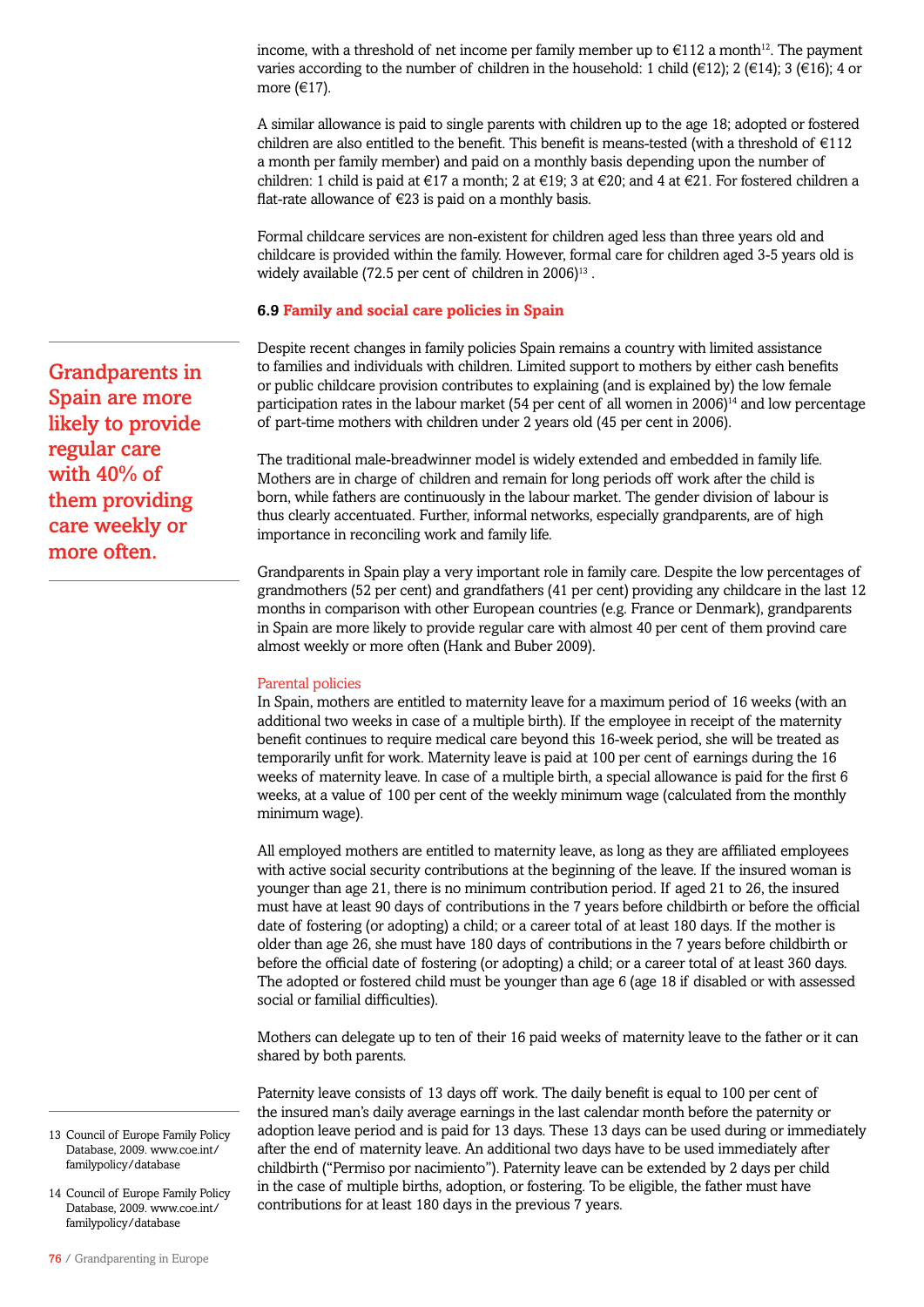Parental leave is granted either to the mother or to the father until the child is 3 years old. The leave is an individual right and guarantees the right during the first year to return to the same job position. After the first year the job is protected but not the position. During parental leave no payment is made to families, but workers are credited with social security contributions. All employees are eligible for parental leave.

There are limited leave arrangements for childcare or career breaks. For example, parents can take two paid days' leave to care for a sick child. Also, parents in employment can take leave for up to two years or reduce their working hours to care for a dependent relative including their child. This leave entitlement is unpaid but workers are credited with social security contributions for the first year.

Mothers are also entitled to one hour of absence from work during the first nine months after childbirth. The absence is paid by the employer and can be transferred to the father if both parents work.

A working parent can reduce his/her working day by either an eighth, a third or half of its normal duration to care for a child until the eighth year. There is no payment associated to the working hours reduction, but parents taking this part-time leave are credited with up to two years of full-time social security contributions.

## Childcare policies

There are two main benefits for new born children. The first is a child benefit for birth. It is a one-off allowance of  $\epsilon$ 2,500 for birth of a child or a tax deduction of  $\epsilon$ 2,500 on the income declaration. Any legal parent who has lived in Spanish territory for 2 years prior to the birth or adoption is entitled to the birth grant.

The second benefit is a means tested single payment. It is a payment of  $\epsilon$ 1,000 that is awarded for the birth or adoption of a child by a large family or one that becomes large because of this event, by a single parent family or by a mother who has a disability equal to or greater than 65 per cent, and only if their income is below a certain level. There is also a tax allowance for children under three years of age of  $\epsilon$ 100 a month (a maximum of  $\epsilon$ 1,200 per year).

Spain has very limited public provision of services for children aged under three years old; family or private care arrangements are the only options to care for toddlers. However, public provision for the pre-school period is extensive: infant schools, child houses (casas de niños), equipped play areas where parents can play with children (ludotecas), educative services in rural areas, centres for counselling.

In 2006, the percentage of children aged 0-2 years old enrolled in formal care was 34 per cent. In stark contrast, the percentage of children aged 3-5 years old in formal care was 97.7 per cent.

## **6.10 Situation in the United Kingdom**

A series of leave arrangements and benefits help parents to cope with the demands and responsibilities of childrearing and contribute to structure the participation of grandparents. The United Kingdom is the paradigmatic case of the liberal regime in Europe. Parental policies and child benefits are highly conditional on family or individual income and childcare public services are severely limited, while market provision is extended.

## Parental leave policies

Maternity leave in the UK is granted for a maximum of  $52$  weeks<sup>15</sup>, whether or not the woman is eligible for any payment, and women are expected to take at least 26 weeks off work. The mother's job is kept under the same terms and conditions. For those mothers who are eligible, 39 weeks will be paid by the employer; this is called Statutory Maternity Pay and is taxable<sup>16</sup>. The first 6 weeks are paid at 90 per cent of average earnings with no ceiling; the next 33 weeks are paid at a flat rate of £124.88 (or 90 per cent of earnings, whichever is lower). The last 13 weeks are unpaid.

Eligibility for maternity leave depends on the employment status of women. To be eligible for Statutory Maternity Pay the mother must have been employed by the same employer for at least 26 weeks (some breaks are not counted) into the 15th week before the week the baby is due and should have average earnings of at least £95 a week before tax (being the level at which National Insurance contributions become payable).

1 in 3 working mothers in the UK rely on grandparental childcare.

<sup>15</sup> The leave may be taken from the 11th week before the baby is due.

<sup>16</sup> Before the 1 April 2007 the last 26 weeks of maternity leave were unpaid.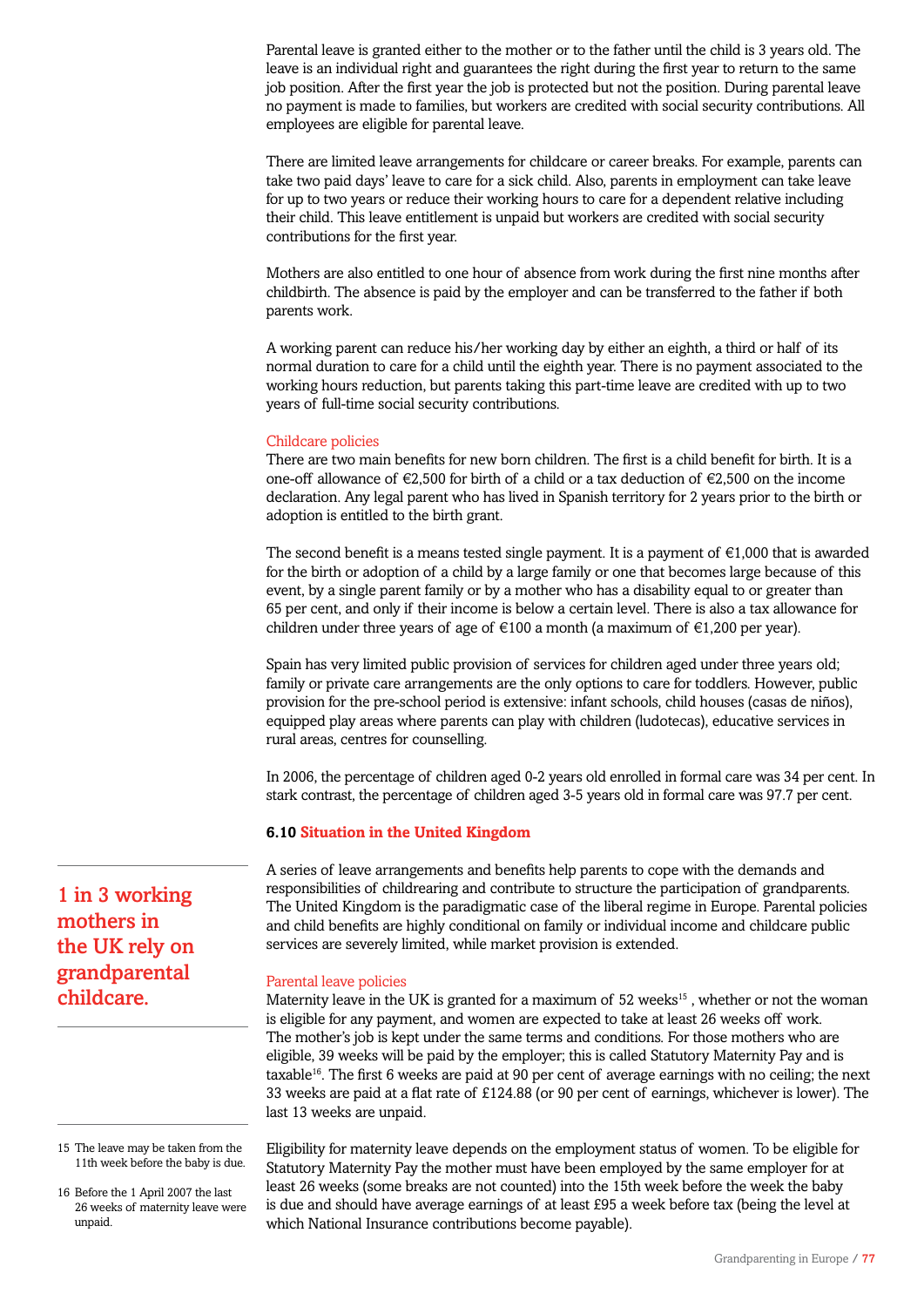1 in 3 working mothers in the UK rely on grandparental childcare.

Women not eligible for Statutory Maternity Pay may claim Maternity Allowance, a state benefit, if they have worked for at least 26 weeks of the 66 weeks before the date when the baby is due. Maternity Allowance is £128.88 per week or 90 per cent of average gross weekly earnings, whichever is smaller, and is payable for a maximum of 39 weeks. Other benefits may be available to women who do not qualify for Maternity Allowance if the family has a very low income.

In practice, almost no women are employed during the first 26 weeks of maternity leave (0.0 per cent) according to the OECD family and policy database (2007). However, some studies show that the take-up of maternity leave after the compulsory period is rather low, indicating a higher need for a third party to look after children. However, the employment rate of women with children under the age of 3 is just slightly over 50 per cent (52.4 per cent in 2006).

There is also Paternity Statutory leave which is a maximum of two weeks and is paid at either a flat-rate of £124.88 or 90 per cent of average weekly earnings (whichever is lower). The leave must be taken within eight weeks of the birth. The paternity leave may be taken by the biological father of the child, the mother's husband or her partner if they are involved in supporting the mother or caring for the baby.

An extra period of time off work after maternity and paternity leave is finished might be granted to both parents, by negotiation with the employer. In addition, parental leave in the UK consists of a total of 13 weeks per child and parent with a maximum of 4 weeks to be taken in one calendar year up to the child's fifth birthday (or 18th birthday for a disabled child). This right is neither transferrable nor paid and only parents or formal guardians are entitled; grandparents, therefore, may not take up parental leave in substitution for a parent. The proportion of employed men with children under the age of one year who took parental leave in 2006 was only 0.7 per cent; for women this figure was 0.1 per cent (OECD 2006).

The above types of leave arrangements may be complemented with extra time off work to care for dependants. However, in the UK, there is no special provision for childcare except for unexpected or sudden emergencies. In such cases only parents are entitled to take some time off work, which is unpaid. Surprisingly, in the legislation there is no clear mention of the amount of time employees might take off work; however, it is commonly agreed that two days should be sufficient to sort out any immediate problem. Grandparents are not eligible for these arrangements.

Finally, parents in employment may apply to employers for flexible working time. The right to apply for flexible working time and hours is provided to those with a child under 16 years old (or 18 years old if the child is disabled).

### Childcare policies

In the UK, Child Benefit is a universal, tax-free and non-means-tested payment per child. The person responsible for a child is entitled to receive the benefit of £20.30 a week for the first child or £13.40 for each other child. This is supplemented by Guardian's Allowance (£14.30 a week) for people bringing up orphans or in families with one dead parent and one unavailable parent. Grandparents can receive these benefits if they are responsible for looking after children, although in the case of child benefit, the parents must agree.

Families with children may be eligible to receive various family benefits. Income Support is a benefit paid under certain circumstances to people with very low incomes, including unemployed lone parents and (in some cases) grandparents who are primary carers for their grandchildren. Income Support is means-tested and varies by the age of the parent, with younger parents aged 16-17 years receiving £35.65 per week, while a parent of 18 and over will receive £59.15 per week. Depending on their situation, unemployed parents and parents on very low incomes may also receive benefits to cover some or all of the cost of rent and council tax ; parents with disabled children are entitled to additional benefits.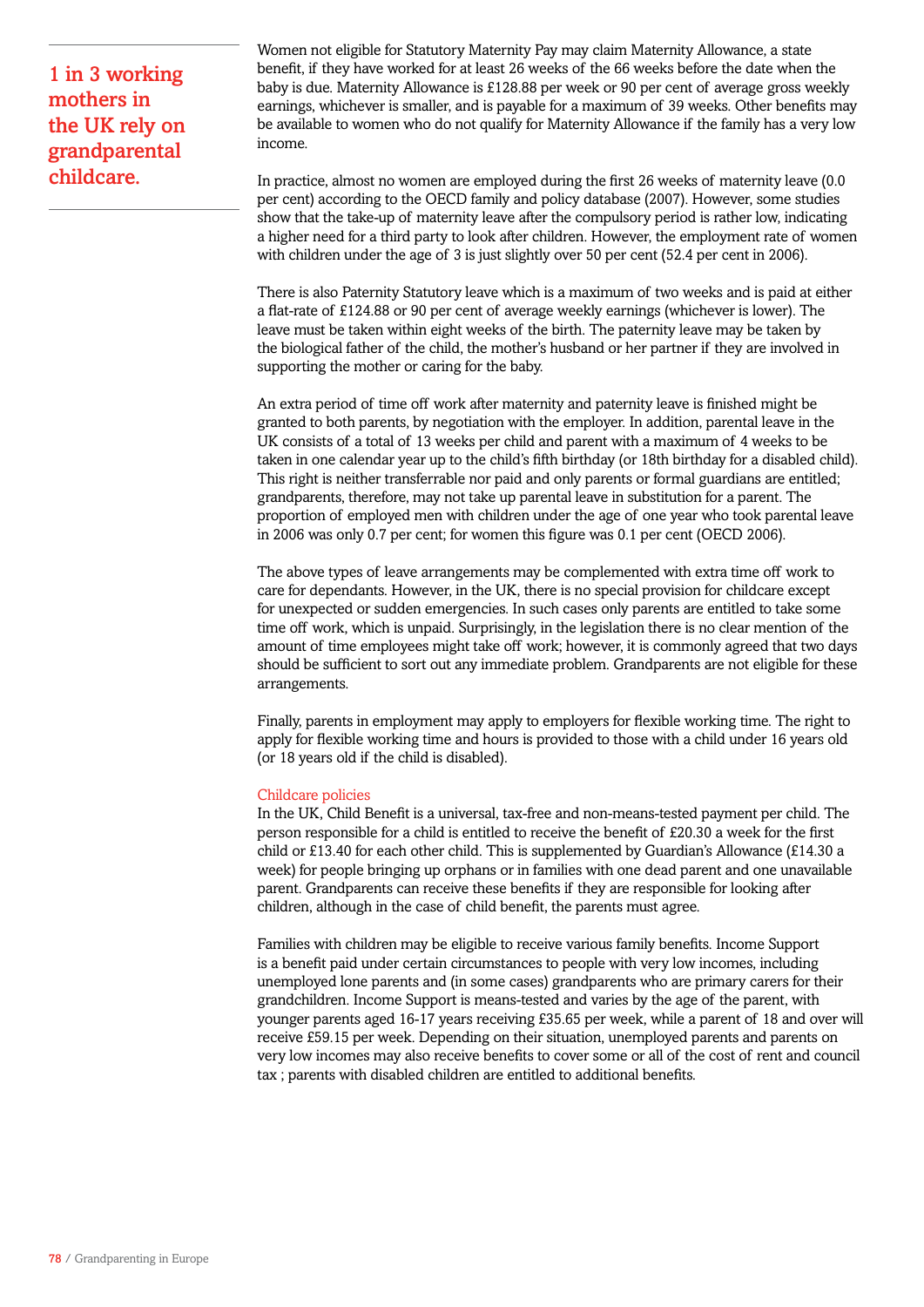In April 2003 the UK Government introduced a system of tax credits for low and middle income families, including both a maintenance and childcare element. The maintenance element is worth up to £2,300 a year per child, depending on parents' income. Working parents are entitled to use the childcare element of the tax credit covering up to 80% of the cost of childcare (depending on income) to purchase formal childcare, for example from private nurseries, children's centre nurseries and registered childminders, and for older children from registered after school clubs, holiday play schemes and registered childminders. Grandparents can become registered childminders but to be eligible must look after any child outside the child's home. The proportion of childcare costs met by parents therefore varies considerably according to their income, and the also the age of their child (because of a free element for three to five year olds).

The UK has a mixed economy of formal childcare. The Government makes only restricted provision for public or subsidized childcare for children under three years old, and therefore such services are mostly private. Sixty five per cent of full day care and 59 per cent of sessional providers are privately owned (24 per cent and 20 per cent respectively are run by voluntary organisations)17. Only about 10 per cent of childcare providers are state owned. Among the services for under three-year-olds are child minders and private day nurseries, as well as playgroups or other sessional care. Sure Start Children's Centres also offer a range of services for children up to the age of 5 although it is likely that this provision will now be reviewed under the new government. Research published in 2004 showed that parents in the UK pay on average 75% of the total of their childcare costs (Daycare Trust 2004 as cited in Skinner and Finch 2006), however this situation may have changed as a result of the introduction of tax credits.

Children aged between 3 and 5 are entitled to 15 hours free childcare or early years education a week; this may be provided by state nursery schools and nursery classes or by private or voluntary sector pre-schools or playgroups for children 2 to 5 years old. In 2008 the Government announced that part-time free childcare would be extended to 2 year olds; although this is currently being piloted its future is uncertain under the new government.

In 2006 the percentage of children age 0-2 enrolled in formal care or early-education centres was 39.7% (23% full-time) and occupied an average of 18 hours a week. By contrast, almost 91% of children aged 3 to 5 years old were enrolled in formal care. More recent data for England showed an enrolment percentage of 46% for children aged 3 years old in a nursery class, 30 per cent in a playgroup and 15 per cent in a day nursery<sup>18</sup>.

Surveys carried out on the amount of informal care used by families show a high dependence on grandparents for looking after grandchildren; 49 per cent of families reported that grandparents had looked after children at some point in the previous year, with 26 per cent having done so during the last week<sup>19</sup> (Bryson et al 2006). Thus, informal care, and especially informal care provided by grandparents, is extensively used by families to cope with childcare needs and demands, especially for families with children under 3 years old in which both partners are working .

### Grandparents' policy entitlements

Among all the arrangements, provisions and policies on childcare and family dependants, there is no explicit mention of grandparents as valuable contributors to childcare or with possible entitlements to child benefits or leave for child-caring. However, grandparents can receive child benefits as long as they are the main carers (i.e. they bring up the own children), and the parents agree.

The Families and Relationships Green Paper on 'Support for All' highlights the importance of family ties and intergenerational relationships to cope with the needs and demands for support of children; it includes recommendations to improve and enhance fathers' participation in caring for their children and to a lesser extent demands greater social recognition of the role grandparents play in family life (DCSF 2010). However, the recently introduced National Insurance Credits for grandparents providing childcare for a grandchild under 12 (from April 2011) are a step forward in recognising the valuable contribution of grandparents as providers of childcare. They will receive Class 3 National Insurance Credits that count towards bereavement benefits and State Pension.

- 17 Council of Europe Family Policy Database, 2009. www.coe.int/ familypolicy/database
- 18 Data from the Council of Europe Family Policy Database 2009.
- 19 Data is from a survey carried out in 2004/05 for the Department for Education and Skills.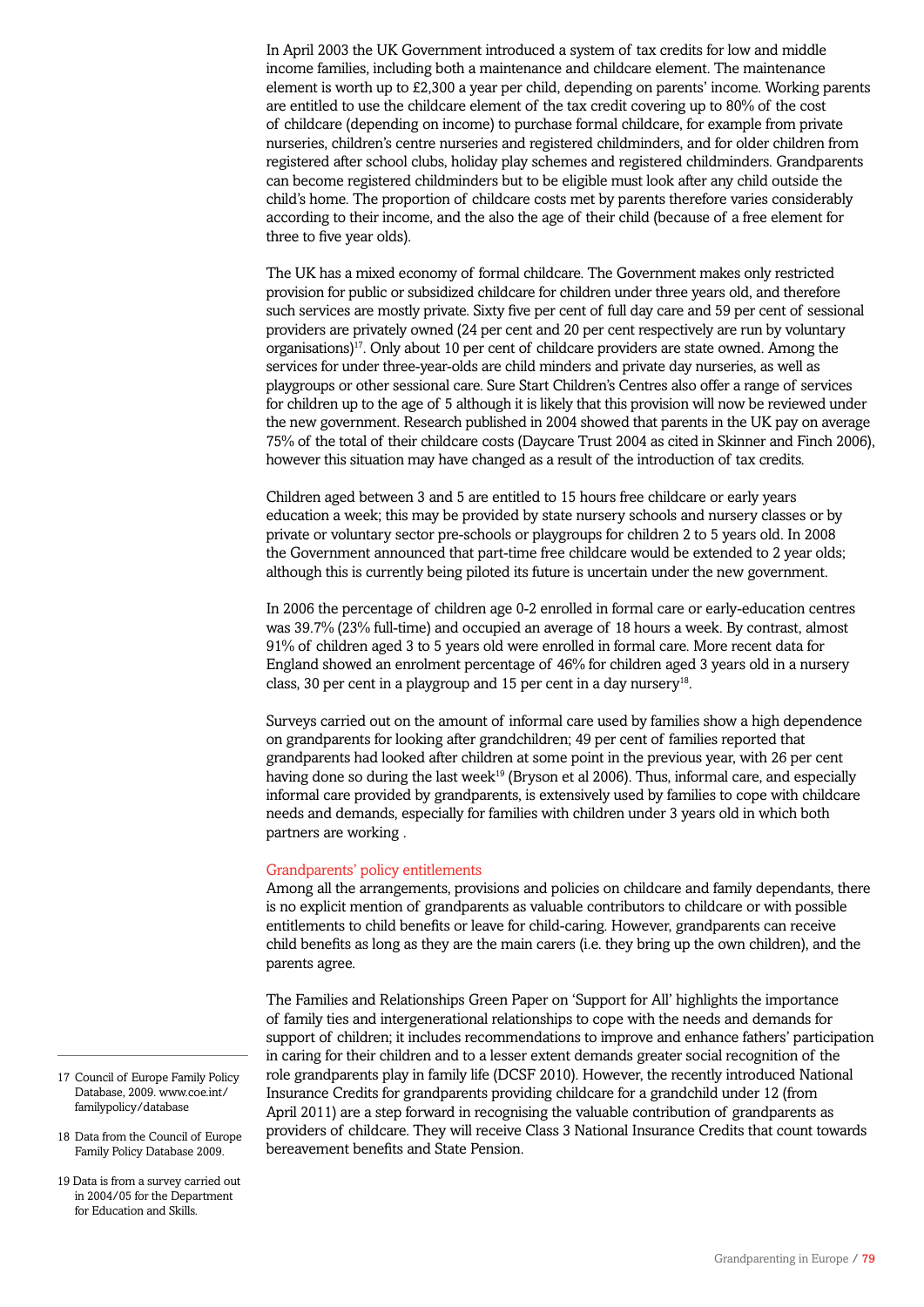Grandparents with primary care of grandchildren might obtain parental responsibility if a court grants them with a residence order or special guardianship order. In such case a grandparent is allowed to make decisions about a grandchild but parents may retain parental responsibility. Local authorities are required to help children 'in need', but many children in family and friends care are not recognised by the local authority as children in need and so do not qualify for support. If formally fostered with grandparents, foster allowances are payable from the Local Authority until the child is 16 years old or 20 years old in case the grandchild is in nonadvanced education or in approved training. Grandparents might also become legal guardians in the event of the death of both parents or one of them. They would then be entitled to a guardian's allowance which can be paid until the child's 16th birthday and amounts to £14.30 a week per one child.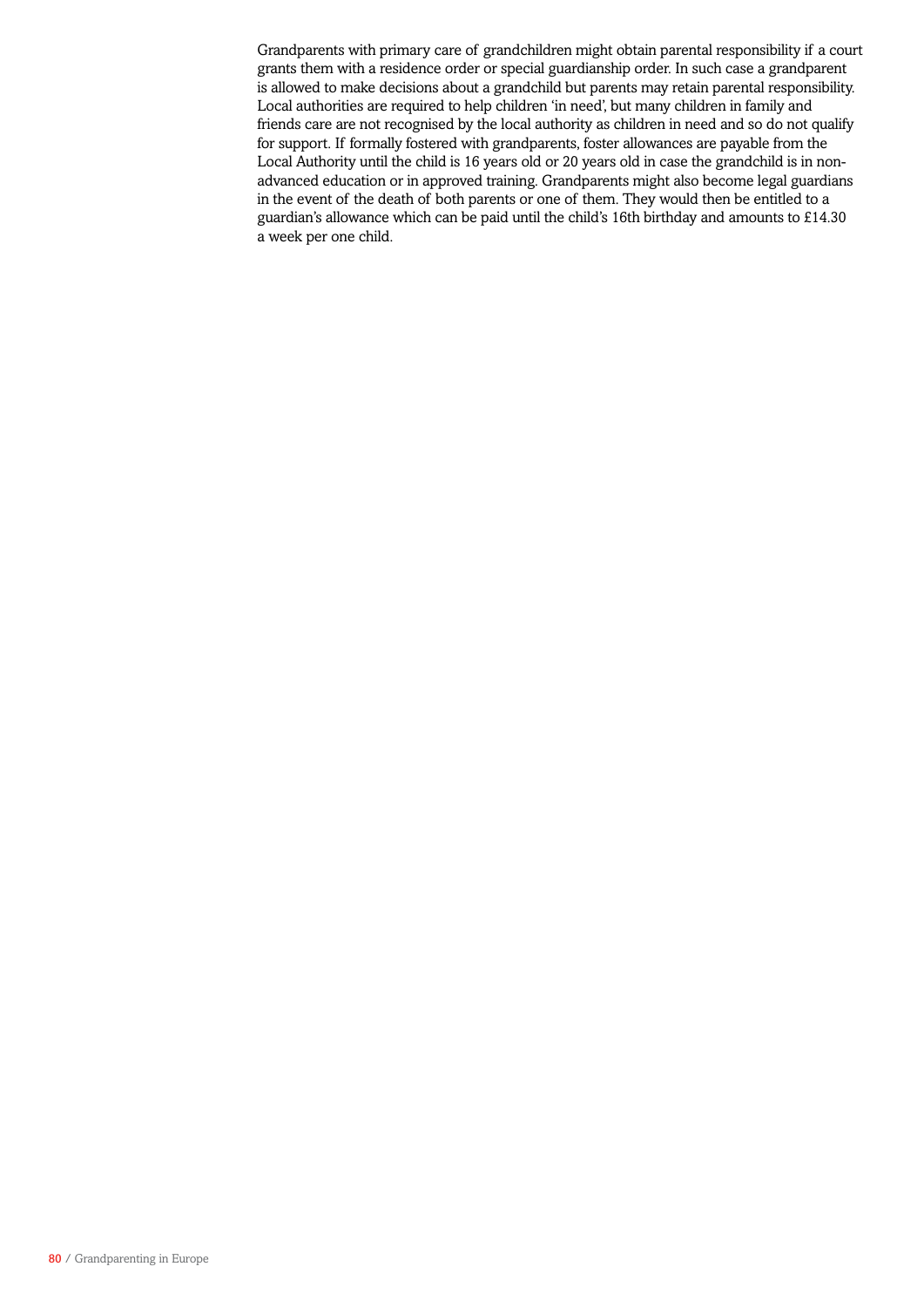# 7. Appendix 2 Useful websites



### **General information on European family policies**

## **International Social Security Association (ISSA) & U.S. Social Security Administration (SSA), Office of Retirement and Disability Policy, Social Security Programs Throughout the World: Europe, 2008.**

http://www.ssa.gov/policy/docs/progdesc/ssptw/2008-2009/europe/ Very helpful information on European social security programmes, family policies, and demography by country (update 2008).

# **The Clearinghouse on International Developments in Child, Youth and Family Policies, Columbia University.**

# http://www.childpolicyintl.org/

Useful compilation of public policies (in particular family policies) for a variety of countries (last update 2009).

## **European Commission, Employment and Social Affairs; Social Protection and Social Inclusion; Social Protection; MISSOC Database.**

# http://ec.europa.eu/employment\_social/missoc/db/public/compareTables.do?lang=en Very helpful database of social policies by country including EU member countries (last update July 2009). This was developed as the successor of the publication "Family benefits and family

policies in Europe" of the European Commission (MISSOC-INFO 01/2002).

## **OECD (Organisation for Economic Co-operation and Development), Family Database** www.oecd.org/els/social/family/database/

The OECD family database includes indicators for all OECD countries categorised under 4 broad headings: the structure of families, the labour market position of families, public policies for families and children, and child outcomes. Comparative tables include information on family policies and public spending on family policies among others.

A detailed explanation of the OECD family database can be found here: http://www.uclouvain.be/cps/ucl/doc/demo/documents/Thevenon\_Base\_OCDE.pdf

### **Council of Europe Family Policy Database**

http://www.coe.int/t/dg3/familypolicy/database/default\_en.asp Compiled information and comparative tables covering 40 of the Council of Europe's 47 member States, including all members of the European Union.

### **Leave Policies and Research Network (including 24 countries)**

http://www.sfi.dk/Default.aspx?ID=3172 Very systematic and helpful information on leave policies in annual country reports (including most European countries; last update Aug 2007).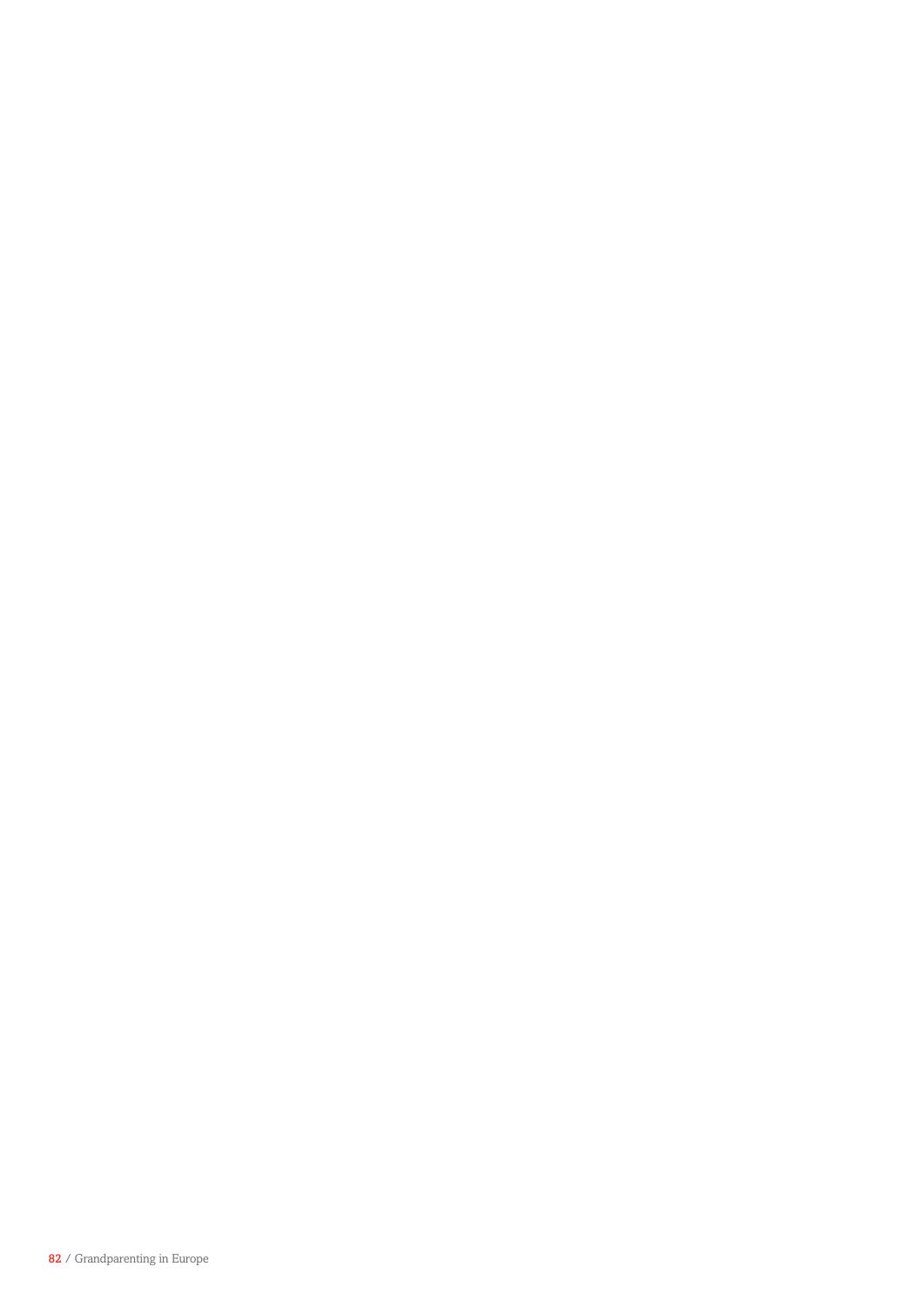# 8. References



Age Concern 2004, Economic contribution of older people, Age Concern, London.

Aisenbrey, S 2009, 'Is there a career penalty for mothers' time out? A comparison of Germany, Sweden and the United States', Social Forces, vol. 88, no. 2, pp. 573-605.

Albertini, M, Kohli, M & Vogel, C 2007, 'Intergenerational transfers of time and money in European families: common patterns - different regimes?', Journal of European Social Policy, vol. 17, pp. 319-334.

Attar-Schwartz, S, Tan, JP, Buchanan, A, Flouri, E & Griggs, J 2009, 'Grandparenting and Adolescent Adjustment in Two-Parent Biological, Lone-Parent, and Step-Families', Journal of Family Psychology, vol. 23, no. 1, pp. 67-75.

Attias-Donfut, C, Ogg, J & Wolff, FC 2005, 'European patterns of intergeneraitonal financial and time transfers', European Journal of Ageing, vol. 2, pp. 161-173.

Bachman, HJ & Chase-Lansdale, PL 2005, 'Custodial grandmothers' physical, mental, and economic wellbeing: Comparisons of primary caregivers from low-income neighborhoods', Family Relations, vol. 54, no. 4, pp. 475-487.

Baker, LA & Silverstein, M 2008, 'Preventive health behaviors among grandmothers raising grandchildren', Journals of Gerontology Series B-Psychological Sciences and Social Sciences, vol. 63, no. 5, pp. S304-S311.

Baydar, N & Brooks-Gunn, J 1998, 'Profiles of grandmothers who help care for their grandchildren in the United States', Family Relations, vol. 47, no. 4, pp. 385-393.

Bell, A, Finch, N, La Valle, I, Sainsbury, R & Skinner, C 2005, A question of balance: Lone parents, childcare and work, Department for Work and Pensions, Research Report No. 230, HMSO, London.

Bengtson, VL 2001, 'Beyond the nuclear family: the increasing importance of multigenerational relationships in American society', Journal of Marriage and the Family, vol. 63, no. 1, pp. 1-16.

Bernal, R & Fruttero, A 2008, 'Parental leave policies, intra-household time allocations and children's human capital', Journal of Population Economics, vol. 21, no. 4, pp. 779-825.

Blustein, J, Chan, S & Guanais, FC 2004, 'Elevated depressive symptoms among caregiving grandparents', Health Services Research, vol. 39, no. 6, pp. 1671-1689.

BMFSFJ 2009, Elternzeit und Elterngeld [Parental leave and parental allowance]

Retrieved February 2010, from <http://www.bmfsfj.de/BMFSFJ/Service/Publikationen/ publikationen,did=89272.html/>

BMG 2009, Glossary. Retrieved February 2010, from <http://www.bmg.bund.de/cln\_160/nn\_1168258/ SharedDocs/Standardartikel/DE/AZ/S/Glossarbegriff-Schwangerschaft.html?\_\_nnn=true>

Bolin, K, Lindgren, B & Lundborg, P 2008, 'Informal and formal care among single-living elderly in Europe', Health Economics, vol. 17, no. 3, pp. 393-409.

Bornat, J, Dimmock, B, Jones, D & Peace, S 1999, 'Stepfamilies and older people: Evaluating the implications of family change for an ageing population', Ageing and Society, vol. 19, pp. 239-261.

Brandon, PD 2005, 'Welfare receipt among children living with grandparents', Population Research and Policy Review, vol. 24, no. 5, pp. 411-429.

Bridges, LJ, Roe, AEC, Dunn, J & O'Connor, TG 2007, 'Children's perspectives on their relationships with grandparents following parental separation: a longitudinal study', Social Development, vol. 16, no. 3, pp. 539-554.

Bryson, C, Kazimirski, A and Southwood, H (2006) Childcare and early years provision: a study of parents' use, views and experience, Department for Education and Skills, London.

Buchanan, A, Griggs, J & Grandparents Plus 2009, My second mum and dad: The involvement of grandparents in the lives of teenage children, Grandparents Plus, London.

Burholt, V & Wenger, GC 1998, 'Differences over time in older people's relationships with children and siblings', Ageing and Society, vol. 18, pp. 537-562.

Caputo, RK 2001, 'Grandparents and coresident grandchildren in a youth cohort', Journal of Family Issues, vol. 22, no. 5, pp. 541-556.

Cardia, E & Ng, S 2003, 'Intergenerational time transfers and childcare', Review of Economic Dynamics, vol. 6, no. 2, pp. 431-454.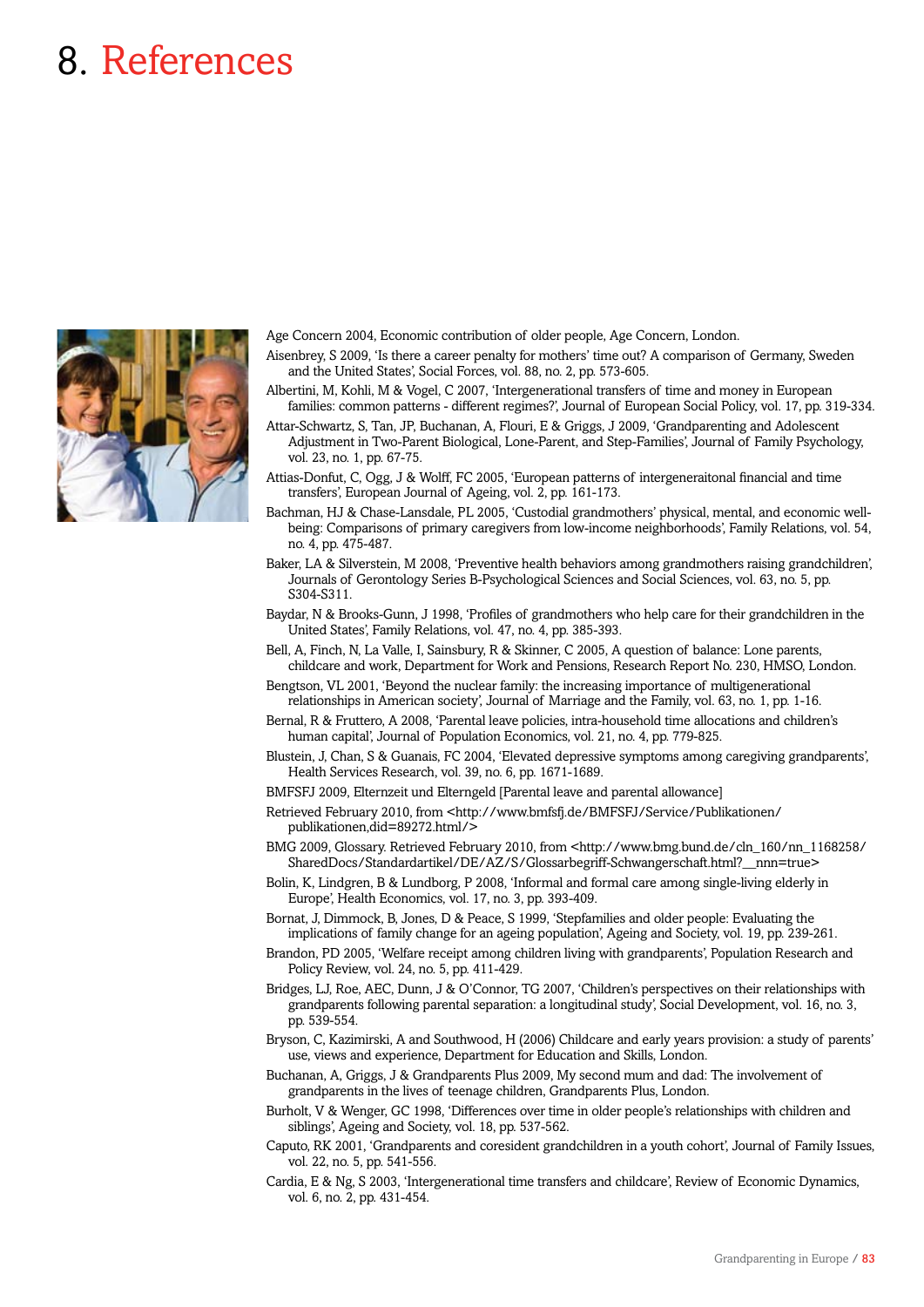- Casper, LM & Bryson, KR 1998, Co-resident grandparents and their grandchildren: Grandprent maintained families. Working paper no. 26, Population Division, U.S. Bureau of the Census, Washington, D.C.
- Chan, CG & Elder, GH 2000, 'Matrilineal advantage in grandchild-grandparent relations', Gerontologist, vol. 40, no. 2, pp. 179-190.
- Clarke, L. & Roberts, C. 2004, 'The meaning of grandparenthood and its contribution to the quality of life of older people', in Growing older: Quality of life in old age, eds A. Walker and C. H. Hennessy, Open University Press, London, pp. 188-208.
- Clearinghouse 2009, The Clearinghouse on International Developments in Child, Youth and Family Policies. Retrieved March 2010, from http://www.childpolicyintl.org/.

Coleman, D 2000, 'Population and family', Twentieth-century British social trends, Macmillan Press, London, pp. 27-93.

- Commission of the European Communities 2005, Green paper, confronting demographic change: A new solidarity between the generations, Brussels.
- Copen, CE 2006, 'Welfare reform: challenges for grandparents raising grandchildren', J Aging Soc Policy, vol. 18, no. 3-4, pp. 193-209.
- Cox, D & Rank, MR 1992, 'Inter-vivos transfers and intergenerational exchange', Review of Economics and Statistics, vol. 74, no. 2, pp. 305-314.
- Creasey, GL & Kaliher, G 1994, 'Age-differences in grandchildrens' perceptions of relations with grandparents', Journal of Adolescence, vol. 17, no. 5, pp. 411-426.
- Crosnoe, R & Elder, GH 2002, 'Life course transitions, the generational stake, and grandparent-grandchild relationships', Journal of Marriage and the Family, vol. 64, no. 4, pp. 1089-1096.
- Cuddeback, GS 2004, 'Kinship and family foster care: a methodological substantive synthesis of research', Children and Youth Services Review, vol. 26, no. 7, pp. 623-639.
- Daly, M 2000, The gender division of welfare: the impact of the British and German welfare states, Cambridge University Press, Cambridge.
- Daly, M & Lewis, J 2000, 'The concept of social care and the analysis of contemporary welfare states.', British Journal of Sociology, vol. 51, no. 2, pp. 281-298.
- Davis, MM, McGonagle, K, Shcoeni, RG & Stafford, F 2008, 'Grandparental and parental obesity influences on childhood overweight: Implicatons for primary care practice', The Journal of the American Board of Family Medicine, vol. 21, no. 6, pp. 549-554.
- Del Boca, D, Pasqua, S & Pronzato, C 2008, 'Motherhood and market work decisions in institutional context: A European perspective', Oxford Economic Papers, vol. 61 (Special Issue), pp. i147-i171.
- Dench, G & Ogg, J 2002, Grandparenting in Britian: A baseline study, Institute of Community Studies, London.
- Dench, G, Ogg, J & Thomson, K 1999, 'The role of grandparents', in R Jowell, J Curtice, A Park, K Thomson, L with Jarvis, C Bromley and N Stratford (eds.), British Social Attitudes the 16th report. Who shares New Labour values?, Ashgate Publishing Company, Aldershot, Hants, England, pp. 135- 156.
- Dex, S and Ward, K, 2007, Parental care and employment in early childhood, an analysis of the Millennium Cohort Study Sweeps 1 and 2, Working Paper Series no. 57, Equal Opportunities Commission.
- Drew, LM & Silverstein, M 2007, 'Grandparents' psychological well-being after loss of contact with their grandchildren', Journal of Family Psychology, vol. 21, no. 3, pp. 372-379.
- Duncan, S, Edwards, R, Alldred, P & Reynols, T 2003, 'Motherhood, paid work and partnering: Values and theories', Work, Employment and Society, vol. 17, no. 2, pp. 309-330.
- Dunn, J 2004, 'Understanding children's family worlds: Family transitions and children's outcome', Merrill-Palmer Quarterly-Journal of Developmental Psychology, vol. 50, no. 3, pp. 224-235.
- Eggebeen, DJ 1992, 'Family structure and intergenerational exchanges', Research on Aging, vol. 14, no. 4, pp. 427-447.
- Esping-Andersen, G 1990, The three worlds of welfare capitalism, Princeton University Press, Princeton, New Jersey.
- Esping-Andersen, G 1999, Social foundations of post-industrial economies, Oxford University Press.
- Esping-Andersen, G & Sarasa, S 2002, 'The generational conflict reconsidered', Journal of European Social Policy, vol. 12, no. 1, pp. 5-21.
- European Commission 2002, Family Benefits and family policies in Europe (MISSOC 01/2002). Retrieved February 2010, from <http://ec.europa.eu/>
- European Commission 2009, Employment in Europe, Office for the Official Publications of the European Communities, Luxembourg.
- European Trade Union Institute 2009, Benchmarking Working Europe 2009, European Trade Union Institute, Brussels.
- EWCO 2008, Work-life balance policies benefit working parents. Retrieved March, from <http://www. eurofound.europa.eu/ewco/2008/06/DK0806059I.htm>.
- Farmer, E & Moyers, S 2004, Children place with family and friends: Placement patterns and outcomes, Report to the DfES, DfES, London.
- Farmer, ERG & Moyers, S 2008, Kinship care: Fostering effective family and friends placements, Jessica Kingsley, London.
- Fergusson, E, Maughan, B & Golding, J 2008, 'Which children receive grandparental care and what effect does it have?', Journal of Child Psychology and Psychiatry, vol. 49, no. 2, pp. 161-169.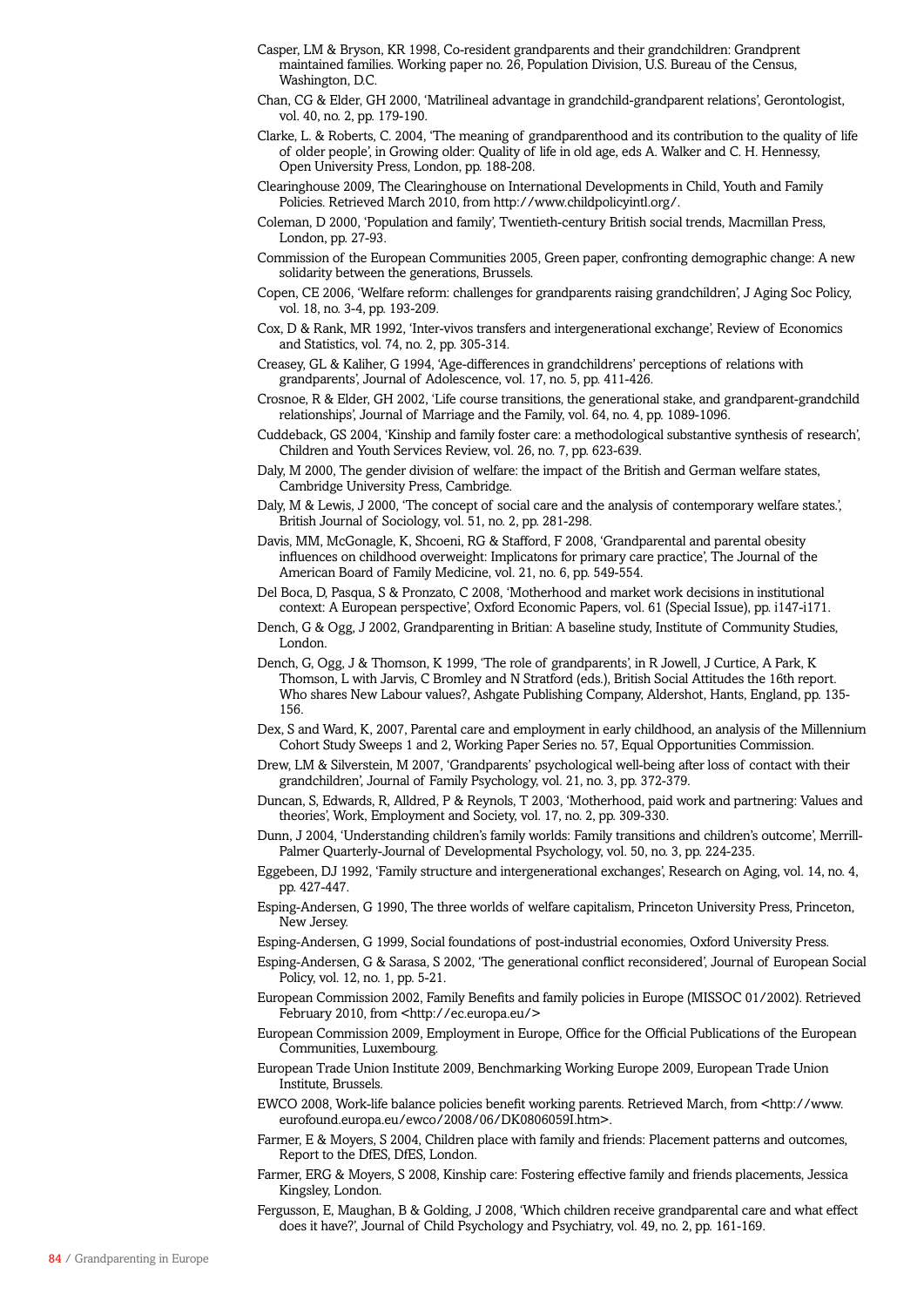- Finanztip 2010, Familienförderung: Kindergeld Kinderfreibetrag Erziehungsfreibetrag [Family support: Child allowance - income-tax child allowance - income-tax care allowance]. Retrieved April 2010, from <http://www.finanztip.de/recht/steuerrecht/kinder-im-steuerrecht.htm>.
- Fink, J 2004, 'Questions of care', in J Fink (ed.) Care: Personal lives and social policy, The Policy Press, Bristol, pp. 2-38.
- Fuller-Thomson, E & Minkler, M 2001, 'American grandparents providing extensive childcare to their grandchildren: Prevalence and profile', Gerontologist, vol. 41, no. 2, pp. 201-209.
- Fuller-Thomson, E, Minkler, M & Driver, D 1997, 'A profile of grandparents raising grandchildren in the United States', Gerontologist, vol. 37, no. 3, pp. 406-411.
- Gardiner, J 2000, 'Rethinking self-sufficiency: employment, families and welfare', Cambridge journal of economics, vol. 24, pp. 671-685.
- Geurts, T., Poortman, A., van Tilburg, T. And Dykstra, A., 2009, 'Contact between grandchildren and their grandparents in early adulthood', Journal of Family Issues, 30, 12, pp. 1698-1713.
- Giarrusso, R, Feng, D, Silverstein, M & Bengtson, VL 2001, 'Grandparent-adult grandchild affection and consensus - Cross-generational and cross-ethnic comparisons', Journal of Family Issues, vol. 22, no. 4, pp. 456-477.
- Giovannini, D 2007, Updated Report Italy 2007, Leaves Policies and Research Network.
- Glaser, K, Tomassini, C & Grundy, E 2004, 'Revisiting convergence and divergence: support for elderly people in Europe', European Journal of Ageing, vol. 1, pp. 64-72.
- Glaser, K, Tomassini, C & Stuchbury, R 2008, 'Differences over time in the relationship between partnership disruptions and support in early old age in Britain', Journal of Gerontology: Social Sciences, vol. 63B, no. 6, pp. S359-S368.
- Goodman, CC 2003, 'Intergenerational triads in grandparent-headed families', Journals of Gerontology Series B-Psychological Sciences and Social Sciences, vol. 58, no. 5, pp. S281-S289.
- Goodman, CC 2007, 'Intergenerational triads in skipped-generation grandfamilies', International Journal of Aging & Human Development, vol. 65, no. 3, pp. 231-258.
- Goodman, CC, Potts, M, Pasztor, EM & Scorzo, D 2004, 'Grandmothers as kinship caregivers: private arrangements compared to public child welfare oversight', Children and Youth Services Review, vol. 26, no. 3, pp. 287-305.
- Goodman, CC & Silverstein, M 2001, 'Grandmothers who parent their grandchildren An exploratory study of close relations across three generations', Journal of Family Issues, vol. 22, no. 5, pp. 557-578.
- Goodman, CC & Silverstein, M 2002, 'Grandmothers raising grandchildren: Family structure and wellbeing in culturall diverse families', The Gerontologist, vol. 42, no. 5, pp. 676-689.
- Gordon, RA 1999, 'Multigenerational coresidence and welfare policy', Journal of Community Psychology, vol. 27, no. 5, pp. 525-549.
- Gornick, JC, Meyers, MK & Ross, KE 1997, 'Supporting the employment of mothers: Policy variation across fourteen welfare states', Journal of European Social Policy, vol. 7, no. 1, pp. 45-70.
- Grandparents Plus 2009, Family and friends care recognition respect reward, survey findings report, Grandparents Plus, London.
- Gray, A 2005, 'The changing availability of grandparents as carers and its implications for childcare policy in the UK', Journal of Social Policy, vol. 34, pp. 557-577.
- Griggs, J & Grandparents Plus and the Equality and Human Rights Commission (EHRC) 2009, The poor relation? Grandparental care: Where older people's poverty and child poverty meet, Grandparents Plus, London.
- Griggs, J & Grandparents Plus 2010, Protect, support, provide: Examining the role of grandparents in families at risk of poverty, Grandparents Plus and the Equality and Human Rights Commission (EHRC), London.
- Grinstead, LN, Leder, S, Jensen, S & Bond, L 2003, 'Review of research on the health of caregiving grandparents', Journal of Advanced Nursing, vol. 44, no. 3, pp. 318-326.
- Groenendijk, HaK, S 2007, Updated Report of the Netherlands 2007, Leaves Policies and Research Network.
- Grundy, E 2005, 'Reciprocity in relationships: socio-economic and health influences on intergenerational exchanges between Third Age parents and their adult children in Great Britain', British Journal of Sociology, vol. 56, no. 2, pp. 233-255.
- Grundy, E, Murphy, M & Shelton, N 1999, 'Looking beyond the household: intergenerational perspectives on living kin and contacts with kin in Great Britain', Popul Trends, vol., no. 97, pp. 19-27.
- Grundy, E, Tomassini, C & Festy, P 2006, 'Demographic change and the care of older people: Introduction', European Journal of Population, vol. 22, pp. 215-218.
- Hagestad, GO 2006, 'Transfers between grandparetns and grandchildren: the importance of taking a three-generation persepctive', Zeitschrift Fur Familienforschung, vol. 18, pp. 315-332.
- Hagestad, GO & Uhlenberg, P 2005 'The social separation of old and young: a root of ageism', Journal of social issues., vol. 61, no. 2, pp. 343-360.
- Hamilton, HA 2005, 'Extended families and adolescent well-being', Journal of Adolescent Health, vol. 36, no. 3, pp. 260-266.
- Hank, K 2007, 'Proximity and contacts between older parents and their children: A European comparison', Journal of Marriage and the Family, vol. 69, pp. 157-173.
- Hank, K & Buber, I 2009, 'Grandparents Caring for Their Grandchildren Findings From the 2004 Survey of Health, Ageing, and Retirement in Europe', Journal of Family Issues, vol. 30, no. 1, pp. 53-73.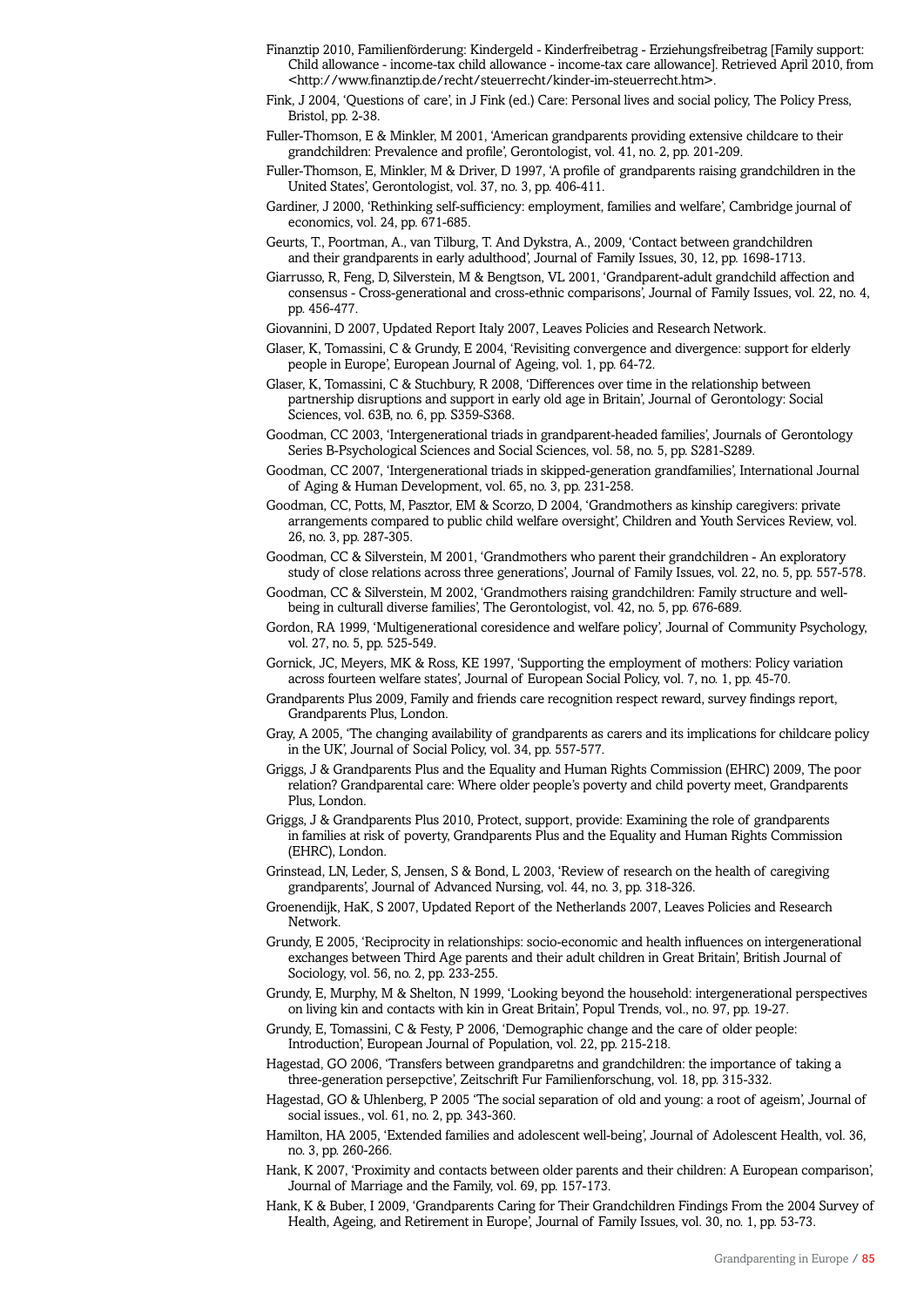- Hansen, K & Joshi, H 2008, Millenium cohort study third survey: A user's guide to initial findings, Centre for Longitudinal Studies, Institute of Education, University of London, London.
- Hantrais, L 1999, 'Socio-demographic change, policy impacts and outcomes in social Europe', Journal of European Social Policy, vol. 9, no. 4, pp. 291-309.
- Haskey, J 1994, 'Stepfamilies and stepchildren in Great Britain', Population Trends, vol. 76, pp. 17-27.

Haskey, J 2002, 'One-parent families - and the dependent children living in them - in Great Britain', Population Trends, vol. 109, no. Autumn, pp. 46-57.

- Hastings, R 1997, 'Grandparents of children with disabilities: a review'. International Joural of Disability, Development and Education, vol. 44, no. 4, pp. 329-340.
- Hastings, R, Thomas, H & Delwich, N 2002, 'Grandparents support for families of children with Down's syndrome', Journal of Applied Research in Intellectual Disabilities, vol. 15, pp. 97-104.
- Hayslip, B & Kaminski, PL 2005, 'Grandparents raising their grandchildren: A review of the literature and suggestions for practice', Gerontologist, vol. 45, no. 2, pp. 262-269.
- Hayslip, B, Shore, RJ, Henderson, CE & Lambert, PL 1998, 'Custodial grandparenting and the impact of grandchildren with problems on role satisfaction and role meaning', Journals of Gerontology Series B-Psychological Sciences and Social Sciences, vol. 53, no. 3, pp. S164-S173.
- Hemmings, P 2007, 'Family Policy in Hungary: How to improve the reconciliation between work and family?' In OECD Economics Department Working Papers, No. 566OECD Publishing.
- Henderson, CE, Hayslip, B, Sanders, LM & Louden, L 2009, 'Grandmother-Grandchild Relationship Quality Predicts Psychological Adjustment Among Youth From Divorced Families', Journal of Family Issues, vol. 30, no. 9, pp. 1245-1264.
- Henretta, JC, Grundy, E & Harris, S 2002, 'The influence of socio-economic and health differences on parents' provision of help to adult children: a British-United States comparison', Ageing and Society, vol. 22, pp. 441-458.
- Hill, MS, Yeung, WJJ & Duncan, GJ 2001, 'Childhood family structure and young adult behaviors', Journal of Population Economics, vol. 14, no. 2, pp. 271-299.
- Hillman, J 2007, 'Grandparents of children with autism: A reivew with recommendations for education, practice and policy', Child and Family Social Work, vol. 12, no. 1, pp. 94-101.
- Hobbs, F 2005, Special Reports, CENSR-24, Examining American Household Composition: 1990 and 2000, U.S. Census Bureau, U.S. Government Printing Office, Washington, D.C.
- Hochschild, AR 1995, 'The culture of politics: traditional, postmodern, cold-modern and warm-modern ideals of care', Social Politics, vol. 2, no. 3, pp. 333-346.
- Hoff, A 2007, 'Patterns of intergenerational support in grandparent-grandchild and parent-child relationships in Germany', Ageing & Society, vol. 27, pp. 643-665.
- Hornby, G & Ashworth, T 1994, 'Grandparents' support for families who have children with disabilities', Journal of Child and Family Studies, vol. 3, pp. 403-412.
- Hughes, ME, Waite, LJ, LaPierre, TA & Luo, Y 2007, 'All in the family: The impact of caring for grandchildren on grandparents' health', Journals of Gerontology Series B-Psychological Sciences and Social Sciences, vol. 62, no. 2, pp. S108-S119.
- Hunt, J. Waterhouse, S. and Lutman, E. Keeping them in the Family: Outcomes for children placed in kinship care through care proceedings. BAAF 2008.
- ISSA 2008, Social Security Programs Throughout the World: Europe, 2008. Retrieved February 2010, from <http://www.ssa.gov/policy/docs/progdesc/ssptw/2008-2009/europe/germany.pdf>.
- Jendrek, MP 1993, 'Grandparents who parent their grandchildren effects on lifestyle ', Journal of Marriage and the Family, vol. 55, no. 3, pp. 609-621.
- Kalmijn, M & Saraceno, C 2008, 'A comparative perspective on intergenerational support', European Societies, vol. 10, no. 3, pp. 479-508.
- Kiernan, KE 2003, 'Changing European families: trends and issues', in J Scott, J Treas and M Richards (eds.), Blackwell Companion to Sociology of the Family, Oxford Blackwell, pp. 17-33.
- King, V 2003, 'The legacy of a grandparent's divorce: Consequences for ties between grandparents and grandchildren', Journal of Marriage and the Family, vol. 65, no. 1, pp. 170-183.
- King, V & Elder, GH 1997, 'The legacy of grandparenting: Childhood experiences with grandparents and current involvement with grandchildren', Journal of Marriage and the Family, vol. 59, no. 4, pp. 848- 859.
- Kinsella, K, Wan, H & U.S. Census Bureau 2009, An Aging World: 2008, International Population Reports, P95/09-1, U.S. Government Printing Office, Washington, D.C.
- Korintus, M 2007, Updated Report Hungary 2007, Leaves Policies and Research Network. Retrieved from <http://www.sfi.dk/graphics/Leave per cent20network/country per cent20notes per cent202007/ hungary per cent202007.pdf>
- Koslowski, AS 2009, 'Grandparents and the care of their grandchildren', in J Stillwell (ed.) Fertility, living arrangements, care and mobility, Springer, London, pp. 171-190.
- Le Bihan, B & Martin, C 2004, 'Atypical working hours: Consequences for childcare arrangements', Social Policy & Administration, vol. 38, no. 6, pp. 565-590.
- Lee, S, Colditz, G, Berkman, L & Kawachi, I 2003, 'Caregiving to children and grandchildren and risk of coronary heart disease in women', American Journal of Public Health, vol. 93, no. 11, pp. 1939-1944.
- Leira, S & Saraceno, C 2002, 'Care: actors, relationships and contexts', in B Hobson and J Lewis (eds.), Contested concepts in gender and social politices, Edwar Edgar Publishing, Cheltenham, pp. 55-83.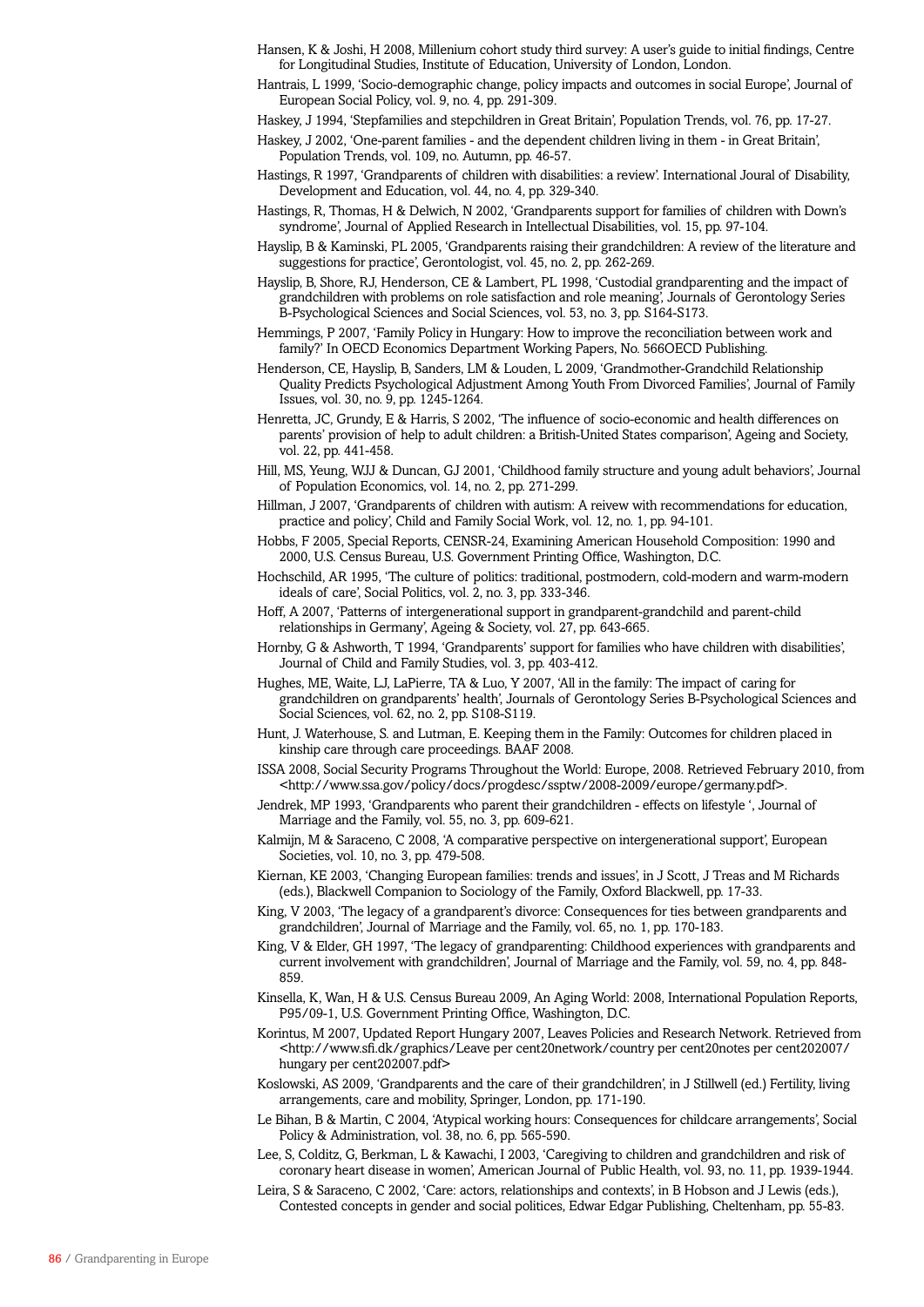- Leitner, S 2003, 'Varieties of familialism. The caring function of the family in comparative perspective', European Societies, vol. 54, no. 4, pp. 353-375.
- Lennartsson, C, Silverstein, M & Fritzell, J 2010, 'Time-for-Money Exchanges Between Older and Younger Generations in Swedish Families', Journal of Family Issues, vol. 31, no. 2, pp. 189-210.
- Lewis, J 1992, 'Gender and the development of welfare regimes', Journal of European Social Policy, vol. 2, pp. 159-173.
- Lewis, J 1997, 'Gender and welfare regimes: Further thoughts', Social Politics, vol. 4, pp. 160-177.
- Lewis, J, Campbell, DA & Huerta 2008, 'Patterns of paid and unpaid work in Western Europe', Journal of Social Policy, vol. 18, no. 1, pp. 21-37.
- Litwin, H, Vogel, C, Kunemund, H & Kohli, M 2008, 'The balance of intergenerational exchange: correlates of net transfers in Germany and Israel', European Journal of Ageing, vol. 5, no. 2, pp. 91-102.
- Macran, S, Joshi, H & Dex, S 1996, 'Employment after childbearing: A survival analysis', Work, Employment and Society, vol. 10, no. 2, pp. 273-90.
- Mandel & Shalev 2009, 'How welfare states shape the gender pay gap: A theoretical and comparative analysis', Social Forces, vol. 87, no. 4, pp. 1873-1911.
- McGarry, K & Schoeni, RF 1995, 'Transfer behavior in the Health and Retirement Study: Measurement and the redistribution of resources within the family', The Journal of Human Resources, Special Issue on the Health and Retirement Study: Data Quality and Early Results, vol. 30, no. 0, pp. S184-S226.
- McGarry, K & Schoeni, RF 1997, 'Transfer behavior within the family: Results from the Asset and Health Dynamics Survey ', The Journals of Gerontology: Social Sciences, vol. 52B, pp. 82-92.
- McGlone, F, Park, A & Roberts, C 1997, 'Relative values: kinship and friendship', in R Jowell, J Curtice, A Park, L Brook and K Thomson (eds.), British Social Attitudes the 13th report, Dartmouth Publishing Company, Aldershot, pp. 53-72.
- Minkler, M 1999, 'Intergenerational households headed by grandparents: Contexts, realities, and implications for policy', Journal of Aging Studies, vol. 13, no. 2, pp. 199-218.
- Minkler, M & Fuller-Thomson, E 2000, 'Second time around parenting: Factors predictive of grandparents becoming caregivers for their grandchildren', International Journal of Aging & Human Development, vol. 50, no. 3, pp. 185-200.
- Minkler, M & Fuller-Thomson, E 2005, 'African American grandparents raising grandchildren: A National Study using the Census 2000 American Community Survey', Journals of Gerontology Series B-Psychological Sciences and Social Sciences, vol. 60, no. 2, pp. S82-S92.
- Minkler, M, FullerThomson, E, Miller, D & Driver, D 1997, 'Depression in grandparents raising grandchildren - Results of a national longitudinal study', Archives of Family Medicine, vol. 6, no. 5, pp. 445-452.
- Minkler, M & Roe, KM 1996, 'Grandparents as surrogate parents.', Generations-Journal of the American Society on Aging, vol. 20, pp. 34-38.
- Mitchell, W 2007, 'Research Review: The role of grandparents in intergenerational support for families with disabled children: a review of the literature', Child & Family Social Work, vol. 12, no. 1, pp. 94-101.
- Morgan, P 2006, Family Policy, Family Changes: Sweden, Italy and Britain Compared, Civitas, London.
- Mueller, MM & Elder, GH 2003, 'Family contingencies across the generations: Grandparent-grandchild relationships in holistic perspective', Journal of Marriage and the Family, vol. 65, no. 2, pp. 404-417.
- Murphy, M & Grundy, E 2003, 'Mothers with living children and children with living mothers: The role of fertility and mortality in the period 1911-2050', Population Trends, vol. 112, pp. 36-44.
- Murphy, M, Martikainen, P & Pennec, S 2006, 'Demographic change and the supply of potential family supporters in Britain, Finland and France in the period 1911-2050', European Journal of Population, vol. 22, pp. 219-240.
- Mutchler, JE & Baker, LA 2004, 'A demographic examination of grandparent caregivers in the Census 2000 Supplementary Survey', Population Research and Policy Review, vol. 23, no. 4, pp. 359-377.
- Mutchler, JE & Baker, LA 2009, 'The Implications of Grandparent Coresidence for Economic Hardship Among Children in Mother-Only Families', Journal of Family Issues, vol. 30, no. 11, pp. 1576-1597.
- O'Connor, J 1996, 'From women in the welfare state to gendering welfare state regimes', Current Sociology, vol. 44, pp. 1-124.
- O'Connor, J, Orloff, A & Shaver, S 1999, States, markets, families: Gender, liberalism and social policy in Australia, Canada, Great Britain and the United States, Cambridge University Press, Cambridge.
- OECD 2007a, Babies and Bosses Reconciling Work and Family Life: A Synthesis of Findings for OECD Countries, OECD Publishing, Paris.
- OECD 2007b, Babies and bosses: reconciling work and family life, OECD, France.
- Orloff, AS 1993, 'Gender and social rights of citizenship: The comparative analysis of gender relations and welfare states', American Sociological Review, vol. 58, pp. 3030-28. Retrieved
- Pearce, A, Li, L, Abbas, J, Ferguson, B, Graham, H, Law, C & Millenium Cohort Study Child Helath Group 2010, 'Is childcare associated with the risk of overweight and obesity in the early years? Findings from the U.K. Millenium Cohort Study', International Journal of Obesity, vol. Advance online publication, pp. 1-9.
- Pebley, AR & Rudkin, LL 1999, 'Grandparents caring for grandchildren What do we know?', Journal of Family Issues, vol. 20, no. 2, pp. 218-242.
- Peek, MK, Coward, RT & Peek, CW 2000, 'Race, aging, and care Can differences in family and household structure account for race variations in informal care?', Research on Aging, vol. 22, no. 2, pp. 117-142.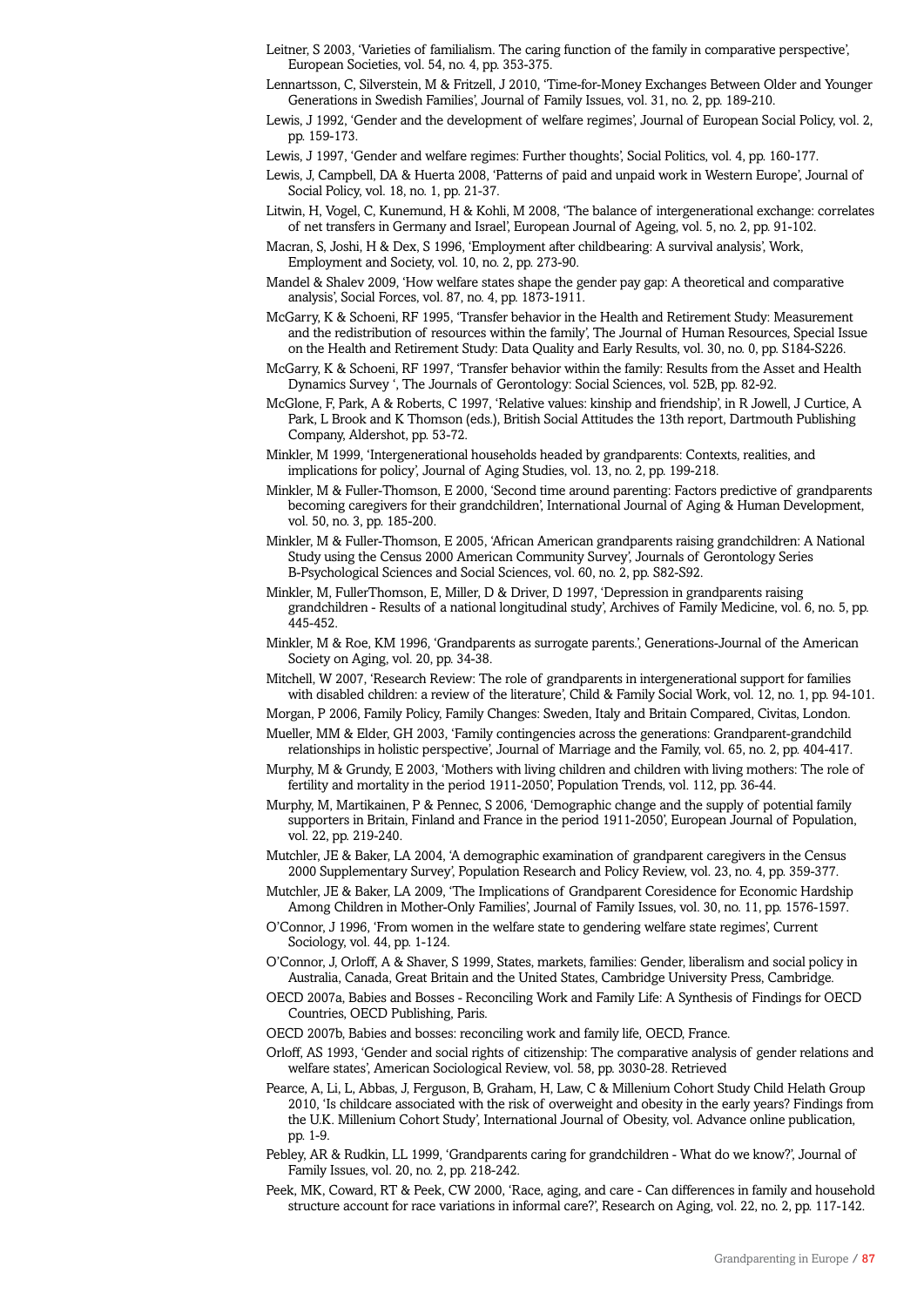- Pickard, L, Wittenberg, R, Comas-Herrera, A, Davies, B & Darton, R 2000, 'Relying on informal care in the new century? Informal care for elderly people in England to 2031', Ageing and Society, vol. 20, pp. 745-772.
- Pittman, LD 2007, 'Grandmothers' involvement among young adolescents growing up in poverty', Journal of Research on Adolescence, vol. 17, no. 1, pp. 89-115.
- Pittman, LD & Boswell, MK 2008, 'Low-income multigenerational households: Variation in family functioning by mothers' age and race/ethnicity', Journal of Family Issues, vol. 29, no. 7, pp. 851-881.
- Post, W, Van Poppel, F, Van Imhoff, E & Kruse, E 1997, 'Reconstructing the extended kin-network in the Netherlands with genealogical data: Methods, problems, and results', Population Studies-a Journal of Demography, vol. 51, no. 3, pp. 263-&.
- Pruchno, RA & McKenney, D 2002, 'Psychological well-being of Black and White grandmothers raising grandchildren: Examination of a two-factor model', Journals of Gerontology Series B-Psychological Sciences and Social Sciences, vol. 57, no. 5, pp. 444-452.
- Robila, M 2008, Family Policies in Eastern Europe: Developments and Recommendations, UN Department of Economic and Social Affairs (DESA), Division of Social Policy and Development (DSDP).
- Rosenthal, CJ, Martin-Matthews, A & Matthews, SH 1996, 'Caught in the middle? Occupancy in multiple roles and help to parents in a national probability sample of Canadian adults', Journal of Gerontology: Social Sciences, vol. 51B, no. 6, pp. S274-S283.
- Rostgaard, T 2007, Updated Report Denmark 2007, Leaves Policies and Research Network. Retrieved from <http://www.sfi.dk/graphics/Leave per cent20network/country per cent20notes per cent202007/denmark per cent202007.pdf>
- Ruiz, SA & Silverstein, M 2007, 'Relationships with grandparents and the emotional well-being of late adolescent and young adult grandchildren', Journal of Social Issues, vol. 63, no. 4, pp. 793-808.
- Sainsbury, D 1994, Gendering welfare states, Sage, London.
- Shanas, E, Townsend, P, Wedderburn, D, Friis, H, Milhøj, P & Stehower, J 1968, Old People in Three Industrial societies, Routledge, Kegan Paul, London.
- Silverstein, M & Long, JD 1998, 'Trajectories of grandparents' perceived solidarity with adult grandchildren: A growth curve analysis over 23 years', Journal of Marriage and the Family, vol. 60, no. 4, pp. 912-923.
- Silverstein, M & Marenco, A 2001, 'How Americans enact the grandparent role across the family life course', Journal of Family Issues, vol. 22, no. 4, pp. 493-522.
- Silverstein, M & Ruiz, S 2006, 'Breaking the chain: How grandparents moderate the transmission of maternal depression to their grandchildren', Family Relations, vol. 55, no. 5, pp. 601-612.
- Skinner, C & Finch, N 2006, 'Lone parents and informal childcare: A tax credit childcare subsidy?', Social Policy & Administration, vol. 40, no. 7, pp. 807-823.
- Smith, CJ & Beltran, A 2001, 'Grandparents raising grandchildren', Journal of Aging and Social Policy, vol. 12, no. 1, pp. 7-17.
- Smith, GC & Palmieri, PA 2007, 'Risk of psychological difficulties among children raised by custodial grandparents', Psychiatric Services, vol. 58, no. 10, pp. 1303-1310.
- Soldo, BJ & Hill, MS 1995, 'Family structure and transfer measures in the health and retirement study Background and overview', Journal of Human Resources, vol. 30, pp. S108-S137.
- Solomon, JC & Marx, J 1999, 'Who cares? Grandparent/grandchild households', Journal of Women & Aging, vol. 11, no. 1, pp. 3-25.
- Speight, S, Smith, R, La Valle, I, Schneider, V, Perry, J, Coshall, C & Tipping, S 2009, Childcare and early years survey of parents. Research report DCSF-RR136, National Centre for Social Research, London.
- Spitze, G & Logan, JR 1992, 'Helping as a component of parent-adult child relations', Research on Aging, vol. 14, no. 3, pp. 291-312.
- Stevenson, B & Wolfers, J 2007, 'Marriage and divorce: Changes and their driving forces', Journal of Economic Perspectives, vol. 21, no. 2, pp. 27-52.
- Summerfield, C & Babb, P 2004, Social Trends No. 34, HMSO, London.
- Sundström, G 1994, 'Care by families: An overview of trends', in OECD (ed.) Caring for frail elderly people. New directions in care, OECD Social Policy Studies, Paris, pp. 15-55.
- Szinovacz, ME, DeViney, S & Atkinson, MP 1999, 'Effects of surrogate parenting on grandparents' wellbeing', Journals of Gerontology Series B-Psychological Sciences and Social Sciences, vol. 54, no. 6, pp. S376-S388.
- Thévenon, O 2008, 'Family policies in Europe: available databases and initial comparisons', Vienna Yearbook of Population Research 2008, pp. 165-177.
- Tomassini, C, Glaser, K, Wolf, DA, Broese van Groenou, MI & Grundy, E 2004, 'Living arrangements among older people: An overview of trends in Europe and the USA', Population Trends, vol. 115, pp. 24-34.
- U.S. Census Bureau 2003, Grandparents living with grandchildren: 2000, U.S. Department of Commerce, Economics and Statistics Administration, Washington, D.C.
- U.S. Census Bureau 2004, Table CH-7. Grandchildren Living in the Home of Their Grandparents: 1970-Present, http://www.census.gov/population/socdemo/hh-fam/tabCH-7.pdf
- Ungerson, C 1995, 'Gender, cash and informal care: European perspectives and dilemmas', Journal of Social Policy, vol. 24, no. 1, pp. 31-52.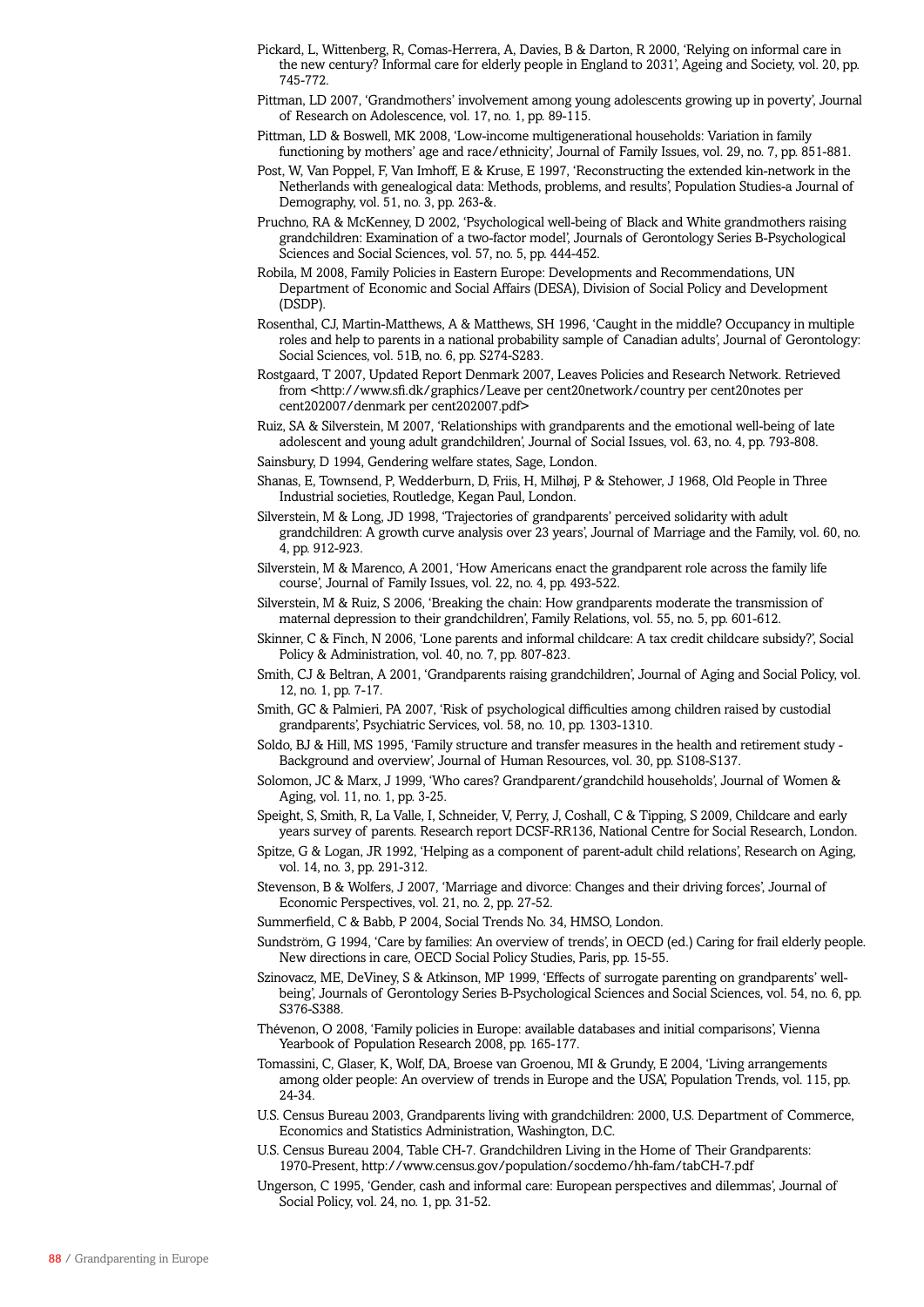Vandell, DL, McCartney, K, Owen, MT, Booth, C & Clarke-Stewart, A 2003, 'Variations in childcare by grandparents during the first three years', Journal of Marriage and the Family, vol. 65, no. 2, pp. 375- 381.

Walker, A & Maltby, T 1997, Ageing Europe, Open University Press, Buckingham.

- Wang, Y & Marcotte, DE 2007, 'Golden years? the labor market effects of caring for grandchildren', Journal of Marriage and the Family, vol. 69, pp. 1283-1296.
- Watkins, SC, Menken, JA & Bongaarts, J 1987, 'Demographic foundations of family change', American Sociological Reveiw, vol. 52, pp. 346-358.
- Wheelock, J & Jones, K 2002, ''Grandparents are the next best thing': Informal childcare for working parents in urban Britain', Journal of Social Policy, vol. 31, pp. 441-463.
- Woodland, S, Miller, M & Tipping, S 2002 (revised version 2004), Repeat study of parents' demand for childcare, Research Report RR348, DfES, London.
- (i) Studies investigating the grandparental role were searched in Web of Knowldege. The following search strategy was used to identify relevant publications. Search terms were grandparent\* OR grandchild\* OR grandmother\* OR grandfather\* OR intergeneration\* "OR "more-generation\* famil\*" OR "four-generation\* famil\*" OR "three-generation\* famil\*" OR "multi-generation\* famil\*" OR "more generation\* famil\*" OR "four generation\* famil\*" OR "three generation\* famil\*" OR "multi generation\* famil\*" OR"more-generation\* household\*" OR "four-generation\* household\*" OR "threegeneration\* household\*" OR "multi-generation\* household\*" OR"more generation\* household\*" OR "four generation\* household\*" OR "three generation\* household\*" OR "multi generation\* household\*". Search terms were initially used separately and together in one large combination string. The search covered words in the title, abstract or in key words.
- (ii) These search areas of the academic database "web of knowledge" were selected as of relevance for the intended purpose of this study.: area studies; behavioral sciences; business & economics; criminology & penology; ;demography; ;education & educational research; ethnic studies; family studies; geriatrics & gerontology; government & law; health care sciences; services; history; information science; library science; literature; medical ethics; pediatrics; philosophy;psychology; ;public administration; public, environmental & occupational health; religion; social issues; social sciences - other topics; social work; sociology; urban studies; orwomen's studies.
- (iii) Search strategy for additional databases- grandparent\*; grandchild\*; grandmother; grandfather\*; "multi-generational hous\*" OR "multigenerational hous\*" OR "three-generation hous\*" OR "three generation hous\*" OR "four-generation hous\*" OR "four generation hous\*"; coresidence or coresidence; "family policy"; grandparent\* OR grandchild\* OR grandmother\* OR grandfather\* coresidence OR co-residence OR "multigenerational famil\*" OR "multi-generational famil\*" OR "multigenerational household\*" OR "multi-generational household"\* OR "four-generation household\*" OR "four-generation famil\*" OR "three-generation household\*" OR "three-generation famil\*"
- (iv) Family policies: Maternity / Paternity; Maternity leave / Paternity leave / Parental leave; Maternity and parental paid and job-protected leaves from employment; Family allowances; Early childhood benefits ; Early childhood education; Childcare benefits ; Childcare – formal and informal; Care benefits and services; Government benefits for care of children and family members may be direct payments, tax relief, tax credits; Early years/School (e.g. provision of nursery; hours in school day, structure of school semesters); Financial support for single mothers & fathers; Disability care; Foster care ; Custody; Other relevant policies (-> facilitating female labour force participation), Maternal and child health care; Child support / maintenance benefits; Housing allowances; Flexible employment / Working hours (part-time work); Carer credits into national insurance and pension schemes; long-term care (same policies for young and old?); Specific grandparental rights.